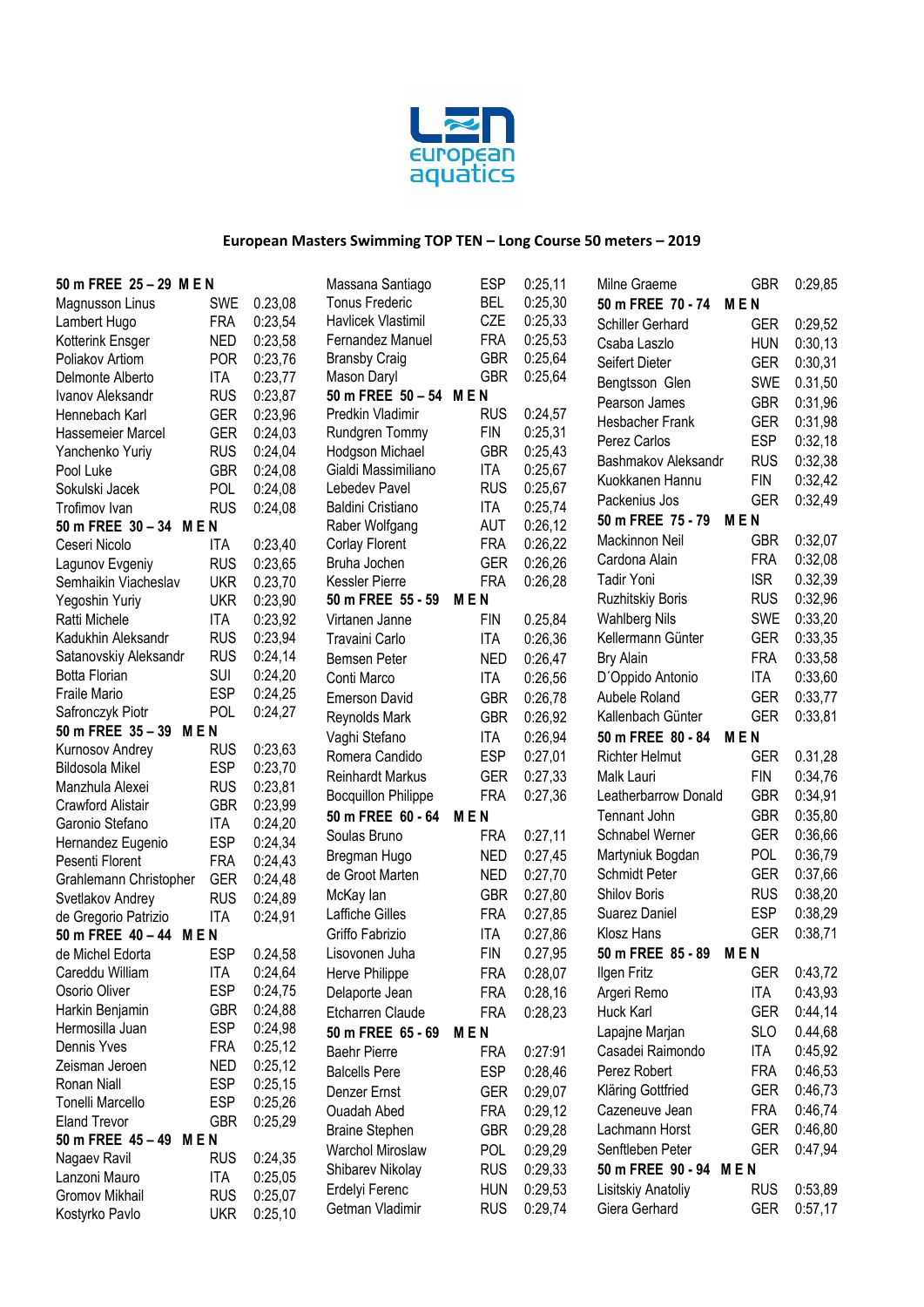

| Leidenius Hans            | <b>FIN</b> | 0:59,79 | Tonelli Marcello           | <b>ESP</b> | 0:54,75 | Kruppa Ben                                | <b>GER</b> | 1:03,82 |
|---------------------------|------------|---------|----------------------------|------------|---------|-------------------------------------------|------------|---------|
| <b>Walther Rolf</b>       | <b>GER</b> | 1:01,53 | <b>Meurant Olivier</b>     | <b>FRA</b> | 0:55,36 | 100 m FREE 65 - 69 M E N                  |            |         |
| <b>Betancor Francisco</b> | <b>ESP</b> | 1:07,50 | Shilin Alexandr            | <b>RUS</b> | 0:55,47 | <b>Ouadah Abed</b>                        | <b>FRA</b> | 1:04,78 |
| Fernandez Juan            | <b>ESP</b> | 1:10,58 | Dennis Yves                | <b>FRA</b> | 0:55,86 | Warchol Miroslaw                          | <b>POL</b> | 1:05,36 |
| Baptista Antonio          | <b>POR</b> | 1:11,78 | Gallego Jose               | <b>ESP</b> | 0:55,90 | <b>Baehr Pierre</b>                       | <b>FRA</b> | 1:05,56 |
| <b>Tenev Tancho</b>       | <b>BUL</b> | 1:20,40 | 100 m FREE 45 - 49 M E N   |            |         | <b>Barton Neville</b>                     | <b>GBR</b> | 1:05,56 |
| 50 m FREE 95 - 99 M E N   |            |         | <b>Tonus Frederic</b>      | <b>BEL</b> | 0:54,12 | <b>Braine Stephen</b>                     | <b>GBR</b> | 1:06,51 |
| Rabinovich Vladimir       | <b>RUS</b> | 1:23,65 | Kalaus Valter              | <b>HUN</b> | 0:55,92 | Denzer Ernst                              | <b>GER</b> | 1:07,17 |
| Zigon Franz               | <b>AUT</b> | 1:24,39 | Kostyrko Pavlo             | <b>UKR</b> | 0:56,12 | Berrini Claudio                           | ITA        | 1:07,82 |
|                           |            |         | Lanzoni Mauro              | <b>ITA</b> | 0:56,95 | Milne Graeme                              | <b>GBR</b> | 1:08,00 |
| 100 m FREE 25 - 29 M E N  |            |         | Maisch Harald              | <b>GER</b> | 0:57,02 | Pock Hans                                 | <b>GER</b> | 1:08,33 |
| Poliakov Artiom           | <b>POR</b> | 0:52,15 | <b>Bransby Craig</b>       | <b>GBR</b> | 0:57,05 | Erdelyi Ferenc                            | <b>HUN</b> | 1:08,42 |
| Pool Luke                 | <b>GBR</b> | 0.52,26 | <b>Cotton Daniel</b>       | <b>GBR</b> | 0:57,10 | 100 m FREE 70 - 74 M E N                  |            |         |
| Ivanov Aleksandr          | <b>RUS</b> | 0:52,29 | Masana Santiago            | <b>ESP</b> | 0:57,24 | Schiller Gerhard                          | <b>GER</b> | 1:05,61 |
| Pellissard Charly         | <b>FRA</b> | 0:52,38 | Lebedev Yuriy              | <b>RUS</b> | 0:57,29 | Seifert Dieter                            | <b>GER</b> | 1:07,42 |
| Magnusson Lignus          | SWE        | 0.52,45 | <b>Grauel Richard</b>      | <b>GER</b> | 0:57,28 | Dunn Christopher                          | <b>GBR</b> | 1:07,78 |
| Flanagan Ryan             | <b>GBR</b> | 0:52,95 | 100 m FREE 50 - 54 M E N   |            |         | Hesbacher Frank                           | <b>GER</b> | 1:13,28 |
| Sokulski Jacek            | POL        | 0:53,38 | Predkin Vladimir           | <b>RUS</b> | 0:55,91 | <b>Borzi Miklos</b>                       | <b>HUN</b> | 1:13,32 |
| <b>Botta Florian</b>      | <b>SUI</b> |         | Opatril Stefan             | <b>AUT</b> | 0:56,21 | <b>Michel Georges</b>                     | <b>FRS</b> | 1:14,22 |
| Coicici Miroslav          |            | 0:53,45 | Rundgren Tommy             | <b>FIN</b> | 0:56,34 | Packenius Jos                             | <b>GER</b> | 1:14,56 |
|                           | <b>GBR</b> | 0:53,45 | Schorn Dino                | <b>ITA</b> | 0:56,66 | Frattini Emilio                           | <b>ITA</b> | 1:14,86 |
| Bogdanov Artem            | <b>RUS</b> | 0:53,48 | <b>Turner Spencer</b>      | <b>GBR</b> | 0:56,88 | Lucy Remy                                 | <b>FRA</b> | 1:14,87 |
| 100 m FREE 30 - 34 M E N  |            |         | Baldini Cristiano          | <b>ITA</b> | 0:56,90 |                                           | <b>GBR</b> | 1:14,97 |
| Korzeniowski Pawel        | <b>POL</b> | 0:50,98 | Pianca Spinadin Fabio      | <b>ITA</b> | 0:57,45 | Edge Geoffrey<br>100 m FREE 75 - 79 M E N |            |         |
| Lagunov Evgeniy           | <b>RUS</b> | 0:51,26 | Gialdi Massimiliano        | <b>ITA</b> | 0:57,76 |                                           |            |         |
| Ceseri Niccolo            | <b>ITA</b> | 0:52,22 | Kessler Pierre             | <b>FRA</b> | 0:58,17 | Smerda Rudolf                             | CZE        | 1:13,06 |
| Semhaikin Viacheslav      | <b>UKR</b> | 0:52,36 | Berwecki Arkadiusz         | POL        | 0:58,20 | D'Oppido Antonio                          | ITA        | 1:15,78 |
| Ratti Michele             | <b>ITA</b> | 0:52,68 | <b>Droguet Martial</b>     | <b>FRA</b> | 0:58,76 | Cardona Alain                             | <b>FRA</b> | 1:16,03 |
| Ferroni Denny             | <b>ITA</b> | 0:52,89 | 100 m FREE 55 - 59 M E N   |            |         | Csikany Jozsef                            | <b>HUN</b> | 1:16,23 |
| Yegushin Yuriy            | <b>UKR</b> | 0:52,98 | Virtanen Janne             | <b>FIN</b> | 0.58,59 | Kallenbach Günter                         | <b>GER</b> | 1:17,68 |
| di Pippo Francesco        | ITA        | 0:53,03 | Brunori Roberto            | <b>ITA</b> | 0:59,49 | Canales Joaquin                           | <b>ESP</b> | 1:18,45 |
| Dinia Vittorio            | ITA        | 0:53,28 | Conti Marco                | <b>ITA</b> | 0:59,56 | Cammelli Luciano                          | <b>ITA</b> | 1:18,56 |
| Lecoutere Jeroen          | BEL        | 0:53,55 | Reynolds Mark              | <b>GBR</b> | 0:59,86 | Zass Zaslavoglou                          | <b>FRA</b> | 1:19,40 |
| 100 m FREE 35 - 39        | <b>MEN</b> |         | Bemsen Peter               | <b>NED</b> | 1:00,20 | Kellermann Günter                         | <b>GER</b> | 1:19,61 |
| Bildosola Mikel           | ESP        | 0:51,93 | Johnson Alec               | <b>GBR</b> | 1:00,42 | <b>Gall Reinhard</b>                      | <b>GER</b> | 1:20,64 |
| Manzhula Aleksei          | <b>RUS</b> | 0:52,62 | <b>Bocquillon Philippe</b> | <b>FRA</b> | 1:00,63 | 100 m FREE 80 - 84 M E N                  |            |         |
| Crawford Alistar          | <b>GBR</b> | 0:53,43 | Vaghi Stefano              | <b>ITA</b> | 1:00,67 | Richter Helmut                            | <b>GER</b> | 1:16,31 |
| Kurnosov Andrey           | <b>RUS</b> | 0:54,10 | Freitas Jose               | <b>POR</b> | 1:00,97 | Schnabel Werner                           | GER        | 1:21,89 |
| de Gregorio Salvatore     | <b>ITA</b> | 0:54,44 | Schierloch Hans            | <b>GER</b> | 1:01,00 | Malk Lauri                                | <b>FIN</b> | 1:22,42 |
| Stockinger Dietmar        | <b>AUT</b> | 0:54,56 |                            |            |         | Perondini Giorgio                         | <b>ITA</b> | 1:22,77 |
| Molano Javier             | <b>ESP</b> | 0:54,97 | 100 m FREE 60 - 64 M E N   |            |         | Tennant John                              | <b>GBR</b> | 1:24,01 |
| Galuzzo Andrea            | <b>ITA</b> | 0:55,14 | Bregman Hugo               | <b>NED</b> | 1:01,57 | <b>Stokes Geoffrey</b>                    | <b>GBR</b> | 1:24,99 |
| Hernandez Eugenio         | <b>ESP</b> | 0:55,18 | Soulas Bruno               | <b>FRA</b> | 1:01,65 | de Bruijn Frederik                        | <b>ESP</b> | 1:28,38 |
| Sakhri Mehdi Roger        | <b>FRA</b> | 0:55,43 | Guerin Serge               | <b>FRA</b> | 1:01,83 | Shilov Boris                              | <b>RUS</b> | 1:28,74 |
| 100 m FREE 40 - 44        | MEN        |         | de Groot Marten            | <b>NED</b> | 1:01,97 | Visani Alfio                              | <b>ITA</b> | 1:29,06 |
| Iversen Claus             | den        | 0:54,12 | <b>Weiss Matthias</b>      | <b>GER</b> | 1:01,99 | Schmidt Peter                             | <b>GER</b> | 1:30,70 |
| Hut Casper                | <b>NED</b> | 0:54,42 | Laffiche Gilles            | <b>FRA</b> | 1:02,06 | 100 m FREE 85 - 89                        | <b>MEN</b> |         |
| Careddu William           | <b>ITA</b> | 0:54,47 | Delaporte Jean             | <b>FRA</b> | 1:02,34 | Ilgen Fritz                               | <b>GER</b> | 1:41,85 |
| Grahlemann Christopher    | <b>GER</b> | 0:54,55 | Tubino Massimo             | <b>ITA</b> | 1:02,52 | Krejci Josef                              | <b>SUI</b> | 1:46,22 |
| Osorio Oliver             | <b>ESP</b> | 0:54,55 | Molodin Sergey             | <b>RUS</b> | 1:03,67 |                                           |            |         |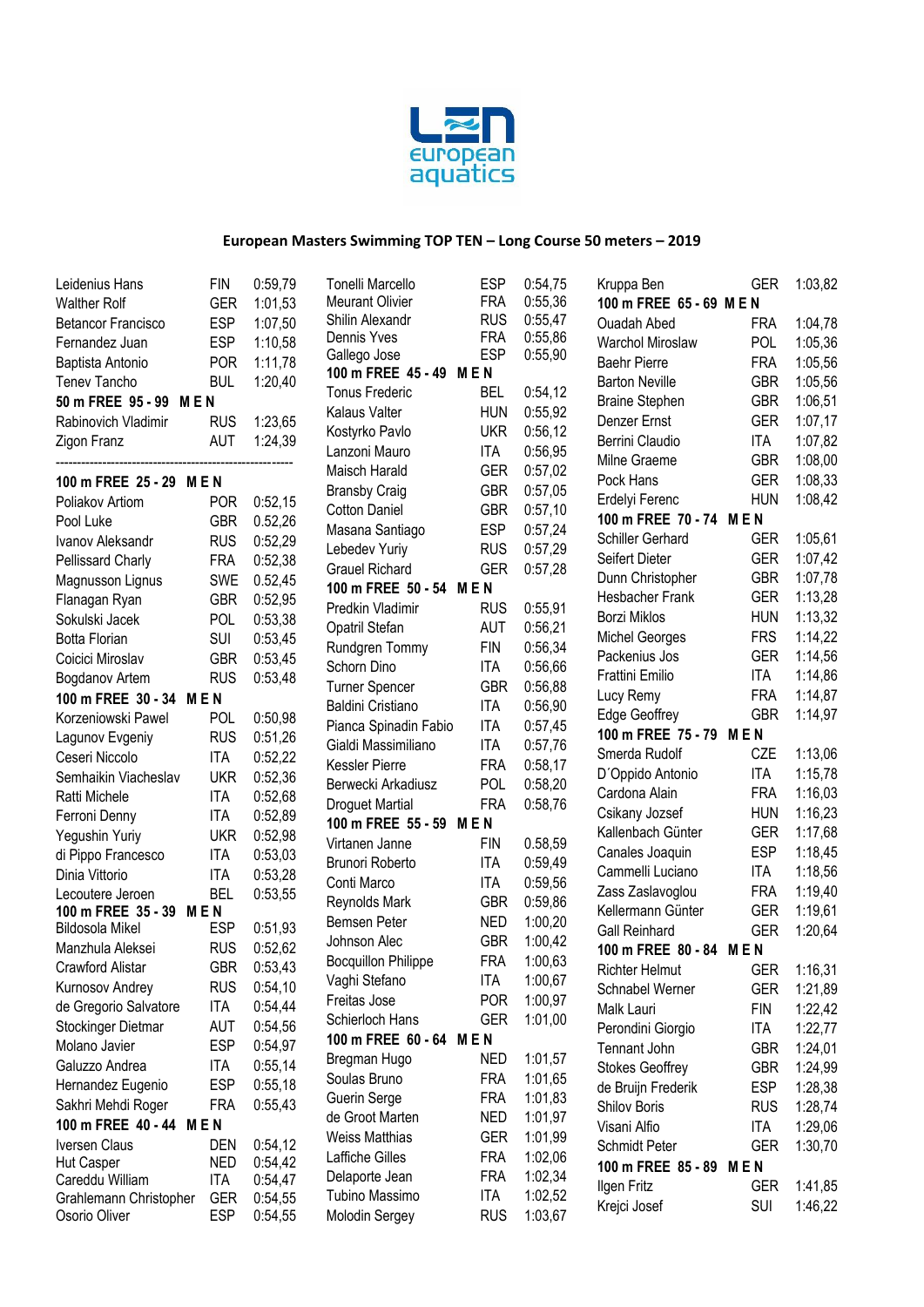

| Perez Robert              | FRA        | 1:48,66 | Nisato Nicola              | ITA        | 2:00,61 | <b>Weiss Matthias</b>    | GER        | 2:24,23 |
|---------------------------|------------|---------|----------------------------|------------|---------|--------------------------|------------|---------|
| Kläring Gottfried         | <b>GER</b> | 1:50,00 | <b>Meurant Olivier</b>     | <b>FRA</b> | 2:02,58 | Shkarlet Oleksandr       | <b>UKR</b> | 2:28,10 |
| Huck Karl                 | <b>GER</b> | 1:50,82 | <b>Tersar Maurizio</b>     | <b>ITA</b> | 2:04,56 | Jouandon Marc            | <b>FRA</b> | 2:29,18 |
| Cazeneuve Jean            | <b>FRA</b> | 1:51,66 | Romshkin Andrey            | <b>RUS</b> | 2:05,26 | Vanlerberghe Gilles      | <b>FRA</b> | 2:29,89 |
| Casadei Raimondo          | <b>ITA</b> | 1:52,90 | Hope Richard               | <b>GBR</b> | 2:05,30 | Grekhov Andrey           | <b>RUS</b> | 2:32,27 |
| Krokoszynski Stanislaw    | POL        | 1:53,18 | Berbers Johannes           | <b>GBR</b> | 2:06,64 | 200 m FREE 65 - 69 M E N |            |         |
| Laurent Robert            | <b>FRA</b> | 1:53,68 | <b>Robert Daniel</b>       | <b>ESP</b> | 2:07,90 | Berrini Claudio          | ITA        | 2.26,85 |
| 100 m FREE 90 - 94 M E N  |            |         | Fontanelli Daniele         | <b>ITA</b> | 2:08,37 | Moreau Patrick           | <b>FRA</b> | 2:27,01 |
| Hoy Edward                | <b>GBR</b> | 2:06,14 | de Senneville Ludovic      | <b>FRA</b> | 2:09,06 | <b>Barton Neville</b>    | <b>GBR</b> | 2:27,71 |
| Fernandez Juan            | <b>ESP</b> | 2:32,68 | 200 m FREE 45 - 49 M E N   |            |         | <b>Ouadah Abed</b>       | <b>FRA</b> | 2:28,96 |
| <b>Betancor Francisco</b> | <b>ESP</b> | 2:34,05 | Piovesan Igor              | ITA        | 2.01,89 | Riach Edwin              | <b>GBR</b> | 2:31,97 |
| Baptista Antonio          | <b>POR</b> | 3:01,86 | <b>Tonus Frederic</b>      | <b>BEL</b> | 2:01,97 | Scaramel Giannantonio    | ITA        | 2:32,01 |
|                           |            |         | Kalenka Lars               | <b>GER</b> | 2:02,59 | Fritsche Rainer          | <b>GER</b> | 2:32,43 |
| 200 m FREE 25 - 29 M E N  |            |         | Prylutskyi Sergii          | <b>UKR</b> | 2:03,40 | Rodriguez Rafael         | <b>ESP</b> | 2:32,98 |
| Filosi Federico           | ITA        | 1:57,58 | Kalaus Valter              | <b>HUN</b> | 2:05,51 | Cadiat Jean              | <b>BEL</b> | 2:32,99 |
| Moroni Francesco          | <b>ITA</b> | 1:57,80 | <b>Cotton Daniel</b>       | <b>GBR</b> | 2:06,33 | Pock Hans                | <b>GER</b> | 2:33,32 |
| Cantello Alex             | <b>ITA</b> | 1:58,50 | Marcato Andrea             | <b>ITA</b> | 2:06,66 | 200 m FREE 70 - 74 M E N |            |         |
| Ferrante Renato           | <b>ITA</b> | 1:58,51 | Valiserra Maurizio         | <b>ITA</b> | 2:07,02 | Dunn Christopher         | <b>GBR</b> | 2:29,39 |
| Coicici Miroslav          | <b>GBR</b> | 1:58,56 | <b>Recorbet Patrice</b>    | <b>FRA</b> | 2:07,28 | Csaba Gabor              | <b>HUN</b> | 2:37,62 |
| Vio Tommaso Leopoldo      | <b>ITA</b> | 1:58,60 | Berwecki Arkadiusz         | POL        | 2:07,44 | Schiller Gerhard         | <b>GER</b> | 2:38,52 |
| Dumoulin Alexandre        | <b>FRA</b> | 1:58,94 | 200 m FREE 50 - 54 M E N   |            |         | <b>Borzi Miklos</b>      | <b>HUN</b> | 2:40,71 |
| Pioro Artur               | POL        | 1:59,21 | Schorn Dino                | ITA        | 2:03,65 | Lestideau Jean           | <b>FRA</b> | 2:41,78 |
| Otta Florian              | SUI        | 1:59,30 | Dixon Peter                | <b>GBR</b> | 2:07,55 | Pearson James            | <b>GBR</b> | 2:45,53 |
| Pool Luke                 | <b>GBR</b> | 1:59,89 | Bruha Jochen               | <b>GER</b> | 2:10,85 | Michel Georges           | <b>FRS</b> | 2:45,59 |
| 200 m FREE 30 - 34 M E N  |            |         | Ponomarenko Roman          | <b>RUS</b> | 2:11,32 | Packenius Jos            | <b>GER</b> | 2:45,79 |
| Montanari Matteo          | ITA        | 1.57,43 | <b>Turner Spencer</b>      | <b>GBR</b> | 2:11,73 | McLellan Stuart          | <b>GBR</b> | 2:48,74 |
| Doran Robert              | <b>GBR</b> | 1:59,15 | Selvrenius Ola             | <b>SWE</b> | 2.11,91 | Luce Remy                | <b>FRA</b> | 2:49,00 |
| Giovannini Lorenzo        | <b>ITA</b> | 1:59,75 | Herman Hugues              | <b>BEL</b> | 2:12,22 | 200 m FREE 75 - 79 M E N |            |         |
| Sala Alberto              | <b>ITA</b> | 2:00,07 | <b>Gusev Vladimir</b>      | <b>RUS</b> | 2:12,34 | Cammelli Luciano         | ITA        | 2:47,20 |
| Dumchev Dennis            | <b>RUS</b> | 2:00,51 | Gore Patrick               | <b>GBR</b> | 2:12,71 | Smerda Rudolf            | CZE        | 2:47,62 |
| Becerra Pedro             | <b>ESP</b> | 2:01,13 | Salvatori Alessandro       | <b>ITA</b> | 2:12,87 | Kallenbach Günter        | <b>GER</b> | 2:51,00 |
| Cocco Filippo             | <b>ITA</b> | 2:01,43 | 200 m FREE 55 - 59 M E N   |            |         | Canales Joaquin          | <b>ESP</b> | 2:51,07 |
| John Dan                  | <b>GBR</b> | 2:01,59 | Travaini Carlo             | ITA        | 2:10,20 | Horstmann Bernd          | <b>GER</b> | 2:54,75 |
| Lepretre Xavier           | <b>FRA</b> | 2:01,61 | Reynolds Mark              | <b>GBR</b> | 2:10,21 | Csikany Jozsef           | <b>HUN</b> | 2:55,00 |
| Kovalev Ivan              | <b>RUS</b> | 2:01,85 | <b>Brunori Roberto</b>     | <b>ITA</b> | 2:10,37 | Hintze Joachim           | <b>GER</b> | 2:56,91 |
| 200 m FREE 35 - 39 M E N  |            |         | Souviraa Labastie Bruno    | <b>FRA</b> | 2:10,55 | Deiana Salvatore         | <b>ITA</b> | 3:00,83 |
| Bildosola Mikel           | <b>ESP</b> | 1:59,13 | Freitas Jose               | <b>POR</b> | 2:11,43 | Oliva Piero              | ITA        | 3:01,25 |
| Schmitt Guy Noël          | <b>FRA</b> | 1:59,44 | Prüfert Michael            | <b>GER</b> | 2:12,18 | <b>Gall Reinhard</b>     | <b>GER</b> | 3:06,62 |
| Bogdanov Konstantin       | <b>RUS</b> | 1:59,85 | <b>Belosludtsev Andrey</b> | <b>RUS</b> | 2:14,23 | 200 m FREE 80 - 84       | <b>MEN</b> |         |
| <b>Barnard Paul</b>       | <b>GBR</b> | 2:00,87 | Johnson Alec               | <b>ESP</b> | 2:14,91 | Schnabel Werner          | GER        | 3:02,92 |
| Sevieri Eduardo           | <b>POR</b> | 2:01,25 | Remmits Johan              | <b>NED</b> | 2:15,38 | <b>Stokes Geoffrey</b>   | <b>GBR</b> | 3:06,93 |
| Gärtner Christian         | <b>GER</b> | 2:01,39 | Nogues Javier              | <b>GER</b> | 2:15,69 | de Bruijn Frederik       | ESP        | 3:07,00 |
| <b>Bertrand Rudy</b>      | <b>FRA</b> | 2:01,95 | 200 m FREE 60 - 64 M E N   |            |         | Leatherbarrow Donald     | <b>GBR</b> | 3:09,60 |
| Maniero Andrea            | ITA        | 2:02,19 | de Groot Marten            | NED        | 2:17,45 | Tennant John             | <b>GBR</b> | 3:12,98 |
| Montano Claudio           | ITA        | 2:03,71 | Bregman Hugo               | <b>NED</b> | 2:18,44 | Malk Lauri               | <b>FIN</b> | 3:21,49 |
| Bei Marc                  | <b>FRA</b> | 2:04,42 | Guerin Serge               | <b>FRA</b> | 2:18,68 | Melkuhn Deszö            | <b>HUN</b> | 3:23,71 |
| 200 m FREE 40 - 44 M E N  |            |         | Zeterberg Dirk             | GER        | 2.23,10 | <b>Potillion Gilbert</b> | <b>FRA</b> | 3:24,10 |
| Iversen Claus             | DEN        | 1:58,01 | Kauch Peter                | <b>GER</b> | 2:24,01 | Visani Alfio             | ITA        | 3:25,33 |
|                           |            |         |                            |            |         |                          |            |         |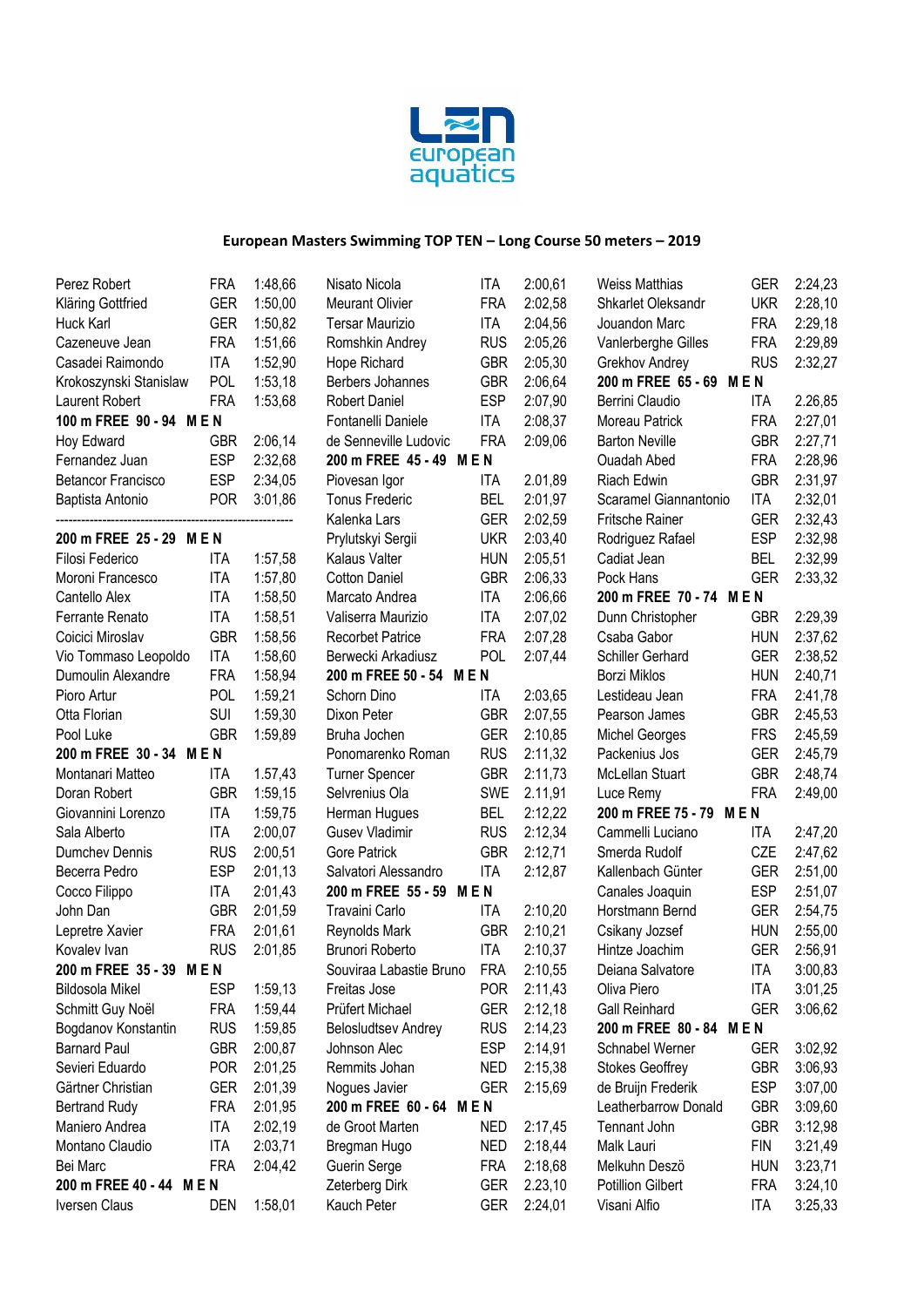

| <b>Busch Manfred</b>          | <b>GER</b> | 3:28,92 | 400 m FREE 40 - 44 M E N   |            |         | Laffiche Gilles          | FRA        | 4:59,34 |
|-------------------------------|------------|---------|----------------------------|------------|---------|--------------------------|------------|---------|
| 200 m FREE 85 - 89<br>MEN     |            |         | Nisato Nicola              | ITA        | 4:08,67 | Gilyazov Rinat           | <b>RUS</b> | 5:01,66 |
| Krejci Josef                  | <b>SUI</b> | 3:49,55 | Romashkin Andrey           | <b>RUS</b> | 4:20,41 | Zeterberg Dirk           | <b>GER</b> | 5:05,76 |
| Ilgen Fritz                   | <b>GER</b> | 3:50,34 | Hope Richard               | <b>GBR</b> | 4:24,25 | Palazzo Paolo            | ITA        | 5:12,81 |
| Perez Robert                  | <b>FRA</b> | 4:04,76 | <b>Meurant Olivier</b>     | <b>FRA</b> | 4:28,28 | Veale Simon              | <b>GBR</b> | 5:13,20 |
| Herwig Herbert                | <b>AUT</b> | 4:08,37 | Gonzalez Jose              | <b>ESP</b> | 4:28,95 | Kauch Peter              | <b>GER</b> | 5:14,24 |
| Krokoszynski Stanislaw        | <b>POL</b> | 4:12,74 | van den Bosch Jeroen       | <b>BEL</b> | 4:28,96 | Maiwald Mario            | <b>GER</b> | 5:17,04 |
| Huck Karl                     | <b>GER</b> | 4:15,02 | de Senneville Ludovic      | <b>FRA</b> | 4:29,76 | 400 m FREE 65 - 69 M E N |            |         |
| Cazeneuve Jean                | <b>FRA</b> | 4:17,33 | Berbers Johannes           | <b>GBR</b> | 4:30,32 | Berrini Claudio          | ITA        | 5:13,60 |
| <b>Butzmann Helmut</b>        | <b>GER</b> | 4:25,97 | <b>Gramesset Cedric</b>    | <b>FRA</b> | 4:32,49 | <b>Fritsche Rainer</b>   | <b>GER</b> | 5:20,31 |
| Casadei Raimondo              | <b>ITA</b> | 4:30,82 | Fontandelli Daniele        | ITA        | 4:33,33 | Nottrodt Karl            | <b>GER</b> | 5:20,99 |
| Soldevila Jaumesset Cedri ESP |            | 4:55,67 | 400 m FREE 45 - 49 M E N   |            |         | Cadiat Jean              | <b>BEL</b> | 5:25,03 |
| 200 m FREE 90 - 94 M E N      |            |         | Piovesan Igor              | ITA        | 4:16,55 | Davenport David          | <b>GBR</b> | 5:27,03 |
| Fernandez Juan                | <b>ESP</b> | 5:34,45 | Kalenka Lars               | <b>GER</b> | 4:20,85 | Zeleniy Evgeniy          | <b>RUS</b> | 5:32,71 |
|                               |            |         | <b>Recorbet Patrice</b>    | <b>FRA</b> | 4:28,58 | <b>Berger Patrick</b>    | <b>FRA</b> | 5:34,27 |
| 400 m FREE 25 - 29 M E N      |            |         | Aisman Milos               | <b>GER</b> | 4:34,25 | Warchol Miroslaw         | <b>POL</b> | 5:35,53 |
| vio Tommaso Leopoldo          | ITA        | 4:11,71 | Kalaus Valter              | <b>HUN</b> | 4:34,41 | Pock Hans                | <b>GER</b> | 5:38,44 |
| Geiselhart Kevin              | <b>GER</b> | 4:13,03 | Valiserra Maurizio         | ITA        | 4:34,68 | Rodriguez Rafael         | <b>ESP</b> | 5:40,10 |
| Mesite Antonio                | <b>ITA</b> | 4:13,35 | Kaminski Jochen            | <b>GER</b> | 4:35,39 | 400 m FREE 70 - 74 M E N |            |         |
| Pioro Artur                   | POL        | 4:13,52 | Gregorowicz Pawel          | <b>POL</b> | 4:37,08 | Dunn Christopher         | <b>GBR</b> | 5:22,89 |
| Dumoulin Alexandre            | <b>FRA</b> | 4:13,71 | Saramutin Yuriy            | <b>RUS</b> | 4:39,00 | Lestideau Jean           | <b>FRA</b> | 5:45,33 |
| Filosi Federico               | <b>ITA</b> | 4:17,08 | Sanchez Ruben              | <b>ESP</b> | 4:40,01 | <b>Borzi Miklos</b>      | <b>HUN</b> | 5:50,41 |
| Miguel<br>Jollly William      | <b>GBR</b> | 4:18,86 | 400 m FREE 50 - 54 M E N   |            |         | <b>Michel Georges</b>    | <b>FRA</b> | 5:50,45 |
| Ferrante Renato               | <b>ITA</b> | 4:19,01 | Schorn Dino                | ITA        | 4:25,49 | McLellan Stuart          | <b>GBR</b> | 5:52,78 |
| Cantello Alex                 | <b>ITA</b> | 4:19,08 | Kabiche Laurent            | <b>FRA</b> | 4:32,68 | Pearson James            | <b>GBR</b> | 5:54,56 |
| Aptewicz Arkadiusz            | POL        | 4:20,97 | Dixon Peter                | <b>GBR</b> | 4:32,83 | McCreadie Duncan         | <b>GBR</b> | 5:57,93 |
| 400 m FREE 30 - 34 M E N      |            |         | di lacovo Luca             | ITA        | 4:35,58 | Pacifico Francesco       | ITA        | 6:02,65 |
| Montanari Matteo              | <b>ITA</b> | 4:04,17 | Kusch Oliver               | <b>GER</b> | 4:38,29 | Refuggi Jean             | <b>FRA</b> | 6:05,29 |
| Giovannini Lorenzo            | <b>ITA</b> | 4:13,39 | von Kathen Martin          | <b>GER</b> | 4:40,10 | <b>Carton Patrick</b>    | <b>FRA</b> | 6:06,23 |
| Quintanilla Rafael            | <b>ESP</b> | 4:14,37 | <b>Gusev Vladimir</b>      | <b>RUS</b> | 4:40,69 | 400 m FREE 75 - 79 M E N |            |         |
| Doran Robert                  | <b>GBR</b> | 4:14,61 | van Gemeren Pieter         | <b>NED</b> | 4:43,89 | Cammelli Luciano         | ITA        | 5:58,30 |
| Velasco Jaime                 | <b>ESP</b> | 4:15,01 | Voronin Nikolay            | <b>RUS</b> | 4:45,03 | Canales Joaquin          | <b>ESP</b> | 5:58,34 |
| Fuertes Haigor                | <b>ESP</b> | 4:19,36 | Leiherr Ralph              | <b>GER</b> | 4:45,61 | Kallenbach Günther       | <b>GER</b> | 6:10,96 |
| Dumchev Dennis                | <b>RUS</b> | 4:20,98 | 400 m FREE 55 - 59 M E N   |            |         | Hintze Joachim           | <b>GER</b> | 6:18,07 |
| Muletti Manuel                | <b>ITA</b> | 4:23,59 | Prüfert Michael            | <b>GER</b> | 4:36,31 | Altenhofen Jürgen        | <b>GER</b> | 6:27,76 |
| Ricci Marvo                   | <b>ITA</b> | 4:23,69 | Freitas Jose               | <b>POR</b> | 4:36,95 | Sanz Alberto             | <b>ESP</b> | 6:37,87 |
| Wood John                     | <b>GBR</b> | 4:23,72 | Reynolds Mark              | <b>GBR</b> | 4:43,79 | Oliva Piero              | ITA        | 6:39,71 |
| 400 m FREE 35 - 39 M E N      |            |         | Soouvirra Labaste Bruno    | <b>FRA</b> | 4:44,22 | Cherrington Anthony      | <b>GBR</b> | 6:45,46 |
| Schmitt Guy Noël              | <b>FRA</b> | 4:13,67 | Brunori Roberto            | <b>ITA</b> | 4:45,00 | Read Michael             | <b>GBR</b> | 6:47,53 |
| Rivieri Eduardo               | <b>POR</b> | 4:17,46 | <b>Belosludtsev Andrey</b> | <b>RUS</b> | 4:46,02 | Guisado Manuel           | <b>ESP</b> | 6:54,47 |
| Bogdanov Konstantin           | <b>RUS</b> | 4:20,69 | Nogues Javier              | <b>GER</b> | 4:46,44 | 400 m FREE 80 - 84 M E N |            |         |
| Montano Claudio               | ITA        | 4:21,49 | Remmits Johan              | <b>NED</b> | 4:51,57 | Schnabel Werner          | <b>GER</b> | 6:28,33 |
| Gärtner Christian             | <b>GER</b> | 4:22,82 | de Vito Stefano            | <b>ITA</b> | 4:54,04 | de Brujn Frederik        | <b>ESP</b> | 6:32,12 |
| Genet David                   | <b>FRA</b> | 4:23,71 | Rolland Jean               | <b>FRA</b> | 4:55,06 | <b>Stokes Geoffrey</b>   | <b>GBR</b> | 6:45,80 |
| Morellato Alessio             | <b>ITA</b> | 4:28,21 | 400 m FREE 60 - 64 M E N   |            |         | Melkuhn Deszö            | <b>HUN</b> | 7:14,01 |
| Zuccaro Francesco             | <b>ITA</b> | 4:28,77 | de Groot Marten            | <b>NED</b> | 4:48,23 | Marinelli Guido          | ITA        | 7:22,97 |
| Brazzale Giovanni             | <b>ITA</b> | 4:28,84 | Guerin Serge               | <b>FRA</b> | 4:52,46 | <b>Potillion Gilbert</b> | <b>FRA</b> | 7:25,61 |
| Pitot Alexandre               | <b>FRA</b> | 4:29,28 | Bravi Marco                | ITA        | 4:55,82 | <b>Bilotta Giuseppe</b>  | ITA        | 7:32,63 |
|                               |            |         |                            |            |         |                          |            |         |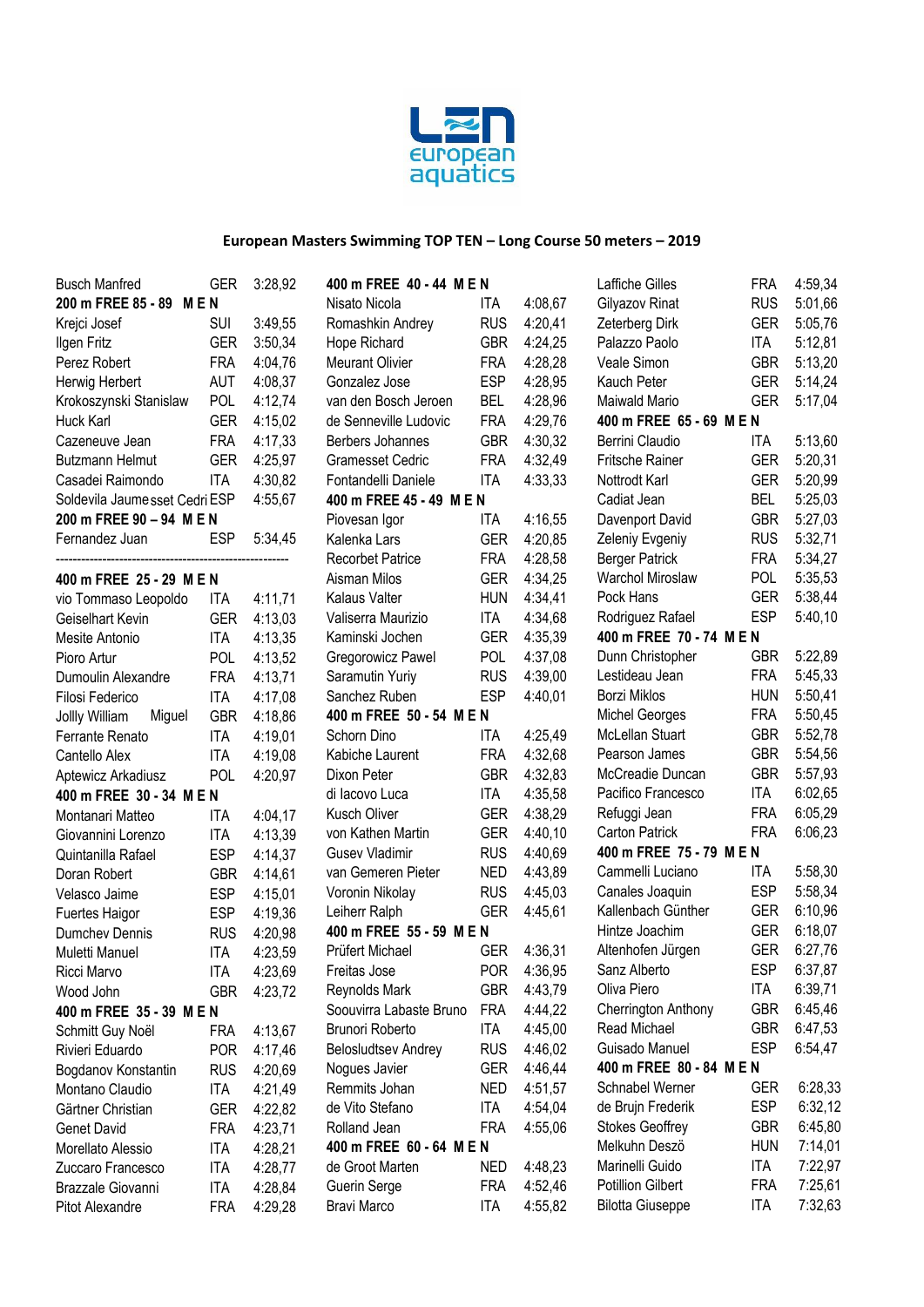

| Suarez Daniel            | <b>ESP</b> | 7:48,22  | Brazzale Giovanni        | <b>ITA</b> | 9:23,02  | Guerin Serge             | <b>FRA</b> | 10:00,98 |
|--------------------------|------------|----------|--------------------------|------------|----------|--------------------------|------------|----------|
| Rehbein Bernd            | <b>GER</b> | 7:54,43  | Imperiale Andrea         | ITA        | 9:24,02  | de Groot Marten          | <b>NED</b> | 10:03,69 |
| <b>Busch Manfred</b>     | <b>GER</b> | 7:55,43  | 800 m FREE 40 - 44 M E N |            |          | <b>Laffiche Gilles</b>   | <b>FRA</b> | 10:08,81 |
| 400 m FREE 85 - 89 M E N |            |          | Nisato Nicola            | ITA        | 8:35,85  | Bravi Marco              | <b>ITA</b> | 10:11,33 |
| Perez Robert             | <b>FRA</b> | 8:57,81  | Gonzales Jose            | <b>ESP</b> | 9:01,42  | Gilyazov Rinat           | <b>RUS</b> | 10:19,08 |
| Herwig Herbert           | <b>AUT</b> | 9:00,34  | Skaarud Hakon            | <b>NOR</b> | 9:06,86  | Louandon Marc            | <b>FRA</b> | 10:23,08 |
| Cazeneuve Jean           | <b>FRA</b> | 9:10,71  | Vitek Rostislav          | CZE        | 9:08,28  | Palazzo Paolo            | <b>ITA</b> | 10:36,01 |
| <b>Rissone Elios</b>     | <b>ITA</b> | 9:52,61  | Romashkin Andrei         | <b>RUS</b> | 9:08,44  | Zeterberg Dirk           | <b>GER</b> | 10:44,75 |
| Senftleben Peter         | <b>GER</b> | 10:02,49 | Hope Richard             | <b>GBR</b> | 9:09,74  | D'Allessandro Vincenzo   | <b>ITA</b> | 10:58,10 |
| Soldevila Joan           | <b>ESP</b> | 10:43,20 | Senneville Ludovic       | <b>FRA</b> | 9:28,74  | Korneev Andrei           | <b>RUS</b> | 10:59,69 |
| Segura Joan              | <b>ESP</b> | 10:53,53 | Schönek Andras           | <b>HUN</b> | 9:28,81  | 800 m FREE 65 - 69 M E N |            |          |
| Slezynski Jan            | <b>POL</b> | 11:46,03 | Barroeta Guillermo       | <b>ESP</b> | 9:31,77  | Nijsman Dov              | <b>ISR</b> | 10:32,88 |
| Costa Virgillio          | <b>POR</b> | 14:42,74 | <b>Tersar Maurizio</b>   | <b>ITA</b> | 9:31,90  | Moreau Patrick           | <b>FRA</b> | 10:48,06 |
| 400 m FREE 90 - 94 M E N |            |          | 800 m FREE 45 - 49 M E N |            |          | Berrini Claudio          | <b>ITA</b> | 10:49,50 |
| Fernandez Juan           | ESP        | 11:38,10 | Piovesan Igor            | ITA        | 8:53,33  | Riach Edwin              | <b>GBR</b> | 10:51,32 |
|                          |            |          | Recorbet Patrice         | <b>FRA</b> | 9:12,09  | Nottrodt Karl            | <b>GER</b> | 10:54,83 |
| 800 m FREE 25 - 29 M E N |            |          |                          |            |          | Scaramel Giannantonio    | ITA        | 10:58,03 |
| <b>Thomas Craig</b>      | <b>GBR</b> | 8:45,20  | Vahe Olivier             | FRa        | 9:12,33  | Fritsche Rainer          | <b>GER</b> | 11:07,77 |
| Silva Pedro              | <b>POR</b> | 8:46,63  | Prylutskyi Sergii        | <b>UKR</b> | 9:14,35  | Rodriguez Rafael         | <b>ESP</b> | 11:22,42 |
| Mesite Antonio           | <b>ITA</b> | 8:47,27  | Kostyrko Pavlo           | <b>UKR</b> | 9:15,87  | Davenport David          | <b>GBR</b> | 11:27,46 |
| Dumoulin Alexandre       | <b>FRA</b> | 8:49,37  | Rüthemann Jens           | <b>GER</b> | 9:25,34  | Freygang Roland          | <b>GER</b> | 11:28,82 |
| Piotr Artur              | POL        | 8:51,62  | Valiserra Maurizio       | ITA        | 9:25,42  | 800 m FREE 70 - 74 M E N |            |          |
| <b>Jolly William</b>     | <b>GBR</b> | 8:56,24  | Liljeström Frederik      | SWE        | 9:28,79  | Dunn Christopher         | <b>GBR</b> | 11:06,67 |
| Knight Christopher       | <b>GBR</b> | 9:01,32  | Aisman Milos             | <b>GER</b> | 9.30,71  | Heverdle Istvan          | <b>HUN</b> | 12:05,31 |
| Vio Tommaso Leopoldo     | <b>ITA</b> | 9:03,34  | Sannier Christophe       | <b>FRA</b> | 9:35,77  | <b>Michel Georges</b>    | <b>FRA</b> | 12:31,44 |
| Grisenti Massimo         | <b>ITA</b> | 9:06,65  | 800 m FREE 50 - 54 M E N |            |          | <b>Borzi Miklos</b>      | <b>HUN</b> | 12:20,01 |
| Giaimo Roberto           | <b>ITA</b> | 9:07,91  | Schorn Dino              | ITA        | 9:04,06  | McLellan Stuart          | <b>GBR</b> | 12:22,46 |
| 800 m FREE 30 - 34 M E N |            |          | Dixon Peter              | <b>GBR</b> | 9:20,22  | <b>Hembrow David</b>     | <b>GBR</b> | 12:23,77 |
| Montanari Matteo         | ITA.       | 8:28,77  | Kabiche Laurent          | <b>FRA</b> | 9:28,08  | Pearson James            | <b>GBR</b> | 12:31,63 |
| Quintanilla Rafael       | <b>ESP</b> | 8:39,18  | di lacovo Luca           | ITA        | 9:31,90  | McCreadie Duncan         | <b>FRA</b> | 12:31,76 |
| Marques Jaime            | <b>ESP</b> | 8:41,30  | Kusch Oliver             | <b>GER</b> | 9:34,47  | Refuggi Jean             | <b>FRA</b> | 12:32,54 |
| Stura Edgaras            | LTU        | 8:44,38  | von Kathen Martin        | <b>GER</b> | 9:38,72  | Carton Patrick           | <b>FRA</b> | 12:49,52 |
| <b>Haigor Fuertes</b>    | <b>ESP</b> | 8.45,06  | Laveglia Antonello       | <b>ITA</b> | 9:46,20  | 800 m FREE 75 - 79 M E N |            |          |
| Giovannini Lorenzo       | <b>ITA</b> | 8:45,45  | <b>Gusev Vladimir</b>    | <b>RUS</b> | 9:46,87  | Cammelli Luciano         | ITA        | 12:14,80 |
|                          |            |          | Krumbeck Heiko           | <b>GER</b> | 9:48,88  | Kallenbach Günter        | <b>GER</b> | 12:51,12 |
| Doran Robert             | <b>GBR</b> | 8:55,30  | Nöss Benedikt            | <b>GER</b> | 9:49,48  | Canales Joaquin          | <b>ESP</b> | 13:00,31 |
| Pfefferkorn Ralf         | <b>GER</b> | 8:59,57  | 800 m FREE 55 - 59 M E N |            |          | Csikany Jozsef           | <b>HUN</b> | 13:38,91 |
| John Dan                 | <b>GBR</b> | 9:05,27  | Prüfert Michael          | <b>GER</b> | 9.27,14  | Oliva Piero              | ITA        | 14:09,22 |
| Niz Adriano              | <b>POR</b> | 9:07,88  | Freitas Jose             | <b>POR</b> | 9:29,32  | Hanou Robertus           | NED        | 14:09,73 |
| 800 m FREE 35 - 39 M E N |            |          | Souvirra Labastie Bruno  | <b>FRA</b> | 9:54,50  | Read Michael             | <b>GBR</b> | 14:31,92 |
| Leroy Lodc               | <b>FRA</b> | 9:07,11  | Nogues Javier            | <b>GER</b> | 9:55,91  | <b>Bruneval Alain</b>    | <b>FRA</b> | 14:46,18 |
| Pucci Marco              | <b>ITA</b> | 9:09,23  | Kinsey Sean              | <b>GBR</b> | 10:01,86 | Reiner Laszlo            | <b>HUN</b> | 14:49,22 |
| Jodar Francisco          | <b>ESP</b> | 9:09,44  | Rolland Jean             | <b>FRA</b> | 10:05,70 | Dziekonski Edward        | <b>POL</b> | 16:04,63 |
| <b>Baillod Julien</b>    | <b>SUI</b> | 9:09,78  | Barale Sylvain           | <b>FRA</b> | 10:07,58 | 800 m FREE 80 - 84 M E N |            |          |
| Montano Claudio          | <b>ITS</b> | 9:11,49  | Remmits Johan            | <b>NED</b> | 10:12,09 | de Bruijn Frederik       | ESP        | 13:37,16 |
| Gärtner Christian        | <b>GER</b> | 9:14,85  | Jones Mark               | <b>GBR</b> | 10:13,86 | Schnabel Werner          | GER        | 13:58,56 |
| Morellato Alessio        | <b>ITA</b> | 9:16,09  | Metais Lodc              | <b>FRA</b> | 10:15,23 | Stokes Jeoffrey          | <b>GBR</b> | 14:03,72 |
| Llorca Carlos            | <b>ESP</b> | 9:17,69  | 800 m FREE 60 - 64 M E N |            |          | Melkuhn Deszö            | <b>HUN</b> | 14:38,92 |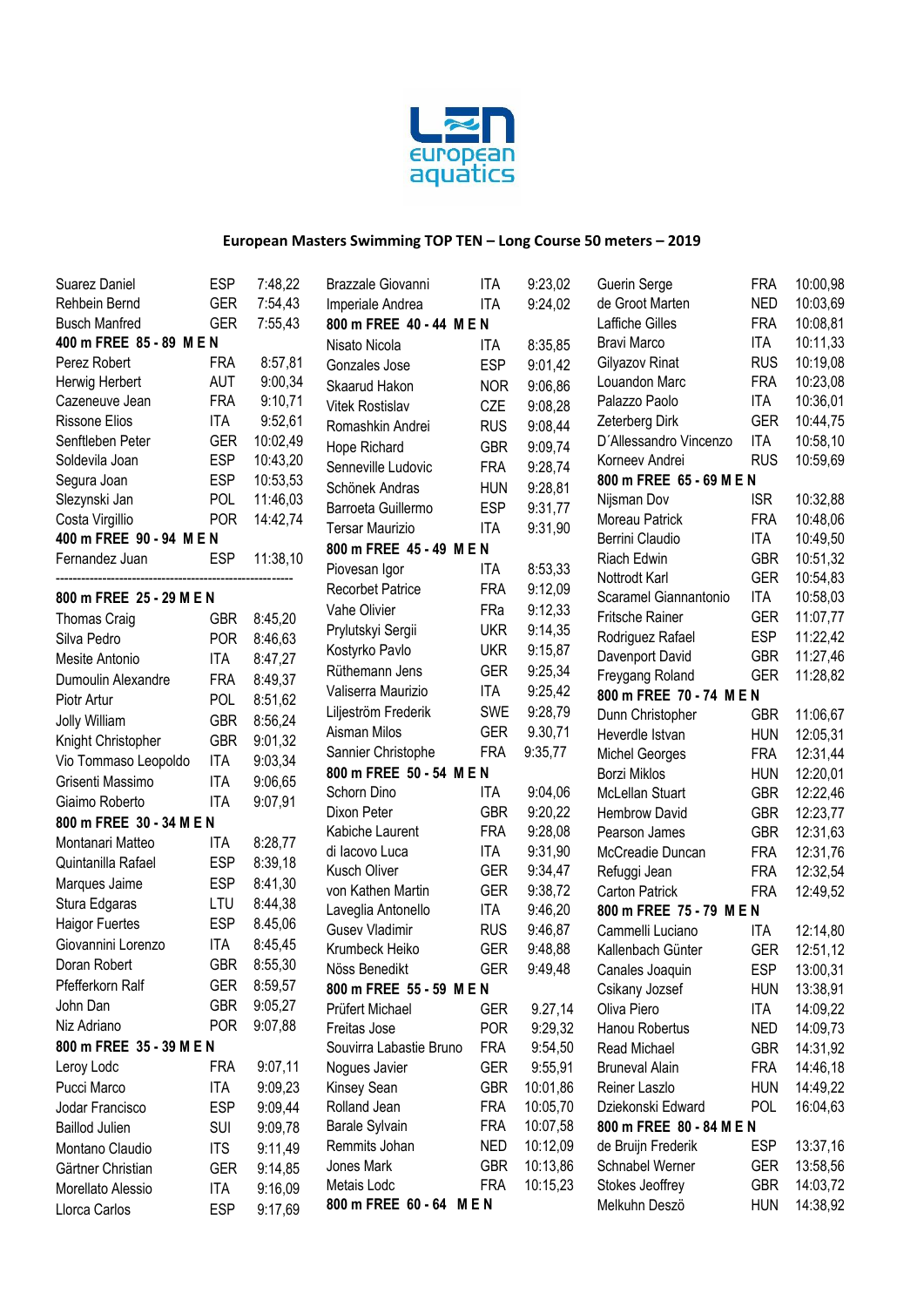

| Leatherbarrow Donald      | <b>GBR</b> | 14:39,64 | 1500 m FREE 40 - 44 M E N |            |          | Ordovas Alvaro            | <b>ESP</b> | 20:54,34 |
|---------------------------|------------|----------|---------------------------|------------|----------|---------------------------|------------|----------|
| Kligman Joseph            | <b>ISR</b> | 14:41,61 | Nisato Nicola             | <b>ITA</b> | 16:44,60 | Goulden Christopher       | <b>GBR</b> | 20:54,92 |
| Marinelli Guido           | <b>ITA</b> | 15:04,56 | Barroeta Guillermo        | <b>ESP</b> | 17:55,26 | Augue Antoni              | <b>ESP</b> | 20:55,68 |
| <b>Bilotta Giuseppe</b>   | <b>ITA</b> | 15:29,16 | <b>Tersar Maurizio</b>    | <b>ITA</b> | 18:02,20 | D'Alessandro Vincenzo     | <b>ITA</b> | 20:58,60 |
| Wermelskirchen Peter      | <b>GER</b> | 16:34,57 | Savescu George            | <b>ESP</b> | 18:27,74 | Maiwald Mario             | <b>GER</b> | 21:05,17 |
| Rapala Robert             | <b>FRA</b> | 18:07,73 | Andronov Oleg             | <b>RUS</b> | 18:38,78 | Luge Ralf                 | <b>GER</b> | 21:06,89 |
| 800 m FREE 85 - 89 M E N  |            |          | Michaud Franck            | <b>FRA</b> | 18:51,56 | Jakubek Robert            | SWE        | 21:23,47 |
| Krejci Josef              | SUI        | 17:18:75 | Costanza Gerolamo         | <b>ITA</b> | 18:53,44 | 1500 m FREE 65 - 69 M E N |            |          |
| Meshcheryakov Valentin    | <b>RUS</b> | 17:57,60 | <b>Martin Andrew</b>      | <b>GBR</b> | 18:58,13 | Riach Edwin               | <b>GBR</b> | 20:37,28 |
| Herwig Herbert            | <b>AUT</b> | 18.11,86 | Dubois Stephane           | <b>FRA</b> | 19:00,42 | Berrini Claudio           | <b>ITA</b> | 20:51,70 |
| Cazeneuve Jean            | <b>FRA</b> | 19:30,42 | Puustinen Jani            | <b>FIN</b> | 19:01,24 | Nottrodt Karl             | <b>GER</b> | 20:56,13 |
| <b>Rissone Elios</b>      | <b>ITA</b> | 20:29,67 | 1500 m FREE 45 - 49 M E N |            |          | Rodriguez Rafael          | <b>ESP</b> | 21:36,32 |
| 800 m FREE 90 - 94 M E N  |            |          | Piovesan Igor             | ITA        | 17:09,29 | Davenport David           | <b>GBR</b> | 21:53,20 |
| Fernandes Juan            | <b>ESP</b> | 22:47,14 | Rüthemann Jens            | <b>GER</b> | 18:19,79 | Fritsche Rainer           | <b>GER</b> | 22:06,94 |
|                           |            |          | Vidal Victor              | <b>ESP</b> | 18:21,78 | Perez Carlos              | <b>ESP</b> | 22:20,98 |
| 1500 m FREE 25 - 29 M E N |            |          | Oro Lluis                 | <b>ESP</b> | 18:31,18 | Beckmann Klaus            | <b>GER</b> | 22:44,97 |
| Bessa Antonio             | <b>POR</b> | 17:25,70 | Rodriguez Sergio          | <b>ESP</b> | 18:31,22 | Tubino Fulvio             | <b>ITA</b> | 23:15,10 |
| Iglesias David            | <b>ESP</b> | 17:31,93 | Venier Roberto            | <b>ITA</b> | 18:38,30 | Pauls Reinhard            | <b>GER</b> | 23:33,87 |
| <b>Toldo Enrico</b>       | <b>ITA</b> | 17:36,40 | Mahrle Manfred            | <b>AUT</b> | 18:46,05 | 1500 m FREE 70 - 74 M E N |            |          |
| Mora Gerad                | <b>ESP</b> | 17:47,36 | Valiserra Maurizio        | <b>ITA</b> | 18:51,00 | McLellan Stuart           | <b>GBR</b> | 23:56,03 |
| Butturini Jacobo          | <b>ITA</b> | 17:49,00 | Lucas Francisco           | <b>ESP</b> | 18:52,70 | Hemmes Wout               | <b>NED</b> | 24:31,19 |
| Palmi Kukielko Mieszko    | POL        | 17:50,24 | Iradi Luis                | <b>ESP</b> | 18:53,62 | Dyson Stephen             | <b>POR</b> | 24:35,68 |
| Giaimo Roberto            | <b>ITA</b> | 17:50,35 | 1500 m FREE 50 - 54 M E N |            |          | Makkonen Markku           | <b>FIN</b> | 25:15,38 |
| Viard Jordan              | <b>FRA</b> | 17:51,62 | Selvrenius Ola            | <b>SWE</b> | 18:19,99 | Ganduxe Josep             | <b>ESP</b> | 25:25,48 |
| Romano Edoardo            | <b>ITA</b> | 17:52,56 | Kusch Oliver              | <b>GER</b> | 18:24,05 | Gabrielsson Ulf           | <b>SWE</b> | 25:25,66 |
| Perez Alvaro              | <b>ESP</b> | 17:59,60 | von Kathen Martin         | <b>GER</b> | 18:25,37 | Halfmann Jost             | <b>GER</b> | 25:52,66 |
| 1500 m FREE 30 - 34 M E N |            |          | Kabiche Laurent           | <b>FRA</b> | 18:36,31 | Rüdiger Sebastian         | <b>GER</b> | 26:02,91 |
| Quintanilla Rafael        | <b>ESP</b> | 16:36,46 | Nöss Benedikt             | <b>GER</b> | 18:43,41 | Mitliewski Günter         | <b>GER</b> | 26:08,82 |
| Velasco Jaime             | <b>ESP</b> | 16:55,57 | Laveglia Antonello        | <b>ITA</b> | 18:46,70 | Stephens Peter            | <b>GBR</b> | 26:31,18 |
| <b>Fuertes Haigor</b>     | <b>ESP</b> | 17:04,35 | de Vries Bob              | <b>NED</b> | 18.50,20 | 1500 m FREE 75 - 79 M E N |            |          |
| Niz Adriano               | <b>POR</b> | 17:17,76 | van Gemen Pieter          | <b>NED</b> | 18:57,47 | Cammelli Luciano          | <b>ITA</b> | 23:29,64 |
| Spelonchi Alessio         | <b>ITA</b> | 17:43,33 | Vezzani Sandro            | <b>ITA</b> | 19:09,04 | Kallenbach Günter         | <b>GER</b> | 24:45,06 |
| Tagliafierro Marco        | <b>ITA</b> | 17:52,70 | Leiherr Ralph             | <b>GER</b> | 19:09,78 | Canales Joaquin           | <b>ESP</b> | 25:29,57 |
| Bonomo Sigismondo         | <b>ITA</b> | 18:16,19 | 1500 m FREE 55 - 59 M E N |            |          | Csikany Jozsef            | <b>HUN</b> | 25:40,01 |
| Lago David                | <b>ESP</b> | 18:18,02 | Freitas Jose              | <b>POR</b> | 18:14,78 | Kellermann Günter         | <b>GER</b> | 27:03,00 |
| Risi Davide               | <b>ITA</b> | 18:22,99 | Nogues Javier             | <b>GER</b> | 18:46,54 | Verga Gianni              | <b>ITA</b> | 28:30,92 |
| <b>Bolzonello Denis</b>   | <b>ITA</b> | 18:25,80 | <b>Bucci Ricardo</b>      | ITA        | 19:30,10 | Brangefält Ulf            | <b>SWE</b> | 29:21,30 |
| 1500 m FREE 35 - 39 M E N |            |          | Kinsey Sean               | <b>GBR</b> | 19:34,79 | Lloyd Evans Dudley        | <b>GBR</b> | 29:28,96 |
| Jodar Francisco           | ESP        | 17:14,55 | Lopez Javier              | <b>ESP</b> | 19:37,28 | <b>Krause Gerrit</b>      | <b>GER</b> | 30:05,90 |
| Genet David               | <b>FRA</b> | 17:34,84 | Echeandia Fernando        | <b>ESP</b> | 19:37,61 | <b>Belkov Valeriy</b>     | <b>RUS</b> | 30:14,26 |
| Pucci Marco               | <b>ITA</b> | 17:35,77 | van Norden Edwin          | <b>NED</b> | 19:41,55 | 1500 m FREE 80 - 84 M E N |            |          |
| Schröder Eric             | <b>NED</b> | 17:40,44 | <b>Benson Clive</b>       | <b>GBR</b> | 19:57,57 | de Bruijn Frederik        | <b>ESP</b> | 26:26,78 |
| Montano Claudio           | <b>ITA</b> | 17:43,50 | Schneider Achim           | <b>GER</b> | 20:06,09 | Leatherbarrow Donald      | <b>GBR</b> | 27:43,49 |
| Llorca Carlos             | <b>ESP</b> | 17:56,20 | Jones Mark                | <b>GBR</b> | 20:06,81 | Melkuhn Deszö             |            | 27:52,10 |
| Brazzale Giovanni         | <b>ITA</b> | 17:56,87 | 1500 m FREE 60 - 64 M E N |            |          |                           | <b>HUN</b> |          |
| Gallo Enrico              | <b>AUT</b> | 17:57,15 | de Groot Marten           | <b>NED</b> | 19:12,16 | Malk Lauri                | <b>FIN</b> | 29:16,45 |
| <b>Baillod Julien</b>     | SUI        | 17:57,50 | Gilyazov Rinat            | <b>RUS</b> | 19:41,11 | <b>Bilotta Giuseppe</b>   | ITA        | 29:50,03 |
| Pitot Alexandre           | <b>FRA</b> | 17:58,75 | Huckle Andrew             | <b>GBR</b> | 20:48,45 | Rehbein Bernd             | GER        | 30:19,28 |
|                           |            |          |                           |            |          | Pompen Gregor             | <b>NED</b> | 34:30,17 |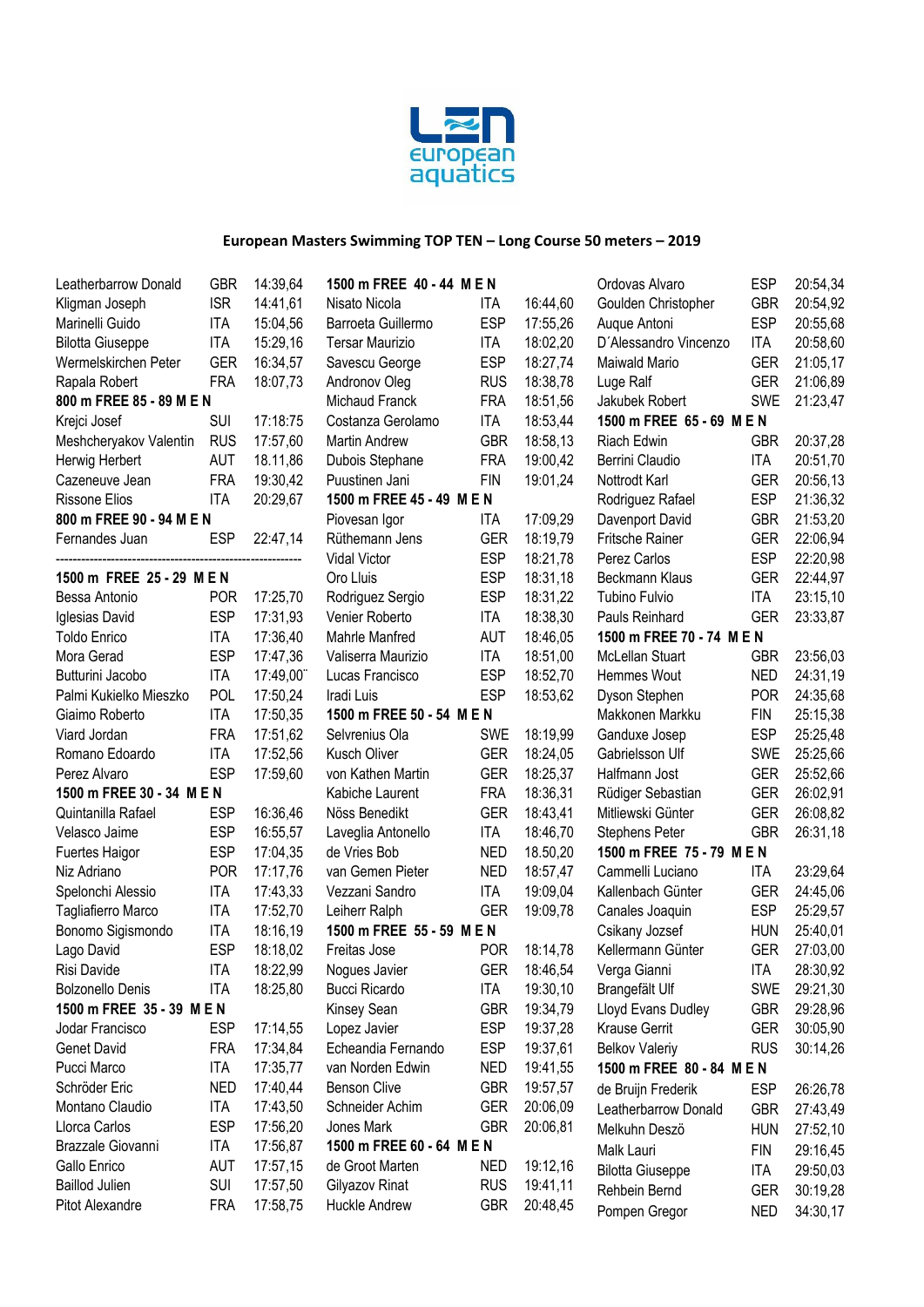

| Fantini Giuseppe          | ITA         | 34:42,04 | Quagliani Massimiliano  | ITA        | 0:28,50 | Hoberg Peter                   | GER                      | 0:34,41            |
|---------------------------|-------------|----------|-------------------------|------------|---------|--------------------------------|--------------------------|--------------------|
| Wisniewski Andrzej        | <b>POL</b>  | 35:55,33 | Harkin Benjamin         | <b>GBR</b> | 0:28,62 | Gallimbeni Roberto             | <b>ITA</b>               | 0:34,45            |
| Mallofre Ramon            | <b>ESP</b>  | 36:52,60 | Carvalho Mario          | <b>POR</b> | 0:29,40 | Proux Bernard                  | <b>FRA</b>               | 0:34,77            |
| 1500 m FREE 85 - 89 M E N |             |          | Lazaro Luis             | <b>ESP</b> | 0:29,54 | 50 m BACK 65 - 69 M E N        |                          |                    |
| Meshcheryakov Valentin    | <b>RUS</b>  | 35:14,60 | <b>Eland Trevor</b>     | <b>GBR</b> | 0:29,56 | <b>Baehr Pierre</b>            | <b>FRA</b>               | 0:33,25            |
| <b>Rissone Elios</b>      | <b>ITA</b>  | 39:03,70 | <b>Meurant Olivier</b>  | <b>FRA</b> | 0:29,66 | <b>Brown Christopher</b>       | <b>GBR</b>               | 0:35,08            |
| Slezynski Jan             | <b>POL</b>  | 47:15,25 | 50 m BACK 45 - 49 M E N |            |         | Milne Graeme                   | <b>GBR</b>               | 0:35,29            |
|                           |             |          | O'Connor Adrian         | <b>IRL</b> | 0:28,04 | <b>Clark Trevor</b>            | <b>GBR</b>               | 0:35,47            |
| 50 m BACK 25 - 29 M E N   |             |          | Kalenka Lars            | <b>GER</b> | 0:28,91 | Riach Edwin                    | <b>GBR</b>               | 0:35,66            |
| Kotterink Ensger          | <b>NED</b>  | 0:26,75  | Maisch Harald           | <b>GER</b> | 0:29,27 | <b>Breve Brend</b>             | <b>NED</b>               | 0:35,87            |
| Login Igor                | <b>RUS</b>  | 0:27,06  | Kahn Greg               | <b>GBR</b> | 0:29,29 | <b>Christensen Anders</b>      | <b>GBR</b>               | 0:35,96            |
| Larranga David            | <b>ESP</b>  | 0:27,23  | Gromov Mikhail          | <b>RUS</b> | 0:29,39 | Vanacker Alain                 | <b>FRA</b>               | 0:36,46            |
| Druyven Jorrick           | <b>NED</b>  | 0:27,32  | <b>Cotton Daniel</b>    | <b>GBR</b> | 0:29,43 | Popov Vasiliy                  | <b>RUS</b>               | 0:36,94            |
| Morgan Daniel             | <b>GBR</b>  | 0:27,60  | Grijalva Javier         | <b>ESP</b> | 0:29,94 | Schulze Wolfgang               | <b>GER</b>               | 0:37,21            |
| Pereira Mario             | <b>POR</b>  | 0:27,64  | Meyer Pascal            | <b>FRA</b> | 0:29,96 | 50 m BACK 70 - 74 M E N        |                          |                    |
| Poliakov Artiom           | <b>POR</b>  | 0:27,65  | Lococciolo Raffaele     | <b>ITA</b> | 0:30,04 | Seifert Dieter<br>Csaba Lazslo | GER                      | 0:36,06            |
| Willensen Jurjen          | <b>NED</b>  | 0:27,73  | de Barros Yannick       | <b>FRA</b> | 0:30,06 | Lestideau Jean                 | <b>HUN</b><br><b>FRA</b> | 0:36,63<br>0:36,79 |
| Hennebach Karl            | <b>GER</b>  | 0:27,75  | 50 m BACK 50 - 54 M E N |            |         | Hunt Brian                     | <b>GBR</b>               | 0:37,39            |
| Ushkanenko Mykyta         | <b>POL</b>  | 0:27,85  | Predkin Vladimir        | <b>RUS</b> | 0:29,64 | Bengtsson Glen                 | SWE                      | 0:38,93            |
| 50 m BACK 30 - 34 M E N   |             |          | Kaiser Torsten          | <b>GER</b> | 0:29,76 | Koreshkov Viktor               | <b>RUS</b>               | 0:39,23            |
| Hollingsworth Thomas      | <b>GBR</b>  | 0:26,79  | Hodgson Michael         | <b>GBR</b> | 0:29,80 | <b>Treptow Detlef</b>          | <b>GER</b>               | 0:40,00            |
| Ratti Michele             | <b>ITA</b>  | 0:27,51  | <b>Tolstik Roman</b>    | <b>RUS</b> | 0:30,24 | Kuokanen Hannu                 | <b>FIN</b>               | 0:40,14            |
| Cantello Entoni           | <b>ITA</b>  | 0:27,79  | Germani Alessio         | <b>ITA</b> | 0:30,68 | Pacifico Francesco             | <b>ITA</b>               | 0:40,31            |
| Ceseri Niccolo            | <b>ITZA</b> | 0:27,86  | <b>Granger Nicolas</b>  | <b>FRA</b> | 0:30,86 | Dunn Christopher               | <b>GBR</b>               | 0:40,53            |
| <b>Kunst Niklas</b>       | <b>GER</b>  | 0:27,96  | Lupi Daniele            | <b>ITA</b> | 0:30,98 | 50 m BACK 75 - 79 M E N        |                          |                    |
| Fraile Mario              | <b>ESP</b>  | 0:28,01  | Soares Jose             | <b>POR</b> | 0:31,19 | Horstmann Bernd                | <b>GER</b>               | 0:37,24            |
| Molyneaux John            | <b>GBR</b>  | 0:28,27  | Toja Andrea             | <b>ITA</b> | 0:31,30 | Csikany Jozsef                 | <b>HUN</b>               | 0:37,42            |
| Camporese Pierlugi        | <b>ITA</b>  | 0:28,50  | Lebedev Pavel           | <b>RUS</b> | 0:31,38 | Marenkov Yuriy                 | <b>RUS</b>               | 0:38,68            |
| Lakatos Roland            | <b>HUN</b>  | 0:28,73  | 50 m BACK 55 - 59 M E N |            |         | Canales Joaquin                | <b>ESP</b>               | 0:39,09            |
| Coiffard Sebastien        | <b>FRA</b>  | 0:28,79  | Virtanen Janne          | FIN        | 0:31,13 | <b>Billing Roger</b>           | <b>GBR</b>               | 0:39,81            |
| 50 m BACK 35 - 39 M E N   |             |          | Pettini Francesco       | <b>ITA</b> | 0:31,28 | Kellermann Günter              | <b>GER</b>               | 0:40,74            |
| Kurnosov Andrey           | <b>RUS</b>  | 0:28,34  | Szymkowiak Dirk         | <b>GER</b> | 0:31,66 | Avellone Giuseppe              | <b>ITA</b>               | 0:40,80            |
| Fernandez Daniel          | <b>ESP</b>  | 0:28,44  | Garcia Antonio          | <b>ESP</b> | 0:31,52 | Körber Kurt                    | <b>GER</b>               | 0:40,98            |
| <b>Bildosola Mikel</b>    | <b>ESP</b>  | 0:28,69  | Faria Jorge             | <b>POR</b> | 0:31,75 | van Enst Frans                 | <b>NED</b>               | 0:41,10            |
| Rodriguez Raul            | ESP         | 0:28,79  | Bemsen Peter            | <b>NED</b> | 0:31,78 | Sanz Alberto                   | ESP                      | 0:41,26            |
| Lopez Matias              | <b>ESP</b>  | 0:28,90  | Bonanni Alessandro      | <b>ITA</b> | 0:31,94 | 50 m BACK 80 - 84 M E N        |                          |                    |
| <b>Betrand Rudy</b>       | <b>FRA</b>  | 0:29,17  | Jonson Alec             | <b>ESP</b> | 0:32,53 | <b>Richter Helmut</b>          | <b>GER</b>               | 0.40,51            |
| Zemier Karol              | <b>POL</b>  | 0:29,24  | <b>Brett Michael</b>    | <b>GBR</b> | 0:32,74 | Perodini Gorgio                | ITA                      | 0:45,48            |
| Sedyuk Pavel              | <b>RUS</b>  | 0:29,31  | Januszkiewicz Zbigniew  | POL        | 0:32,74 | Nodenschneider Erwin           | <b>FRA</b>               | 0:45,97            |
| Symaňski Maciej           | POL         | 0:29,45  | 50 m BACK 60 - 64 M E N |            |         | Schmidt Peter                  | <b>GER</b>               | 0:46,16            |
| Nikulin Dmitriy           | <b>RUS</b>  | 0:29,49  | Gorkov Vladimir         | <b>RUS</b> | 0:32,01 | <b>Heine Klaus</b>             | <b>GER</b>               | 0:46,92            |
| 50 m BACK 40 - 44 M E N   |             |          | Delaporte Jean          | <b>FRA</b> | 0:33,33 | Suarez Daniel                  | <b>ESP</b>               | 0:48,93            |
| Kaczmarek Marcin          | <b>POL</b>  | 0:27,65  | <b>Guy Robert</b>       | <b>GBR</b> | 0:33,57 | Häschel Heinz                  | <b>GER</b>               | 0:49,19            |
| Shilin Aleksandr          | <b>RUS</b>  | 0:27,79  | Livonen Juha            | <b>FIN</b> | 0:33,69 | Klosz Hans                     | <b>GER</b>               | 0:50,35            |
| <b>Tersar Maurizio</b>    | <b>ITA</b>  | 0:28,26  | Marton Istvan           | <b>HUN</b> | 0:34,42 | Sperk Franz<br>Mallofre Ramon  | <b>GER</b><br><b>ESP</b> | 0:50,61            |
| Gallego Jose              | <b>ESP</b>  | 0:28,47  | <b>Weiss Matthias</b>   | <b>GER</b> | 0:34,10 | 50 m BACK 85 - 89 M E N        |                          | 0:50,71            |
|                           |             |          | Griffo Fabrizio         | <b>ITA</b> | 0:34,15 |                                |                          |                    |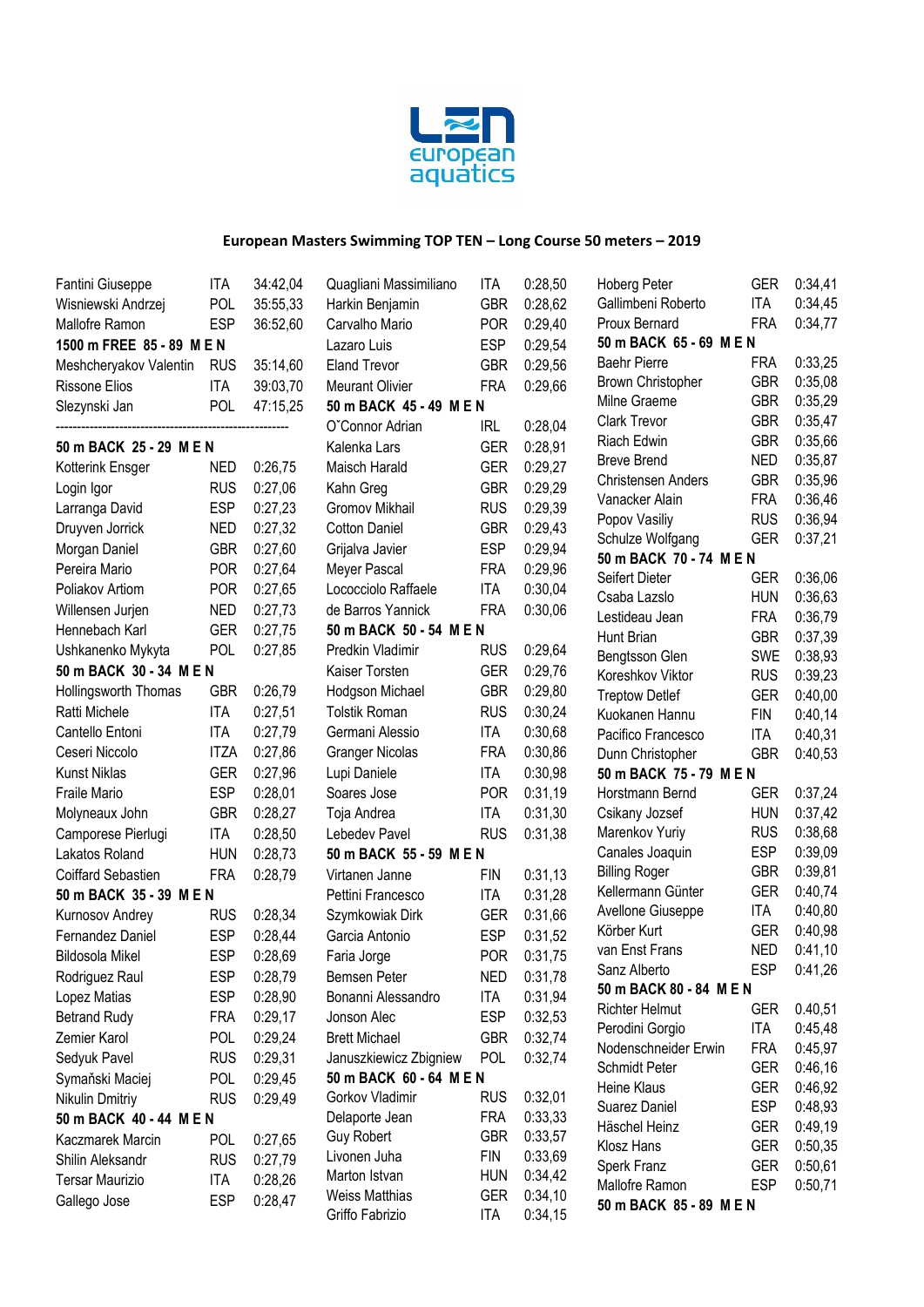

| Ilgen Fritz               | GER        | 0:47,25 | Audis Jonathan             | <b>GBR</b> | 1:03,65 | Gorkov Vladir        |
|---------------------------|------------|---------|----------------------------|------------|---------|----------------------|
| Springer Siegfried        | <b>GER</b> | 0:51,55 | Szymanski Maciej           | POL        | 1:04,22 | Giardino Mas         |
| Meshcheryakov Valentin    | <b>RUS</b> | 0:52,07 | Salazar Juan               | <b>FIN</b> | 1:04,33 | Guy Robert           |
| Soldevila Jaume           | <b>ESP</b> | 0:54,30 | 100 m BACK 40 - 44 M E N   |            |         | Delaporte Jea        |
| Lachmann Horst            | <b>GER</b> | 0:57,80 | <b>Tersar Maurizio</b>     | ITA        | 1:00,31 | Weiss Matthia        |
| Huck Karl                 | <b>GER</b> | 0:59,25 | Gherghel Ioan              | <b>ROU</b> | 1:00,74 | <b>Wolff Thierry</b> |
| Kläring Gottfried         | <b>GER</b> | 0:59,59 | Quagliani Massimiliano     | ITA        | 1:01,41 | Gallimbeni Ro        |
| Röhner Karl               | <b>GER</b> | 1:01,82 | Shilin Aleksandr           | <b>RUS</b> | 1:01,71 | Hoberg Peter         |
| Krokoszynski Stanislaw    | POL        | 1:02,25 | Gallego Luis               | <b>ESP</b> | 1:02,76 | Bernardi Fabi        |
| Moya Josep                | <b>ESP</b> | 1:02,40 | Hope Richard               | <b>GBR</b> | 1:04,04 | Proux Bernha         |
| 50 m BACK 90 - 94 M E N   |            |         | Carvalho Mario             | <b>POR</b> | 1:04,63 | 100 m BACK           |
| Klaustermeyer Karl        | <b>GER</b> | 0.51,01 | Lazaro Luis                | <b>ESP</b> | 1:04,75 | <b>Baehr Pierre</b>  |
| Giera Gerhard             | <b>GER</b> | 1:01,54 | Wagner Tristian            | <b>FRA</b> | 1:05,20 | Clark Trevor         |
| <b>Betancor Francisco</b> | <b>ESP</b> | 1:20,04 | Kövary Tamas               | <b>HUN</b> | 1:05,42 | Warchol Miro         |
| Prins Klaas               | <b>NED</b> | 1:24,10 | 100 m BACK 45 - 49 M E N   |            |         | Foskett Mike         |
| -50 m BACK 95 - 99 M E N  |            |         | <b>Cotton Daniel</b>       | <b>GBR</b> | 1:02,00 | <b>Brown Christo</b> |
| Zigon Franz               | <b>AUT</b> | 1:40,17 | Kalenka Lars               | <b>GER</b> | 1:02,04 | Breve Brend          |
|                           |            |         | Kahn Greg                  | <b>GBR</b> | 1:03,30 | Vanacker Ala         |
| 100 m BACK 25 - 29 M E N  |            |         | O Connor Adrian            | <b>IRL</b> | 1:03,33 | Foster Nigel         |
| Gorbunov Dmitriy          | <b>RUS</b> | 0:57,08 | Lococciolo Raffaele        | ITA        | 1:03,76 | Laajus Martti        |
| Kotterink Ensger          | <b>NED</b> | 0:57,51 | Maisch Harald              | <b>GER</b> | 1:04,05 | Erdelyi Feren        |
| Login Egor                | <b>RUS</b> | 0:58,15 | de Barros Yannick          | <b>FRA</b> | 1:05,22 | 100 m BACK           |
| Morgan Daniel             | <b>GBR</b> | 0:59,47 | Nicosia Francesco          | ITA        | 1:05,78 | Seifert Dieter       |
| Druyven Jorrick           | <b>NED</b> | 1:00,44 | Ruinemans Tjakko           | <b>NED</b> | 1:05,82 | Csaba Lazslo         |
| Braun Jens                | CZE        | 1:00,93 | Vogel Mark                 | <b>DEN</b> | 1:06,00 | Lestideau Jea        |
| Poliakov Artiom           | <b>POR</b> | 1:01,11 | 100 m BACK 50 - 54 M E N   |            |         | Hunt Brian           |
| Veale Kalon               | <b>GBR</b> | 1:01,21 | Germani Alessio            | ITA        | 1:05,40 | Dunn Christo         |
| Rimaud Jean               | <b>FRA</b> | 1:01,36 | <b>Tolstik Roman</b>       | <b>RUS</b> | 1:05,53 | Koreshkov Vi         |
| Kisiel Adrian             | POL        | 1:01,74 | Kaiser Torsten             | <b>GER</b> | 1:05,93 | Ruggieri Rob         |
| 100 m BACK 30 - 34 M E N  |            |         | Gore Patrick               | <b>GBR</b> | 1:07,87 | Bengtsson GI         |
| Hollingsworth Thomas      | <b>GBR</b> | 0:58,06 | Hodgson Michael            | <b>GBR</b> | 1:08,51 | Knipphals Jör        |
| Lecoutere Jeroen          | <b>BEL</b> | 0:59,55 | <b>Rother Marek</b>        | POL        | 1:08,66 | <b>Treptow Detle</b> |
| <b>Kunst Niklas</b>       | <b>GER</b> | 0:59,95 | Kusch Oliver               | <b>GER</b> | 1:08,94 | 100 m BACK           |
| Cantello Entoni           | ITA        | 1:00,49 | Chalendar Lionel           | <b>FRA</b> | 1:09,16 | Horstmann Be         |
| Molyneaux John            | <b>GBR</b> | 1:00,68 | Debiaggi Paolo             | <b>ITA</b> | 1:09,39 | Csikany Jozs         |
| Ceseri Niccolo            | <b>ITA</b> | 1:01.06 | Schulz Andreas             | <b>GER</b> | 1:09,92 | Canales Joaq         |
| Vila Alberto              | <b>ESP</b> | 1:01,13 | 100 m BACK 55 - 59 M E N   |            |         | <b>Avellone Gius</b> |
| <b>Tinti Daniel</b>       | ITA        | 1:02,55 | Pettini Francesco          | ITA        | 1:07,43 | <b>Billing Roger</b> |
| Pfefferkorn Ralf          | <b>GER</b> | 1:02,65 | Bensen Peter               | <b>NED</b> | 1:09,36 | Körber Kurt          |
| Marian Alessandro         | <b>ITA</b> | 1:02,79 | Januszkiewicz Zbigniew     | <b>POL</b> | 1:09,48 | Kovats Miklos        |
| 100 m BACK 35 - 39 M E N  |            |         | van Norden Edwin           | <b>NED</b> | 1:09,51 | Sanz Alberto         |
| Sevieri Eduardo           | <b>POR</b> | 0:59,76 | Bonanni Alessandro         | ITA        | 1:09,94 | Kellermann G         |
| Maniero Andrea            | <b>ITA</b> | 1:01,82 | Fario Jorge                | <b>POR</b> | 1:11,12 | van Enst Frar        |
| Maccianti Marco           | <b>ITA</b> | 1:02,27 | Perin Yuriy                | <b>RUS</b> | 1:11,12 | 100 m BACK           |
| Fernandez Daniel          | <b>ESP</b> | 1:02,63 | Johnson Alec               | <b>ESP</b> | 1:11,38 | Nodenschnei          |
| Federici Leonardo         | <b>ITA</b> | 1:02,77 | Sakharov Sergey            | <b>RUS</b> | 1:11,39 | Malk Lauri           |
| <b>Betrand Rudy</b>       | <b>FRA</b> | 1:03,28 | <b>Bocquillon Philippe</b> | <b>FRA</b> | 1:11,70 | Visani Alfio         |
| Perulli Giovanni          | <b>ITA</b> | 1:03,40 | 100 m BACK 60 - 64 M E N   |            |         | Suarez Danie         |
|                           |            |         |                            |            |         |                      |

| Gorkov Vladimir          | RUS        | 1:09,08 |
|--------------------------|------------|---------|
| Giardino Masssimo        | <b>ITA</b> | 1:11,82 |
| <b>Guy Robert</b>        | <b>GBR</b> | 1:13,04 |
| Delaporte Jean           | <b>FRA</b> | 1:13,50 |
| Weiss Matthias           | <b>GER</b> | 1:13,89 |
| <b>Wolff Thierry</b>     | <b>FRA</b> | 1:15,40 |
| Gallimbeni Roberto       | ITA        | 1:15,47 |
| Hoberg Peter             | <b>GER</b> | 1:16,42 |
| Bernardi Fabio           | ITA        | 1:16,85 |
| Proux Bernhard           | <b>FRA</b> | 1:17,04 |
| 100 m BACK 65 - 69 M E N |            |         |
| <b>Baehr Pierre</b>      | <b>FRA</b> | 1.13,47 |
| <b>Clark Trevor</b>      | <b>GBR</b> | 1:17,53 |
|                          |            |         |
| Warchol Miroslaw         | <b>POL</b> | 1:17,63 |
| <b>Foskett Mike</b>      | <b>GBR</b> | 1:18,10 |
| Brown Christopher        | <b>GBR</b> | 1:18,78 |
| <b>Breve Brend</b>       | <b>NED</b> | 1:18,99 |
| Vanacker Alain           | FRA        | 1:21,76 |
| Foster Nigel             | <b>GBR</b> | 1:23,48 |
| Laajus Martti            | <b>ESP</b> | 1:23,67 |
| Erdelyi Ferenc           | HUN        | 1:24,23 |
| 100 m BACK 70 - 74 M E N |            |         |
| Seifert Dieter           | <b>GER</b> | 1:19,36 |
| Csaba Lazslo             | <b>HUN</b> | 1:21,70 |
| Lestideau Jean           | <b>FRA</b> | 1:23,57 |
| Hunt Brian               | <b>GBR</b> | 1:24,91 |
| Dunn Christopher         | <b>GBR</b> | 1:26,06 |
| Koreshkov Viktor         | <b>RUS</b> | 1:27,07 |
| Ruggieri Roberto         | <b>ITA</b> | 1:28,36 |
| Bengtsson Glen           | <b>SWE</b> | 1:28,39 |
| Knipphals Jörg           | <b>GER</b> | 1:28,67 |
| <b>Treptow Detlef</b>    | <b>GER</b> | 1:29,39 |
| 100 m BACK 75 - 79 M E N |            |         |
| Horstmann Bernd          | <b>GER</b> | 1:22,65 |
| Csikany Jozsef           | HUN        | 1:23,52 |
| Canales Joaquin          | ESP        | 1:30,15 |
| Avellone Giuseppe        | ITA        | 1:30,84 |
| <b>Billing Roger</b>     | <b>GBR</b> | 1:31,12 |
| Körber Kurt              | <b>GER</b> | 1:32,57 |
| <b>Kovats Miklos</b>     | HUN        | 1:33,21 |
| Sanz Alberto             | <b>ESP</b> |         |
|                          |            | 1:33,58 |
| Kellermann Günter        | GER        | 1:33,67 |
| van Enst Frans           | NED        | 1:33,91 |
| 100 m BACK 80 - 84 M E N |            |         |
| Nodenschneider Erwin     | FRA        | 1:42,29 |
| Malk Lauri               | FIN        | 1:44,58 |
| Visani Alfio             | ITA        | 1:46,71 |
| Suarez Daniel            | ESP        | 1:49,10 |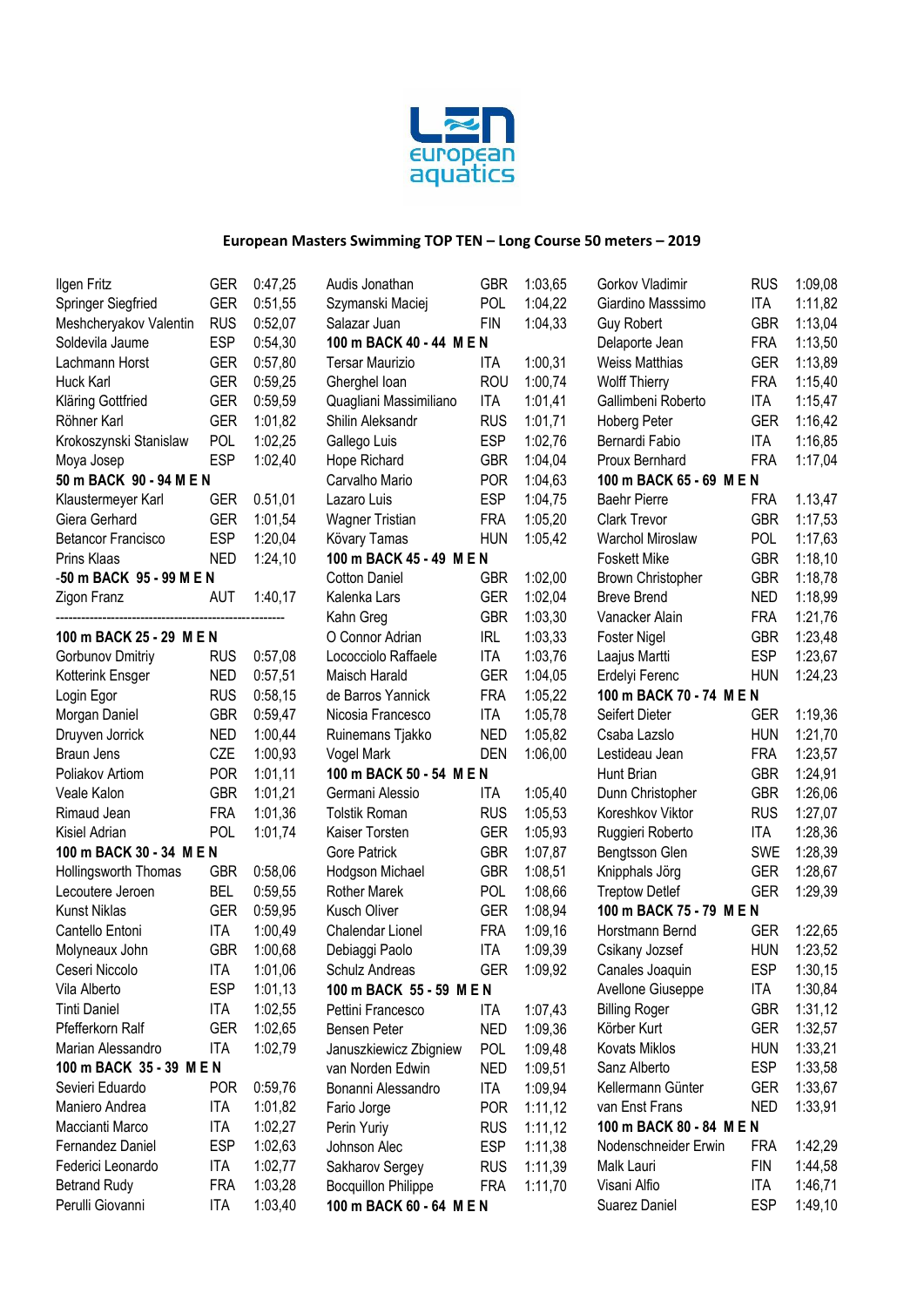

| <b>Schmidt Peter</b>      | GER        | 1:49,35 | Perulli Giovanni           | ITA                                                 | 2:18,94 | Sakharov Sergey          | <b>RUS</b> | 2:38,54 |
|---------------------------|------------|---------|----------------------------|-----------------------------------------------------|---------|--------------------------|------------|---------|
| <b>Busch Manfred</b>      | <b>GER</b> | 1:49,87 | Genet David                | <b>FRA</b>                                          | 2:20,63 | Monin Andrey             | <b>RUS</b> | 2:42,03 |
| Yaroslavtsev Pavel        | <b>RUS</b> | 1:53,56 | Cesarini Marco             | <b>ITA</b>                                          | 2:22,95 | Corrini Massimo          | <b>ITA</b> | 2:42,25 |
| Maresca Michele           | <b>ITA</b> | 1:55,46 | Audis Jonathan             | <b>GBR</b>                                          | 2:24,28 | 200 m BACK 60 - 64 M E N |            |         |
| Benvenutti Mario          | <b>ITA</b> | 1:55,57 | Zemier Karol               | <b>POL</b>                                          | 2:24,63 | Gorkov Vladimir          | <b>RUS</b> | 2:33,78 |
| Sperk Franz               | <b>GER</b> | 1:56,35 | Colombo Marco              | iTA                                                 | 2:25,16 | Giardino Massimo         | ITA        | 2:37,55 |
| 100 m BACK 85 - 89 M E N  |            |         | Hope Nicholas              | <b>GBR</b>                                          | 2:25,42 | <b>Guy Robert</b>        | <b>GBR</b> | 2:41,00 |
| Ilgen Fritz               | <b>GER</b> | 1:43,84 | 200 m BACK 40 - 44 M E N   |                                                     |         | Jouandon Marc            | <b>FRA</b> | 2:43,70 |
| Meshcheryakov Valentin    | <b>RUS</b> | 1:55,89 | <b>Tersar Maurizio</b>     | ITA                                                 | 2:12,24 | <b>Wolff Thierry</b>     | <b>FRA</b> | 2:45,97 |
| Springer Siegfried        | <b>GER</b> | 1:58,22 | Carvalho Mario             | <b>POR</b>                                          | 2:19,31 | Hoberg Peter             | <b>GER</b> | 2:48,11 |
| Sola Enric                | <b>ESP</b> | 2:02,14 | Hope Richard               | <b>GBR</b>                                          | 2:20,49 | Proux Bernard            | <b>FRA</b> | 2:48,70 |
| Kläring Gottfried         | <b>GER</b> | 2:11,02 | <b>Brouwers Dennis</b>     | <b>NED</b>                                          | 2:20,89 | Gallimbeni Roberto       | <b>ITA</b> | 2:49,20 |
| Röhner Karl               | <b>GER</b> | 2:22,17 | Aguilar Antonio            | <b>ESP</b>                                          | 2:22,00 | Bernardi Fabio           | <b>ITA</b> | 2:51,84 |
| Laurent Robert            | <b>FRA</b> | 2:25,14 | Fama Alessandro            | <b>ITA</b>                                          | 2:22,60 | Schiphorst Jens          | <b>GER</b> | 2:53,38 |
| <b>Rissone Elios</b>      | <b>ITA</b> | 2:30,93 | Lazaro Luis                | <b>ESP</b>                                          | 2:23,01 | 200 m BACK 65 - 69 M E N |            |         |
| Martin Luis               | <b>ESP</b> | 2:41,68 | Sostaric Ivan              | <b>AUT</b>                                          | 2:23,49 | <b>Warchiol Miroslaw</b> | <b>POL</b> | 2:47,49 |
| Costa Virgillio           | <b>POR</b> | 3:28,82 | Alonso David               | <b>ESP</b>                                          | 2:23,94 | Riach Edwin              | <b>GBR</b> | 2:48,38 |
| 100 m BACK 90 - 94 M E N  |            |         | Kövary Tamas               | <b>HUN</b>                                          | 2:24,21 | <b>Foskett Mike</b>      | <b>GBR</b> | 2:49,79 |
| <b>Betancor Francisco</b> | <b>ESP</b> | 3:13,18 | 200 m BACK 45 - 49 M E N   |                                                     |         | <b>Breve Brend</b>       | <b>NED</b> | 2:54,30 |
| 100 m BACK 95 - 99 M E N  |            |         | Kalenka Lars               | <b>GER</b>                                          | 2:15,88 | Clar Trevor              | <b>GBR</b> | 3:01,14 |
| Zigon Franz               | <b>AUT</b> | 3:46,90 | <b>Cotton Daniel</b>       | <b>GBR</b>                                          | 2:16,76 | Vanacker Alain           | <b>FRA</b> | 3:01,51 |
|                           |            |         | Kahn Greg                  | <b>GBR</b>                                          | 2:22,83 | Renaudie Francois        | <b>FRA</b> | 3:02,20 |
| 200 m BACK 25 - 29 M E N  |            |         | Loccciolo Raffaele         | <b>ITA</b>                                          | 2:23,21 | <b>Foster Nigel</b>      | <b>GBR</b> | 3:03,87 |
| Gorbunov Dmitriy          | <b>RUS</b> | 2.02,76 | O'Conner Adrian            | <b>IRL</b>                                          | 2:23,61 | Zhitlovskiy Veniamin     | <b>RUS</b> | 3:06,44 |
| Veale Kalon               | <b>GBR</b> | 2:13,61 | Nicosia Francesco          | <b>ITA</b>                                          | 2:24,81 | Tari Laszlo              | <b>HUN</b> | 3:06,92 |
| Rimaud Jean               | <b>FRA</b> | 2:14,51 | <b>Baldelli Patrick</b>    | <b>FRA</b>                                          | 2:26,83 | 200 m BACK 70 - 74 M E N |            |         |
| Kisliel Adrian            | POL        | 2:17,10 | Vogel Mark                 | <b>DEN</b>                                          | 2:27,55 | Dunn Christopher         | <b>GBR</b> | 3:04,36 |
| Pantanetti Elia           | <b>ITA</b> | 2:18,18 | Ferando Julien             | <b>FRA</b>                                          | 2:30,81 | Csaba Lazslo             | <b>HUN</b> | 3,07,92 |
| Palmi Kukielko Mieszko    | <b>POL</b> | 2:18,42 | Vidal Victor               | <b>ESP</b>                                          | 2:31,12 | Hunt Brian               | <b>GBR</b> | 3:12,40 |
| Poveda Javier             | <b>ESP</b> | 2:18,45 | 200 m BACK 50 - 54 M E N   |                                                     |         | Lestideau Jean           | <b>FRA</b> | 3:16,73 |
| Bassi Fabrizio            | <b>ITA</b> | 2:20,09 | Germani Alessio            | ITA                                                 | 2:22,93 | Koreshkov Viktor         | <b>RUS</b> | 3.18,72 |
| Dus Mathias               | <b>FRA</b> | 2:20,88 | <b>Granger Nicolas</b>     | <b>FRA</b>                                          | 2:25,12 | Lonne Gerard             | <b>FRA</b> | 3:19,52 |
| Romano Edoardo            | <b>ITA</b> | 2:21,55 | Cocci Guido                | <b>ITA</b>                                          | 2:26,01 | McLellan Stuart          | <b>GBR</b> | 3:20,72 |
| 200 m BACK 30 - 34 M E N  |            |         | Ioannidis Aristeldis       | <b>GRE</b>                                          | 2:26,65 | Knipphals Jörg           | <b>GER</b> | 3:24,03 |
| Hollingsworth Thomas      | <b>GBR</b> | 2.09,78 | Notenboomer Jan            | <b>NED</b>                                          | 2:27,75 | Gabrielsson Ulf          | <b>SWE</b> | 3:24,25 |
| Pfefferkorn Ralf          | GER        | 2:10,09 | Kusch Oliver               | <b>GER</b>                                          | 2:28,32 | Taccini Sauro            | <b>ITA</b> | 3:25,07 |
| <b>Kunst Niklas</b>       | GER        | 2:12,89 | Torri Mauro                | ITA                                                 | 2:28,43 | 200 m BACK 75 - 79 M E N |            |         |
| Molyneaux John            | <b>GBR</b> | 2:13,49 | Rother Marek               | <b>POL</b>                                          | 2:28,36 | Horstmann Bernd          | GER        | 2.59,75 |
| <b>Tuccillo Roberto</b>   | <b>ITA</b> | 2:15,16 | <b>Tolstik Roman</b>       | <b>RUS</b>                                          | 2:28,72 | Csikany Jozsef           | <b>HUN</b> | 3:01,21 |
| Lebeaux Fabien            | <b>FRA</b> | 2:15,29 | Debiaggi Paolo             | ITA                                                 | 2:30,95 | Avellone Giuseppe        | ITA        | 3:17,63 |
| Vila Alberto              | <b>ESP</b> | 2:16,55 | 200 m BACK 55 - 59 M E N   |                                                     |         | van Enst Frans           | <b>NED</b> | 3:27,34 |
| Ricci Marco               | ITA        | 2:16,86 | Pettini Francesco          | ITA                                                 | 2:28,47 | Vinogradov Gennadiy      | <b>RUS</b> | 3:29,36 |
| Cantello Entoni           | <b>ITA</b> | 2:16,92 | Dockhorn Thomas            | <b>GER</b>                                          | 2:32,49 | Altenhofen Jürgen        | <b>GER</b> | 3:36,18 |
| Giovannini Lorenzo        | <b>ITA</b> | 2:17,67 | Nogues Javier              | <b>GER</b>                                          | 2:33,46 | <b>Gall Reinhard</b>     | <b>GER</b> | 3:38,04 |
| 200 m BACK 35 - 39 M E N  |            |         | van Norden Edwin           | <b>ESP</b><br><b>NED</b><br>2:34,03<br>Sanz Alberto |         |                          |            | 3:38,50 |
| Sevieri Eduardo           | <b>POR</b> | 2:10,24 | Kleiner Peter              | <b>GER</b>                                          | 2:35,80 | <b>Kovats Miklos</b>     | <b>HUN</b> | 3:38,92 |
| Maniero Andrea            | <b>ITA</b> | 2:13,15 | <b>Bocquillon Philippe</b> | <b>FRA</b>                                          | 2:35,83 | Kellermann Günter        | <b>GER</b> | 3:40,68 |
| <b>Bertrand Rudy</b>      | <b>FRA</b> | 2.18,07 | Perin Yuriy                | <b>RUS</b>                                          | 2:36,89 | 200 m BACK 80 - 84       | <b>MEN</b> |         |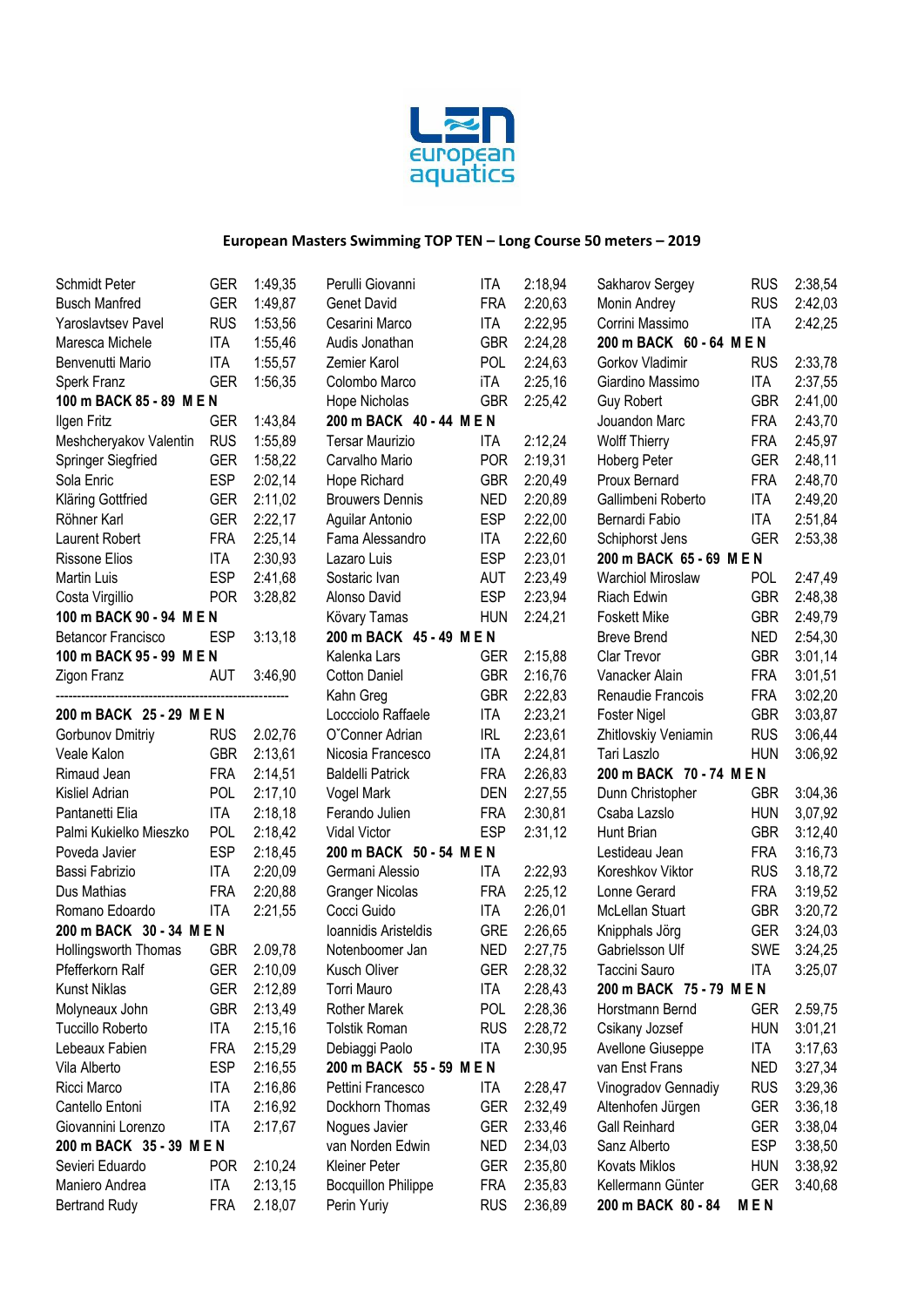

| Nodenschneider Erwin      | FRA        | 3:38,80 | Kurnosov Andrey           | <b>RUS</b> | 0:29,68 | Persson Häkan             | SWE        | 0:34,15 |
|---------------------------|------------|---------|---------------------------|------------|---------|---------------------------|------------|---------|
| Visani Alfio              | <b>ITA</b> | 3:51,95 | Gogol Sergey              | <b>RUS</b> | 0:30,07 | Kozlov Sergey             | <b>RUS</b> | 0:34,17 |
| Malk Lauri                | <b>FIN</b> | 3:58,92 | Fesenti Florent           | <b>FRA</b> | 0:30,33 | Risaliti Riccardo         | ITA        | 0:34,20 |
| Maresca Michele           | <b>ITA</b> | 3:59,81 | Popov Yuriy               | <b>RUS</b> | 0:30,35 | Neumüller Jörg            | <b>GER</b> | 0:34,24 |
| Yaroslavtsev Pavel        | <b>RUS</b> | 4:03,89 | Ebanks David              | <b>GBR</b> | 0:30,36 | Horrmann Ronald           | <b>GER</b> | 0:34,33 |
| <b>Busch Manfred</b>      | <b>GER</b> | 4.05,39 | Hernandes Eugenio         | <b>ESP</b> | 0:30,39 | 50 m BREAST 60 - 64 M E N |            |         |
| Suarez Daniel             | <b>ESP</b> | 4:06,69 | Kiku Vitaliy              | <b>RUS</b> | 0:30,41 | <b>Borios Olivier</b>     | <b>FRA</b> | 0.33,65 |
| Hübner Heinz              | <b>GER</b> | 4:07,49 | Lindholm Tuomas           | <b>FIN</b> | 0:30,51 | Podmaryov Timur           | <b>RUS</b> | 0:34,48 |
| Schmidt Peter             | <b>GER</b> | 4:07,85 | 50 m BREAST 40 - 44 M E N |            |         | Molodin Sergey            | <b>RUS</b> | 0:34,54 |
| Wemelskirchen Peter       | <b>GER</b> | 4:09,23 | <b>Bortsov Vladimir</b>   | <b>RUS</b> | 0:29.80 | Sjöström Eric             | <b>SWE</b> | 0:34,72 |
| 200 m BACK 85 - 89 M E N  |            |         | Orsorio Oliver            | <b>ESP</b> | 0:30,55 | Etcharren Claude          | <b>FRA</b> | 0:34,92 |
| Ilgen Fritz               | <b>GER</b> | 3:56,81 | Harkin Benjamin           | <b>GBR</b> | 0:30,64 | Livonen Juha              | <b>FIN</b> | 0:35,39 |
| Sola Enric                | <b>ESP</b> | 4:27,15 | Ronan Niall               | <b>ESP</b> | 0:31,10 | Mrozinski Jerzy           | <b>POL</b> | 0:35,74 |
| Meshcheryakov Valentin    | <b>RUS</b> | 4:15,24 | Benedetti Andrea          | <b>ITA</b> | 0:31,13 | Semmler Alexander         | <b>GER</b> | 0:35,79 |
| Heuft Kurt                | <b>GER</b> | 4:44,78 | Denisov Dmitriy           | <b>RUS</b> | 0:31,19 | Grignani Francesco        | ITA        | 0:36,00 |
| Zak Izhak                 | <b>ISR</b> | 4:59,69 | Delongchamps Yann         | <b>FRA</b> | 0:31,32 | Jennings Martin           | <b>GBR</b> | 0:36,26 |
| Candel Alain              | <b>FRA</b> | 6:06,93 | Arzaga Mark               | <b>FRA</b> | 0:31,41 | 50 m BREAST 65 - 69 M E N |            |         |
| Jarabek Livio             | <b>ITA</b> | 6:42,23 | do Rosario Vasco          | <b>ESP</b> | 0:31,51 | <b>Balcells Pere</b>      | <b>ESP</b> | 0.33,92 |
| Paghi Massimo             | <b>ITA</b> | 6:58,09 | Lopez David               | <b>ESP</b> | 0:31,62 | Prat Pere                 | <b>ESP</b> | 0:34,28 |
| 200 m BACK 90 - 94 M E N  |            |         | Vicente Andre             | <b>POR</b> | 0:31,62 | Kusch Walter              | <b>GER</b> | 0:34,51 |
| Stoenescu Emil            | <b>ROU</b> | 6.01,94 | 50 m BREAST 45 - 49 M E N |            |         | Starzec Christophe        | <b>FRA</b> | 0:36,20 |
| <b>Betancor Francisco</b> | <b>ESP</b> | 6:56,41 | Bragin Vladislav          | <b>RUS</b> | 0:29,65 | <b>Barton Neville</b>     | <b>GBR</b> | 0:36,94 |
|                           |            |         | Firichenko Sergey         | <b>RUS</b> | 0:30,00 | Schallon Ralph            | <b>GER</b> | 0:37,41 |
| 50 m BREAST 25 - 29 M E N |            |         | Scherling Stefan          | <b>SWE</b> | 0:30,15 | Rahnfeld Detlef           | <b>GER</b> | 0:37,67 |
| Panferov Anton            | <b>RUS</b> | 0.27,58 | <b>Banham Matthew</b>     | <b>GBR</b> | 0:31,01 | Kissenkötter Herbert      | <b>GER</b> | 0:37,96 |
| Zavertkin Aleksandr       | <b>RUS</b> | 0:28,15 | Galazzi Emiliano          | ITA        | 0:31,25 | Nowak Michal              | <b>POL</b> | 0:38,03 |
| Hassemeier Marcel         | <b>GER</b> | 0:28,88 | Angelov Sergey            | <b>RUS</b> | 0:31,75 | Ross Bernd                | <b>GER</b> | 0:38,17 |
| <b>Maillot Melvin</b>     | <b>FRA</b> | 0:28,99 | Cooper Andrew             | <b>GBR</b> | 0:31,81 | 50 m BREAST 70 - 74 M E N |            |         |
| <b>Bamer Franz</b>        | <b>AUT</b> | 0:29,37 | Zolotarev Vadim           | <b>RUS</b> | 0:31,81 | Ruggieri Roberto          | ITA        | 0:39,01 |
| Gardoni Lorenzo           | <b>ITA</b> | 0:29,41 | Robson Robert             | <b>GBR</b> | 0:32,13 | Andreev Igor              | <b>RUS</b> | 0:39,70 |
| Szulich Dawid             | POL        | 0:29,62 | Rutanen Eerikki           | <b>FIN</b> | 0:32,34 | Kharchenko Aleksandr      | <b>RUS</b> | 0:39,79 |
| Daniele Bruno             | <b>ITA</b> | 0:29,63 | 50 m BREAST 50 - 54 M E N |            |         | Höfel Dieter              | <b>GER</b> | 0:39,88 |
| Kolodziejwski Mateusz     | POL        | 0:29,65 | Pianca Spinadin Fabio     | <b>ITA</b> | 0:30,95 | Kulakov Nikolay           | <b>RUS</b> | 0:39,96 |
| Lampart Maurin            | <b>SUI</b> | 0:29,82 | Cavalli Fabio             | ITA        | 0:31,25 | Gätcke Wolfgang           | <b>GER</b> | 0:40,94 |
| 50 m BREAST 30 - 34 M E N |            |         | Hodgson Michael           | <b>GBR</b> | 0:31,58 | Sicot Jacques             | <b>FRA</b> | 0:41,20 |
| Safronczyk Piotr          | POL        | 0:29,11 | Lebedev Pavel             | <b>RUS</b> | 0:32,07 | Treptow Detlef            | <b>GER</b> | 0:41,50 |
| Szabo Tamas               | hun        | 0:29,23 | Montini Alberto           | ITA        | 0:32,07 | <b>Feoktistov Valeriy</b> | <b>RUS</b> | 0:41,97 |
| Kadukhin Aleksandr        | <b>RUS</b> | 0:30,22 | Janssen Thomas            | <b>GER</b> | 0:32,62 | Zehr Manfred              | <b>GER</b> | 0:42,01 |
| Maier Wolfgang            | GER        | 0:30,33 | Cabrera Arnaudius         | <b>ESP</b> | 0:32,70 | 50 m BREAST 75 - 79 M E N |            |         |
| Domenichini Davide        | <b>ITA</b> | 0:30,38 | Visini Alessandro         | <b>ITA</b> | 0:32,88 | Somlai Gabor              | <b>HUN</b> | 0:41,43 |
| du Tertre Gregory         | <b>GBR</b> | 0:30,50 | Fabbrini Silio            | <b>ITA</b> | 0:32,91 | Marenkov Yuriy            | <b>RUS</b> | 0:41,87 |
| Kargbo Michael            | <b>FRA</b> | 0:30,55 | Schröder Sven             | <b>GER</b> | 0:32,91 | Cardona Alain             | <b>FRA</b> | 0:42,31 |
| Heselton Stephen          | <b>GBR</b> | 0:30,65 | 50 m BREAST 55 - 59 M E N |            |         | Lempereur Gustave         | <b>BEL</b> | 0:43,10 |
| Fedorov Aleksandr         | <b>RUS</b> | 0:30,75 | Travaini Carlo            | ITA        | 0:30,02 | Tkachenko Oleg            | <b>RUS</b> | 0:43,54 |
| Arroyo David              | <b>ESP</b> | 0:30,83 | Pakhomov Sergey           | <b>RUS</b> | 0:33,24 | Aubele Roland             | <b>GRE</b> | 0:43,99 |
| 50 m BREAST 35 - 39 M E N |            |         | <b>Bryant David</b>       | <b>GBR</b> | 0:33,27 | Jaudeau Bernard           | <b>FRA</b> | 0:44,39 |
| Crawford Alistair         | GBR        | 0:29,67 | Servadio Fabio            | <b>ITA</b> | 0:33,36 | D'Oppido Antonio          | ITA        | 0:44,56 |
| Leposa Milan              | <b>HUN</b> | 0:29,73 | Nikula Matti              | <b>FIN</b> | 0:33,87 | Csaszar Istvan            | <b>HUN</b> | 0:44,82 |
|                           |            |         |                           |            |         |                           |            |         |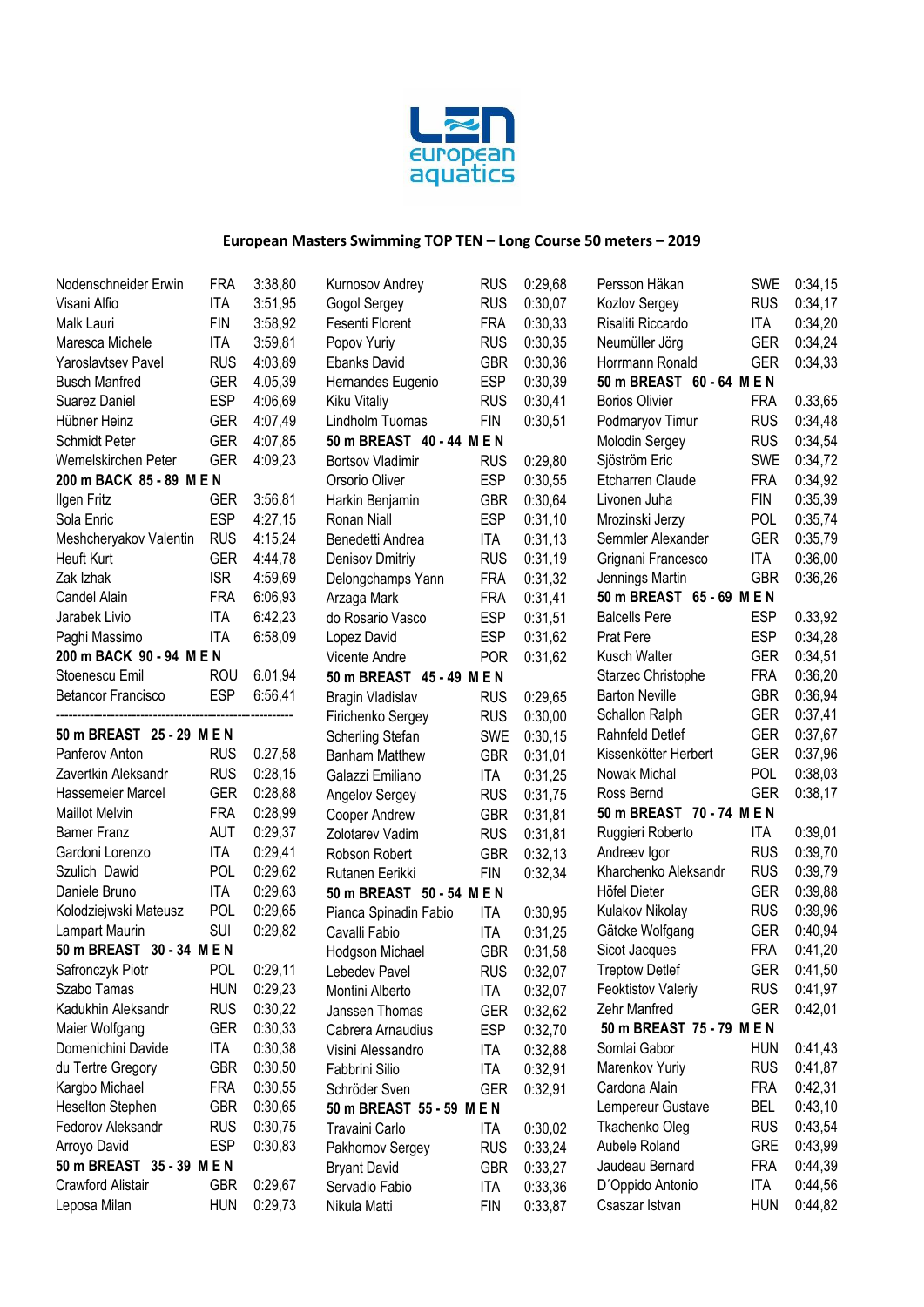

| Pöhlmann Hans              | GER        | 0:45,12 | Szabo Tamas                | <b>HUN</b> | 1:09,31 | Travaini Carlo             | ITA        | 1:07,65 |
|----------------------------|------------|---------|----------------------------|------------|---------|----------------------------|------------|---------|
| 50 m BREAST 80 - 84 M E N  |            |         | Verdacchia Davide          | ITA        | 1:09,39 | <b>Bryant David</b>        | <b>GBR</b> | 1:14,99 |
| Schubert Jürgen            | <b>GER</b> | 0:43,80 | Petrushin Egor             | <b>RUS</b> | 1:10,03 | Servadio Fabio             | ITA        | 1:16,45 |
| <b>Reichelt Hans</b>       | <b>GER</b> | 0:45,12 | 100 m BREAST 35 - 39 M E N |            |         | Mellado Jean               | <b>FRA</b> | 1:16,72 |
| Filenko Yuriy              | <b>RUS</b> | 0:45,26 | <b>Buyanov Pavel</b>       | <b>RUS</b> | 1.03,89 | Florit Andrea              | ITA        | 1:16,98 |
| Fabian Bela                | <b>HUN</b> | 0:45,91 | Leposa Milan               | <b>HUN</b> | 1:05.92 | Risaliti Riccardo          | <b>ITA</b> | 1:17,54 |
| Zimmermann Jürgen          | <b>GER</b> | 0:45,93 | Jones Christopher          | <b>GBR</b> | 1:06,09 | Carles Francois            | <b>FRA</b> | 1:17,55 |
| Leatherrbarrow Donald      | <b>GBR</b> | 0:47,66 | Gogol Sergey               | <b>RUS</b> | 1:06,44 | Pakhomov Sergey            | <b>RUS</b> | 1:17,58 |
| Heine Klaus                | <b>GER</b> | 0:48,34 | Cavalletti Andrea          | ITA        | 1:06,99 | Nenishin Yuriy             | <b>RUS</b> | 1:17,91 |
| Schmidt Peter              | <b>GER</b> | 0:48,61 | Szymkowiak Marcin          | <b>POL</b> | 1:07,57 | Horrmann Ronald            | <b>GER</b> | 1:18,22 |
| Wermelskirchen Peter       | <b>GER</b> | 0:48,76 | Sidorov Oleg               | <b>RUS</b> | 1:07,99 | 100 m BREAST 60 - 64 M E N |            |         |
| Lowag Jürgen               | <b>GER</b> | 0:50,15 | Popov Yuriy                | <b>RUS</b> | 1:08,07 | Podmaryov Timur            | <b>RUS</b> | 1:16,30 |
| 50 m BREAST 85 - 89 M E N  |            |         | Kiku Vitaliy               | <b>RUS</b> | 1:08,50 | <b>Borios Olivier</b>      | <b>FRA</b> | 1:16,94 |
| Herwig Herbert             | <b>AUT</b> | 0:58,70 | Simon Alfonso              | <b>ESP</b> | 1:08,85 | Molodin Sergey             | <b>RUS</b> | 1:17,59 |
| Sales Ernest               | <b>ESP</b> | 1:00,26 | 100 m BREAST 40 - 44 M E N |            |         | Kauch Peter                | <b>GER</b> | 1:19,91 |
| Lachmann Horst             | <b>GER</b> | 1:00,47 | Harkin Benjamin            | <b>GBR</b> | 1:07,37 | <b>Weiss Matthias</b>      | <b>GER</b> | 1:20,67 |
| Schwäkendiek Gerd          | <b>GER</b> | 1:01,98 | Zahov Kazimir              | <b>RUS</b> | 1.07,38 | Singwald Jürgen            | <b>GER</b> | 1:21,19 |
| Röhner Karl                | <b>GER</b> | 1:03,48 | Osorio Oliver              | <b>ESP</b> | 1:07,88 | Sjöström Eric              | <b>SWE</b> | 1:21,48 |
| Moya Josep                 | <b>ESP</b> | 1:03,57 | <b>Bortsov Vladimir</b>    | <b>RUS</b> | 1:08,39 | <b>Syrett Walter</b>       | <b>GBR</b> | 1:21,62 |
| Senftleben Peter           | <b>GER</b> | 1:04,84 | Benedetti Andrea           | <b>ITA</b> | 1:08,55 | Livonen Juha               | <b>FIN</b> | 1:23,97 |
| Baudron Jean               | <b>FRA</b> | 1:07,14 | Janitzki Sascha            | <b>GER</b> | 1:09,60 | Etcharren Claude           | <b>FRA</b> | 1:24,21 |
| Krokoszynski Stanislaw     | POL        | 1:09,68 | <b>Battiston Simone</b>    | <b>ITA</b> | 1:09,86 | 100 m BREAST 65 - 69 M E N |            |         |
| Utkin Gennadiy             | <b>RUS</b> | 1:10,28 | Delongchamps Yann          | <b>FRA</b> | 1:09,88 | <b>Balcells Pere</b>       | <b>ESP</b> | 1.18,13 |
| 50 m BREAST 90 - 94 M E N  |            |         | do Rosario Vasco           | <b>ESP</b> | 1:10,37 | Getman Vladimir            | <b>RUS</b> | 1:23,12 |
| Giera Gerhard              | <b>GER</b> | 0:59,18 | Armatol Adrian             | <b>FRA</b> | 1:10,79 | Schallon Ralph             | <b>GER</b> | 1:24,01 |
| Lisitskiy Anatoliy         | <b>RUS</b> | 1:10,64 | 100 m BREAST 45 - 49 M E N |            |         | Starzec Christophe         | <b>FRA</b> | 1:24,23 |
| Baptista Antonio           | <b>POR</b> | 1:24,27 | Bragin Vladislav           | CZE        | 1:06,20 | <b>Beysard Gaetan</b>      | <b>FRA</b> | 1:25,57 |
| Prins Klaas                | <b>NED</b> | 2:24,07 | Firichenko Sergey          | <b>RUS</b> | 1.07,71 | Hollerbuhl Thomas          | <b>GER</b> | 1:27,40 |
|                            |            |         | <b>Banham Matthew</b>      | <b>GBR</b> | 1:08,83 | Foglia Vincenzo            | ITA        | 1:27,70 |
| 100 m BREAST 25 - 29 M E N |            |         | Scherling Stefan           | <b>SWE</b> | 1:09,87 | Hummel Hartmut             | <b>GER</b> | 1:27,90 |
| Zavertkin Aleksandr        | <b>RUS</b> | 1:03,96 | Wrasse Andre               | <b>GER</b> | 1:10,23 | Ross Bernd                 | <b>GER</b> | 1:28,39 |
| Lampart Maurin             | <b>SUI</b> | 1:05,72 | Angelov Sergey             | <b>RUS</b> | 1:10,40 | Anderson Jon               | <b>GBR</b> | 1:28,52 |
| Corelli Emilio             | <b>ITA</b> | 1:05,80 | Horovoy Vladyslav          | <b>UKR</b> | 1:10,61 | 100 m BREAST 70 - 74 M E N |            |         |
| Kolodziejski Mateusz       | POL        | 1:06,20 | Mason Daryl                | <b>GBR</b> | 1:11,13 | Ruggieri Roberto           | ITA        | 1:29,45 |
| Gardoni Lorenzo            | <b>ITA</b> | 1:06,24 | Kirinchuk Vitaliy          | <b>RUS</b> | 1:11,70 | Sica Alberto               | <b>ITA</b> | 1:30,82 |
| Recuperro Riccardo         | <b>ITA</b> | 1:06,59 | Perednya Mikhail           | <b>RUS</b> | 1:11,98 | Kulakov Nikolay            | <b>RUS</b> | 1:31,48 |
| <b>Bamer Franz</b>         | <b>AUT</b> | 1.07,21 | 100 m BREAST 50 - 54 M E N |            |         | Kuokkanen Hannu            | <b>FIN</b> | 1:31,68 |
| Daniele Bruno              | <b>ITA</b> | 1:07,37 | Montini Alberto            | ITA        | 1:09,63 | Luige Aksel                | <b>EST</b> | 1.33,45 |
| Frisenda Federico          | <b>ITA</b> | 1:07,46 | Hodgson Michael            | <b>GBR</b> | 1:10,41 | Zehr Manfred               | <b>GER</b> | 1:34,18 |
| Bonechi Lorenzo            | <b>ITA</b> | 1:07,50 | Pianca Spinadin Fabio      | <b>ITA</b> | 1:09,86 | Perrot Jean                | <b>FRA</b> | 1:34,69 |
| 100 m BREAST 30 - 34 M E N |            |         | Cavalli Fabio              | <b>ITA</b> | 1:11,13 | Siciot Jacques             | <b>FRA</b> | 1:35,62 |
| Maier Wolfgang             | <b>GER</b> | 1:06,18 | Plekhanov Alexey           | <b>RUS</b> | 1:12,16 | Parker Frederick           | <b>GBR</b> | 1:36,12 |
| Kargbo Michael             | <b>FRA</b> | 1:06,86 | <b>Granger Nicolas</b>     | <b>FRA</b> | 1:12,73 | Knipphals Jörg             | <b>GER</b> | 1:37,26 |
| Domenichini Davide         | <b>ITA</b> | 1:07,55 | Buignani Massimo           | <b>ITA</b> | 1:12,90 | 100 m BREAST 75 - 79 M E N |            |         |
| Arroyo David               | <b>ESP</b> | 1:07,58 | Cabrera Arnaudis           | <b>ESP</b> | 1:13,32 | Somlai Gabor               | <b>HUN</b> | 1.36,46 |
| Heselton Stephen           | <b>GBR</b> | 1.07,99 | Catania Giueppe            | <b>ITA</b> | 1:13,59 | Hanou Robertus             | <b>NED</b> | 1:36,65 |
| du Tertre Gregory          | <b>GBR</b> | 1:08,35 | Kemp Neil                  | <b>GBR</b> | 1:13,79 | Lempereur Gustave          | <b>BEL</b> | 1:39,81 |
| Kunst Niklas               | <b>GER</b> | 1:08,39 | 100 m BREAST 55 - 59 M E N |            |         | Schulze Joachim            | <b>GER</b> | 1:43,00 |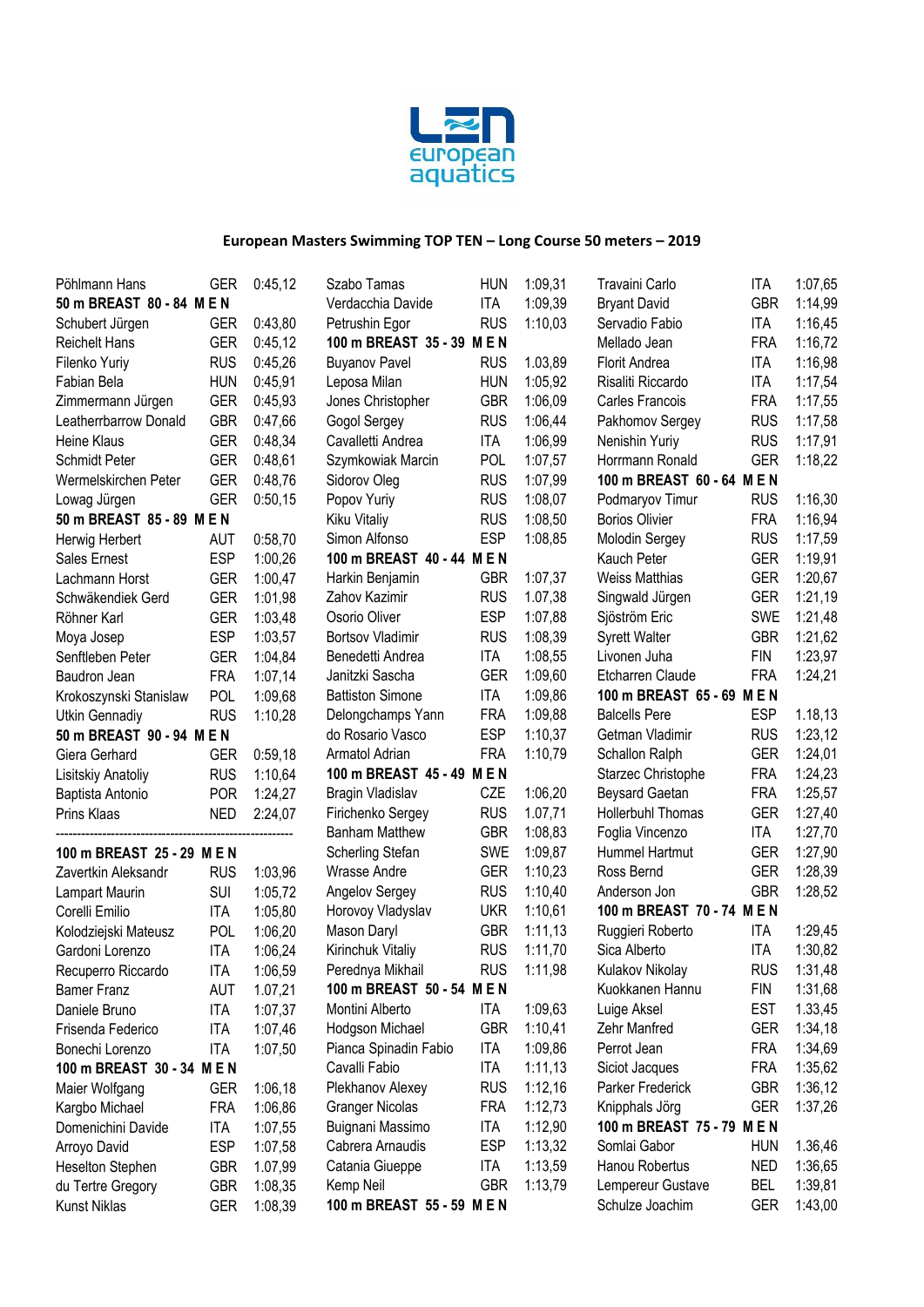

| Zhukov Volodymyr           | UKR        | 1:44,83 | Janovsky Jiri              | CZE        | 2.34,65 | Travaini Carlo             | <b>ITA</b> | 2:30,79 |
|----------------------------|------------|---------|----------------------------|------------|---------|----------------------------|------------|---------|
| Pöhlmann Hans              | <b>GER</b> | 1:44,99 | du Tertre Gregory          | <b>GBR</b> | 2:35,15 | Mellado Jean               | <b>FRA</b> | 2:45,41 |
| Fecica Daniel              | POL        | 1:45,27 | <b>Texier Adrien</b>       | <b>FRA</b> | 2:37,74 | Maluenda Jose              | <b>ESP</b> | 2:46,74 |
| Tkachenko Oleg             | <b>RUS</b> | 1:45,99 | 200 m BREAST 35 - 39 M E N |            |         | Herranz Federico           | <b>ESP</b> | 2:49,75 |
| Seeger Alfred              | <b>GER</b> | 1:46,48 | Jones Christopher          | <b>GBR</b> | 2:23,79 | van Norden Edwin           | <b>NED</b> | 2:49,99 |
| Ingram Keith               | <b>GBR</b> | 1:46,90 | Cavalletti Andrea          | <b>ITA</b> | 2:25,06 | <b>Florit Andrea</b>       | <b>ITA</b> | 2:52,37 |
| 100 m BREAST 80 - 84 M E N |            |         | Gogol Sergey               | <b>RUS</b> | 2:25,33 | Risaliti Riccardo          | <b>ITA</b> | 2:53,04 |
| <b>Reichelt Hans</b>       | <b>GER</b> | 1:42,31 | Leposa Milan               | <b>HUN</b> | 2:26,51 | <b>Bryant David</b>        | <b>GBR</b> | 2:53,62 |
| Schubert Jürgen            | <b>GER</b> | 1:44,60 | Sidorov Oleg               | <b>RUS</b> | 2:27,83 | Nenishin Yuriy             | <b>RUS</b> | 2:54,73 |
| Fabian Bela                | <b>HUN</b> | 1:46,61 | Kiku Viatliy               | <b>RUS</b> | 2:29,11 | Gorrini Massimo            | <b>ITA</b> | 2:54,74 |
| Zimmermann Jürgen          | <b>GER</b> | 1:48,15 | Popov Yuriy                | <b>RUS</b> | 2:29,23 | 200 m BREAST 60 - 64 M E N |            |         |
| de Bruin Frederik          | <b>ESP</b> | 1:53,04 | Quintanilla Jordi          | <b>ESP</b> | 2:34,35 | Podmaryov Timur            | <b>RUS</b> | 2:48,97 |
| <b>Heine Klaus</b>         | <b>GER</b> | 1:53,46 | Szymkowiak Marcin          | POL        | 2:35,09 | Molodin Sergey             | <b>RUS</b> | 2:51,83 |
| Negri Claudio              | <b>ITA</b> | 1:53,62 | <b>Rigal Florian</b>       | <b>FRA</b> | 2:36,67 | Kauch Peter                | <b>GER</b> | 2:58,05 |
| Wermelskirchen Peter       | <b>GER</b> | 1:54,03 | 200 m BREAST 40 - 44 M E N |            |         | Sjöström Eric              | <b>SWE</b> | 2:58,45 |
| Demessine Maurice          | <b>FRA</b> | 1:56,66 | <b>Battiston Simone</b>    | <b>ITA</b> | 2:31,30 | <b>Syrett Walter</b>       | <b>GBR</b> | 2:59,68 |
| Schmah Günter              | <b>GER</b> | 1:57,78 | Benedetti Andrea           | <b>ITA</b> | 2:31,90 | Singwald Jürgen            | <b>GER</b> | 3:02,49 |
| 100 m BREAST 85 - 89 M E N |            |         | Zahor Krasimir             | <b>BUL</b> | 2.32,06 | Jouandon Marc              | <b>FRA</b> | 3:04,95 |
| Sales Ernest               | <b>ESP</b> | 2:16,86 | Janitzki Sascha            | <b>GER</b> | 2:32,17 | Maiwald Mario              | <b>GER</b> | 3:05,64 |
| Krokoszynski Stanislaw     | <b>POL</b> | 2:31,12 | Rosario Vasco              | <b>ESP</b> | 2:33,84 | Vermes Alban               | <b>HUN</b> | 3:06,01 |
| Shcheglov Kostiantyn       | <b>UKR</b> | 2:32,20 | Ezhizhanskiy Dmirtiy       | <b>RUS</b> | 2:34,34 | Semmler Alexander          | <b>GER</b> | 3:06,26 |
| Röhner Karl                | <b>GER</b> | 2:35,55 | Roels David                | <b>BEL</b> | 2:35,26 | 200 m BREAST 65 - 69 M E N |            |         |
| Kandel Alain               | <b>FRA</b> | 2:44,58 | <b>Barmar Victor</b>       | <b>NED</b> | 2:35,72 | <b>Beysard Gaetan</b>      | <b>FRA</b> | 3:08,16 |
| Slezynski Jan              | <b>POL</b> | 3:01,74 | Armatol Adrian             | <b>FRA</b> | 2:36,13 | Getman Vladimir            | <b>RUS</b> | 3:09,59 |
| 100 m BREAST 90 - 94 M E N |            |         | Tonelli Marcello           | <b>ESP</b> | 2:40,63 | Hollebuhl Thomas           | <b>GER</b> | 3:13,01 |
| Giera Gehard               | <b>GER</b> | 2:35,05 | 200 m BREAST 45 - 49 M E N |            |         | Starzec Christophe         | <b>FRA</b> | 3:15,68 |
| Lisitskiy Anatoliy         | <b>RUS</b> | 2:55,50 | Bragin Vladislav           | CZE        | 2:25,43 | Foglio Vincenzo            | <b>ITA</b> | 3:16,96 |
| Stoenescu Emil             | <b>ROU</b> | 3.47,51 | Firichenko Sergey          | <b>RUS</b> | 2.35,36 | Anderson John              | <b>GBR</b> | 3:17,78 |
|                            |            |         | <b>Banham Mastthew</b>     | <b>GBR</b> | 2:38,49 | Exner Jiri                 | CZE        | 3:18,28 |
| 200 m BREAST 25 - 29 M E N |            |         | Perednya Mikhail           | <b>RUS</b> | 2:39,30 | Berrini Claudio            | ITA        | 3:18,29 |
| Bonechi Lorenzo            | <b>ITA</b> | 2:24,39 | Scherling Stefan           | <b>SWE</b> | 2:39,96 | Shcherbakov Aleksei        | <b>RUS</b> | 3:18,86 |
| <b>Chassagne Constant</b>  | <b>FRA</b> | 2:25,57 | Dewilde Stephane           | <b>FRA</b> | 2:40,27 | Ramelli Sivano             | <b>ITA</b> | 3:20,51 |
| Facca Andrea               | <b>ITA</b> | 2:26,08 | Lucchese Andrea            | <b>ITA</b> | 2:40,38 | 200 m BREAST 70 - 74 M E N |            |         |
| Zavertkin Aleksandr        | <b>RUS</b> | 2:26,10 | Sitdikov Sergey            | <b>RUS</b> | 2:41,11 | Ruggieri Roberto           | <b>ITA</b> | 3:24,56 |
| Silva Pedro                | <b>POR</b> | 2:27,30 | de Gaillande Thibaut       | <b>FRA</b> | 2:41,58 | Kuokkanen Hannu            | <b>FIN</b> | 3:26,61 |
| Lampart Maurin             | SUI        | 2:28,40 | Barta Piotr                | <b>POL</b> | 2:41,77 | Sica Alberto               | <b>ITA</b> | 3:26,62 |
| Rigon Giacomo              | ITA        | 2.28,61 | 200 m BREAST 50 - 54 M E N |            |         | Klukowski Jozef            | <b>POL</b> | 3.29,47 |
| Recupero Riccardo          | <b>ITA</b> | 2:28,64 | Montini Alberto            | <b>ITA</b> | 2:35,70 | MacPherson J. Stewart      | <b>GBR</b> | 3:34,57 |
| Gardoni Lorenzo            | <b>ITA</b> | 2:29,56 | Pianca Spinadin Fabio      | <b>ITA</b> | 2:38,76 | Parker Frederick           | <b>GBR</b> | 3:34,95 |
| Slater Tristan             | <b>GBR</b> | 2:30,24 | Busignani Massimo          | <b>ITA</b> | 2:39,77 | Perrot Jean                | <b>FRA</b> | 3:35,37 |
| 200 m BREAST 30 - 34 M E N |            |         | Plekhanov Alexey           | <b>RUS</b> | 2:40,45 | Fernandez Angel            | <b>ESP</b> | 3:39,83 |
| Pimotes Pedro              | <b>POR</b> | 2:27,06 | Kemp Neil                  | <b>GBR</b> | 2:43,82 | Morche Ulrich Utz          | <b>GER</b> | 3:40,56 |
| Kargbo Michael             | <b>FRA</b> | 2:28,27 | Hodgson Michael            | <b>GBR</b> | 2:44,20 | <b>Treptow Detlef</b>      | <b>GER</b> | 3:40,69 |
| Safroczyk Piotr            | <b>POL</b> | 2:28,47 | Cavalli Fabio              | <b>ITA</b> | 2:45,59 | 200 m BREAST 75 - 79 M E N |            |         |
| Arroyo David               | <b>ESP</b> | 2:29,16 | Tenderini Marco            | <b>ITA</b> | 2:46,95 | Hanou Robertus             | <b>NED</b> | 3:34,99 |
| Verdeccchia Davide         | <b>ITA</b> | 2:31,33 | Pacini Stefano             | <b>ITA</b> | 2:47,09 | Somlai Gabor               | <b>HUN</b> | 3:42,51 |
| Domenichini Davide         | <b>ITA</b> | 2:32,90 | <b>Boknecht Heiko</b>      | <b>GER</b> | 2:47,58 | Schulze Joachim            | <b>GER</b> | 3:45,67 |
| Polini Francesco           | <b>ITA</b> | 2:33,39 | 200 m BREAST 55 - 59 M E N |            |         | Fecica Daniel              | <b>POL</b> | 3:48,88 |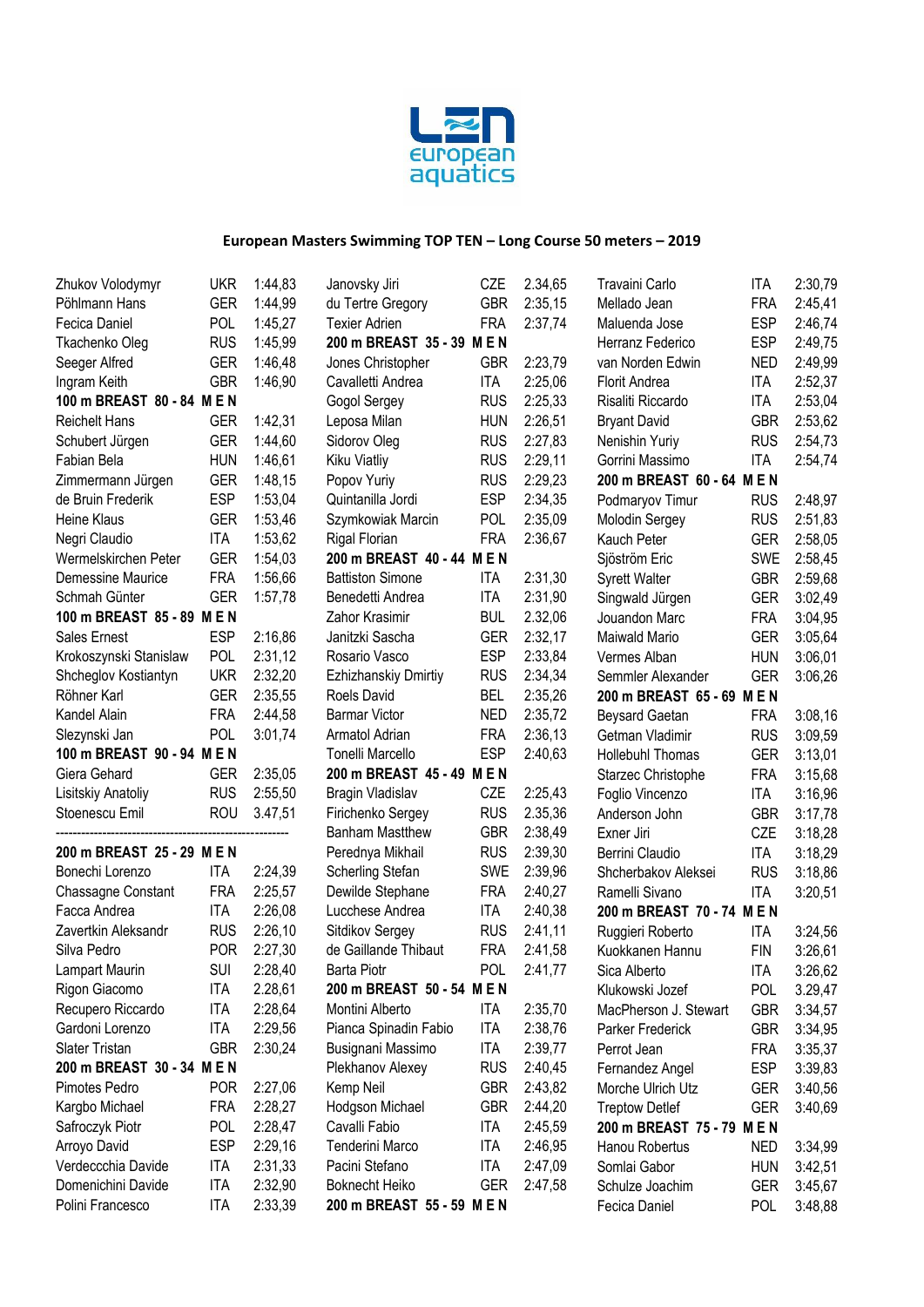

| Altenhofen Jürgen          | <b>GER</b>                      | 3:49,57 | Crawford Alistar       | <b>GBR</b> | 0:24,94 | Johnson Alec           | <b>ESP</b> | 0:28,29 |
|----------------------------|---------------------------------|---------|------------------------|------------|---------|------------------------|------------|---------|
| Lempereur Gustave          | <b>BEL</b>                      | 3:51,03 | <b>Bildosola Mikel</b> | <b>ESP</b> | 0:25,20 | Virtanen Janne         | <b>FIN</b> | 0.28,48 |
| Seeger Alfred              | <b>GER</b>                      | 3:54,23 | Liashko Oleg           | <b>RUS</b> | 0:25,35 | Tavaini Carlo          | <b>ITA</b> | 0:28,62 |
| Tkachenko Oleg             | <b>RUS</b>                      | 3:55,26 | Manzhula Aleksei       | <b>RUS</b> | 0:25,52 | Faria Jorge            | <b>POR</b> | 0:29,04 |
| Berthier Alain             | <b>FRA</b>                      | 3:57,46 | Kurnosov Andrey        | <b>RUS</b> | 0:25,66 | Sennis Francesco       | <b>ITA</b> | 0:29,28 |
| Ingram Keith               | <b>GBR</b>                      | 3:58,67 | Fesenti Florent        | <b>FRA</b> | 0:26,21 | Levay Zoltan           | <b>HUN</b> | 0:29,42 |
| 200 m BREAST 80 - 84 M E N |                                 |         | Federici Leonatdo      | <b>ITA</b> | 0:26,47 | 50 m FLY 60 - 64 M E N |            |         |
| Reichelt Hans              | <b>GER</b>                      | 3:49,83 | Sakhri Mehdi Roger     | <b>FRA</b> | 0:26,51 | Bregman Hugo           | <b>NED</b> | 0:28,10 |
| de Bruijn Frederik         | <b>ESP</b>                      | 4:01,53 | Gallego Juan           | <b>ESP</b> | 0:26,53 | Markovskiy Alexei      | <b>RUS</b> | 0:28,58 |
| Wermelskirchen Peter       | <b>GER</b>                      | 4:07,61 | Tschernitschek Jan     | <b>GER</b> | 0:26,53 | McKay lan              | <b>GBR</b> | 0:29,86 |
| Fantini Giuseppe           | <b>ITA</b>                      | 4:13,85 | 50 m FLY 40 - 44 M E N |            |         | Delaporte Jean         | <b>FRA</b> | 0:30,10 |
| Negri Claudio              | <b>ITA</b>                      | 4:14,08 | Gherghel Ioan          | <b>ROU</b> | 0:26,03 | Marton Istvan          | <b>HUN</b> | 0:30,32 |
| Lowag Jürgen               | <b>GER</b>                      | 4:31,16 | Careddu William        | <b>ITA</b> | 0:26,18 | Bernardi Fabio         | <b>ITA</b> | 0:30,41 |
| Skwarlo Andrzej            | POL                             | 4.23,33 | Arzaga Mark            | <b>FRA</b> | 0:26,56 | Krug Ulrich            | <b>GER</b> | 0:30,41 |
| <b>Burkowsky Wolfgang</b>  | <b>GER</b>                      | 4:29,16 | <b>Hut Casper</b>      | <b>NED</b> | 0:26,65 | Livonen Juha           | <b>FIN</b> | 0:30,62 |
| Yaroslavtsev Pavel         | <b>RUS</b>                      | 4:25,56 | <b>Robert Daniel</b>   | <b>ESP</b> | 0:26,71 | Zey Manfred            | <b>GER</b> | 0:30,89 |
| Schmah Günter              | <b>GER</b>                      | 4:31,34 | <b>Eland Trevor</b>    | <b>GBR</b> | 0:26,74 | <b>Ward Daniel</b>     | <b>ITA</b> | 0:31,34 |
| 200 m BREAST 85 - 89 M E N |                                 |         | Marin Sergio           | <b>ESP</b> | 0:26,91 | 50 m FLY 65 - 69 M E N |            |         |
| Krejci Josef               | <b>SUI</b>                      | 5:17,29 | Hemsilla Juan          | <b>ESP</b> | 0:27,03 | Milne Graeme           | <b>GBR</b> | 0.30,02 |
| Sales Ernest               | <b>ESP</b>                      | 5:24,53 | Larionov Ilya          | <b>RUS</b> | 0:27,34 | <b>Braine Stephen</b>  | <b>GBR</b> | 0:31,13 |
| Shcheglov Kostiantyn       | <b>UKR</b>                      | 5:38,38 | Ozzi Franco            | <b>ITA</b> | 0:27,35 | Getman Vladimir        | <b>RUS</b> | 0:31,74 |
| Slezynski Jan              | <b>POL</b>                      | 6:17,12 | 50 m FLY 45 - 49 M E N |            |         | Denzer Ernst           | <b>GER</b> | 0:31,94 |
| Costa Virgillio            | <b>POR</b>                      | 6:18,23 | <b>Tonus Frederic</b>  | <b>BEL</b> | 0:25,71 | Rahnfeld Detlef        | <b>GER</b> | 0:32,08 |
|                            |                                 |         | Nagaev Ravil           | <b>RUS</b> | 0:25,79 | <b>Clark Trevor</b>    | <b>GBR</b> | 0:32,27 |
|                            | CZE<br>0:26,57<br>Folsom Steven |         |                        | <b>GBR</b> |         |                        |            |         |
| 50 m FLY 25 - 29 M E N     |                                 | 0:24,66 | Havlicek Vlastimil     |            |         |                        |            | 0:32,37 |
| Marriott Jack              | <b>GBR</b>                      |         | Gromov Mikhail         | <b>RUS</b> | 0:26,59 | Shibarev Nikolay       | <b>RUS</b> | 0:32,51 |
| Magnusson Linus            | <b>SWE</b>                      | 0:24,93 | Cunningham John        | <b>IRL</b> | 0:26,72 | Freygang Roland        | <b>GER</b> | 0:32,61 |
| Wroblewski Dawid           | <b>POL</b>                      | 0:24,98 | <b>Bierig Markus</b>   | <b>GER</b> | 0:26,75 | Rodriguez Rafael       | <b>ESP</b> | 0:32,63 |
| Ivanov Aleksandr           | <b>RUS</b>                      | 0:25,10 | <b>Belfiore Luca</b>   | <b>ITA</b> | 0:26,76 | 50 m FLY 70 - 74 M E N |            |         |
| <b>Bras Hugo</b>           | <b>FRA</b>                      | 0:25,14 | Lanzoni Mauro          | <b>ITA</b> | 0:26,78 | Schiller Gerhard       | <b>GER</b> | 0:32,95 |
| Flanagan Ryan              | <b>GBR</b>                      | 0:25,14 | Bragin Vladislav       | <b>RUS</b> | 0:27,16 | Lestideau Jean         | <b>FRA</b> | 0:33,47 |
| Poliakov Artiom            | <b>POR</b>                      | 0:25,35 | Leroux Ludovic         | <b>FRA</b> | 0:27,72 | Csaba Lazslo           | <b>HUN</b> | 0:33,62 |
| Hennebach Karl             | <b>GER</b>                      | 0:25,36 | 50 m FLY 50 - 54 M E N |            |         | Seifert Dieter         | <b>GER</b> | 0:34,00 |
| Angulo Jose                | <b>ESP</b>                      | 0:25,51 | Predkin Vladimir       | <b>RUS</b> | 0:26,64 | Kuokkanen Hannu        | <b>FIN</b> | 0:34,16 |
| Retis Nicola               | <b>ITA</b>                      | 0:25,56 | Hodgson Michael        | <b>GBR</b> | 0:26,95 | Perez Carlos           | <b>ESP</b> | 0:34,74 |
| 50 m FLY 30 - 34 M E N     |                                 |         | Plutok Oleg            | <b>RUS</b> | 0:27,44 | <b>Bremon Carlos</b>   | <b>ESP</b> | 0.34,98 |
| Semhiakin Viacheslav       | <b>UKR</b>                      | 0:24,84 | Rundgren Tommy         | <b>FIN</b> | 0:27,62 | O'Brien Tony           | <b>IRL</b> | 0:36,31 |
| Wood John                  | <b>GBR</b>                      | 0:25,60 | Imperadore Fabrizio    | <b>ITA</b> | 0:27,67 | Frattini Emilio        | <b>ITA</b> | 0:36,72 |
| Coste Camille              | FRa                             | 0:25,64 | Raber Wolgang          | AUT        | 0:27,68 | Kharchenko Aleksandr   | <b>RUS</b> | 0:37,03 |
| Ferroni Denny              | <b>ITA</b>                      | 0:25,71 | Placheta Alexander     | AUT        | 0:27,88 | 50 m FLY 75 - 79 M E N |            |         |
| Ermolaev Mikhail           | <b>RUS</b>                      | 0:25,75 | Cabiddu Andrea         | <b>ITA</b> | 0:27,98 | Claret Josep           | <b>ESP</b> | 0.33,17 |
| Fraile Mario               | <b>ESP</b>                      | 0:25,83 | Toja Andrea            | <b>ITA</b> | 0:28,06 | de Herrera Fernando    | <b>ESP</b> | 0:33,52 |
| Ratti Michele              | ITA                             | 0:25,87 | <b>Granger Nicolas</b> | <b>FRA</b> | 0:28,07 | Parr Derek             | <b>GBR</b> | 0:35,28 |
| Lazzaro Rudy               | ITA                             | 0:25,91 | 50 m FLY 55 - 59 M E N |            |         | Smerda Rudolf          | CZE        | 0:35,91 |
| Luganov Dmitriy            | <b>RUS</b>                      | 0:25,95 | Szymkowiak Dirk        | GER        | 0:27,97 | Mackinnon Neil         | <b>GBR</b> | 0:36,55 |
| Seryy Vladislav            | <b>RUS</b>                      | 0:25,96 | Vaghi Stefano          | <b>ITA</b> | 0:28,26 | D'Oppido Antonio       | <b>ITA</b> | 0:36,97 |
| 50 m FLY 35 - 39 M E N     |                                 |         | <b>Emerson David</b>   | <b>GBR</b> | 0:28,27 | Pokorny Frantisek      | CZE        | 0:37,77 |
| Skvortsov Nikolay          | <b>RUS</b>                      | 0.24,75 | Romera Candido         | <b>ESP</b> | 0:28,27 | Kallenbach Günter      | GER        | 0:38,17 |
|                            |                                 |         |                        |            |         |                        |            |         |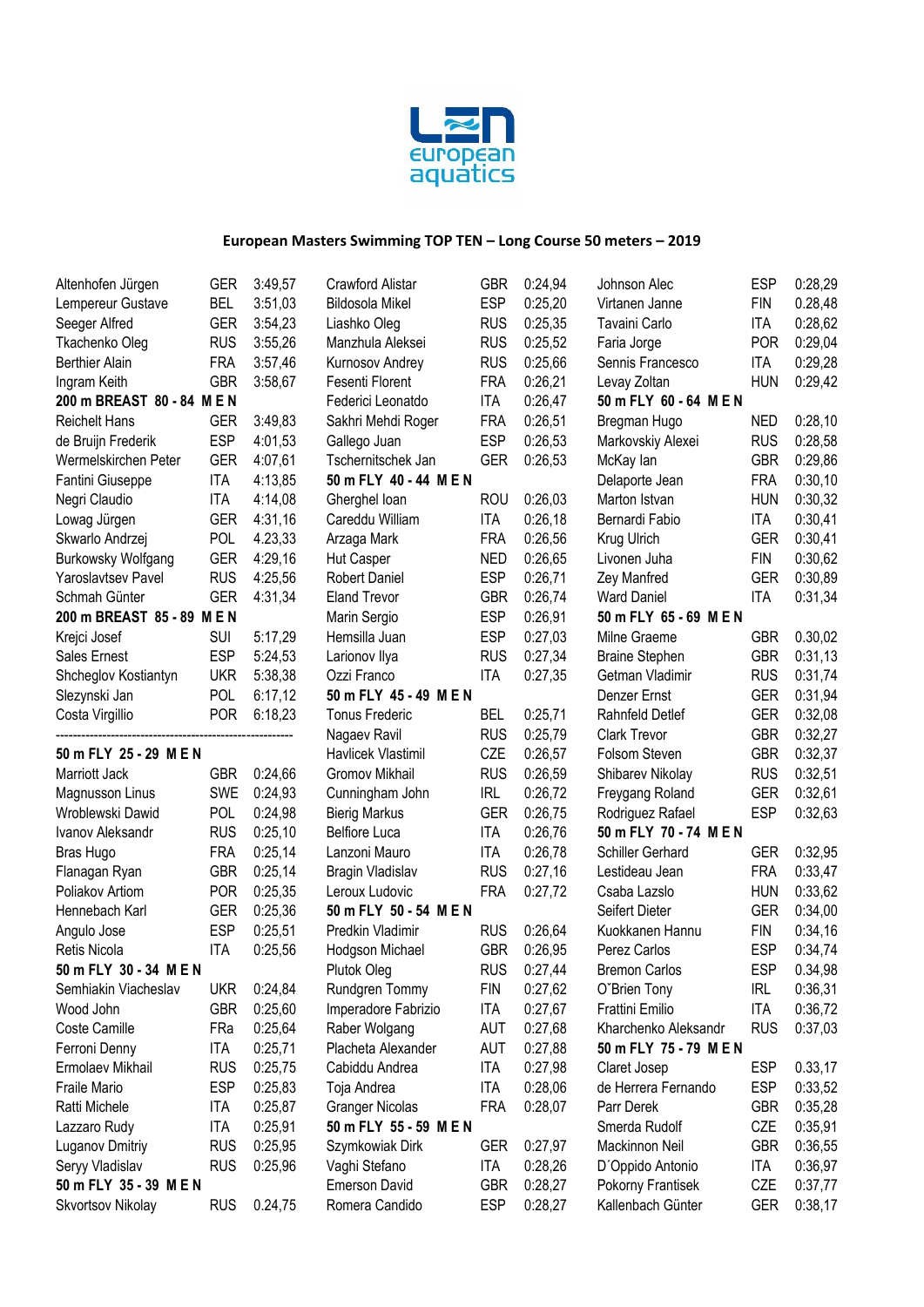

| Schröder Bernd          | GER        | 0:38,55 | Simon Alfonso              | <b>ESP</b> | 0:59,77 | Metais Lodc             | FRA        | 1:08,99 |
|-------------------------|------------|---------|----------------------------|------------|---------|-------------------------|------------|---------|
| Canales Joaquin         | <b>ESP</b> | 0:39,20 | Leroy Lodc                 | <b>FRA</b> | 0:59.80 | 100 m FLY 60 - 64 M E N |            |         |
| 50 m FLY 80 - 84 M E N  |            |         | Pasceddu Massimiliano      | <b>ITA</b> | 1:00,07 | Bregman Hugo            | <b>NED</b> | 1:03,91 |
| <b>Richter Helmut</b>   | <b>GER</b> | 0.37,65 | Sakhri Mehdi Roger         | <b>FRA</b> | 1:00,33 | Giardino Massimo        | ITA        | 1:09,59 |
| <b>Cumming David</b>    | <b>GBR</b> | 0:42,08 | Crawford Alistar           | <b>GBR</b> | 1:00,39 | Gilyazov Rinat          | <b>RUS</b> | 1:10,38 |
| Filenko Yuriy           | <b>RUS</b> | 0:43,32 | 100 m FLY 40 - 44 M E N    |            |         | Konopinsky Mykola       | <b>GER</b> | 1:13,11 |
| Fabian Bela             | <b>HUN</b> | 0:48,21 | Gherghel loan              | <b>ROU</b> | 0.57,30 | Krug Ullrich            | <b>GER</b> | 1:14,30 |
| <b>Busch Manfred</b>    | <b>GER</b> | 0.48,23 | Iversen Claus              | <b>DEN</b> | 0:59,61 | Kauch Peter             | <b>GER</b> | 1:14,31 |
| Ponte Nicolo            | <b>ITA</b> | 0:49,34 | Pozzi Franco               | <b>ITA</b> | 0:59,69 | Ordovas Alvaro          | <b>ESP</b> | 1:14,60 |
| Malk Lauri              | <b>FIN</b> | 0:50,68 | Meurant Olivier            | <b>FRA</b> | 1:00,20 | Marton Istvan           | <b>HUN</b> | 1:16,10 |
| Lowag Jürgen            | <b>GER</b> | 0:51,76 | Careddu William            | <b>ITA</b> | 1:00,23 | Taymasov Vadim          | <b>RUS</b> | 1:16,17 |
| Martyniuk Bogdan        | POL        | 0:52,38 | <b>Robert Daniel</b>       | <b>ESP</b> | 1:00,26 | Veale Simon             | <b>GBR</b> | 1:16,80 |
| Gilabert Josep          | <b>ESP</b> | 0:54,31 | Arzaga Mark                | <b>FRA</b> | 1:00,48 | 100 m FLY 65 - 69 M E N |            |         |
| 50 m FLY 85 - 89 M E N  |            |         | Marin Sergio               | <b>ESP</b> | 1:01,04 | Milne Graeme            | <b>GBR</b> | 1:10,81 |
| Simankov Serhii         | <b>UKR</b> | 0:53,61 | Tonelli Marcello           | <b>ESP</b> | 1:01,29 | Nisman Dov              | <b>ISR</b> | 1.10,99 |
| Senftleben Peter        | <b>GER</b> | 0:59,79 | Moretti Alessandro         | <b>ITA</b> | 1:01,37 | Freygang Rland          | <b>GER</b> | 1:13,64 |
| Ilgen Fritz             | <b>GER</b> | 1:00,43 | 100 m FLY 45 - 49 M E N    |            |         | <b>Braine Stephen</b>   | <b>GBR</b> | 1:14,49 |
| Herold Joachim          | <b>GER</b> | 1:11,23 | <b>Tonus Frederic</b>      | <b>BEL</b> | 0:58,75 | Folsom Steven           | <b>GBR</b> | 1:16,38 |
| Sales Ernest            | <b>ESP</b> | 1:20,95 | Marcato Andrea             | <b>ITA</b> | 0:59,94 | Rodriguez Rafael        | <b>ESP</b> | 1:17,46 |
|                         |            |         | <b>Bierig Markus</b>       | <b>GER</b> | 1:00,43 | <b>Berger Patrick</b>   | <b>FRA</b> | 1:18,18 |
| 100 m FLY 25 - 29 M E N |            |         | Cunningham John            | <b>IRL</b> | 1:01,64 | Rahnfeld Detlef         | <b>GER</b> | 1:20,67 |
| Bras Hugo               | <b>FRA</b> | 0:56,60 | Kahn Greg                  | <b>GBR</b> | 1:01,73 | Decker Miloslav         | CZE        | 1:21,55 |
| <b>Baldi Niccolo</b>    | <b>ITA</b> | 0:56,61 | Berwecki Arkadiusz         | <b>POL</b> | 1:01,83 | Inghirami Paolo         | <b>ITA</b> | 1:22,55 |
| Pieragostini Simone     | <b>ITA</b> | 0:57,18 | Gromov Mikhail             | <b>RUS</b> | 1:01,85 | 100 m FLY 70 - 74 M E N |            |         |
| Palmi Kukielko Mieszko  | POL        | 0:57,32 | Wrasse Andre               | <b>GER</b> | 1:02,11 | Lestideau Jean          | <b>FRA</b> | 1:24,32 |
| Pereira Mario           | <b>POR</b> | 0:57,41 | van Engen Antwan           | <b>NED</b> | 1:02,27 | Perez Carlos            | <b>ESP</b> | 1:25,06 |
| Angulo Jose             | <b>ESP</b> | 0:57,78 | Toja Andrea                | <b>ITA</b> | 1:02,44 | <b>Bremon Carlos</b>    | <b>ESP</b> | 1:29,16 |
| Braun Jens              | <b>GER</b> | 0.57,89 | 100 m FLY 50 - 54 M E N    |            |         | Kelleher Thomas         | <b>GBR</b> | 1:29,64 |
| Nechunaev Ivan          | <b>RUS</b> | 0:58,49 | <b>Chalansonnet Marc</b>   | <b>FRA</b> | 1:02,13 | Lonne Gerard            | <b>FRA</b> | 1:33,84 |
| Roque Jorge             | <b>POR</b> | 0:58,55 | Toja Andrea                | <b>ITA</b> | 1:02,44 | Neff Gerhard            | <b>GER</b> | 1:34,15 |
| Sokulski Jacek          | POL        | 0:58,66 | Cappelletti Mauro          | <b>ITA</b> | 1:02,65 | Kharchenko Aleksandr    | <b>RUS</b> | 1:37,07 |
| 100 m FLY 30 - 34 M E N |            |         | Hodgson Michael            | <b>GBR</b> | 1:02,67 | Csaba Gabor             | <b>HUN</b> | 1:37,92 |
| Semhaikin Viacheslav    | <b>UKR</b> | 0:54,61 | Plutok Oleg                | <b>RUS</b> | 1:02,71 | Jaucourt Perroy Michel  | <b>FRA</b> | 1:40,43 |
| Coste Camille           | <b>FRA</b> | 0:56,01 | Cabiddu Andrea             | <b>ITA</b> | 1:03,22 | McLellan Stuart         | <b>GBR</b> | 1:40,94 |
| Wood John               | <b>GBR</b> | 0:56,40 | <b>Bockstaele Francois</b> | <b>BEL</b> | 1:03,46 | 100 m FLY 75 - 79 M E N |            |         |
| Hollingsworth Thomas    | GBR        | 0:56,91 | Masetto Emanuele           | <b>ITA</b> | 1:03,49 | Smerda Rudolf           | CZE        | 1:23,31 |
| Ferroni Denny           | ITA        | 0:57,55 | Placheta Alexander         | <b>AUT</b> | 1:04,49 | Parr Derek              | <b>GBR</b> | 1:24,28 |
| Iborra Mikel            | <b>ESP</b> | 0:58,36 | Marsman Chester            | <b>NED</b> | 1:04,77 | Tkachenko Oleg          | <b>RUS</b> | 1:37,29 |
| Ryzhiy Evgen            | <b>UKR</b> | 0:58,91 | 100 m FLY 55 - 59 M E N    |            |         | Hintze Joachim          | <b>GER</b> | 1:38,10 |
| Noel Guillaume          | <b>FRA</b> | 0:59,33 | Faria Jorge                | <b>POR</b> | 1:05,12 | Schröder Bernd          | <b>GER</b> | 1:40,27 |
| Folle Stefano           | <b>ITA</b> | 0:59,41 | Travaini Carlo             | ITA        | 1:05,47 | Altenhofen Jürgen       | <b>GER</b> | 1:44,50 |
| Lazzaro Rudy            | <b>ITA</b> | 0:59,42 | Sennis Francesco           | <b>ITA</b> | 1:05,58 | Seeger Alfred           | <b>GER</b> | 1:45,67 |
| 100 m FLY 35 - 39 M E N |            |         | Nogues Javier              | <b>GER</b> | 1:06,48 | Mauersberger Heinz      | <b>GER</b> | 1:46,33 |
| Skvortsov Nikolay       | <b>RUS</b> | 0.54,39 | Benson Clive               | <b>GBR</b> | 1:07,16 | Hanou Robertus          | <b>NED</b> | 1:49,62 |
| Novoa Ivan              | <b>ESP</b> | 0:57,61 | Carles Francoise           | <b>FRA</b> | 1:07,92 | Krasznai Robert         | <b>HUN</b> | 1:50,29 |
| Liashko Oleg            | <b>RUS</b> | 0:57,81 | Piccardo Giuseppe          | <b>ITA</b> | 1:08,36 | 100 m FLY 80 - 84 M E N |            |         |
| Leposa Milan            | <b>HUN</b> | 0:58,51 | Servadio Fabio             | <b>ITA</b> | 1:08,61 | <b>Cumming David</b>    | <b>GBR</b> | 1.45,94 |
| Colombo Marco           | <b>ITA</b> | 0:59,58 | Olivetti Franco            | <b>ITA</b> | 1:08,84 | Filenko Yuriy           | <b>RUS</b> | 1:58,33 |
|                         |            |         |                            |            |         |                         |            |         |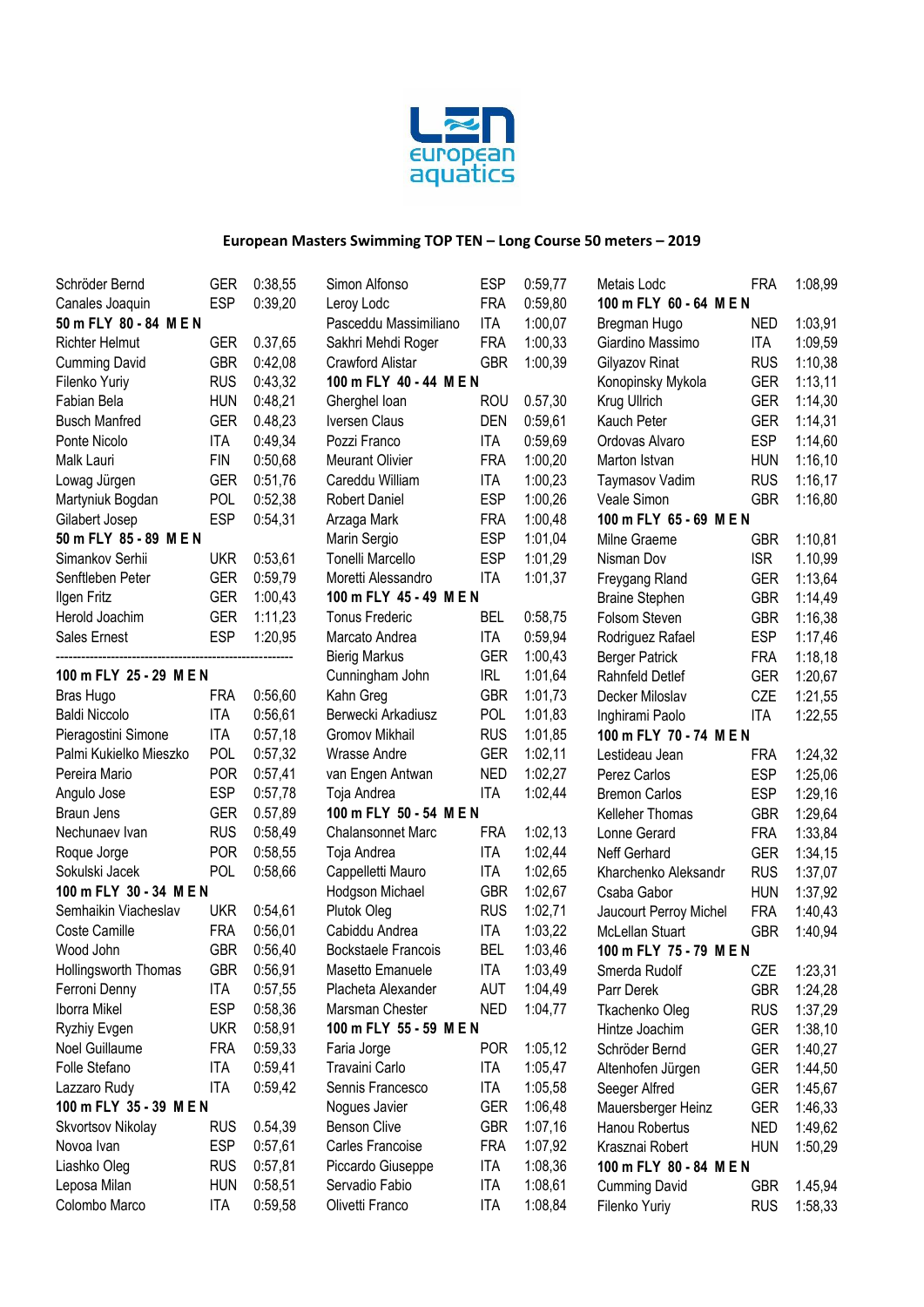

| Ponte Nicolo            | ITA        | 2:00,44 | <b>Meurant Olivier</b>    | FRA        | 2:23,02 | <b>Taymasov Vadim</b>                       | <b>RUS</b> | 3:06,38 |
|-------------------------|------------|---------|---------------------------|------------|---------|---------------------------------------------|------------|---------|
| Malk Lauri              | <b>FIN</b> | 2,05,02 | <b>Ehrhardt Thomas</b>    | <b>GER</b> | 2:23,21 | Bodén Henrik                                | <b>SWE</b> | 3:07,73 |
| Melkuhn Deszö           | <b>HUN</b> | 2:05,21 | Lopez Martinez            | <b>ITA</b> | 2:23,21 | 200 m FLY 65 - 69 M E N                     |            |         |
| Fantini Giuseppe        | <b>ITA</b> | 2:08,33 | Andronov Oleg             | <b>RUS</b> | 2:24,02 | Freygang Roland                             | <b>GER</b> | 2:49,59 |
| Wermelskirchen Peter    | <b>GER</b> | 2:09,46 | Berbers Johannes          | <b>GBR</b> | 2:26,73 | <b>Berger Patrick</b>                       | <b>FRA</b> | 2:57,89 |
| Grigorev Sergey         | <b>RUS</b> | 2:13,28 | Fama Roberto              | <b>ITA</b> | 2:29,12 | <b>Ouadah Abed</b>                          | <b>FRA</b> | 3:07,58 |
| Rogrigues Antonio       | <b>POR</b> | 2:38,69 | 200 m FLY 45 - 49 M E N   |            |         | Kirkpatrick Malcolm                         | ITA        | 3:13,26 |
| Olivieri Domenico       | <b>ITA</b> | 3:15,25 | Marcato Andrea            | ITA        | 2.13,52 | Folsom Steven                               | <b>GBR</b> | 3:15,59 |
| 100 m FLY 85 - 89 M E N |            |         | <b>Tonus Frederic</b>     | <b>BEL</b> | 2:17,00 | Rodriguez Rafael                            | <b>ESP</b> | 3:18,99 |
|                         |            |         | Terziari Vanes            | <b>ITA</b> | 2:18,85 | Pock Hans                                   | <b>GER</b> | 3:22,44 |
| 200 m FLY 25 - 29 M E N |            |         | Rota Alberto              | <b>ITA</b> | 2:22,65 | Sataev Evgeniy                              | <b>RUS</b> | 3:22,93 |
| Pieragostini Simone     | ITA        | 2:10,22 | Frischknecht Emilio       | <b>POR</b> | 2:25,58 | Zeleniy Evgeniy                             | <b>RUS</b> | 3:23,25 |
| Geiselbach Kevin        | <b>GER</b> | 2:10,44 | van Engen Antwan          | <b>NED</b> | 2:25,63 | <b>Monnet Pierre</b>                        | <b>FRA</b> | 3:30,60 |
| Pioro Artur             | <b>POL</b> | 2:12,40 | Prylutskyi Sergii         | <b>UKR</b> | 2:26,88 | 200 m FLY 70 - 74 M E N                     |            |         |
| Federico Giacommo       | ITA        | 2:13,32 | Vidal Victor              | <b>ESP</b> | 2:27,08 | Lestideau Jean                              | <b>FRA</b> | 3:28,86 |
| Hanbury David           | <b>GBR</b> | 2:13,70 | Hallade Richard           | <b>FRA</b> | 2:29,69 | O'Brien Tony                                | IRL        | 3:31,59 |
| Giaimo Roberto          | <b>ITA</b> | 2:13,73 | de Gaillande Thibaut      | <b>FRA</b> | 2:30,39 | Perez Carlos                                | <b>ESP</b> | 3:35,40 |
| Romano Edoardo          | <b>ITA</b> | 2:15,02 | 200 m FLY 50 - 54 M E N   |            |         | <b>Legrand Patrick</b>                      | <b>FRA</b> | 3:49,84 |
| Orlowski Piotr          | POL        | 2:16,10 | Cappelletti Mauro         | <b>ITA</b> | 2:22,22 | Lange Herbert                               | <b>GER</b> | 3:50,90 |
| Palmi Kulielko Mieszko  | POL        | 2:16,20 | <b>Bockstaele Francis</b> | <b>BEL</b> | 2:23,45 | Berkli Khaled                               | <b>FRA</b> | 3:56,46 |
| Grisenti Massimo        | <b>ITA</b> | 2:18,02 | <b>Chalansonnet Marc</b>  | <b>FRA</b> | 2:27,20 | Stockhammer Peter                           | <b>GER</b> | 3:56,54 |
| 200 m FLY 30 - 34 M E N |            |         | Toja Andrea               | <b>ITA</b> | 2:27,44 | <b>UKR</b><br>Khodko Myron                  |            | 4:00,83 |
| Pinotes Pedro           | <b>POR</b> | 2:14,94 | Marsman Chester           | <b>NED</b> | 2:27,56 | Alchieri Edi                                | <b>ITA</b> | 4:02,18 |
| Tagliafierro Marco      | <b>ITA</b> | 2:15,43 | Emm Simon                 | <b>GBR</b> | 2:28,04 | Jaucourt Perroy Michel                      | <b>FRA</b> | 4:09,88 |
| Iborra Mikel            | <b>ESP</b> | 2:15,69 | Castaldi Enrico           | <b>ITA</b> | 2:29,02 | 200 m FLY 75 - 79 M E N                     |            |         |
| Goldberg Phil           | <b>GER</b> | 2:16,64 | Tenderini Marco           | <b>ITA</b> | 2:30,42 | Smerda Rudolf                               | CZE        | 3:15,40 |
| Velasco Jaime           | <b>ESP</b> | 2:16,91 | Borelli Fabrizio          | <b>ITA</b> | 2:32,83 | Parr Derek                                  | <b>GBR</b> | 3:27,74 |
| Risi Davide             | <b>ITA</b> | 2:19,25 | Caballero Adolfo          | <b>ESP</b> | 2:33,77 | Tkachenko Oleg                              | <b>RUS</b> | 3:46,60 |
| Coste Camille           | <b>FRA</b> | 2:19,65 | 200 m FLY 55 - 59 M E N   |            |         | Schröder Bernd                              | <b>GER</b> | 3:54,35 |
| Rivellini Andrea        | <b>ITA</b> | 2:19,69 | Travaini Carlo            | ITA        | 2:33,50 | Hanou Robertus                              | <b>NED</b> | 4:02,61 |
| John Dan                | <b>GBR</b> | 2:19,94 | Barale Sylvain            | <b>FRA</b> | 2:34,39 | Seeger Alfred                               | <b>GER</b> | 4:09,73 |
| Godineau Quentin        | <b>FRA</b> | 2:21,77 | Rolland Jean              | FRa        | 2:35,64 | Martinez Eldio                              | <b>ESP</b> | 4:49,24 |
| 200 m FLY 35 - 39 M E N |            |         | Remmits Johan             | <b>NED</b> | 2:41,17 | Read Michael                                | <b>GBR</b> | 4:54,07 |
| Skvortsov Nikolay       | <b>RUS</b> | 2:02,54 | Geiselhart Stefan         | <b>GER</b> | 2:42,75 | Bahrami Ramezan                             | <b>FRA</b> | 5:07,97 |
| <b>Wilkes Paul</b>      | <b>GBR</b> | 2:09,30 |                           | <b>FRA</b> | 2:45,61 |                                             | <b>POL</b> |         |
|                         |            |         | Souvirra Labaste Bruno    |            |         | Dymicki Zbigniew<br>200 m FLY 80 - 84 M E N |            | 6:03,80 |
| Rivellini Alessandro    | ITA        | 2:12,65 | Sennis Francesco          | ITA        | 2:46,96 |                                             |            |         |
| Mercado Zigor           | <b>ESP</b> | 2:12,96 | Schmidt Wolfgang          | <b>GER</b> | 2:48,11 | <b>Cumming David</b>                        | <b>GBR</b> | 3:57,15 |
| Leoy Lodc               | <b>FRA</b> | 2:13,11 | Cervera Xavier            | <b>ESP</b> | 2:50,33 | Melkuhn Deszö                               | <b>HUN</b> | 4:27,61 |
| Viola Francesco         | <b>ITA</b> | 2:16,16 | Piccardo Giuseppe         | <b>ITA</b> | 2:51,85 | Pedrazzini Attilio                          | ITA        | 6:25,66 |
| Boureau Yohan           | <b>FRA</b> | 2:17,61 | 200 m FLY 60 - 64 M E N   |            |         | 200 m FLY 85 - 89 M E N                     |            |         |
| Steenhoff Craig         | <b>GBR</b> | 2:18,36 | Bregman Hugo              | NED        | 2:27,96 | Kalmar Peter                                | <b>GER</b> | 7:31,21 |
| Brazzale Giovanni       | <b>ITA</b> | 2:21,08 | Gilyazov Rinat            | <b>RUS</b> | 2:36,01 |                                             |            |         |
| Modolo Michele          | <b>ITA</b> | 2:22,17 | Kauch Peter               | <b>GER</b> | 2:54,54 | 200 m I.M 25 - 29 M E N                     |            |         |
| 200 m FLY 40 - 44 M E N |            |         | Ordovas Alvaro            | <b>ESP</b> | 2:57,74 | Gorbunov Dmitriy                            | <b>RUS</b> | 2:03,62 |
| Pozzi Franco            | ITA        | 2:15,83 | Hoberg Peter              | <b>GER</b> | 2:59,90 | Facca Andrea                                | ITA        | 2:12,16 |
| Moretti Alessandro      | <b>ITA</b> | 2:18,98 | Mende Volker              | <b>GER</b> | 3:01,62 | Van Jacobus                                 | <b>ESP</b> | 2:12,59 |
| <b>Gramusset Cedric</b> | <b>FRA</b> | 2:19,88 | <b>Mathias Regis</b>      | <b>FRA</b> | 3,05,03 | Palmi Kukielko Mieszko                      | <b>POL</b> | 2:13,30 |
| <b>Robert Daniel</b>    | <b>ESP</b> | 2:20,68 | Molecz Peter              | AUT        | 3:05,24 | Bonechi Lorenzo                             | <b>ITA</b> | 2:14,31 |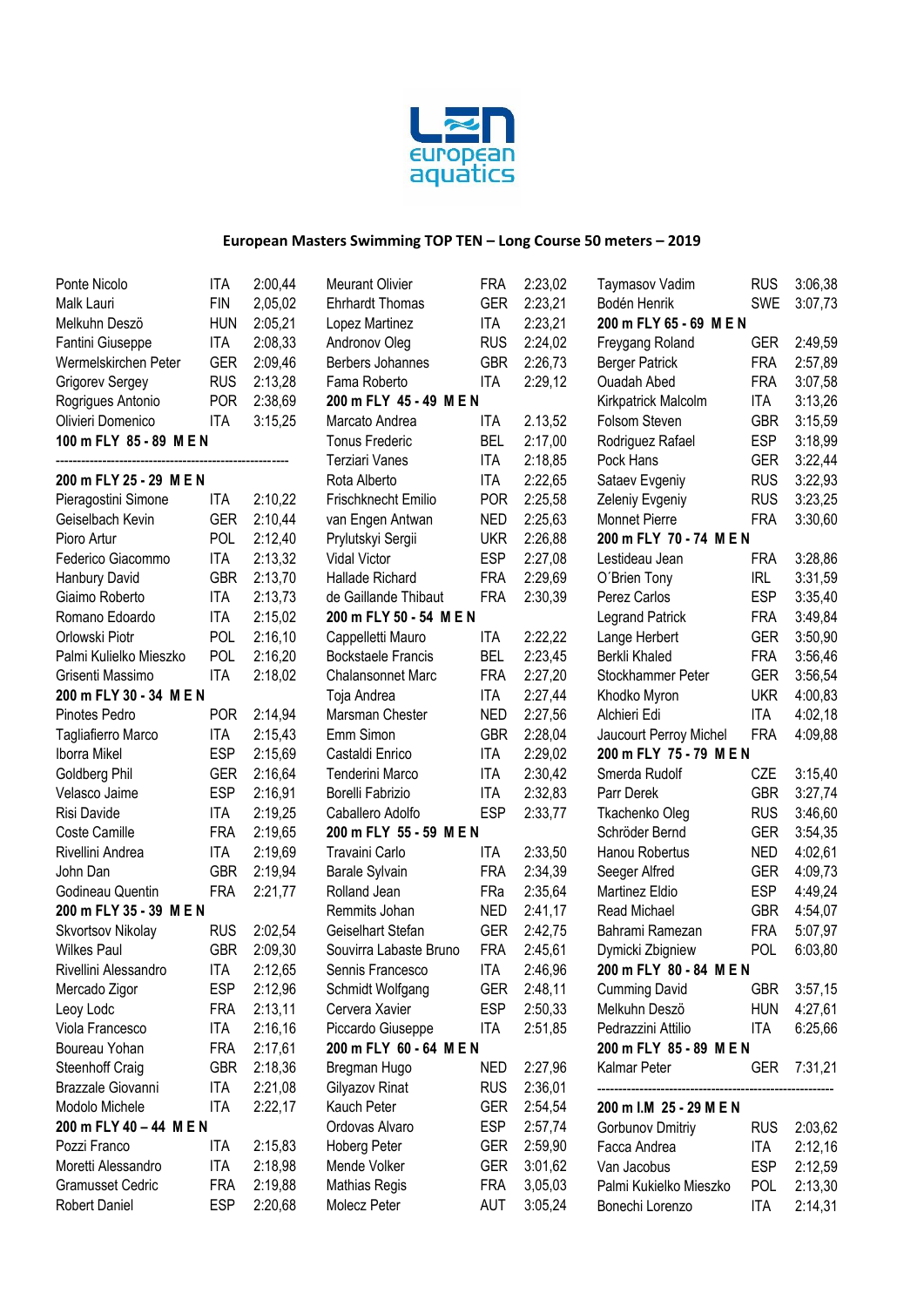

| Rigon Giacomo           | ITA        | 2:15,67 | Meyer Pacal              | FRA        | 2:27,47          | Kelleher Thomas           | <b>GBR</b> | 3:02,54  |
|-------------------------|------------|---------|--------------------------|------------|------------------|---------------------------|------------|----------|
| Rimaud Jean             | <b>FRA</b> | 2:16,39 | 200 m I.M 50 - 54 M E N  |            | Schiller Gerhard | <b>GER</b>                | 3:05,33    |          |
| Lopez Pablo             | <b>ESP</b> | 2:16,77 | Montini Alberto          | ITA        | 2:23,17          | Sica Alberto              | ITA        | 3:06,01  |
| Bessa Antonio           | <b>POR</b> | 2:17,40 | Cabiddu Andrea           | <b>ITA</b> | 2:24,08          | Packenius Jos             | <b>GER</b> | 3:10,25  |
| <b>Farkas Berice</b>    | <b>HUN</b> | 2:18,01 | Hodgson Michael          | <b>GBR</b> | 2:26,40          | McLellan Stuart           | <b>GBR</b> | 3:13,91  |
| 200 m I.M 30 - 34 M E N |            |         | Cabiddu Andrea           | <b>ITA</b> | 2:24,08          | Knipphals Jörg            | <b>GER</b> | 3.16,19  |
| Stura Edgaras           | LTU        | 2.11,53 | Pianca Spinadin Fabio    | <b>ITA</b> | 2:26,83          | <b>Michel Georges</b>     | <b>FRS</b> | 3:16,70  |
| Pinotes Pedro           | <b>POR</b> | 2:11,38 | Dixon Peter              | <b>GBR</b> | 2:27,13          | <b>Treptow Detlef</b>     | <b>GER</b> | 3:17,08  |
| Montanari Matteo        | <b>ITA</b> | 2:13,47 | <b>Chalansonnet Marc</b> | <b>FRA</b> | 2:28,88          | 200 m I.M 75 - 79 M E N   |            |          |
| Giovannini Lorenzo      | <b>ITA</b> | 2:13,77 | Gore Patrick             | <b>GBR</b> | 2:30,46          | Smerda Rudolf             | CZE        | 3:15,76  |
| Velasco Jaime           | <b>ESP</b> | 2:14,28 | Ponomarenko Roman        | <b>RUS</b> | 2:30,90          | Canales Joaquin           | <b>ESP</b> | 3.24,60  |
| Molyneaux John          | <b>GBR</b> | 2:15,50 | Böer Uwe                 | <b>GER</b> | 2:31,46          | Altenhofen Jürgen         | <b>GER</b> | 3:29,58  |
| Yegoshin Yuriy          | <b>UKR</b> | 2:15,52 | 200 m I.M. 55 - 59 M E N |            |                  | Parr Derek                | <b>GBR</b> | 3:30,16  |
| Lepskiy Vadim           | <b>UKR</b> | 2:17,50 | Travaini Carlo           | <b>ITA</b> | 2:24,41          | Kallenbach Günter         | <b>GER</b> | 3:32,32  |
| Tuscano Marco           | <b>ITA</b> | 2:17,60 | de Vito Stefano          | <b>ITA</b> | 2:31,08          | <b>Gall Reinhard</b>      | <b>GER</b> | 3:34,86  |
| Tagliafierro Marco      | <b>ITA</b> | 2:17,97 | Nogues Javier            | <b>GER</b> | 2:32,74          | Hanou Robertus            | <b>NED</b> | 3:34,99  |
| 200 m I.M 35 - 39 M E N |            |         | Barale Sylvain           | <b>FRA</b> | 2:32,79          | Seeger Alfred             | <b>GER</b> | 3:35,83  |
| Drymonakos Ioannis      | <b>GRE</b> | 2:09,85 | Reynolds Mark            | <b>GBR</b> | 2:33,58          | Krasznai Robert           | <b>HUN</b> | 3:41,82  |
| Maniero Andrea          | <b>ITA</b> | 2:13,43 | <b>Bryant David</b>      | <b>GBR</b> | 2:34,76          | Schulze Joachim           | <b>GER</b> | 3:47,04  |
| Molano Javier           | <b>ESP</b> | 2:14,90 | Rolland Jean             | <b>FRA</b> | 2:35,54          | 200 m I.M 80 - 84 M E N   |            |          |
| Schmitt Guy Noël        | <b>FRA</b> | 2:15,77 | Souvirra Labaste Bruno   | <b>FRA</b> | 2:35,93          | <b>Cumming David</b>      | <b>GBR</b> | 3.43,70  |
| Mercado Zigor           | <b>ESP</b> | 2:16,06 | Carles Francois          | <b>FRA</b> | 2:36,53          | Fabian Bela               | <b>HUN</b> | 3:55,81  |
| Montano Claudio         | <b>ITA</b> | 2:17,15 | Januszkiewicz Zbigniew   | <b>POL</b> | 2:36,73          | <b>Busch Manfred</b>      | <b>GER</b> | 3:59,88  |
| Leroy Lodc              | <b>FRA</b> | 2:18,10 | 200 m I.M 60 - 64 M E N  |            |                  | Nodenschneider Erwin      | <b>FRA</b> | 4:00,49  |
| Sidorov Oleg            | <b>RUS</b> | 2:18,34 | Bregman Hugo             | <b>NED</b> | 2:33,91          | <b>Reichelt Hans</b>      | <b>GER</b> | 4:01,88  |
| Jones Christopher       | <b>GBR</b> | 2:18,38 | <b>Molodin Sergey</b>    | <b>RUS</b> | 2:38,51          | Wermelskirchen Peter      | <b>GER</b> | 4:02,90  |
| Merli Ivan              | <b>ITA</b> | 2:20,75 | Soulas Bruno             | <b>FRA</b> | 2:38,77          | Lowag Jürgen              | <b>GER</b> | 4:05,25  |
| 200 m I.M 40 - 44 M E N |            |         | Podmaryov Timur          | <b>RUS</b> | 2:40,32          | Melkuhn Deszö             | <b>HUN</b> | 4:09,61  |
| Iversen Claus           | <b>DEN</b> | 2:13,98 | <b>Weiss Matthias</b>    | <b>GER</b> | 2:42,99          | Malk Lauri                | <b>FIN</b> | 4:22,73  |
| Trippodo Antonio        | <b>ITA</b> | 2:17,06 | Kauch Peter              | <b>GER</b> | 2:43,11          | Fantini Giuseppe          | <b>ITA</b> | 4:22,76  |
| Tonelli Marcello        | <b>ESP</b> | 2:18,59 | Singwald Jürgen          | <b>GER</b> | 2:45,93          | 200 m I.M 85 - 89 M E N   |            |          |
| Berbers Johannes        | <b>GBR</b> | 2:20,34 | Veale Simon              | <b>GBR</b> | 2:47,79          | Sales Ernest              | <b>ESP</b> | 5:11,27  |
| <b>Richelle Eric</b>    | <b>BEL</b> | 2:20,48 | Maiwald Mario            | <b>GER</b> | 2:48,43          | Krokoszynski Stanislaw    | <b>POL</b> | 5:13.73  |
| <b>Battiston Simone</b> | <b>ITA</b> | 2:23,90 | Jouandon Marc            | <b>FRA</b> | 2:48,81          | Kalmar Peter              | <b>HUN</b> | 5:25,54. |
| <b>Robert Daniel</b>    | <b>ESP</b> | 2:25,22 | 200 m I.M. 65 - 69 M E N |            |                  |                           |            |          |
| Kaczmarek Stanislaw     | <b>POL</b> | 2:25,26 | Nisman Dov               | <b>ISR</b> | 2.43,06          | 400 m I. M. 25 - 29 MEN   |            |          |
| Zulian Simone           | <b>ITA</b> | 2:25,32 | Moreau Patrick           | <b>FRA</b> | 2:43,83          | Geiselhart Kevin          | <b>GER</b> | 4:42,44  |
| Quagliani Massimiliano  | <b>ITA</b> | 2:25,41 | Clark Trevor             | <b>GBR</b> | 2:52,86          | Silva Pedro               | <b>POR</b> | 4:49,19  |
| 200 m l.M 45 - 49 M E N |            |         | Riach Edwin              | <b>GBR</b> | 2:53,10          | Vio Tommaso Leopoldo      | <b>ITA</b> | 4:49,29  |
| <b>Gruner Frank</b>     | <b>GER</b> | 2:17,74 | Scaramel Gianantonio     | <b>ITA</b> | 2:53,62          | Romano Adoardo            | <b>ITA</b> | 4:50,90  |
| <b>Terziari Vanes</b>   | ITA        | 2:19,24 | Imghirami Paolo          | ITA        | 2:53,77          | Rigon Giacomo             | <b>ITA</b> | 4.52,27  |
| <b>Cotton Daniel</b>    | <b>GBR</b> | 2:19,71 | Ouadah Abed              | <b>FRA</b> | 2:55,52          | Facca Andrea              | ITA        | 4:52,53  |
| Firichenko Sergey       | <b>RUS</b> | 2.21,57 | Hollerbuhl Thoma         | <b>GER</b> | 2:55,64          | Palmi Kukielko Mieszko    | <b>POL</b> | 4:54,27  |
| Prylutskiy Sergii       | <b>UKR</b> | 2:23,02 | Freygang Roland          | <b>GER</b> | 2:57,59          | Hanbury David             | <b>GBR</b> | 4:58,51  |
| de Gallande Thibaut     | <b>FRA</b> | 2:23,91 | Rodriguez Rafael         | <b>ESP</b> | 2:57,69          | Gaimo Roberto             | ITA        | 5:01,99  |
| Berwecki Arkadiusz      | <b>POL</b> | 2:24,36 | 200 m I.M 70 -74 M E N   |            |                  | Farkas Bence              | <b>HUN</b> | 5:02,81  |
| Fernandez Manuel        | <b>FRA</b> | 2:25,60 | Dunn Christopher         | <b>GBR</b> | 3:01,98          | 400 m I. M. 30 - 34 M E N |            |          |
| Cunico Mirco            | <b>ITA</b> | 2:26,91 | Lestideau Jean           | <b>FRA</b> | 3:02,01          | Montanari Matteo          | ITA        | 4.39,19  |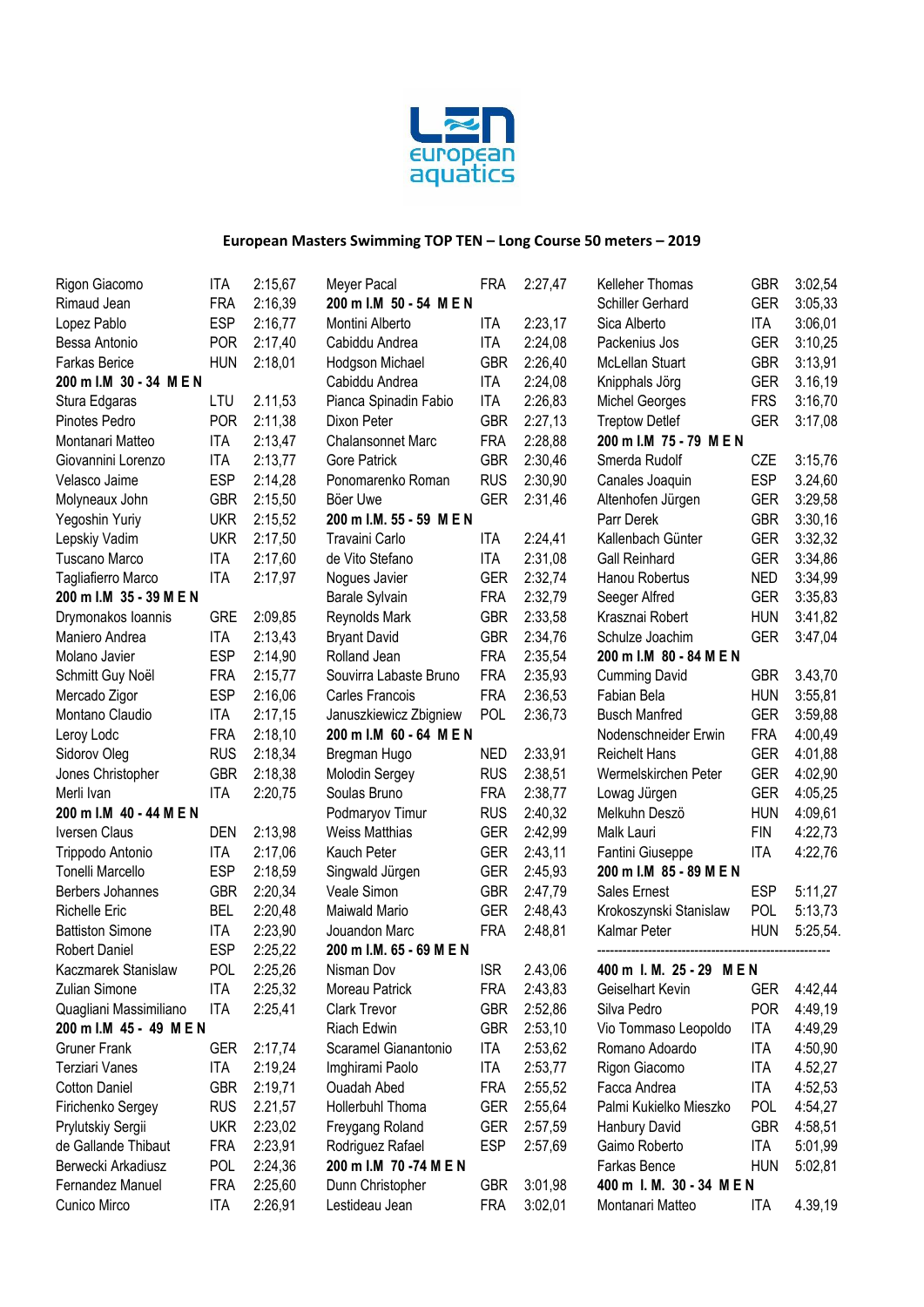

| Giovanini Lorenzo          | <b>ITA</b> | 4:41,63 | Ponomarenko Roman          | <b>RUS</b> | 5:23,80 | Sazonov Yuriy                    | <b>RUS</b> | 8:01,37  |
|----------------------------|------------|---------|----------------------------|------------|---------|----------------------------------|------------|----------|
| Pinotes Pedro              | <b>POR</b> | 4:43,37 | <b>Boknecht Heiko</b>      | <b>GER</b> | 5:26,21 | 400 m I. M. 75 - 79 M E N        |            |          |
| Pfefferkorn Ralf           | <b>GER</b> | 4:45.00 | Mellado Pascal             | <b>FRA</b> | 5:26,72 | Smerda Rudolf                    | CZE        | 7.13,90  |
| Velasco Jaime              | <b>ESP</b> | 4:50,70 | Chalansonnet Mac           | <b>FRA</b> | 5:28,99 | Parr Derek                       | <b>GBR</b> | 7:15,18  |
| Molyneaux John             | <b>GBR</b> | 4:53,50 | Caballero Adolfo           | <b>ESP</b> | 5:30,40 | Altenhofen Jürgen                | <b>GER</b> | 7:18,49  |
| Tagliafierro Marco         | <b>ITA</b> | 4:56,08 | 400 m I. M. 55 - 59 MEN    |            |         | Hanou Robertus                   | <b>NED</b> | 7:34,02  |
| Tuscano Marco              | <b>ITA</b> | 5:00,22 | Aliashkovich Siarhel       | <b>BLR</b> | 5.18,12 | Canales Joaquin                  | <b>ESP</b> | 7:34,20  |
| Petrushin Egor             | <b>RUS</b> | 5:02,92 | Barale Sylvain             | <b>FRA</b> | 5:20,52 | Seeger Alfred                    | <b>GER</b> | 7:53,80  |
| Godieau Quentin            | <b>FRA</b> | 5:03,20 | Kinsey Sean                | <b>GBR</b> | 5:21,70 | Read Michael                     | <b>GBR</b> | 8:48,68  |
| 400 m l. M. 35 - 39<br>MEN |            |         | de Vito Stefano            | <b>ITA</b> | 5:23,17 | <b>Gall Reinhard</b>             | <b>GER</b> | 8:57,25  |
| Drymonakos Ioanis          | <b>GRE</b> | 4.36,66 | Nogues Javier              | <b>GER</b> | 5:24,59 | Basenko Valeriy                  | <b>RUS</b> | 9:00,60  |
| Sevieri Eduardo            | <b>POR</b> | 4:46,39 | Rolland Jean               | <b>FRA</b> | 2:33,18 | Reumann Winfried                 | <b>GER</b> | 9:09,63  |
| Schmitt Guy Noël           | <b>FRA</b> | 4:52,44 | <b>Bryant David</b>        | <b>GBR</b> | 5:33,80 | 400 m I. M. 80 - 84 M E N        |            |          |
| Mecado Zigor               | <b>ESP</b> | 4:55,33 | Gorrini Massimo            | <b>ITA</b> | 5:45,32 | <b>Cumming David</b>             | <b>GBR</b> | 7:59,89  |
| Maniero Andrea             | <b>ITA</b> | 4:56,91 | de Rover Arnold            | <b>NED</b> | 5:46,01 | Nodenschneider Erwin             | <b>FRA</b> | 8:38,78  |
| Merli Ivan                 | <b>ITA</b> | 5:01,21 | <b>Bocquillon Philippe</b> | <b>FRA</b> | 5:46,39 | Negri Claudio                    | <b>ITA</b> | 8:52,16  |
| <b>Genet David</b>         | <b>FRA</b> | 5:01,59 | 400 m I. M 60 - 64 M E N   |            |         | Wermelskirchen Peter             | <b>GER</b> | 8:52,56  |
| <b>Baillod Julien</b>      | SUI        | 5:04,08 | Bregman Hugo               | <b>NED</b> | 5:31,07 | Melkuhn Deszö                    | <b>HUN</b> | 9:06,31  |
| Pucci Marco                | <b>ITA</b> | 5:04,72 | Gilyazov Rinat             | <b>RUS</b> | 5:43,55 | Malk Lauri                       | <b>FIN</b> | 9:07,57  |
| Llorca Carlos              | <b>ESP</b> | 5:05,06 | Jouandon Marc              | <b>FRA</b> | 5:47,81 | <b>Grigorev Sergey</b>           | <b>RUS</b> | 9:38,41  |
| 400 m I. M. 40 - 44 MEN    |            |         | Kauch Peter                | <b>GER</b> | 5:56,76 | <b>IRA</b><br>Fantini Giuseppe   |            | 10:00,34 |
| Iversen Claus              | <b>DEN</b> | 4:48,94 | Mende Volker               | <b>GER</b> | 6:06,31 | Vyazovskiy Stanislav             | <b>RUS</b> | 10:32,19 |
| Trippodo Antonino          | <b>ITA</b> | 4:53,53 | Veale Simon                | <b>GBR</b> | 6:07,31 | Pedrazzini Attilio               | <b>ITA</b> | 12:03,30 |
| Tonelli Marcello           | <b>ESP</b> | 5:04,68 | Palazzuo Paolo             | <b>ITA</b> | 6:08,01 | 400 m I. M. 85 - 89 M E N        |            |          |
| <b>Richelle Eric</b>       | <b>BEL</b> | 5:10,02 | Kozlov Aleksandr           | <b>RUS</b> | 6:12,61 | <b>Rissone Elios</b>             | ITA        | 12:08,27 |
| Berbers Johannes           | <b>GBR</b> | 5:11,10 | Vallone Massimo            | <b>ITA</b> | 6:19,78 | Kalmar Peter                     | <b>HUN</b> | 12.12,22 |
| Guadayol Jordi             | <b>ESP</b> | 5:11,44 | Konopinsky Mykola          | <b>GER</b> | 6:21,64 |                                  |            |          |
| <b>Gramusset Cedric</b>    | <b>FRA</b> | 5:11,83 | 400 m I. M. 65 - 69 MEN    |            |         | Xxxxxxxxxxxxxxxxxxxxxxxxxxxxxxxx |            |          |
| Beghin Mirko               | <b>ITA</b> | 5:13,24 | Nisman Dov                 | <b>ISR</b> | 5.51,00 |                                  |            |          |
| Dubois Stephane            | <b>FRA</b> | 5:14,35 | Moreau Patrick             | <b>FRA</b> | 5:58,46 | 50m FREE 25 - 29 W O M E N       |            |          |
| Michaud Franck             | <b>FRA</b> | 5:14,36 | Riach Edwin                | <b>GBR</b> | 6:14,91 | Thater Jennifer                  | GER        | 0:26,19  |
| 400 m l. M. 45 - 49 M E N  |            |         | Scaramel Giannantonio      | <b>ITA</b> | 6:20,53 | Melih Amel                       | <b>FRA</b> | 0:26,27  |
| Piovesan Igor              | ITA        | 4.56,10 | Freygang Roland            | <b>GER</b> | 6:24,90 | Pataki Fanni                     | <b>HUN</b> | 0:26,34  |
| <b>Terziari Vanes</b>      | <b>ITA</b> | 4:58,66 | <b>Clark Trevor</b>        | <b>GBR</b> | 6:32,54 | van Onna Martina                 | <b>NED</b> | 0:26,83  |
| <b>Gruner Frank</b>        | <b>GER</b> | 5:02,41 | Kirkpatrick Malcolm        | <b>ITA</b> | 6:33,71 | de Klerk Saskia                  | <b>SUI</b> | 0:26,99  |
| Prylutskyi Sergii          | <b>UKR</b> | 5:08,53 | Tari Laszlo                | <b>HUN</b> | 6:53,61 | Lonzardi Linda                   | ITA        | 0:27,30  |
| Marchand Nickolas          | <b>FRA</b> | 5:11,85 | Pock Hans                  | <b>GER</b> | 6:54,08 | Riebensahm Alisa                 | <b>GER</b> | 0:27,60  |
| Gallande Thibaut           | <b>FRA</b> | 5:11,86 | Klingbell Herbert          | <b>FRA</b> | 6:59,88 | Perez Irene                      | <b>ESP</b> | 0:27,70  |
| Vidal Victor               | <b>ESP</b> | 5:16,15 | 400 m I. M. 70 - 74 MEN    |            |         | Marecaux Marine                  | FRA        | 0:27,79  |
| <b>Millers Matthias</b>    | <b>GER</b> | 5:18,32 | Sica Alberto               | <b>ITA</b> | 6:51,05 | Zannoni Carlotta                 | <b>ITA</b> | 0:27,84  |
| Ferando Julien             | <b>FRA</b> | 5:18,62 | Kuokkanen Hannu            | <b>FIN</b> | 7:05,76 | 50m FREE 30 - 34 W O M E N       |            |          |
| Fontana Renato             | ITA        | 5:19,61 | Kelleher Kieran            | <b>IRL</b> | 7:05,92 | Pulkkinen Suvi                   | FIN        | 0:26,44  |
| 400 m l. M. 50 - 54 M E N  |            |         | <b>McLellan Stuart</b>     | <b>GBR</b> | 7:11,14 | Rendlova Lenka                   | CZE        | 0:26,90  |
| Montini Alberto            | ITA        | 5.04,49 | <b>Michel Georges</b>      | <b>FRA</b> | 7:14,88 | Veselova Aleksandra              | <b>RUS</b> | 0:26,97  |
| <b>Granger Nicolas</b>     | <b>FRA</b> | 5:06,51 | Edge Geoffrey              | <b>GBR</b> | 7:26,05 | Sych Regina                      | <b>RUS</b> | 0:27,12  |
| Cocci Guido                | <b>ITA</b> | 5:09,52 | Fernandez Angel            | <b>ESP</b> | 7:36,20 | Lombard Audrey                   | <b>FRA</b> | 0:27,15  |
| Tenderini Marco            | <b>ITA</b> | 5:09,82 | Lange Herbert              | <b>GER</b> | 7:42,55 | Clark Jusine                     | <b>GBR</b> | 0:27,42  |
| Kabiche Laurent            | <b>FRA</b> | 5:22,86 | Gabrielsson Glen           | <b>SWE</b> | 7:48,26 | Sarafanova Ekaterina             | <b>RUS</b> | 0:27,72  |
|                            |            |         |                            |            |         |                                  |            |          |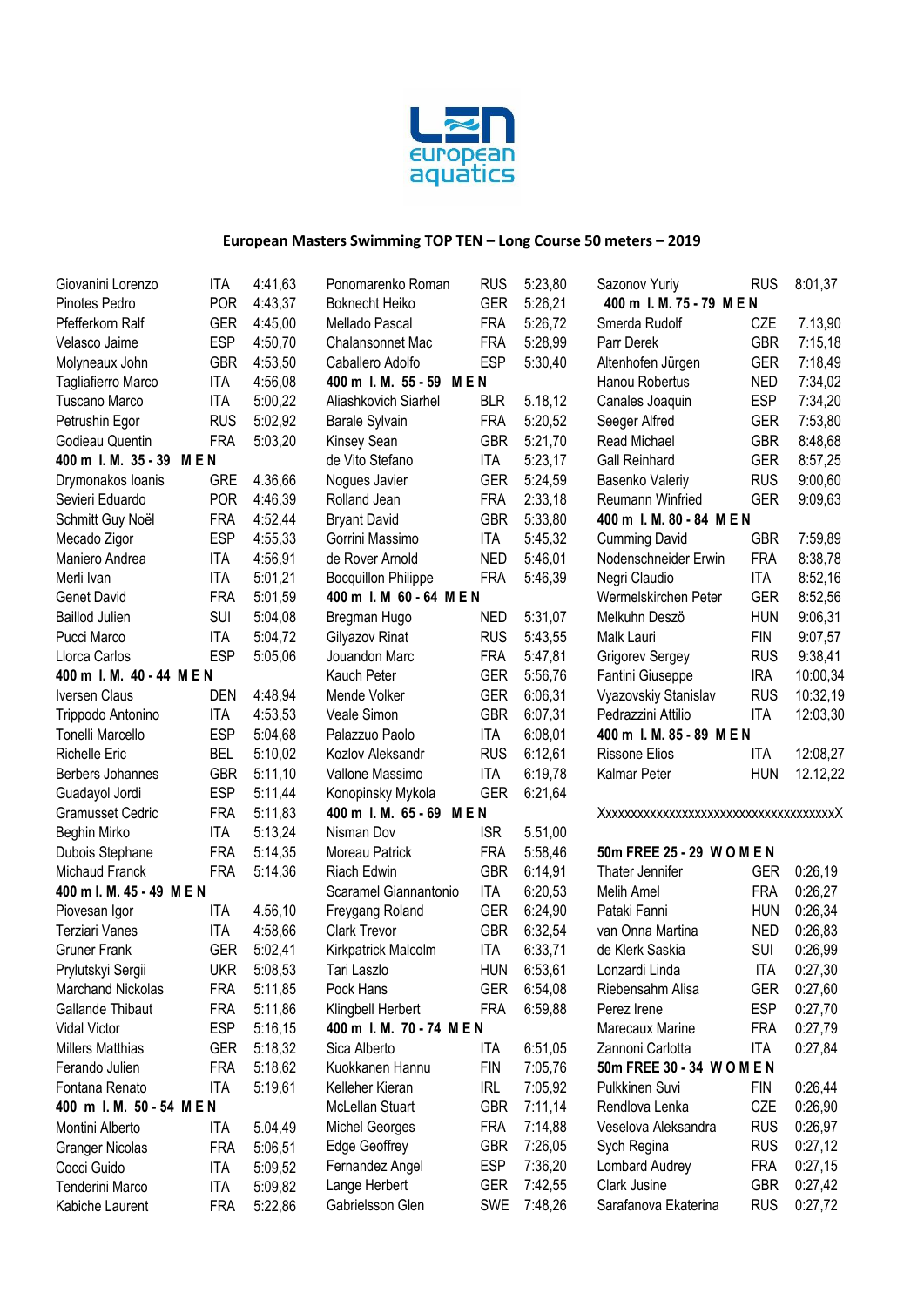

| Merkle Bettina             | GER        | 0:27,96  | <b>Bettinson Hayley</b>     | <b>GBR</b> | 0.29,33  | Howard Jones Jean            | <b>GBR</b> | 0:40,56     |
|----------------------------|------------|----------|-----------------------------|------------|----------|------------------------------|------------|-------------|
| Leray Laetitia             | <b>FRA</b> | 0:27,97  | Norberg Maria               | SWE        | 0:29,58  | Zschockelt Renate            | <b>GER</b> | 0:40,90     |
| Tini Elena                 | <b>ITA</b> | 0:28,13  | Reibel Oberle Susanne       | <b>GER</b> | 0:29,61  | Ketelsen Elisabeth           | <b>DEN</b> | 0:41,59     |
| 50m FREE 35 - 39 W O M E N |            |          | Castelli Carola             | ITA        | 0:29,78  | Savidge Elizabeth            | <b>GBR</b> | 0:41,64     |
| Shlemova Irina             | <b>RUS</b> | 0:26,77  | Jackson Cate                | <b>GBR</b> | 0:29,89  | Kreisel Anne                 | <b>GER</b> | 0:42,71     |
| Otto Katja                 | <b>GER</b> | 0:26,84  | Hasse Ute                   | <b>ESP</b> | 0:30,15  | <b>Balla Maria</b>           | <b>HUN</b> | 0:42,82     |
| Alejandre Eider            | <b>ESP</b> | 0:27,07  | Cabello Carmen              | <b>ESP</b> | 0:30,31  | 50m FREE 80 -84 WOMEN        |            |             |
| <b>Fuentes Eider</b>       | <b>ESP</b> | 0.27, 18 | <b>Reichelt Birgit</b>      | <b>GER</b> | 0:30,31  | Geurts Charlotte             | <b>NED</b> | 0:44,80     |
| Dobrovolska Yulia          | <b>UKR</b> | 0:27,35  | Gaywood Lindsay             | <b>GBR</b> | 0:30,43  | Meyer Tonndorf Ursula        | <b>GER</b> | 0:47,08     |
| Majander Riikka            | <b>FIN</b> | 0:27,82  | Vaccari Monica              | <b>ITA</b> | 0:30,45  | Reich Helga                  | <b>GER</b> | 0:47,74     |
| Heyn Georgina              | <b>GBR</b> | 0:27,84  | 50m FREE 60 - 64 W O M E N  |            |          | König Ingrid                 | <b>GER</b> | 0:47,82     |
| Tietze Linda               | <b>DEN</b> | 0:28,03  | Knag Elin                   | <b>NOR</b> | 0.31,01  | Tucci Gabriela               | <b>ITA</b> | 0:50,84     |
| Hoyer Vera                 | <b>GER</b> | 0:28,16  | Esparza Dolores             | <b>ESP</b> | 0:31,56  | Dürholt Brigitte             | <b>GER</b> | 0:55,96     |
| Heidemann Nicole           | <b>GER</b> | 0:28,32  | Fordham Alyson              | <b>GBR</b> | 0:31,75  | Petri Gisela                 | <b>GER</b> | 0:57,05     |
| 50m FREE 40 - 44 W O M E N |            |          | Gowland Lindsey             | <b>GBR</b> | 0:31,99  | Siegert Ingrid               | <b>GER</b> | 0:57,39     |
| Bourova Olessia            | ITA        | 0:27,24  | Kula Przezwanski Helen      | <b>GBR</b> | 0:32,20  | Battistini Laura             | ITA        | 0:58,94     |
| Yudina Ekaterina           | <b>RUS</b> | 0:27,53  | Smith Margaret              | <b>GBR</b> | 0:32,21  | <b>Fuentes Mercedes</b>      | <b>ESP</b> | 1:05,52     |
| Kostkova Gabriela          | CZE        | 0:28,34  | van Lohuizen Esther         | <b>NED</b> | 0.32,39  | 50m FREE 85 - 89 W O M E N   |            |             |
| Luoto Raakel               | <b>FIN</b> | 0:28,37  | Cosgrave Liz                | <b>IRL</b> | 0:32,70  | Asher Jane                   | <b>GBR</b> | 0:43,35     |
| <b>Turner Fleur</b>        | <b>GBR</b> | 0:28,39  | <b>Schwing Pascale</b>      | <b>FRA</b> | 0:32,83  | Flora Katharina              | <b>HUN</b> | 0:51,42     |
| <b>Teale Susan</b>         | <b>GBR</b> | 0:28,50  | Salvia Valentina            | <b>ITA</b> | 0:32,92  | Pellis Eliane                | <b>BEL</b> | 0:57,73     |
| Figueira Isabel            | <b>POR</b> | 0:28,69  | 50m FREE 65 - 69 W O M E N  |            |          | Liello Eleonora              | <b>ITA</b> | 0:57,63     |
| Gomes Susana               | <b>POR</b> | 0:28,71  | Smith Carole                | ITA        | 0:32,52  | Piskora Maren                | <b>GER</b> | 1:06,91     |
| Paton Audrey               | <b>FRA</b> | 0:28,72  | Steiger Regula              | <b>SUI</b> | 0:33,10  | <b>Hager Claire</b>          | <b>FRA</b> | 1:07,32     |
| Asztalos Fanni             | <b>HUN</b> | 0:28,82  | Hodge Susan                 | <b>GBR</b> | 0:33,26  | Pouret Claudette             | <b>FRA</b> | 1:08,21     |
| 50m FREE 45 - 49 W O M E N |            |          | Tunnicliffe Kathleen        | <b>GBR</b> | 0:33,68  | <b>ITA</b><br>Faiola Antonia |            | 1:46,81     |
| Ware Michelle              | <b>GBR</b> | 0:28,30  | Noitz Lenka                 | <b>GER</b> | 0:34,03  | 50m FREE 90 -94 WOMEN        |            |             |
| Soro Monica                | <b>ITA</b> | 0:28,66  | Nieuvenhuis Christine       | <b>NED</b> | 0.34, 11 | Diaz Flores Amparo           | <b>ESP</b> | 1:15,56     |
| Schubert Manuela           | <b>GER</b> | 0:28,76  | Buijs oer Jacoba            | <b>NED</b> | 0.34, 12 |                              |            |             |
| <b>Belmonte Cinta</b>      | <b>ESP</b> | 0:28,79  | Stephenson Jayne            | <b>GBR</b> | 0.34,19  | 100m FREE 25 - 29 W O M E N  |            |             |
| Meyer Armelie              | <b>FRA</b> | 0:28,84  | Baranyi Judit               | <b>HUN</b> | 0:34,52  | Thater Jennifer              | <b>GER</b> | 0:57,74     |
| Babikova Elena             | <b>RUS</b> | 0:28,93  | Jantzen, ju Tanja           | <b>GER</b> | 0:34,72  | Melih Amel                   | <b>FRA</b> | 0:58,06     |
| Marosi Melinda             | <b>HUN</b> | 0:29,03  | 50m FREE 70 -74 WOMEN       |            |          | <b>Kusserow Sita</b>         | <b>GER</b> | 0:59,60     |
| Gorman Helen               | <b>GBR</b> | 0:29,06  | <b>Axling Bitte</b>         | <b>SWE</b> | 0:34,39  | Cavadini Caroline            | <b>BEL</b> | 0:59,66     |
| Mikulla Stefanie           | <b>GER</b> | 0:29,13  | Rainer Margareta            | <b>SWE</b> | 0:35,50  | de Klerk Saskia              | SUI        | 1.00,15     |
| Sadler Helen               | <b>GBR</b> | 0:29,47  | Gwynn Alison                | <b>GBR</b> | 0:35,67  | Jones Jennifer               |            | GBR 1:00,75 |
| 50m FREE 50 - 54 W O M E N |            |          | Csanadine Toth Magdolna HUN |            | 0:35,72  | Zimmermann Laura             |            | GER 1:00,88 |
| Fuzzati Marie              | <b>FRA</b> | 0:28,26  | Verhoeven Cornelia          | <b>NED</b> | 0:35,88  | Rotondi Sara                 | <b>ITA</b> | 1:01,27     |
| Philipsson Anette          | SWE        | 0.28,33  | Stübert Ruth                | <b>GER</b> | 0.37,22  | Sulic Mabel                  | <b>FRA</b> | 1.01,43     |
| Harris Nicola              | <b>GBR</b> | 0:28,58  | <b>Trobisch Annerose</b>    | <b>GER</b> | 0:37,33  | Maronnier Margaux            | <b>FRA</b> | 1:01,52     |
| de Ponti Daniela           | <b>ITA</b> | 0:28,97  | <b>Klatt Anke</b>           | <b>GER</b> | 0:37,44  | 100m FREE 30 - 34 W O M E N  |            |             |
| Hammar Anna                | SWE        | 0:29,10  | Landsiedel Ute              | <b>GER</b> | 0:37,73  | Veselova Aleksandra          | <b>RUS</b> | 0.59,07     |
| <b>Cordial Lesley</b>      | <b>NED</b> | 0.29,31  | Wilmart Daničle             | <b>FRA</b> | 0:38,52  | Sych Regina                  | <b>RUS</b> | 0:59,50     |
| Tuijp Monique              | <b>NED</b> | 0.29,35  | 50m FREE 75-79 WOMEN        |            |          | Lombard Audrey               | <b>FRA</b> | 0:59,68     |
| Haselhoff Verena           | <b>GER</b> | 0:29,55  | Wilson Judith               | <b>GBR</b> | 0:37,12  | Merkle Bettina               | <b>GER</b> | 0:59,91     |
| Woolner Elizabeth          | <b>GBR</b> | 0:29,59  | Schulz Christel             | <b>GER</b> | 0:37,24  | Clarke Justine               | <b>GBR</b> | 0:59,95     |
| Fraser Susan               | <b>GBR</b> | 0:29,75  | <b>Bastek Renata</b>        | <b>POL</b> | 0:38,99  | Leray Laëtitia               | <b>FRA</b> | 1:00,70     |
| 50m FREE 55 - 59 WOMEN     |            |          | Weidinger Piroska           | <b>HUN</b> | 0:39,72  | Walker Stabeler Katie        | <b>GBR</b> | 1:01,02     |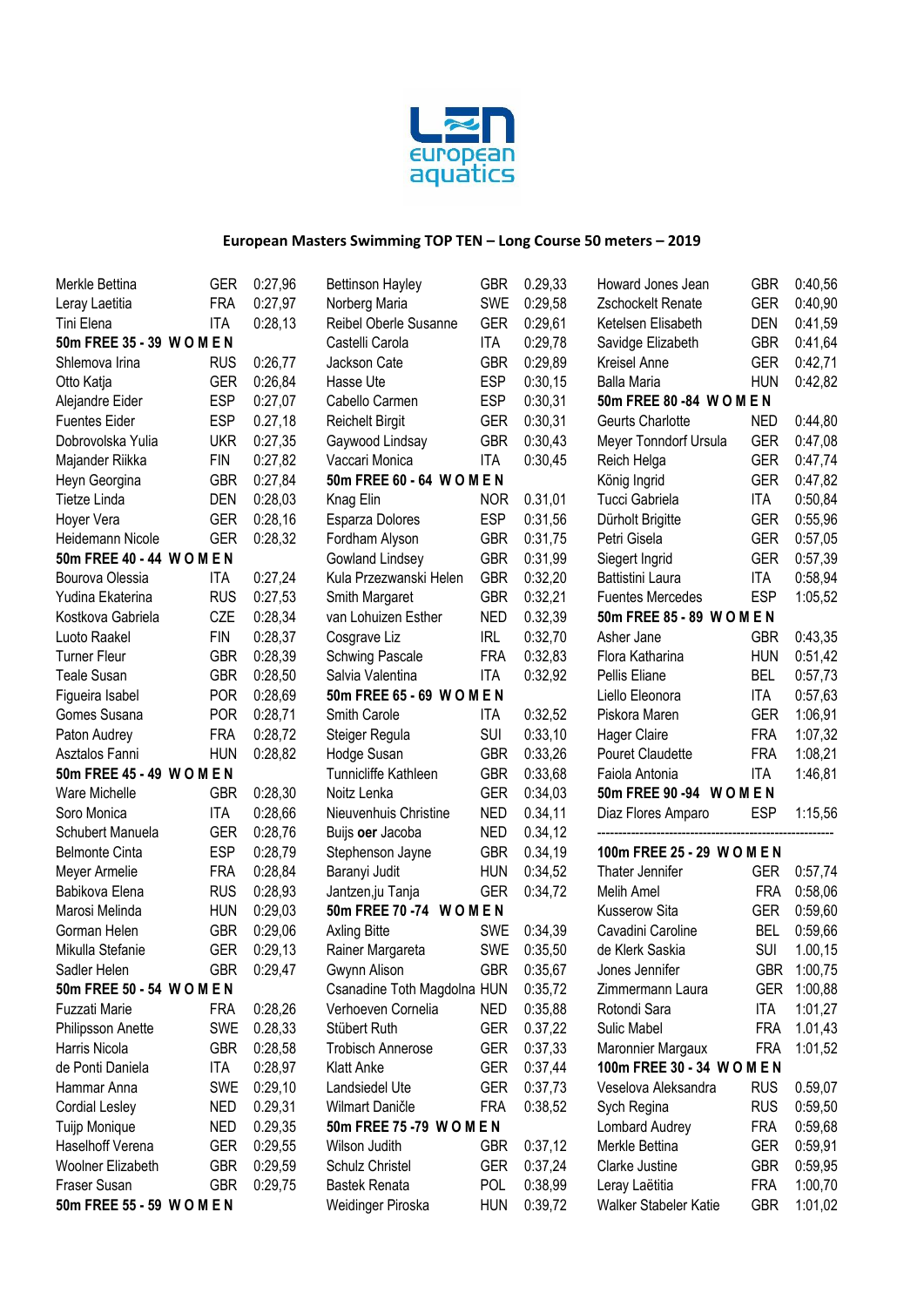

| <b>Stresing Nadine</b>      | GER        | 1:01,17 | Reibel Oberle Susanne       | <b>GER</b> | 1:03,68 | Howard Jones Jean            | <b>GBR</b> | 1:32,48 |
|-----------------------------|------------|---------|-----------------------------|------------|---------|------------------------------|------------|---------|
| Maire Lucie                 | <b>FRA</b> | 1:01,64 | Jackson Cate                | <b>GBR</b> | 1:04,86 | Ford Diane                   | <b>GBR</b> | 1:33,05 |
| Manenti Federica            | <b>ITA</b> | 1:01,83 | <b>Bettinson Hayley</b>     | <b>GBR</b> | 1:06,44 | Zschockelt Renate            | <b>GER</b> | 1:34,42 |
| 100m FREE 35 - 39 W O M E N |            |         | Gaywood Lindsey             | <b>GBR</b> | 1:07,44 | Savidge Elizabeth            | <b>GBR</b> | 1:34,87 |
| Otto Katja                  | <b>GER</b> | 0:59,48 | Brown Judith                | <b>GBR</b> | 1:07,45 | Basto Luisa                  | <b>POR</b> | 1:39,50 |
| Velazquez Andrea            | <b>ESP</b> | 1:00,18 | Castelli Carola             | ITA        | 1:07,59 | Kreisel Anne                 | <b>GER</b> | 1:40,49 |
| <b>Pharr Elisabeth</b>      | <b>FRA</b> | 1:00,23 | Vaccari Monica              | <b>ITA</b> | 1:07,98 | 100m FREE 80 - 84 W O M E N  |            |         |
| Dobrovolska Yulia           | <b>UKR</b> | 1:00,73 | Käräjämies Anne Mari        | <b>FIN</b> | 1:08,82 | Reich Helga                  | <b>GER</b> | 1:39,82 |
| Heyn Georgina               | <b>GBR</b> | 1:01,15 | Norberg Maria               | <b>SWE</b> | 1:09,21 | Paalosalo Heli               | <b>FIN</b> | 1:42,02 |
| Zizzo Giuseppa              | <b>ITA</b> | 1:01,57 | Willams Philippa            | <b>GBR</b> | 1:09,80 | Geurts Charlotte             | <b>NED</b> | 1:43,22 |
| Tietze Linda                | <b>DEN</b> | 1:01,60 | 100m FREE 60 - 64 W O M E N |            |         | Meyer Tonndorf Ursula        | <b>GER</b> | 1:53,14 |
| Hoyer Vera                  | <b>GER</b> | 1:01,81 | Fordham Alyson              | <b>GBR</b> | 1:09,85 | <b>Ball Jennifer</b>         | <b>GBR</b> | 1:53,76 |
| Ramm Aimee                  | <b>GBR</b> | 1:01,99 | Radersma Adriana            | <b>NED</b> | 1:09,93 | Smits Marie                  | <b>NED</b> | 1:54,97 |
| Grösch Maike                | <b>GER</b> | 1:02,02 | Kula Przezwanski Helen      | <b>GBR</b> | 1:10,12 | <b>Graue Annelies</b>        | <b>GER</b> | 2:00,91 |
| 100m FREE 40 - 44 WOMEN     |            |         | <b>Balbuena Dolores</b>     | <b>ESP</b> | 1:10,67 | Petri Gisela                 | <b>GER</b> | 2:08,76 |
| Luoto Raakel                | <b>FIN</b> | 1:01,66 | van Lohuizen Esther         | <b>NED</b> | 1:11,56 | Siegert Ingrid               | <b>GER</b> | 2:13,69 |
| Bourova Olessia             | <b>ITA</b> | 1:01,86 | Gowland Lindsey             | <b>GBR</b> | 1:11,65 | 100 m FREE 85 - 89 W O M E N |            |         |
| Kostkova Gabriela           | CZE        | 1:02,07 | Guillen Ramona              | <b>ESP</b> | 1:12,31 | Asher Jane                   | <b>GBR</b> | 1:37,22 |
| Wills Emma                  | <b>GBR</b> | 1:02,16 | <b>Schwing Pascale</b>      | <b>FRA</b> | 1:12,79 | Flora Katharine              | <b>HUN</b> | 1:49,21 |
| Hanusova Katerina           | CZE        | 1.02,23 | Salvia Valentina            | <b>ITA</b> | 1:13,29 | Pelllis Eliane               | <b>BEL</b> | 2:01,51 |
| <b>Reid Charlotte</b>       | <b>IRL</b> | 1:03,28 | Bouyard Agha                | <b>FRA</b> | 1:14,16 | Piskora Maren                | <b>GER</b> | 2:25,44 |
| Smith Rebecca               | <b>GBR</b> | 1:02,37 | 100m FREE 65 - 69 W O M E N |            |         | Liello Eleonora              | <b>ITA</b> | 2:28,88 |
| Yudina Ekaterina            | <b>RUS</b> | 1:02,60 | Stephenson Jayne            | <b>GBR</b> | 1:15,12 | <b>Haber Claire</b>          | <b>FRA</b> | 2:43,09 |
| Hobson Gina                 | <b>GBR</b> | 1:02,61 | Smith Carole                | <b>ITA</b> | 1:15,20 | 100 m FREE 90 - 94 W O M E N |            |         |
| Asztalos Fanni              | <b>HUN</b> | 1:02,72 | Tunnicliffe Kathleen        | <b>GBR</b> | 1:16,59 | Martinez Amparo              | <b>ESP</b> | 2:52,37 |
| 100m FREE 45 - 49 W O M E N |            |         | Nieuwenhuis Christine       | <b>NED</b> | 1:17,07 |                              |            |         |
| Ware Michelle               | <b>GBR</b> | 1:01,97 | Noitz Lenka                 | <b>GER</b> | 1:17,74 | 200 m FREE 25 - 29 W O M E N |            |         |
| Soro Monica                 | <b>ITA</b> | 1:02,37 | Weekers Wilhelmina          | <b>NED</b> | 1:17,94 | <b>Heller Marina</b>         | <b>DEN</b> | 2.05,81 |
| <b>Belmonte Cinta</b>       | <b>ESP</b> | 1:03,42 | Hodge Susan                 | <b>GBR</b> | 1:18,35 | Cavadini Caroline            | <b>BEL</b> | 2:09,38 |
| Marosi Melinda              | <b>HUN</b> | 1:04,12 | Gavoglio Grazia             | <b>ITA</b> | 1:19,38 | Vanet Pauline                | <b>FRA</b> | 2:10,59 |
| Schubert Manuela            | <b>GER</b> | 1:04,22 | Haigh Susan                 | <b>GBR</b> | 1:20,34 | Rotondi Sara                 | <b>ITA</b> | 2:11,48 |
| Maass Kati                  | <b>GER</b> | 1:04,93 | Boer Bujs Jacoba            | <b>NED</b> | 1:20,57 | Melih Amel                   | <b>FRA</b> | 2:11,59 |
| Babikova Elena              | <b>RUS</b> | 1:05,01 | 100m FREE 70 - 74 W O M E N |            |         | Hodapp Annika                | <b>GER</b> | 2:13,20 |
| Sadler Helen                | <b>GBR</b> | 1:05,17 | Makarova Kira               | <b>RUS</b> | 1:19,41 | Thater Jennifer              | <b>GER</b> | 2:14,21 |
| Lessard Albane              | <b>FRA</b> | 1:05,65 | Gwynn Alison                | <b>GBR</b> | 1:21,25 | Duchampt Lea                 | <b>FRA</b> | 2:14,32 |
| Meyer Armelle               | <b>FRA</b> | 1:06,13 | Rainer Margareta            | SWE        | 1:21,90 | Zimmermann Laura             | GER        | 2:14,75 |
| 100m FREE 50 - 54 W O M E N |            |         | Csanadini Toth Magdolna HUN |            | 1:22,30 | <b>Gruhn Denise</b>          | <b>GER</b> | 2:15,02 |
| Fuzzati Marie               | <b>FRA</b> | 1:02,83 | Merten Brigitte             | <b>GER</b> | 1:22,30 | 200 m FREE 30 - 34 WOMEN     |            |         |
| Lothe Lisa                  | <b>NOR</b> | 1.03,48 | Landsiedel Ute              | <b>GER</b> | 1:25,68 | Merkle Bettina               | <b>GER</b> | 2:07,46 |
| Harris Nicola               | <b>GBR</b> | 1:04,75 | Wilmart Daničle             | <b>FRA</b> | 1:27,03 | Spietzack Maren              | <b>GER</b> | 2:12,29 |
| Metzsch Susanne             | DEN        | 1:04,76 | <b>Klatt Anke</b>           | <b>GER</b> | 1:27,51 | Spietzack Anna               | <b>GER</b> | 2:12,53 |
| Csikany Csilla              | <b>HUN</b> | 1:05,10 | Peňarroya Rosa              | <b>ESP</b> | 1:28,03 | Veselova Aleksandra          | <b>RUS</b> | 2.12,80 |
| Graham Karen                | <b>GBR</b> | 1:05,17 | Reiser Helga                | <b>GER</b> | 1:29,96 | <b>Stresing Nadine</b>       | <b>GER</b> | 2:15,94 |
| Philipsson Anette           | <b>SWE</b> | 1:05,19 | 100m FREE 75 - 79 W O M E N |            |         | di Giovanni Marzia           | <b>ITA</b> | 2:17,68 |
| Tuijp Monique               | <b>NED</b> | 1:05,63 | Schulz Christel             | <b>GER</b> | 1:25,07 | Sicola Tania                 | <b>ITA</b> | 2:17,69 |
| <b>Cordial Lesley</b>       | <b>NED</b> | 1:05,65 | Wilson Judith               | <b>GBR</b> | 1:27,00 | Felföldi Viktoria            | <b>HUN</b> | 2:18,12 |
| Noera Giulia                | <b>ITA</b> | 1:05,88 | Weidinger Piroska           | <b>HUN</b> | 1:29,72 | McKay Nicola                 | <b>GBR</b> | 2:18,47 |
| 100m FREE 55 - 59 W O M E N |            |         | <b>Bastek Renata</b>        | <b>POL</b> | 1:31,05 | Zimmermann Sabine            | <b>GER</b> | 2:18,76 |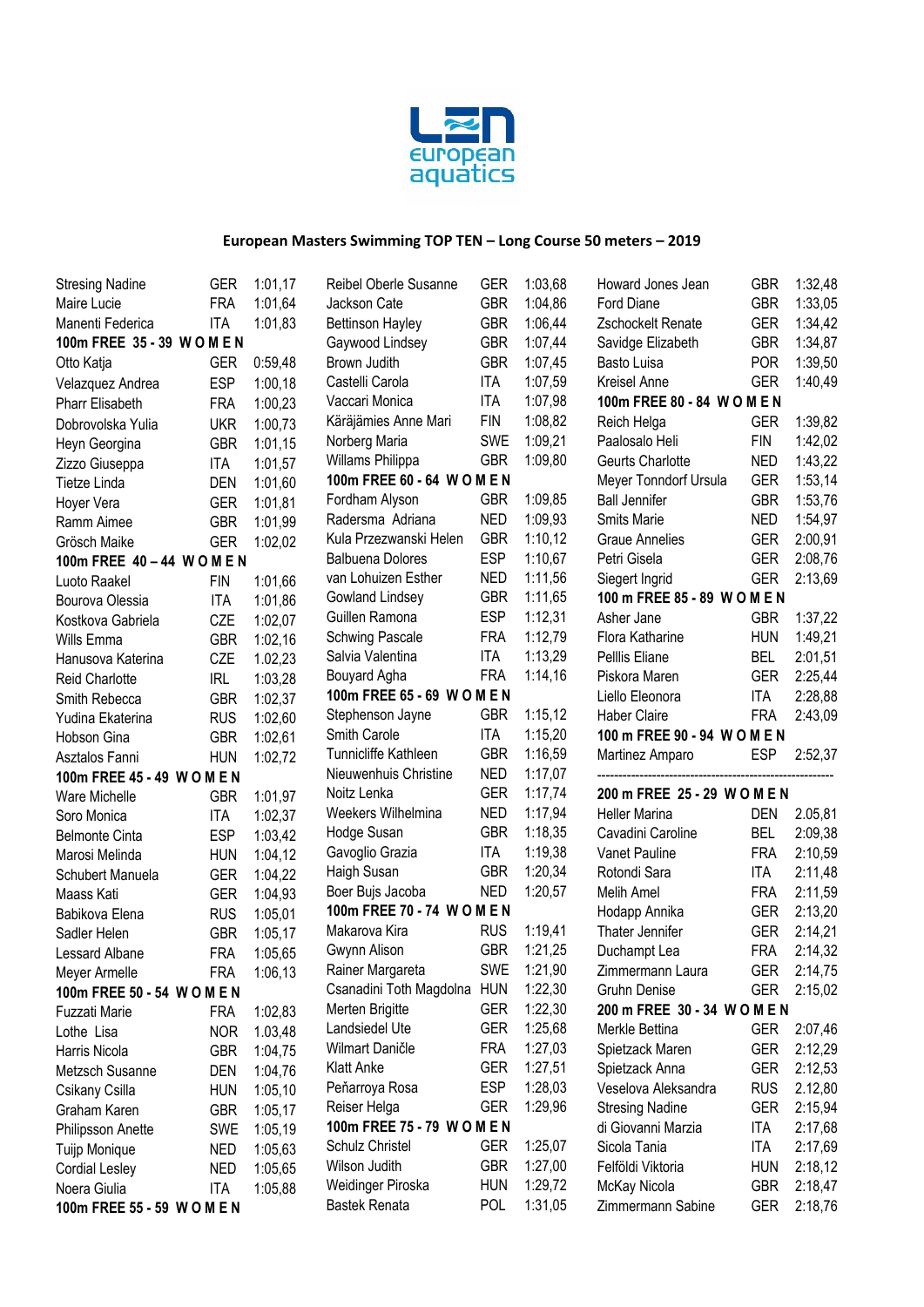

| 200 m FREE 35 - 39 W O M E N |            | Käräjämies Anne Mari | FIN                          | 2:28,57    | Altabas Beryl | ESP                          | 3:36,72    |         |
|------------------------------|------------|----------------------|------------------------------|------------|---------------|------------------------------|------------|---------|
| Pharr Elisabeth              | <b>FRA</b> | 2:14,31              | Eder Maria                   | <b>ITA</b> | 2:29,71       | Faucci Laura                 | <b>ITA</b> | 3:40,47 |
| Kinsella Fiona               | <b>IRL</b> | 2:15,52              | Tagliavia Marina             | <b>ITA</b> | 2:29,71       | Hole Ute                     | <b>GER</b> | 3:41,77 |
| Zizzo Giuseppa               | <b>ITA</b> | 2:15,79              | Faust Martina                | <b>GER</b> | 2:32,52       | 200 m FREE 80 - 84 WOMEN     |            |         |
| Otto Katja                   | <b>GER</b> | 2:16,29              | Remmits Marjan               | <b>NED</b> | 2:32,59       | Reich Helga                  | <b>GER</b> | 3:37,14 |
| Grösch Maike                 | <b>GER</b> | 2:17,04              | Stephan Veronique            | <b>FRA</b> | 2:33,43       | Lüdicke Annemarie            | <b>GER</b> | 4:00,20 |
| Ducrocq Julie                | <b>FRA</b> | 2:18,75              | Muir Cochrane Nuala          | <b>GBR</b> | 2:33,56       | <b>Ball Jennifer</b>         | <b>GBR</b> | 4:02,04 |
| Wanter Ann                   | <b>BEL</b> | 2:18,75              | 200 m FREE 60 - 64 W O M E N |            |               | Geurts Charlotte             | <b>NED</b> | 4:19,39 |
| Alfonsi Sara                 | <b>ITA</b> | 2:18,87              | Kula Przewanski Helen        | <b>GBR</b> | 2:33,28       | Smits Marie                  | <b>NED</b> | 4:19,99 |
| Majander Riikka              | <b>FIN</b> | 2:18,94              | Edwards Joan                 | <b>GBR</b> | 2:35,13       | Siegert Ingrid               | <b>GER</b> | 4:25,28 |
| Beckmann Carla               | <b>GER</b> | 2:19,37              | van Lohuizen Esther          | <b>NED</b> | 2:37,82       | Battistini Laura             | <b>ITA</b> | 4:27,21 |
| 200 m FREE 40 - 44 W O M E N |            |                      | Radersma Adriana             | <b>NED</b> | 2:38,21       | Petri Gisela                 | <b>GER</b> | 4:31,83 |
| Wills Emma                   | <b>GBR</b> | 2:13,64              | Fordham Alyson               | <b>GBR</b> | 2:39,11       | <b>Fuentes Mercedes</b>      | <b>ESP</b> | 4:51,52 |
| Edwards Ceri                 | <b>GBR</b> | 2:15,30              | Esparza Dolores              | <b>ESP</b> | 2:39,36       | Schriffert Jozsefne          | <b>HUN</b> | 5:04,41 |
| Borio Patrizia               | <b>ITA</b> | 2:15,67              | Guillen Ramona               | <b>ESP</b> | 2:40,00       | 200 m FREE 85 - 89 W O M E N |            |         |
| Hanusova Katarina            | CZE        | 2:16,34              | Quye Helen                   | <b>GBR</b> | 2:40,04       | Asher Jane                   | <b>GBR</b> | 3:39,44 |
| Arriaga Rebeca               | <b>ESP</b> | 2:17,03              | Tarantino Christina          | <b>ITA</b> | 2:41,11       | Flora Kaharina               | <b>HUN</b> | 3:48,10 |
| Cliton Nadčge                | <b>FRA</b> | 2:18,60              | <b>Schwing Pascale</b>       | <b>FRA</b> | 2:42,05       | Pellis Eliane                | <b>BEL</b> | 4:24,52 |
| Rahkonen Satu                | <b>FIN</b> | 2:18,85              | 200 m FREE 65 - 69 W O M E N |            |               | Piskora Maren                | <b>GER</b> | 5:14,80 |
| <b>Turner Fleur</b>          | <b>GBR</b> | 2:18,98              | Weekers Wilhelmina           | <b>NED</b> | 2:44,20       | 200 m FREE 90 - 94 W O M E N |            |         |
| Smith Rebecca                | <b>GBR</b> | 2:19,00              | Stephenson Jayne             | <b>GBR</b> | 2.44,37       | Martinez Amparo              | ESP        | 6:07,22 |
| Kostkova Gabriela            | CZE        | 2:19,58              | Smith Carole                 | <b>ITA</b> | 2:46,73       |                              |            |         |
| 200 m FREE 45 - 49 W O M E N |            |                      | Gavoglio Grazia              | ITA        | 2:54,08       | 400 m FREE 25 - 29 W O M E N |            |         |
| Papandrea Tiziana            | <b>ITA</b> | 2:14,34              | Faure Reynaud Martine        | <b>FRA</b> | 2:54,29       | Battistini Laura             | <b>ITA</b> | 4:27,21 |
| Mankinen Anne                | <b>ITA</b> | 2:19,26              | Noitz Lenka                  | <b>GER</b> | 2:56,03       | Duchampt Lea                 | <b>FRA</b> | 4:35,39 |
| <b>Belmonte Cinta</b>        | <b>ESP</b> | 2:20,75              | Baranyi Judit                | <b>HUN</b> | 3:01,61       | Vanet Pauline                | <b>FRA</b> | 4:37,06 |
| J. Sponseller. Camilla       | <b>SWE</b> | 2:21,86              | Negri Orietta                | ITA        | 3:01,82       | Rotondi Sara                 | <b>ITA</b> | 4:43,93 |
| Sadler Helen                 | <b>GBR</b> | 2:22,93              | Gombkötöne Ilona             | <b>HUN</b> | 3:02,12       | Espsito Simona               | <b>ITA</b> | 4:45,87 |
| Latty Nicola                 | <b>GBR</b> | 2:22,96              | Buijs Boer Jacoba            | <b>NED</b> | 3:07,98       | Naessens Nora                | <b>BEL</b> | 4:47,56 |
| Marosi Melinda               | <b>HUN</b> | 2:23,11              | 200 m FREE 70 - 74 W O M E N |            |               | Vooren Maaike                | <b>NED</b> | 4:48,06 |
| Maass Kati                   | <b>GER</b> | 2:23,79              | Rainer Margareta             | SWE        | 3:01,30       | Kaczmarek Magdalena          | <b>POL</b> | 4:51,13 |
| <b>Thorn Claire</b>          | <b>GBR</b> | 2:24,07              | Csanadine Toth Magdolna HUN  |            | 3:01,61       | Tapken Christina             | <b>GER</b> | 4:51,49 |
| Ruwoldt Carola               | <b>GER</b> | 2:24,73              | Peňarroya Rosa               | <b>ESP</b> | 3:04,29       | <b>Ballester Claire</b>      | <b>FRA</b> | 4:52,77 |
| 200 m FREE 50 - 54 W O M E N |            |                      | Gwynn Alison                 | <b>GBR</b> | 3:04,30       | 400 m FREE 30 - 34 W O M E N |            |         |
| Graham Karen                 | <b>GBR</b> | 2:19,50              | Makarova Kira                | <b>RUS</b> | 3:05,40       | Spietzack Maren              | <b>GER</b> | 4:34,96 |
| <b>Bosisio Franca</b>        | ITA        | 2:19.57              | Verhoeven Cornelia           | <b>NED</b> | 3:11,66       | Spietzack Anna               | <b>GER</b> | 4:35.08 |
| Sabatini Daniela             | <b>ITA</b> | 2:19,86              | Wilmart Daničle              | <b>FRA</b> | 3:20,34       | Munday Hannah                | GBR        | 4:36,61 |
| Metzsch Susanne              | DEN        | 2:20,12              | <b>Feltz Denise</b>          | <b>FRA</b> | 3:21,47       | Mammi Elisia                 | <b>ITA</b> | 4:38,15 |
| Hoag Jane                    | <b>ITA</b> | 2:21,11              | Dudeney Rose                 | <b>GBR</b> | 3:21,68       | Veselova Aleksandra          | <b>RUS</b> | 4:41,81 |
| Colomo Maite                 | <b>ESP</b> | 2:21,65              | <b>Richter Mireille</b>      | SUI        | 3:29,49       | Molyneaux Laura              | <b>GBR</b> | 4:43,92 |
| Ziegler Ina                  | <b>GER</b> | 2:21,81              | 200 m FREE 75 - 79 W O M E N |            |               | loppi Roberta                | <b>ITA</b> | 4:49,95 |
| Fuzzati Marie                | <b>FRA</b> | 2:21,99              | Schulz Christel              | <b>GER</b> | 3:11,69       | Spicola Tania                | <b>ITA</b> | 4:51,39 |
| Thielemann Claudia           | <b>GER</b> | 2:22,00              | Ketelsen Elisabeth           | DEN        | 3:15,91       | Walker Stabeler Katie        | <b>GBR</b> | 4:52,35 |
| de Ponti Daniela             | <b>ITA</b> | 2:22,99              | Weidinger Piroska            | <b>HUN</b> | 3:21,11       | Lo Sicco Stefania            | <b>ITA</b> | 4:53,28 |
| 200 m FREE 55 - 59 W O M E N |            |                      | Wilson Judith                | <b>GBR</b> | 3:23,36       | 400 m FREE 35 - 39 W O M E N |            |         |
| Reibel Oberle Susanne        | <b>GER</b> | 2.19,78              | Zschockelt Renate            | <b>GER</b> | 3:27,17       | <b>Pharr Elisabeth</b>       | <b>FRA</b> | 4:43,36 |
| Jackson Cate                 | <b>GBR</b> | 2:24,39              | <b>Bastek Renata</b>         | <b>POL</b> | 3:27,62       | Grösch Maike                 | <b>GER</b> | 4:49,97 |
| Brown Judith                 | <b>GBR</b> | 2:27,68              | Savidge Elizabeth            | <b>GBR</b> | 3:35,49       | Zizzo Giuseppa               | ITA        | 4:50,10 |
|                              |            |                      |                              |            |               |                              |            |         |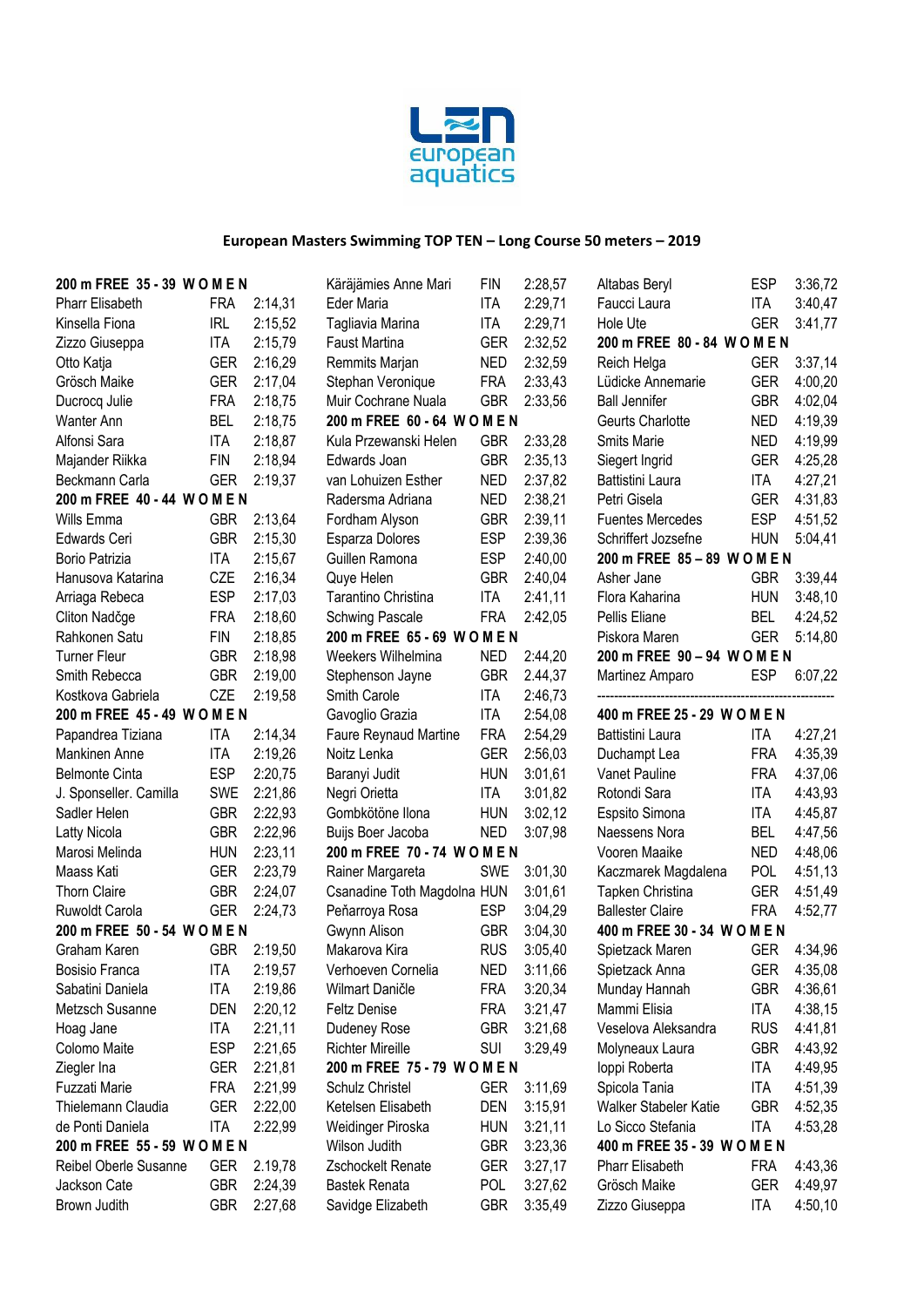

| Nafe Heike                   | <b>GER</b> | 4:51,91 | Schindewolf Britta           | <b>GER</b> |
|------------------------------|------------|---------|------------------------------|------------|
| Rimmington Rebecca           | <b>GBR</b> | 4:53,71 | Stephan Veronique            | <b>FRA</b> |
| <b>Wanter Ann</b>            | <b>BEL</b> | 4:54,28 | Morris Dymphna               | <b>IRL</b> |
| Beckmann Carla               | <b>GER</b> | 4:54,41 | 400 m FREE 60 - 64 WOMEN     |            |
| Lideon Sabina                | <b>ESP</b> | 4:55,89 | Edwards Joan                 | <b>GBR</b> |
| Alfonsi Sara                 | ITA        | 4:56,19 | Guillen Ramona               | <b>ESP</b> |
| Ducrocq Julie                | <b>FRA</b> | 5:00,87 | Sordelli Susanna             | ITA        |
| 400 m FREE 40 - 44 W O M E N |            |         | Esparza Dolores              | <b>ESP</b> |
| Wills Emma                   | <b>GBR</b> | 4:40,42 | <b>Schwing Pascale</b>       | <b>FRA</b> |
| Edwards Ceri                 | <b>GBR</b> | 4:41,61 | Quye Laura                   | <b>GBR</b> |
| von Rekowski Annett          | <b>GER</b> | 4:45,64 | Radersma Adriana             | <b>NED</b> |
| Arriaga Rebeca               | <b>ESP</b> | 4:45,96 | Verhagen Patricia            | NED        |
| Bussotti Lucia               | <b>ITA</b> | 4:53,11 | Dobbie Verity                | <b>GBR</b> |
| Wooddisse Jessica            | <b>GBR</b> | 4:56,82 | Pitz Barbara                 | <b>GER</b> |
| Judo Maya                    | <b>ESP</b> | 4:59,09 | 400 m FREE 65 - 69 W O M E N |            |
| Dubois Laëtitia              | <b>FRA</b> | 4:59,46 | Cooper Audrey                | <b>GBR</b> |
| Joling Liselotte             | <b>NED</b> | 5:00,37 | Weekers Wilhelmina           | <b>NED</b> |
| Rigault Roberta              | <b>ITA</b> | 5:02,71 | Bourne Anne                  | <b>GBR</b> |
| 400 m FREE 45 - 49 W O M E N |            |         | Stephenson Jayne             | <b>GBR</b> |
| Papandrea Tiziana            | <b>ITA</b> | 4:42,67 | Noitz Lenka                  | <b>GER</b> |
| Venczel Kinscö               | <b>HUN</b> | 4:50,91 | Gavoglio Grazia              | <b>ITA</b> |
| <b>Mankinen Anne</b>         | ITA        | 4:53,07 | Guglielmi Mira               | ITA        |
| Latty Nicola                 | <b>GBR</b> | 4:53,55 | Lagarde Odile                | FRA        |
| <b>Ware Michelle</b>         | <b>GBR</b> | 4:59,06 | Negri Orietta                | ITA        |
| Casella Barbara              | <b>ITA</b> | 5.01,18 | Boer Buijs Jacoba            | <b>NED</b> |
| D'Amico Michela              | <b>ITA</b> | 5:02,44 | 400 m FREE 70 - 74 W O M E N |            |
| Krömeke Verena               | <b>GER</b> | 5:02,77 | Peňarrova Rosa               | <b>ESP</b> |
| Corben Joanna                | <b>GBR</b> | 5:03,10 | Gwynn Alison                 | <b>GBR</b> |
| Cerva Dora                   | <b>HUN</b> | 5:03,51 | Csanadine Toth Magdolna HUN  |            |
| 400 m FREE 50 - 54 W O M E N |            |         | Klatt Anke                   | <b>GER</b> |
| Thielemann Claudia           | <b>GER</b> | 4:48,34 | <b>Weise Dietlind</b>        | <b>GER</b> |
| Hoag Jane                    | <b>ITA</b> | 4:52,95 | Mikhaylova Natalya           | <b>RUS</b> |
| Sabatini Daniela             | ITA        | 4:53,92 | Dudeney Rose                 | <b>GBR</b> |
| Colomo Maite                 | <b>ESP</b> | 4:56,17 | <b>Feltz Denise</b>          | <b>FRA</b> |
| Ziegler Ina                  | GER        | 4:57,85 | Verhoeven Cornelia           | <b>NED</b> |
| Graham Karen                 | <b>GBR</b> | 4:59,23 | Rouse Margaret               | <b>GBR</b> |
| Delaender Katrien            | <b>BEL</b> | 5:02,47 | 400 m FREE 75 - 79 W O M E N |            |
| Radice Claudia               | <b>ITA</b> | 5:04,87 | Schulz Christel              | <b>GER</b> |
| Csikany Csilla               | <b>HUN</b> | 5:05,10 | Altabas Beryl                | ESP        |
| Haselhoff Verena             | <b>GER</b> | 5:09,89 | Savidge Elizabeth            | <b>GBR</b> |
| 400 m FREE 55 - 59 W O M E N |            |         | Faucci Laura                 | <b>ITA</b> |
| Reibel Oberle Susanne        | <b>GER</b> | 4:50,80 | Kreisel Anne                 | <b>GER</b> |
| Jackson Cate                 | <b>GBR</b> | 5:10,51 | Basto Luisa                  | <b>POR</b> |
| Brown Judith                 | <b>GBR</b> | 5:13,57 | Angyalföldi Eva              | <b>HUN</b> |
| Eder Maria                   | <b>ITA</b> | 5:16,21 | Fiedler Jutta                | <b>GBR</b> |
| Agliavia Marina              | <b>ITA</b> | 5:16,56 | Verney Monique               | FRA        |
| Muir Cochrane Nuala          | <b>GBR</b> | 5:19,23 | Warnusz Monika               | <b>GER</b> |
| Faust Martina                | GER        | 5:19,37 | 400 m FREE 80 - 84 W O M E N |            |

| Schindewolf Britta                             | GER               | 5:22,46            |
|------------------------------------------------|-------------------|--------------------|
| Stephan Veronique                              | <b>FRA</b>        | 5:22,96            |
| Morris Dymphna                                 | <b>IRL</b>        | 5:24,38            |
| 400 m FREE 60 - 64 W O M E N                   |                   |                    |
| Edwards Joan                                   | GBR               | 5:26,51            |
| Guillen Ramona<br>Sordelli Susanna             | <b>ESP</b>        | 5:30,05            |
| Esparza Dolores                                | ITA<br><b>ESP</b> | 5:30,82<br>5:33,57 |
| <b>Schwing Pascale</b>                         | FRA               | 5:37,51            |
| Quye Laura                                     | <b>GBR</b>        | 5:39,69            |
| Radersma Adriana                               | <b>NED</b>        | 5:43,02            |
| Verhagen Patricia                              | <b>NED</b>        | 5:44,38            |
| Dobbie Verity                                  | <b>GBR</b>        | 5:49,83            |
| Pitz Barbara                                   | <b>GER</b>        | 5:56,08            |
| 400 m FREE 65 - 69 W O M E N                   |                   |                    |
| Cooper Audrey                                  | <b>GBR</b>        | 5:42,49            |
| Weekers Wilhelmina                             | <b>NED</b>        | 5:45,57            |
| Bourne Anne                                    | GBR               | 5:47,68            |
| Stephenson Jayne                               | <b>GBR</b>        | 5:52,65            |
| Noitz Lenka                                    | <b>GER</b>        | 6:09,23            |
| Gavoglio Grazia<br>Guglielmi Mira              | ITA               | 6:09,38<br>6:12,23 |
| Lagarde Odile                                  | ITA<br><b>FRA</b> | 6:23,04            |
| Negri Orietta                                  | ITA               | 6:24,30            |
| Boer Buijs Jacoba                              | ned               | 6:25,63            |
| 400 m FREE 70 - 74 W O                         | <b>MEN</b>        |                    |
| Peňarrova Rosa                                 | <b>ESP</b>        | 6:17,99            |
| Gwynn Alison                                   | <b>GBR</b>        | 6:34,98            |
| Csanadine Toth Magdolna                        | <b>HUN</b>        | 6:42,31            |
| <b>Klatt Anke</b>                              | <b>GER</b>        | 6:43,19            |
| <b>Weise Dietlind</b>                          | <b>GER</b>        | 6:43,82            |
| Mikhaylova Natalya                             | <b>RUS</b>        | 6:55,54            |
| Dudeney Rose                                   | <b>GBR</b>        | 6:55,64            |
| <b>Feltz Denise</b>                            | FRA               | 6:56,81            |
| Verhoeven Cornelia                             | <b>NED</b><br>GBR | 6:59,42<br>7:04,00 |
| Rouse Margaret<br>400 m FREE 75 - 79 W O M E N |                   |                    |
| Schulz Christel                                | <b>GER</b>        | 6:49,46            |
| Altabas Beryl                                  | ESP               | 7:26,09            |
| Savidge Elizabeth                              | GBR               | 7:42,94            |
| Faucci Laura                                   | ITA               | 7:43,65            |
| <b>Kreisel Anne</b>                            | GER               | 7:45,00            |
| Basto Luisa                                    | POR.              | 7:45,93            |
| Angyalföldi Eva                                | hun               | 7:49,10            |
| Fiedler Jutta                                  | GBR               | 8:11,04            |
| Verney Monique                                 | FRA               | 8:15,06            |
| Warnusz Monika                                 | GER.              | 8:17,44            |
| 400 m FREE 80 - 84 W O M E N                   |                   |                    |

| <b>GER</b><br><b>GER</b><br><b>GBR</b><br><b>ITA</b><br><b>NED</b><br><b>NED</b><br>ITA<br><b>GER</b><br><b>GER</b><br><b>HUN</b><br>400 m FREE 85 - 89 W O M E N<br><b>HUN</b> | 7:25,21<br>8:21,44<br>8:21,50<br>8:35,86<br>8:41,75<br>8:53,99<br>9:11,59<br>9:13,53<br>9:51,77<br>10:56,20<br>7:41,31                                                                                                                                                                                                                     |
|---------------------------------------------------------------------------------------------------------------------------------------------------------------------------------|--------------------------------------------------------------------------------------------------------------------------------------------------------------------------------------------------------------------------------------------------------------------------------------------------------------------------------------------|
| <b>BEL</b>                                                                                                                                                                      | 9:02,74                                                                                                                                                                                                                                                                                                                                    |
|                                                                                                                                                                                 |                                                                                                                                                                                                                                                                                                                                            |
|                                                                                                                                                                                 | 9.32,22                                                                                                                                                                                                                                                                                                                                    |
| <b>GBR</b>                                                                                                                                                                      | 9:34,45                                                                                                                                                                                                                                                                                                                                    |
| <b>ITA</b>                                                                                                                                                                      | 9:37,14                                                                                                                                                                                                                                                                                                                                    |
| <b>BEL</b>                                                                                                                                                                      | 9:41,34                                                                                                                                                                                                                                                                                                                                    |
| <b>NED</b>                                                                                                                                                                      | 9:48,72                                                                                                                                                                                                                                                                                                                                    |
| <b>ESP</b>                                                                                                                                                                      | 10:00,81                                                                                                                                                                                                                                                                                                                                   |
| <b>ITA</b>                                                                                                                                                                      | 10:04,41                                                                                                                                                                                                                                                                                                                                   |
| FIN                                                                                                                                                                             | 10:05,52                                                                                                                                                                                                                                                                                                                                   |
| ITA                                                                                                                                                                             | 10:07,07                                                                                                                                                                                                                                                                                                                                   |
| <b>GER</b>                                                                                                                                                                      | 10.07,60                                                                                                                                                                                                                                                                                                                                   |
|                                                                                                                                                                                 |                                                                                                                                                                                                                                                                                                                                            |
|                                                                                                                                                                                 | 9:25,05                                                                                                                                                                                                                                                                                                                                    |
|                                                                                                                                                                                 | 9:41,57                                                                                                                                                                                                                                                                                                                                    |
|                                                                                                                                                                                 | 9:51,34                                                                                                                                                                                                                                                                                                                                    |
|                                                                                                                                                                                 | 9:56,95                                                                                                                                                                                                                                                                                                                                    |
|                                                                                                                                                                                 | 10:03,97                                                                                                                                                                                                                                                                                                                                   |
|                                                                                                                                                                                 | 10:04,25                                                                                                                                                                                                                                                                                                                                   |
|                                                                                                                                                                                 | 10:08,01                                                                                                                                                                                                                                                                                                                                   |
|                                                                                                                                                                                 | 10:11,59                                                                                                                                                                                                                                                                                                                                   |
|                                                                                                                                                                                 | 10:12,18                                                                                                                                                                                                                                                                                                                                   |
|                                                                                                                                                                                 | 10:15,09                                                                                                                                                                                                                                                                                                                                   |
|                                                                                                                                                                                 |                                                                                                                                                                                                                                                                                                                                            |
|                                                                                                                                                                                 | 9:43,32<br>9.57,10                                                                                                                                                                                                                                                                                                                         |
|                                                                                                                                                                                 | 10.02,46                                                                                                                                                                                                                                                                                                                                   |
|                                                                                                                                                                                 | 10:05,72                                                                                                                                                                                                                                                                                                                                   |
|                                                                                                                                                                                 | 10:08,19                                                                                                                                                                                                                                                                                                                                   |
|                                                                                                                                                                                 | 10:13,11                                                                                                                                                                                                                                                                                                                                   |
|                                                                                                                                                                                 | 10.16,24                                                                                                                                                                                                                                                                                                                                   |
|                                                                                                                                                                                 | 10:20,60                                                                                                                                                                                                                                                                                                                                   |
|                                                                                                                                                                                 | 10:24,61                                                                                                                                                                                                                                                                                                                                   |
|                                                                                                                                                                                 | 10:29,26                                                                                                                                                                                                                                                                                                                                   |
| 800 m FREE 40 - 44 W O M E N                                                                                                                                                    |                                                                                                                                                                                                                                                                                                                                            |
|                                                                                                                                                                                 | 800 m FREE 25 - 29 W O M E N<br><b>FRA</b><br>800 m FREE 30 - 34 W O M E N<br><b>GER</b><br><b>RUS</b><br><b>GBR</b><br><b>HUN</b><br><b>FRA</b><br>ITA<br>GBR<br><b>GBR</b><br><b>POR</b><br>ITA<br>800 m FREE 35 - 39 W O M E N<br><b>FRA</b><br><b>GER</b><br>GBR<br>BEL<br>GBR<br><b>ESP</b><br><b>GER</b><br><b>ITA</b><br>ITA<br>ITA |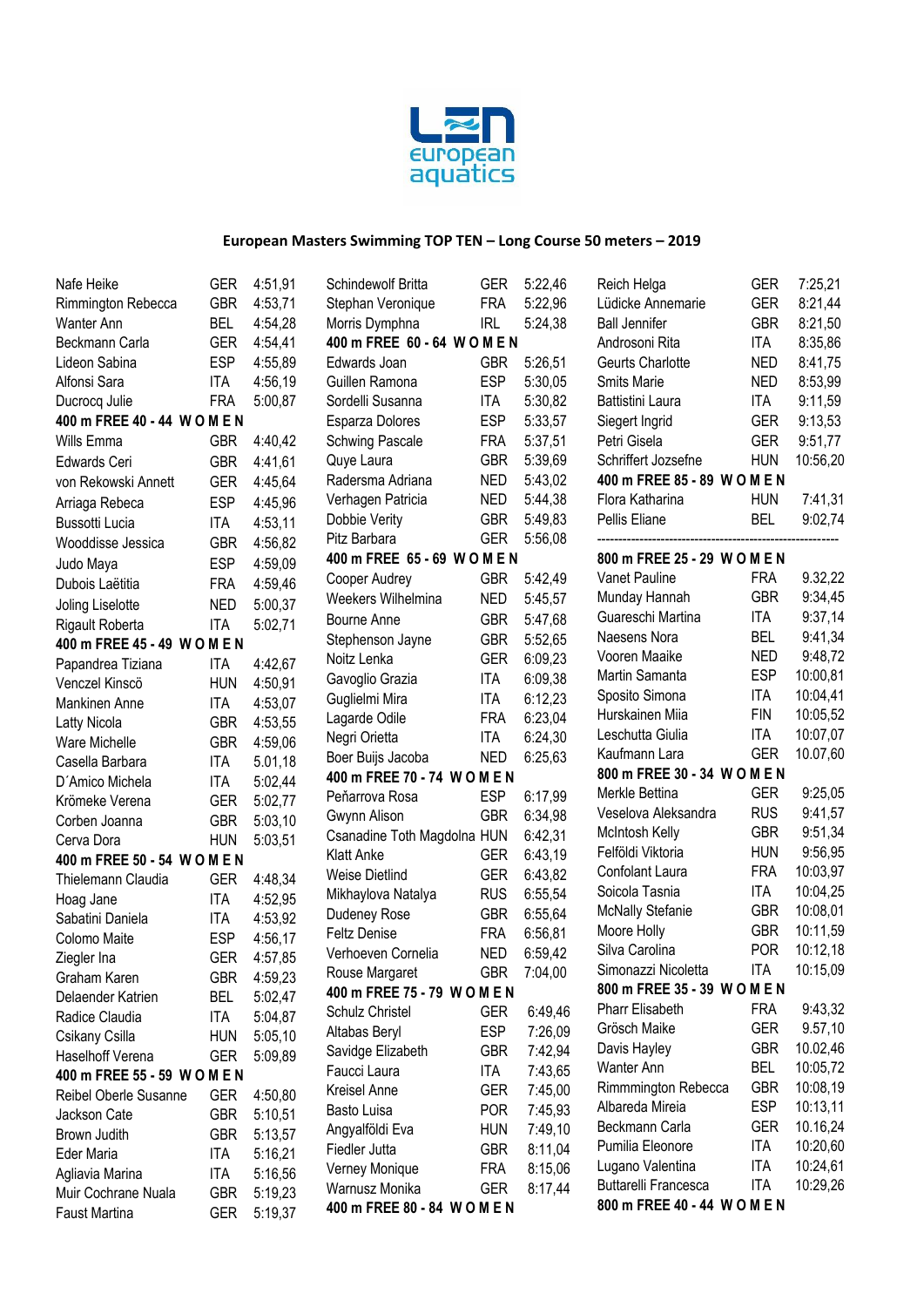

| Wills Emma                   | GBR        | 9:29,92  | Kula Przezwanski Helen       | <b>GBR</b> | 11:35,44 | Ketterer Christiane           | <b>FRA</b> | 20:21,25 |
|------------------------------|------------|----------|------------------------------|------------|----------|-------------------------------|------------|----------|
| Arriaga Rebeca               | <b>EPS</b> | 9:32,56  | <b>Farrar Stella</b>         | <b>GBR</b> | 11:36,09 | 800 m FREE 85 - 89 W O M E N  |            |          |
| Edwards Ceri                 | <b>GBR</b> | 9.34,54  | Quye Laura                   | <b>GBR</b> | 11:37.78 | Pellis Eliane                 | BEL        | 19:11,92 |
| von Rekowski Annett          | <b>GER</b> | 9.53,77  | <b>Schwing Pascale</b>       | <b>FRA</b> | 11:43,94 |                               |            |          |
| Wooddisse Jessica            | <b>GBR</b> | 10:01,32 | Verhagen Patricia            | <b>NED</b> | 11:45,18 | 1500 m FREE 25 - 29 W O M E N |            |          |
| Judd Maya                    | <b>ESP</b> | 10:12,92 | Bouayard Agha Sabina         | <b>FRA</b> | 11:51,35 | Naessens Nora                 | BEL        | 18:16,92 |
| Kettenmeyer Caroline         | <b>LUX</b> | 10.15,49 | 800 m FREE 65 - 69 W O M E N |            |          | Munday Hannah                 | <b>GBR</b> | 18:47,89 |
| Naldini Gaia                 | <b>ITA</b> | 10:19,08 | Cooper Audrey                | <b>GBR</b> | 11.39,86 | Vooren Maaike                 | <b>NED</b> | 18:58,50 |
| <b>Babic Roberta</b>         | <b>ITA</b> | 10:24,53 | Bourne Anne                  | <b>GBR</b> | 11:45,77 | Zolnowska Katarzyna           | <b>POL</b> | 19:05,39 |
| Michalik Dominika            | POL        | 10:24,64 | Weekers Wilhelmina           | <b>NED</b> | 11:47,84 | Raus Alexandra                | <b>AUT</b> | 19:11,49 |
| 800 m FREE 45 - 49 W O M E N |            |          | Stephenson Jayne             | <b>GBR</b> | 12:01,90 | Miravet Anna                  | <b>ESP</b> | 19:43,50 |
| Papandrea Tiziana            | ITA        | 9:49,75  | Guglielmi Mira               | <b>ITA</b> | 12:32,78 | Megia Patricia                | <b>ESP</b> | 19:48,40 |
| Mankinen Anne                | <b>ITA</b> | 10:07,82 | Noitz Lenka                  | <b>GER</b> | 12:37,47 | Aisbitt Lauren                | <b>GBR</b> | 19:50,45 |
| Latty Nicola                 | <b>GBR</b> | 10:16,55 | Buijs Boer Jacoba            | <b>NED</b> | 13:04,12 | Feofanova Ekaterina           | <b>RUS</b> | 19:54,16 |
| Thornn Claire                | <b>GBR</b> | 10:22,25 | Lagarde Odil                 | <b>FRA</b> | 13:12,39 | Neves Vania                   | <b>POR</b> | 20:08,11 |
| Szokol Dianna                | <b>HUN</b> | 10:24,82 | Johnson Mary                 | <b>GBR</b> | 13:31,21 | 1500 m FREE 30 - 34 W O M E N |            |          |
| Hornig Sandra                | <b>GER</b> | 10:27,54 | <b>Earnest Esther</b>        | <b>GER</b> | 13:38,28 | Merkle Bettina                | <b>GER</b> | 18:08,73 |
| D'Amico Michela              | <b>ITA</b> | 10:30,68 | 800 m FREE 70 - 74 W O M E N |            |          | Felföldi Viktoria             | <b>HUN</b> | 18:50,89 |
| Falco Raffaela               | <b>ITA</b> | 10:31,04 | Rainer Margareta             | <b>SWE</b> | 12:59,86 | <b>Baker Kathleen</b>         | <b>GBR</b> | 18:58,82 |
| Krömeke Verena               | <b>GER</b> | 10:33,06 | <b>Weise Dietlind</b>        | <b>GER</b> | 13:55,33 | Silva Carlina                 | <b>POR</b> | 19:08,25 |
| Casella Barbara              | <b>ITA</b> | 10:33,62 | <b>Trobisch Annerose</b>     | <b>GER</b> | 14:04,05 | McIntosh Kelly                | <b>GBR</b> | 19:10,60 |
| 800 m FREE 50 - 54 W O M E N |            |          | Dudeney Rosemary             | <b>GBR</b> | 14:07,36 | Moore Holly                   | <b>GBR</b> | 19:17,25 |
| Thielemann Claudia           | <b>GER</b> | 9:52,39  | Gwynn Alison                 | <b>GBR</b> | 14:09,32 | <b>McNally Stephanie</b>      | <b>GBR</b> | 19:25,90 |
| Hoag Jane                    | <b>ITA</b> | 9:54,87  | Verhoeven Cornelia           | <b>NED</b> | 14:11,88 | loppi Roberta                 | ITA        | 19:28,80 |
| Ziegler Ina                  | <b>GER</b> | 10:16,96 | <b>Feltz Denise</b>          | <b>FRA</b> | 14:18,53 | van der Heide Lisanne         | <b>NED</b> | 19:36,80 |
| Graham Karen                 | <b>GBR</b> | 10:18,63 | Rouse Margaret               | <b>GBR</b> | 14:34,62 | Marmo Caleria                 | <b>ITA</b> | 19:42,02 |
| Kouveli Vasiliki             | <b>GRE</b> | 10:19,11 | Jolly Christine              | <b>ITA</b> | 14:48,40 | 1500 m FREE 35-39 W O M E N   |            |          |
| Delaender Katrien            | <b>BEL</b> | 10:20,44 | <b>Richter Mireille</b>      | SUI        | 14:56,73 | Grösch Maike                  | <b>GER</b> | 19:10,25 |
| Sabatini Daniela             | <b>ITA</b> | 10:25,65 | 800 m FREE 75 - 79 W O M E N |            |          | Albareda Mireia               | <b>ESP</b> | 19:26,38 |
| Metzsch Susanne              | <b>DEN</b> | 10:36,52 | Ketelsen Elisabeth           | <b>DEN</b> | 14:19,69 | Zizzo Giuseppa                | <b>ITA</b> | 19:33,38 |
| Hegedüs Agnes                | <b>HUN</b> | 10:37,78 | Zschockelt Renate            | <b>GER</b> | 14.56,83 | Juarez Yurema                 | <b>ESP</b> | 19:38,56 |
| Colomo Maite                 | <b>ESP</b> | 10:38,67 | Altabas Beryl                | <b>ESP</b> | 15:34,39 | Vaernewyck Stephanie          | <b>BEL</b> | 19:50,39 |
| 800 m FREE 55 - 59 W O M E N |            |          | Savidge Elizabeth            | <b>GBR</b> | 15:54,17 | Leon Sabina                   | <b>ESP</b> | 19:59,22 |
| Reibel Oberle Susanne        | <b>GER</b> | 10:04,92 | Basto Luisa                  | <b>POR</b> | 15:54,26 | Lugano Valentina              | ITA        | 20:04,12 |
| Kuils Marzena                | <b>ITA</b> | 10:34,07 | Kreisel Anne                 | <b>GER</b> | 16:07,32 | Scendrate Valentina           | <b>ITA</b> | 20:16,31 |
| Muir Cochrane Nuala          | <b>GBR</b> | 10:38,12 | Hughes Helen                 | <b>GBR</b> | 16:36,41 | Gonzalez Carolina             | <b>ESP</b> | 20:22,53 |
| Käräjämies Anne Mari         | FIN        | 10:52,19 | Angyaföldi Eva               | <b>HUN</b> | 16:39,61 | Bugamelli Francesca           | <b>ITA</b> | 20:24,46 |
| Faust Martina                | <b>GER</b> | 10:59,56 | <b>Bastek Renata</b>         | <b>POL</b> | 16:57,94 | 1500 m FREE 40 - 44 W O M E N |            |          |
| Maurischat Martina           | <b>GER</b> | 11:00,42 | Warnusz Monika               | <b>GER</b> | 17:02,53 | Arriga Rebecca                | <b>ESP</b> | 18:09,08 |
| Garbarino Carla              | <b>ITA</b> | 11:12,51 | 800 m FREE 80 - 84 W O M E N |            |          | Wooddisse Jessica             | <b>GBR</b> | 19:01,20 |
| Schindewolf Britta           | <b>GER</b> | 11:17,08 | Reich Helga                  | GER        | 15:06,57 | Borio Patrizia                | ITA        | 19:40,35 |
| Morris Dymphna               | <b>IRL</b> | 11:08,37 | Lüdicke Annemarie            | <b>GER</b> | 16:45,81 | Valencia Ana                  | <b>ESP</b> | 19,41,13 |
| Schneider Michčle            | <b>FRA</b> | 11:14,19 | Remenyi Ute                  | <b>AUT</b> | 16:45,81 | von Rekowski Annett           | <b>GER</b> | 19:50,76 |
| 800 m FREE 60 - 64 W O M E N |            |          | <b>Ball Jennifer</b>         | <b>GBR</b> | 17:21,12 | Joling Liselotte              | <b>NED</b> | 19:54,20 |
| Edwards Joan                 | <b>GBR</b> | 11:10,96 | Geurts Charlotte             | <b>NED</b> | 17:30,38 | Tarr Elizabeth                | <b>GBR</b> | 20:03,65 |
| Esparza Dolores              | <b>ESP</b> | 11:20,95 | <b>Smits Marie</b>           | <b>NED</b> | 18:16,24 | Lang Sina                     | <b>GER</b> | 20:21,21 |
| Tarantino Cristina           | <b>ITA</b> | 11:24,26 | Siegert Ingrid               | <b>GER</b> | 18:39,89 | Borrello Cliza                | ITA        | 20:25,78 |
| Guillen Ramona               | <b>ESP</b> | 11:25,03 | Petri Gisela                 | <b>GER</b> | 19:27,96 | Cracco Sara                   | <b>ITA</b> | 20:30,10 |
|                              |            |          |                              |            |          |                               |            |          |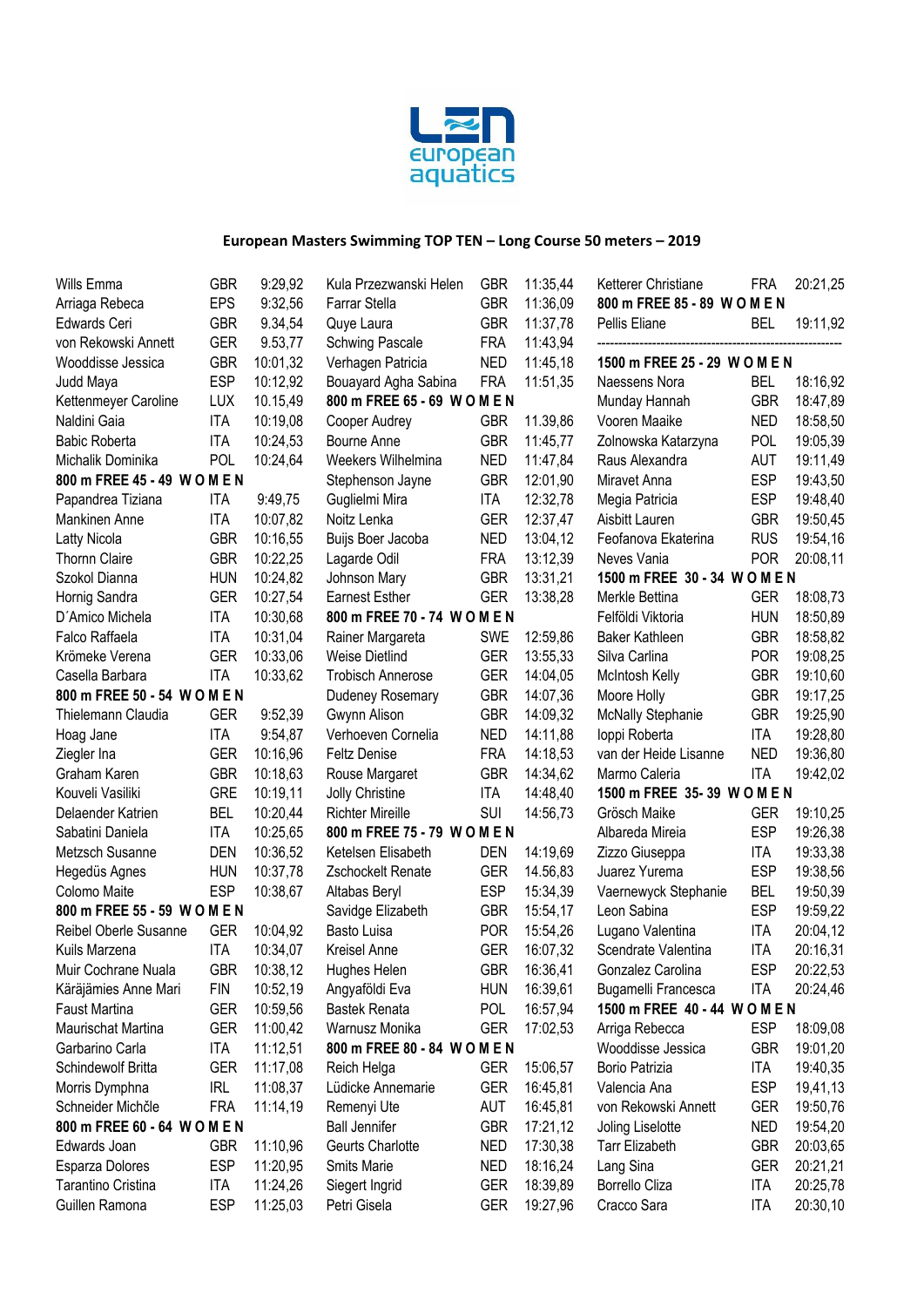

| 1500 m FREE 45 - 49 W O M E N         |            |          | Guglielmi Mira                | <b>ITA</b> | 24:09,74 | Laux Julie                  | <b>FRA</b> | 0:31,45 |
|---------------------------------------|------------|----------|-------------------------------|------------|----------|-----------------------------|------------|---------|
| Hornig Sandra                         | <b>GER</b> | 19:54,96 | Buijs Boer Jacoba             | <b>NED</b> | 24:42,42 | Berkova Svetlana            | <b>RUS</b> | 0:31,53 |
| D'Amico Michela                       | <b>ITA</b> | 19:57,94 | Geuter Kristina               | <b>GER</b> | 25:53,68 | Witlox Evy                  | <b>NED</b> | 0:31,90 |
| Johnson Christine                     | <b>BR</b>  | 19:59,25 | <b>Earnest Esther</b>         | <b>GER</b> | 25:56,68 | Lombard Audrey              | <b>FRA</b> | 0:31,94 |
| Grillo Barbara                        | <b>ITA</b> | 20:02,52 | Juhaszne Toth Magdolna        | <b>HUN</b> | 26:35,31 | Dinane Jessy                | <b>FRA</b> | 0:32,03 |
| Tedeschini Tiziana                    | <b>ITA</b> | 20:03,10 | Cseri Piroska                 | <b>HUN</b> | 29:14,92 | Clark Justine               | <b>GBR</b> | 0:32,36 |
| Soro Monica                           | <b>ITA</b> | 20:04,50 | <b>Train Marie</b>            | <b>FRA</b> | 29.59,07 | Evelyn Claire               | <b>GBR</b> | 0:32,55 |
| McLean Janet                          | <b>GBR</b> | 20:05,07 | 1500 m FREE 70 - 74 W O M E N |            |          | Radkevich Ludmila           | <b>UKR</b> | 0:32,65 |
| Stein Karin                           | <b>NED</b> | 20:11,51 | Verhoeven Cornelia            | <b>NED</b> | 26:41,06 | 50 m BACK 35 - 39 W O M E N |            |         |
| Volpi Laura                           | <b>ITA</b> | 20:19,68 | <b>Feltz Denise</b>           | <b>FRA</b> | 26:42,63 | Cappa Desire                | <b>ITA</b> | 0:31,68 |
| Casella Barbara                       | <b>ITA</b> | 20:19,70 | Dudeney Rose                  | <b>GBR</b> | 26:49,35 | Przywara Susan              | <b>GER</b> | 0:32,05 |
| 1500 m FREE 50 - 54 W O M E N         |            |          | Mikhaylova Natalya            | <b>RUS</b> | 27:26,78 | <b>Bragard Marion</b>       | <b>FRA</b> | 0:32,43 |
| Hoag Jane                             | <b>ITA</b> | 19:04,35 | <b>Weise Dietlind</b>         | <b>GER</b> | 27:30,73 | Davis Hayley                | <b>GBR</b> | 0:32,77 |
| Thielemann Claudia                    | <b>GER</b> | 19:23,86 | Jolly Christine               | <b>ITA</b> | 27:55,08 | Johnson Kirsty              | <b>GBR</b> | 0:32,77 |
| Sabatini Daniela                      | <b>ITA</b> | 19:39,62 | Schmidt Ingeborg              | <b>GER</b> | 30:39,58 | Romanenkova Aleksandra RUS  |            | 0:32,83 |
| Colomo Maite                          | <b>ESP</b> | 20:07,46 | Smits Annie                   | <b>NED</b> | 32:16,31 | Dobrovolska Yulia           | <b>UKR</b> | 0:32,90 |
| Csikany Csilla                        | <b>HUN</b> | 20:12,31 | Peňarrova Rosa                | <b>ESP</b> | 33:49,35 | Heyn Georgina               | <b>GBR</b> | 0:33,26 |
| Radice Claudia                        | <b>ITA</b> | 20:13,90 | 1500 m FREE 75 - 79 W O M E N |            |          | Perry Jade                  | <b>GBR</b> | 0:33,29 |
| Ziegler Ina                           | <b>GER</b> | 20:16,67 | Altabas Beryl                 | <b>ESP</b> | 29:45,18 | Säntti Roosa Maria          | <b>FIN</b> | 0:33,32 |
| Friedrich Anja                        | <b>GER</b> | 20:43,00 | Savidge Elizabeth             | <b>GBR</b> | 30:03,04 | 50 m BACK 40 - 44 W O M E N |            |         |
|                                       | <b>POL</b> | 21:01,35 | Basto Luisa                   | <b>POR</b> | 30:38,21 | Luoto Raakel                | <b>FIN</b> | 0:31,31 |
| Serbin Malgorzata<br>Maltinti Manuela | <b>ITA</b> | 21:04,35 | Verney Monique                | <b>FRA</b> | 32:46,74 | Bourova Olessia             | <b>ITA</b> | 0:32,77 |
|                                       |            |          | Schreiber Gos. Ellen          | <b>GER</b> |          |                             | <b>ITA</b> |         |
| 1500 m FREE 55 - 59 W O M E N         |            |          |                               |            | 34:50,44 | Francone Cristina           |            | 0:32,88 |
| Reibel Oberle Susanne                 | <b>GER</b> | 19:44,07 | Weare Margaret                | <b>GBR</b> | 38:41,03 | Giachini Tania              | <b>ITA</b> | 0:33,08 |
| <b>Faust Martina</b>                  | <b>GER</b> | 20:53,74 | Rubio Isabel                  | <b>ESP</b> | 43,56,47 | Previtera Raffaella         | <b>ITA</b> | 0:33,13 |
| Morris Dymphna                        | <b>IRL</b> | 20:55,62 | 1500 m FREE 80 - 84 W O M E N |            |          | Valdrighi Stefania          | <b>ITA</b> | 0:33,31 |
| Maurischat Martina                    | <b>GER</b> | 21:00,46 | <b>Ball Jennifer</b>          | <b>GBR</b> | 32:47,26 | Rahkonen Satu               | <b>FIN</b> | 0:33,48 |
| Schneider Michčle                     | <b>FRA</b> | 21:30,19 | Geurts Charlotte              | <b>NED</b> | 32:54,45 | Smith Rebecca               | <b>GBR</b> | 0:33,70 |
| Schindewolf Britta                    | <b>GER</b> | 21:34,89 | Smith Marie                   | <b>NED</b> | 34:52,80 | Ramilli Carlotta            | <b>ITA</b> | 0:33,71 |
| van der Laan Irene                    | <b>NED</b> | 21:37,03 | Schriffert Jozsefne           | <b>HUN</b> | 40:56,31 | Vanzetti Valeria            | <b>ITA</b> | 0:33,79 |
| Cavallero Simonetta                   | <b>ITA</b> | 21:38,46 | 1500 m FREE 85 - 89 W O M E N |            |          | 50 m BACK 45 - 49 W O M E N |            |         |
| Marschner Susanne                     | <b>GER</b> | 21:48,27 | Asher Jane                    | <b>GBR</b> | 30.17,74 | Ware Michelle               | <b>GBR</b> | 0:32,10 |
| Homeyer Martina                       | <b>GER</b> | 21:50,34 | Pellis Eliane                 | <b>NED</b> | 36:42,82 | Corben Joanna               | <b>GBR</b> | 0:32,36 |
| 1500 m FREE 60 - 64 W O M E N         |            |          |                               |            |          | J. Sponseller Camilla       | <b>SWE</b> | 0:32,53 |
| Esparza Dolores                       | <b>ESP</b> | 21:19,51 | 50 m BACK 25 - 29 W O M E N   |            |          | Soro Monica                 | <b>ITA</b> | 0:33,49 |
| Ferrar Stella                         | GBR        | 21:40,66 | Melih Amel                    | <b>FRA</b> | 0:30,03  | Papandrea Tiziana           | ITA        | 0:33,53 |
| Guillen Ramona                        | <b>ESP</b> | 21:49,96 | Dorodnykh Anastaziya          | <b>RUS</b> | 0:30,67  | van Klaarberge Evellen      | <b>NED</b> | 0:33,92 |
| Dobbie Verity                         | <b>GBR</b> | 22:14,76 | Lonzardi Linda                | <b>ITA</b> | 0:31,19  | Ruwoldt Carola              | <b>GER</b> | 0:34,02 |
| Verhagen Patricia                     | NED        | 22:17,27 | Riebensahm Alisa              | <b>GER</b> | 0:31,48  | van der Meer Gudule         | <b>NED</b> | 0:34,12 |
| Quye Laura                            | <b>GBR</b> | 22:55,24 | Viscardi Viviana              | <b>ITA</b> | 0:31,60  | Fajkowska Daria             | <b>POL</b> | 0:34,22 |
| Sanzol Natividad                      | <b>ESP</b> | 23:18,95 | Kaufmann Lara                 | <b>GER</b> | 0:31,77  | Corvo Monica                | <b>ITA</b> | 0:34,27 |
| Ledwith Dorothy                       | <b>IRL</b> | 23:28,14 | de Scisciolo Daria            | <b>ITA</b> | 0:31,85  | 50 m BACK 50 - 54 W O M E N |            |         |
| Sans Patricia                         | <b>ESP</b> | 23:31,28 | de Klerk Saskia               | <b>SUI</b> | 0:32,24  | Bosisio Franca              | ITA        | 0:32,88 |
| Szala Ewa                             | <b>POL</b> | 23:52,90 | Pinheiro Filipa               | <b>POR</b> | 0:32,27  | Fuzzati Marie               | <b>FRA</b> | 0:33,12 |
| 1500 m FREE 65 - 69 W O M E N         |            |          | Lucconi Valentina             | ITA        | 0:32,55  | Parocchi Silvia             | ITA        | 0:33,97 |
| Cooper Audrey                         | <b>GBR</b> | 21.56,07 | 50 m BACK 30 - 34 W O M E N   |            |          | Csikany Csilla              | <b>HUN</b> | 0:34,43 |
| Weekers Wilhelmina                    | <b>NED</b> | 22:41,46 | Pulkinen Suvi                 | <b>FIN</b> | 0:30,39  | Hammar Anna                 | SWE        | 0:34,50 |
| Stephenson Jayne                      | <b>GBR</b> | 22.59,88 | Merkle Bettina                | <b>GER</b> | 0:31,01  | Price Allie                 | <b>GBR</b> | 0:34,62 |
|                                       |            |          |                               |            |          |                             |            |         |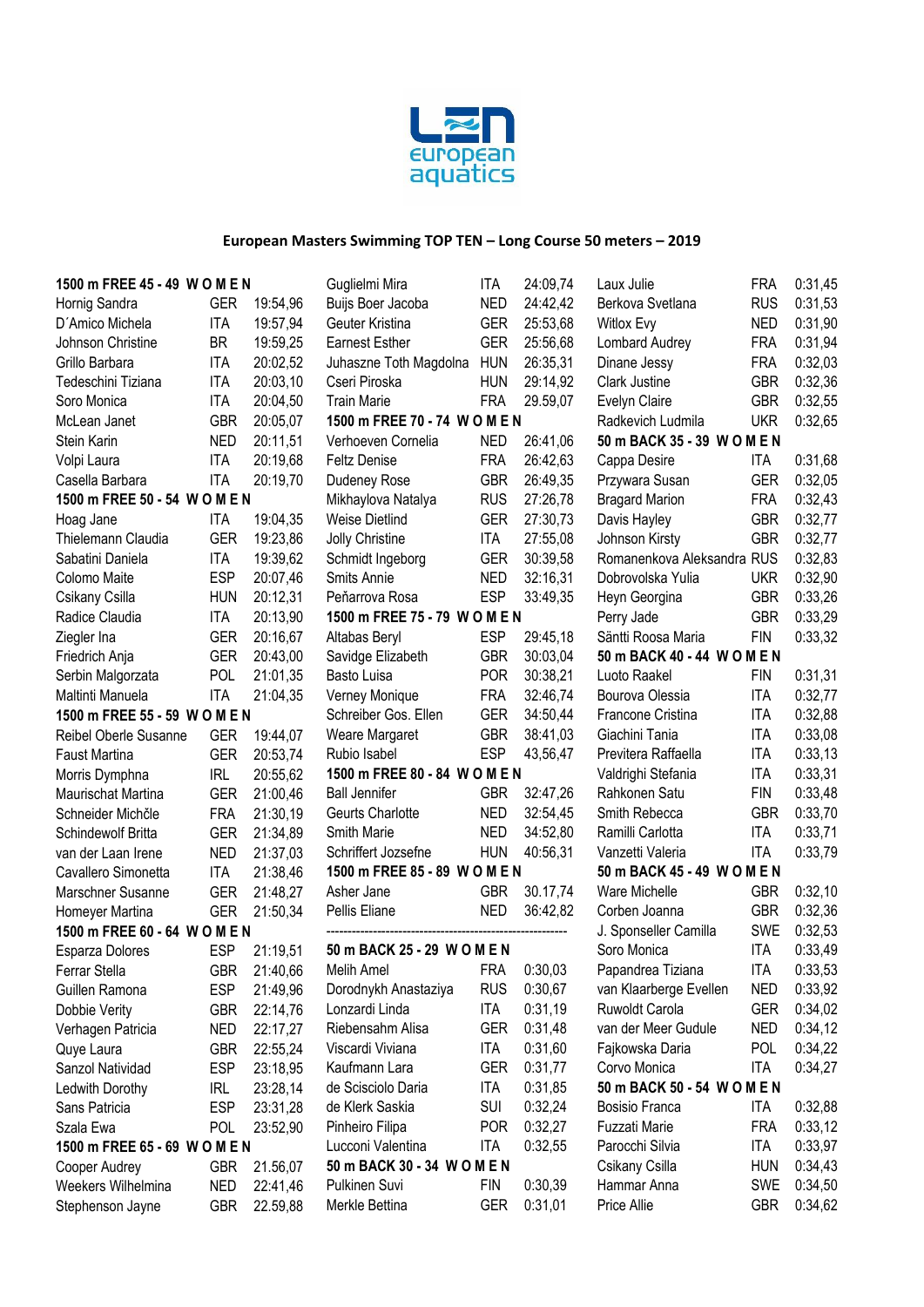

| Kruppa Armgard              | <b>GER</b> | 0:34,63 | 50 m BACK 75 - 79 W O M E N  |            |         | Merkle Bettina               | <b>GER</b> | 1:06,80 |
|-----------------------------|------------|---------|------------------------------|------------|---------|------------------------------|------------|---------|
| Harris Nicola               | <b>GBR</b> | 0:34,69 | Ketelsen Elisabeth           | <b>DEN</b> | 0:43,37 | Laux Julie                   | <b>FRA</b> | 1:07,96 |
| Hoag Jane                   | <b>ITA</b> | 0:34,76 | Schulz Christel              | <b>GER</b> | 0:45,68 | Witlox Evy                   | <b>NED</b> | 1:08,46 |
| Lock Lydia                  | <b>GBR</b> | 0:34,89 | <b>Balla Maria</b>           | <b>HUN</b> | 0:46,00 | Berkova Svetlana             | <b>RUS</b> | 1:09,42 |
| 50 m BACK 55 - 59 W O M E N |            |         | Zschockelt Renate            | <b>GER</b> | 0:46,03 | Spietzack Anna               | <b>GER</b> | 1:12,11 |
| Zhigunova Svetlana          | <b>RUS</b> | 0:34,11 | <b>Bastek Renata</b>         | <b>POL</b> | 0:47,52 | Kaczmarek Agnieszka          | <b>POL</b> | 1:12,57 |
| Norberg Maria               | SWE        | 0:35,59 | <b>Guhl Heidi</b>            | <b>GER</b> | 0:50,00 | Madonini Federica            | <b>ITA</b> | 1:12,61 |
| Reibel Oberle Susanne       | <b>GER</b> | 0:36,00 | Vortisch Lisa                | <b>GER</b> | 0:52,76 | Gaudin Vanessa               | <b>FRA</b> | 1:12,87 |
| Coggins Lynda               | <b>GBR</b> | 0:36,24 | Masters Janet                | <b>GBR</b> | 0:52,95 | Moruno Boella                | <b>ESP</b> | 1:13,10 |
| <b>Reichelt Birgit</b>      | <b>GER</b> | 0:36,58 | Monstadt Waltraud            | <b>GER</b> | 0:53,92 | Masana Elisenda              | <b>ESP</b> | 1:13,11 |
| Wachsmuth Elke              | <b>GER</b> | 0:36,61 | <b>Teich Gerlinde</b>        | <b>GER</b> | 0:53,92 | 100 m BACK 35 - 39 W O M E N |            |         |
| <b>Beving Christine</b>     | FRa        | 0:36,92 | 50 m BACK 80 - 84 W O M E N  |            |         | Cappa Desiree                | <b>ITA</b> | 1:09,51 |
| Sokolova Anna               | <b>RUS</b> | 0:37,68 | Meyer Tonndorf Ursula        | <b>GER</b> | 0:51,27 | <b>Bragard Marion</b>        | <b>FRA</b> | 1:09,82 |
| Mezzopera Lucia             | <b>ITA</b> | 0:39,94 | Remenyi Ute                  | <b>AUT</b> | 0:54,21 | Przywara Susan               | <b>GER</b> | 1:10,21 |
| Wittermans Feikje           | <b>NED</b> | 0:36,98 | <b>Graue Annelies</b>        | <b>GER</b> | 0:54,93 | Dobrovolska Yulia            | <b>UKR</b> | 1:11,70 |
| 50 m BACK 60 - 64 W O M E N |            |         | Stastna Marcela              | CZE        | 0:55,00 | Davis Hayley                 | <b>GBR</b> | 1:10,84 |
| Cosgrave Liz                | <b>IRL</b> | 0:36,70 | <b>Ball Jennifer</b>         | <b>GBR</b> | 0:57,78 | Thölking Nina                | <b>GER</b> | 1:12,19 |
| Kula Przezwanski Helen      | <b>GBR</b> | 0:37,75 | Lange Ingrid                 | <b>GER</b> | 0:57,82 | Ficze Gabriella              | <b>HUN</b> | 1:12,23 |
| Guillen Ramona              | <b>ESP</b> | 0:38,00 | Geurts Charlotte             | <b>NED</b> | 0:58,01 | Romanekova Aleksandra        | <b>RUS</b> | 1:12,57 |
| Radersma Adriana            | <b>NED</b> | 0:38,94 | Krauss Ingrid                | <b>GER</b> | 0:58,87 | Lugano Diletta               | <b>ITA</b> | 1:12,59 |
| Esparza Dolores             | <b>ESP</b> | 0:39,99 | Nair Gomes                   | <b>POR</b> | 1:03,75 | Thölking Nina                | <b>SUI</b> | 1:12,88 |
| Salvia Valentina            | <b>ITA</b> | 0:40,07 | Dürholt Brigitte             | <b>GER</b> | 1:04,59 | 100 m BACK 40 - 44 W O M E N |            |         |
| <b>Bidnall Kathy</b>        | <b>GBR</b> | 0:40,85 | 50 m BACK 85 - 89 W O M E N  |            |         | Francone Cristina            | <b>ITA</b> | 1:11,25 |
| Tarantino Cristina          | <b>ITA</b> | 0:40,90 | Flora Katharina              | <b>HUN</b> | 0:48,85 | Palmer Dawn                  | <b>GBR</b> | 1:12,04 |
| Isupova Natalya             | <b>RUS</b> | 0:41,65 | Asher Jane                   | <b>GBR</b> | 0:55,42 | Previtera Raffaella          | <b>ITA</b> | 1:13,10 |
| <b>Wilk Karin</b>           | <b>GER</b> | 0:41,68 | Keusch Renner Ingrid         | <b>GER</b> | 1:08,45 | Cracco Sara                  | <b>ITA</b> | 1:13,68 |
| 50 m BACK 65 - 69 W O M E N |            |         | <b>Isaac Grace</b>           | <b>GBR</b> | 1:10,00 | Edwards Ceri                 | <b>GBR</b> | 1:14,45 |
| Tunnicliffe Kathleen        | <b>GBR</b> | 0:40,63 | <b>Hager Claire</b>          | <b>FRA</b> | 1:16,59 | Cliton Nadčge                | <b>FRA</b> | 1:14,75 |
| Stubbe Barbara              | <b>GER</b> | 0:40,88 | Liello Eleonora              | <b>ITA</b> | 1:17,51 | <b>Bilski Karine</b>         | <b>FRA</b> | 1:14,89 |
| Noitz Lenka                 | <b>GER</b> | 0:41,39 | Piskora Maren                | <b>GER</b> | 1:19,19 | Hobson Gina                  | <b>GBR</b> | 1:15,10 |
| Krupiarz Patricia           | <b>NED</b> | 0:42,66 | Pouret Claudette             | <b>FRA</b> | 1:27,84 | <b>Borrello Clizia</b>       | <b>ITA</b> | 1:15,34 |
| Buijs Boer Jacoba           | <b>NED</b> | 0:42,72 | Faiola Antonia               | <b>ITA</b> | 2:00,70 | Auhl Antje                   | <b>GER</b> | 1:15,39 |
| Houben Heli                 | <b>GER</b> | 0:42,79 | <b>Blanco Celia</b>          | <b>ESP</b> | 2:03,72 | 100 m BACK 45 - 49 W O M E N |            |         |
| Offord Wendy                | <b>GBR</b> | 0:42,88 | 50 m BACK 90 - 94 W O M E N  |            |         | Corben Joanna                | <b>GBR</b> | 1:07,04 |
| Johnson Mary                | <b>GBR</b> | 0:43,21 | Martinez Amparo              | <b>ESP</b> | 1:15,56 | J.Sponseller Camilla         | SWE        | 1:09,42 |
| Kiszczak Grazyna            | <b>POL</b> | 0:44,29 |                              |            |         | Ware Michelle                | <b>GBR</b> | 1:11,81 |
| Nieuwenhuis Christine       | <b>NED</b> | 0:44,60 | 100 m BACK 25 - 29 W O M E N |            |         | Papandrea Tiziana            | ITA        | 1:12,97 |
| 50 m BACK 70 - 74 W O M E N |            |         | de Scisciolo Daria           | <b>ITA</b> | 1:07,88 | Ruwoldt Carola               | <b>GER</b> | 1:14,00 |
| <b>Ohlsson Margit</b>       | <b>SWE</b> | 0:40,62 | Sulic Mabel                  | <b>FRA</b> | 1:08,11 | van der Meer Gudule          | <b>NED</b> | 1:14,06 |
| <b>Barton Rachel</b>        | <b>GBR</b> | 0:42,01 | Lonzardi Linda               | <b>ITA</b> | 1:08,63 | van Klaarberge Evellen       | <b>NED</b> | 1:14,49 |
| Gwynn Alison                | <b>GBR</b> | 0:43,80 | Panunzi Valentina            | <b>ITA</b> | 1:09,41 | Fajkowska Saria              | <b>POL</b> | 1:14,63 |
| <b>Axling Britt</b>         | <b>SWE</b> | 0:43,97 | Pinheiro Filipa              | <b>POR</b> | 1:09,82 | Corvo Stefania               | <b>ITA</b> | 1:15,00 |
| Trippe Helen                | <b>GBR</b> | 0:45,55 | Zimmermann Laura             | <b>GER</b> | 1:09,88 | Haan Dascha                  | <b>GER</b> | 1:15,87 |
| Verhoeven Cornelia          | <b>NED</b> | 0:45,76 | Niemeyer Vera                | <b>GER</b> | 1:10,08 | 100 m BACK 50 - 54 W O M E N |            |         |
| <b>Blower Elaine</b>        | <b>GBR</b> | 0:46,72 | Kaufmann Lara                | <b>GER</b> | 1:10,12 | Parocchi Silvia              | ITA        | 1:12,99 |
| Jenkins Frances             | <b>GBR</b> | 0:47,00 | Dalla Piazza Noemi           | <b>ITA</b> | 1:10,42 | Fuzzati Marie                | <b>FRA</b> | 1:13,81 |
| Peňarrova Rosa              | <b>ESP</b> | 0:47,60 | Mariani Olimpia              | <b>ITA</b> | 1:10,54 | Lock Lydia                   | <b>GBR</b> | 1:14,00 |
| Csanadine Toth Magdolna HUN |            | 0:47,90 | 100 m BACK 30 - 34 W O M E N |            |         | Price Allie                  | <b>GBR</b> | 1:14,89 |
|                             |            |         |                              |            |         |                              |            |         |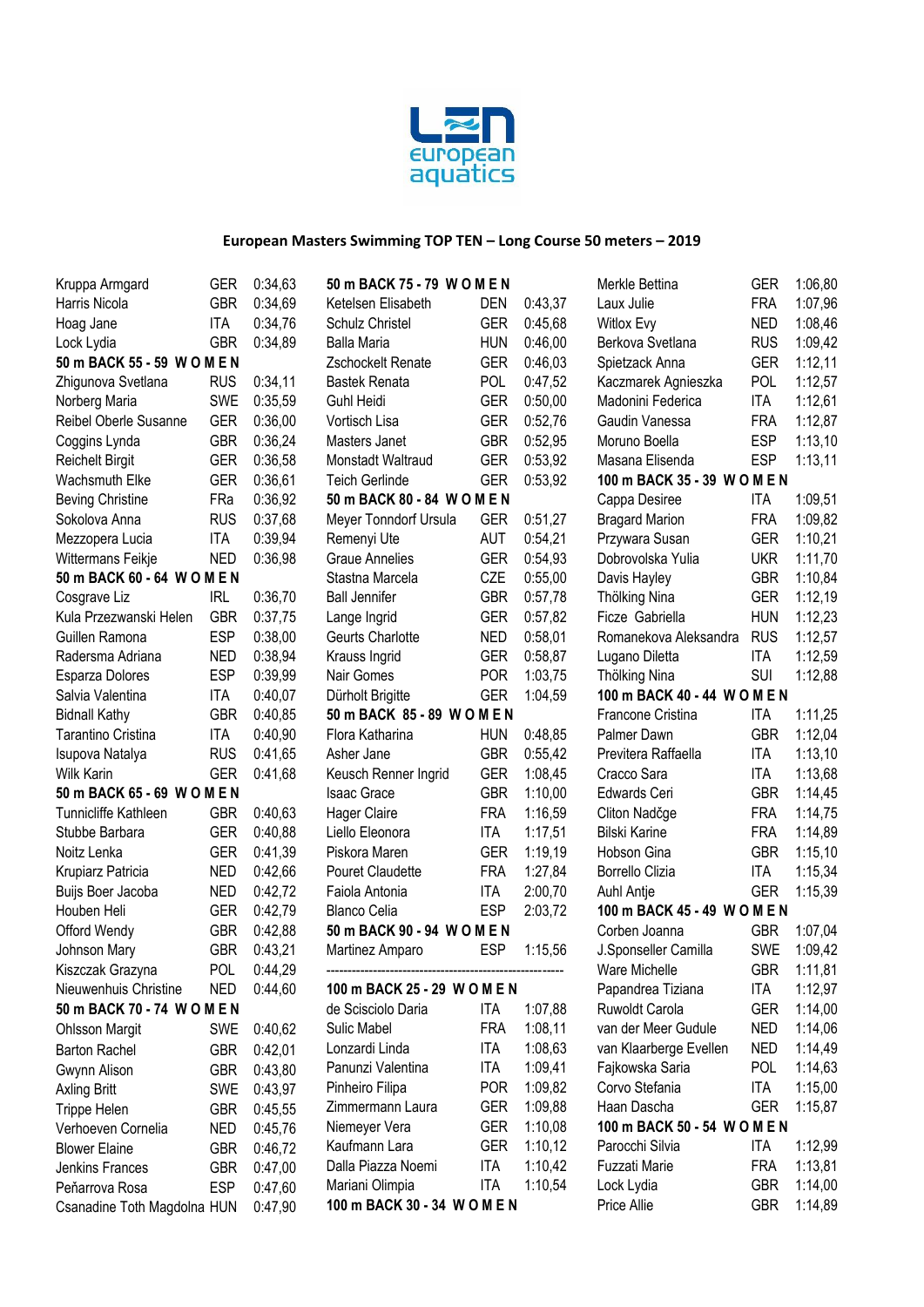

| Csikany Csilla                            | <b>HUN</b> | 1:16,30 |
|-------------------------------------------|------------|---------|
| Hoag Jane                                 | <b>ITA</b> | 1:16,32 |
| Colomo Maite                              | ESP        | 1:16,80 |
| Thielemann Claudia                        | GER        | 1:16,89 |
| Maltinti Manuela                          | ITA        | 1:17,11 |
| Filangieri Loredana                       | <b>ITA</b> | 1:17,78 |
| 100 m BACK 55 - 59 W O M E N              |            |         |
| Brown Judith                              | GBR        | 1.14,75 |
| Coggins Lynda                             | GBR        | 1:17,90 |
| Reibel Oberle Susanne                     | GER        | 1:18,14 |
| Cromjongh Judith                          | <b>NED</b> | 1:18,80 |
| Eder Maria                                | <b>ITA</b> | 1:19,19 |
| Zhigunova Svetlana                        | <b>RUS</b> | 1:19,39 |
| <b>Wachsmuth Elke</b>                     | GER        | 1:21,25 |
| Sokolova Anna                             | <b>RUS</b> | 1:21,89 |
| Arday Andrea                              | <b>HUN</b> | 1:22,81 |
| <b>Beving Christine</b>                   | FRa        | 1:22,82 |
| 100 m BACK 60 - 64 W O M E N              |            |         |
| Kula Przezwanski Helen                    | <b>GBR</b> | 1:20,38 |
| Guillen Ramona                            | ESP        | 1:21,01 |
|                                           |            |         |
| Swiczynski Kordes Renate GER<br>Szala Ewa |            | 1:26,65 |
|                                           | <b>POL</b> | 1:26,68 |
| <b>Bidnall Kathy</b>                      | GBR        | 1:28,90 |
| Esparza Dolores                           | ESP        | 1:29,00 |
| Weber Jadwiga                             | POL        | 1:31,02 |
| <b>Wilk Karin</b>                         | GER        | 1:31,50 |
| Isupova Natalya                           | <b>RUS</b> | 1:31,56 |
| Lafarge Colette                           | FRA        | 1:31,64 |
| 100 m BACK 65 - 69 W O M E N              |            |         |
| Noitz Lenka                               | <b>GER</b> | 1:31,42 |
| Negri Orietta                             | <b>ITA</b> | 1:31,98 |
| <b>Tunnicliffe Kathleen</b>               | GBR        | 1:32,24 |
| Calmus Rosemarie                          | <b>GER</b> | 1:34,50 |
| Baranyi Judit                             | <b>HUN</b> | 1:35,31 |
| Johnson Mary                              | <b>GBR</b> | 1:35,85 |
| Krupiarz Patricia                         | NED        | 1:36,45 |
| Nieuwenhuis Christine                     | NED        | 1:36,64 |
| Houben Heli                               | GER        | 1:36,78 |
| Kiszcza Grazyna                           | <b>POL</b> | 1:37,92 |
| 100 m BACK 70 - 74 W O M E N              |            |         |
| <b>Ohlsson Margit</b>                     | SWE        | 1:30,91 |
| <b>Barton Rachel</b>                      | GBR        | 1:31,07 |
| Mikhaylova Natalya                        | rus        | 1:35,37 |
| <b>Klatt Anke</b>                         | GER        | 1:38,72 |
| Gwynn Alison                              | GBR        | 1:38,74 |
| <b>Trippe Helen</b>                       | GBR        | 1:42,46 |
| Peňarrova Rosa                            | ESP        | 1:43,09 |
| <b>Blower Elaine</b>                      | GBR        | 1:43,61 |
|                                           |            |         |

| <b>Breslin Susie</b>             | <b>GBR</b> | 1:46,46            |
|----------------------------------|------------|--------------------|
| Michelfelder Helga               | GER        | 1:47,09            |
| 100 m BACK 75 - 79 W O M E N     |            |                    |
| Ketelsen Elisabeth               | DEN        | 1:34,65            |
| <b>Balla Maria</b>               | HUN        | 1:41,81            |
| Schulz Christel                  | <b>GER</b> | 1:42,09            |
| Zschockdelt Renate               | <b>GER</b> | 1:44,54            |
| Guhl Heidi                       | <b>GER</b> | 1:49,17            |
| Masters Janet                    | <b>GBR</b> | 1:54,34            |
| Maie Judit                       | HUN        | 1:56,82            |
| Monstadt Waltraud                | GER        | 1:59,21            |
| Altabas Beryl                    | <b>ESP</b> | 2:00,23            |
| Gonzales Gloria                  | <b>ESP</b> | 2:04,60            |
| 100 m BACK 80 - 84 W O M E N     |            |                    |
| Remenyi Ute                      | AUT        | 1:55,28            |
| <b>Graue Annelies</b>            | GER        | 2:01,64            |
| Meyer Tonndorf Ursula            | <b>GER</b> | 2:01,86            |
| Lüdicke Annemarie                | <b>GER</b> | 2:03,07            |
| <b>Ball Jennifer</b>             | <b>GBR</b> | 2:07,01            |
| Krauss Ingrid                    | <b>GER</b> | 2:17,98            |
| Geurts Charlotte                 | NED        | 2:20,18            |
| Menzel Eva                       | <b>GER</b> | 2:29,32            |
| Klüglein Haide                   | GER        | 2:31,19            |
| Uzdi Reka                        | HUN        | 2:37,23            |
| 100 m BACK 85 - 89 W O M E N     |            |                    |
| Flora Katharina                  | <b>HUN</b> | 1:45,27            |
| Asher Jane                       | <b>GBR</b> | 1:56,02            |
| Pellis Eliane                    | BEL        | 2:32,10            |
| Keusch Renner Ingrid             | GER        | 2:33,25            |
| <b>Isaac Grace</b>               | <b>GBR</b> | 2:36,66            |
| Piskora Maren                    | <b>GER</b> | 2:43,50            |
| <b>Hager Claire</b>              | <b>FRA</b> | 2:50,42            |
| <b>Blanco Celia</b>              | <b>ESP</b> | 4:13,25            |
| Faiola Antonia                   | ITA        | 4:45,09            |
| 100 m BACK 90 - 94 W O M E N     |            |                    |
| Martinez Amparo                  | <b>ESP</b> | 3:30,36            |
| 200 m BACK 25 - 29 W O M E N     |            |                    |
| di Sciscolo Daria                | <b>ITA</b> | 2:27,63            |
| <b>Sulic Mabel</b>               | <b>FRA</b> | 2:27,98            |
| Yalki Ipek                       | <b>TUR</b> | 2.28,55            |
| Otto Florentina                  | <b>GER</b> | 2:33,89            |
| Braghini Francesca               | <b>ITA</b> | 2:34,04            |
| Clarke Sophie                    | GBR        | 2:34,85            |
| Fauconnier Lisa                  | FRA        | 2:35,07            |
| de Boer Danielle                 | NED        | 2:35,24            |
|                                  |            |                    |
|                                  | <b>GER</b> |                    |
| Bogs Saskia<br>Ravarotto Martina | <b>ITA</b> | 2:36,33<br>2:36,40 |

| 200 m BACK 30 - 34 W O M E N |            |         |
|------------------------------|------------|---------|
| Laux Julie                   | FRA        | 2:28,33 |
| Molyneaux Laura              | <b>GBR</b> | 2:32,22 |
| Madonini Federica            | ITA        | 2:33,27 |
| Santini Francesca            | ITA        | 2:36,18 |
| Masana Elisenda              | <b>ESP</b> | 2:36,98 |
| Loppi Laura                  | <b>ITA</b> | 2:38,03 |
| Priori Martina               | <b>ITA</b> | 2:38,31 |
| Felföldi Viktoria            | hun        | 2:38,51 |
| Silva Carilina               | <b>POR</b> | 2:39,03 |
| Braun Kristina               | <b>GER</b> | 2:40,11 |
| 200 m BACK 35 - 39 W O M E N |            |         |
| <b>Bragard Marion</b>        | <b>FRA</b> | 2:29,98 |
| David Hayley                 | <b>GBR</b> | 2.31,96 |
| <b>Pharr Elisabeth</b>       | FRA        | 2:33,49 |
| Przywara Susan               | GER        | 2:35,97 |
| Pozzobon Arianna             | <b>ITA</b> | 2:37,06 |
| Thölking Nina                | <b>SUI</b> | 2:37,52 |
| Kiesel Linda                 | <b>GER</b> | 2:37,63 |
| <b>Battistoni Elisa</b>      | <b>ITA</b> | 2:37,69 |
| Johnson Kirsty               | <b>GBR</b> | 2:38,77 |
| <b>Ficze Gabrielle</b>       | <b>HUN</b> | 2:39,61 |
| 200 m BACK 40 - 44 W O M E N |            |         |
| Wills Emma                   | BR         | 2:32,55 |
| Valdrighi Stefania           | <b>ITA</b> | 2:38,20 |
| Previtera Raffaela           | ITA        | 2:39,77 |
| von Rekowski Annett          | <b>GER</b> | 2:39,80 |
| Cracco Sara                  | <b>ITA</b> | 2:41,96 |
| <b>Borrello Clizia</b>       | <b>ITA</b> | 2:43,33 |
| Vasseur Stephanie            | <b>FRA</b> | 2:46,36 |
| Mori Roberta                 | <b>ITA</b> | 2:46,89 |
| Dawson Lisa                  | <b>GBR</b> | 2:47,69 |
| <b>Bilski Karine</b>         | FRA        | 2:48,06 |
| 200 m BACK 45 - 49 W O M E N |            |         |
| Corben Joanna                | GBR        | 2:26,95 |
| J. Sponseller Camilla        | <b>SWE</b> | 2:33,81 |
| van Klaarberge Evellen       | NED        | 2:39,06 |
| Papandrea Tiziana            | ITA        | 2:39,19 |
| Latty Nicola                 | <b>GBR</b> | 2:40,11 |
| Corvo Stefania               | ITA        | 2:40,59 |
| Tedeschini Tiziana           | ITA        | 2:41,02 |
| Ruwoldt Carola               | GER        | 2:42,50 |
| Venczel Kincsö               | <b>HUN</b> | 2:43,21 |
| Milinkowska Diana            | POL        | 2:45,61 |
| 200 m BACK 50 - 54 W O M E N |            |         |
| Parocchi Silvia              | ITA        | 2:36,57 |
| Lothe Lise                   | NOR        | 2:38,54 |
| Hoag Jane                    | ITA        | 2:40,63 |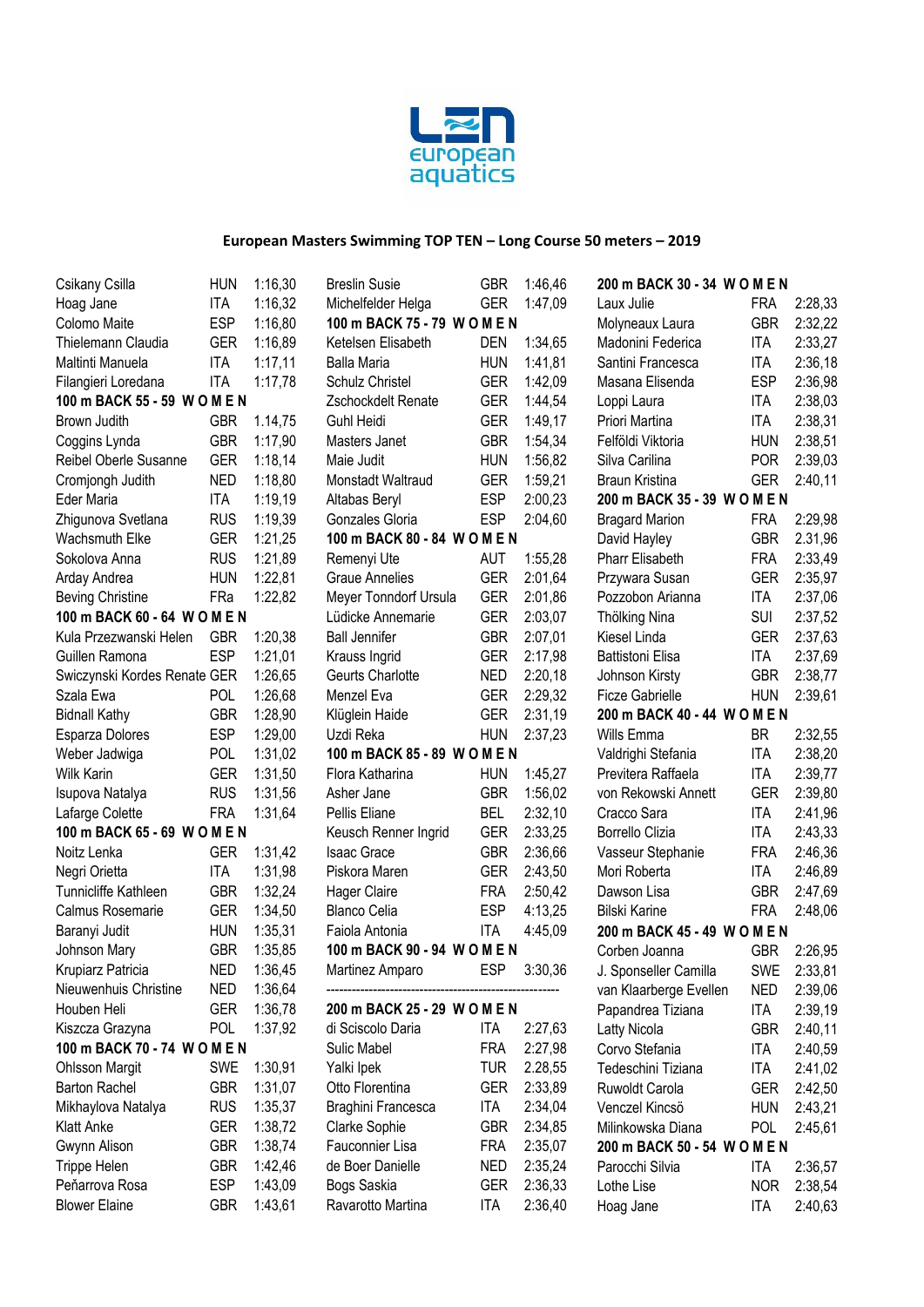

Trippe Helen GBR 3:44,47

| <b>Bosisio Franca</b>        | ITA        | 2:40,76 |
|------------------------------|------------|---------|
| Lang Petra                   | <b>AUT</b> | 2:42,95 |
| Price Allie                  | GBR        | 2:43,33 |
| Thielemann Claudia           | GER        | 2:44,10 |
| Csikany Csilla               | HUN        | 2:46,21 |
| Maltinti Manuela             | ITA        | 2:46,51 |
| Lock Lydia                   | GBR        | 2:47,37 |
| 200 m BACK 55 - 59 W O M E N |            |         |
| Brown Judith                 | <b>GBR</b> | 2.36,61 |
| Cromjongh Judith             | NED        | 2:46,64 |
| Reibel Oberle Susanne        | GER        | 2:47,01 |
| Eder Maria                   | ITA        | 2:49,09 |
| <b>Reichelt Birgit</b>       | GER        | 2:53,82 |
| <b>Wachsmuth Elke</b>        | GER        | 2:54,14 |
| Coggins Lynda                | GBR        | 2.54,63 |
| Arday Andras                 | hun        | 2:58,01 |
| Muir Cochrane Nuala          | GBR        | 2:59,37 |
| Zhigunova Svetlana           | RUS        | 2:59,68 |
| 200 m BACK 60 - 64 W O M E N |            |         |
| Guillen Ramona               | ESP        | 2:55,24 |
| Kula Przezwanski Helen       | GBR        | 2:55,92 |
| Sordelli Susanna             | ita        | 3:00,45 |
| Szala Ewa                    | POL        | 3:07,79 |
| Iseppi Esther                | GBR        | 3:08,70 |
| Nagovitsyna Larisa           | RUS        | 3:10,88 |
| Opitz Barbara                | GER        | 3:12,08 |
| Verhagen Patricia            | NED        | 3:13,40 |
| <b>Schwing Pascale</b>       | FRA        | 3:14,32 |
| Weber Jadwiga                | POL        | 3:14,77 |
| 200 m BACK 65 - 69 W O M E N |            |         |
| Negri Orietta                | <b>ITA</b> | 3:12,91 |
| Cooper Audrey                | GBR        | 3:17,93 |
| Noitz Lenka                  | GER        | 3:18,24 |
| <b>Tunnicliffe Kathleen</b>  | GBR        | 3:20,68 |
| Smith Carole                 | <b>ITA</b> | 3:24,41 |
| Baranyi Judit                | hun        | 3:25,02 |
| Calmus Rosemarie             | GER        | 3:25,76 |
| Johnson Mary                 | GBR        | 3:27,43 |
| Viragos Eva                  | hun        | 3:25,01 |
| <b>Urbaniak Ulrike</b>       | GER        | 3:32,10 |
| 200 m BACK 70 - 74 W O M E N |            |         |
| <b>Ohlsson Margit</b>        | <b>SWE</b> | 3:17,81 |
| Mikhaylova Natalya           | RUS        | 3:25,85 |
| <b>Klatt Anke</b>            | GER        | 3:26,32 |
| Peňarrova Rosa               | ESP        | 3:37,63 |
| Jenkins Frances              | GBR.       | 3:39,32 |
| Hausnerova Maria             | <b>SVK</b> | 3.40,12 |
| <b>Blower Elaine</b>         | GBR        | 3:42,41 |
|                              |            |         |

| Csanadine Toth Magdolna HUN   |            | 3:47,21 |
|-------------------------------|------------|---------|
| Dudeney Rose                  | <b>GBR</b> | 3:52,27 |
| 200 m BACK 75 - 79 W O M E N  |            |         |
| Ketelsen Elisabeth            | DEN        | 3:28,92 |
| <b>Schulz Christel</b>        | GER        | 3:40,22 |
| Maier Judit                   | <b>HUN</b> | 4:03,12 |
| <b>Masters Janet</b>          | <b>GBR</b> | 4:04,75 |
| Monstadt Waltraud             | GER        | 4:20,08 |
| Raynaud Marianne              | FRA        | 4:32,79 |
| Hughes Helen                  | GBR        | 4:33,87 |
| Kun Margarita                 | <b>RUS</b> | 4:34,29 |
| Michelli Marcella             | ITA        | 4:47,02 |
| Andyushchenko Svetlana        | <b>RUS</b> | 4:50,97 |
| 200 m BACK 80 - 84 W O M E N  |            |         |
| Remenyi Ute                   | AUT        | 3:54,38 |
| Lüdicke Annemarie             | <b>GER</b> | 4:20,14 |
| <b>Ball Jennifer</b>          | <b>GBR</b> | 4:36,51 |
| Androsoni Rita                | <b>ITA</b> | 4:39,15 |
| Geurts Charlotte              | NED        | 4:40,38 |
| Petri Gisela                  | <b>GER</b> | 5:30,45 |
| Uzdi Reka                     | <b>HUN</b> | 5:54,01 |
| Kenderfi Zsuzsa               | hun        | 6:07,21 |
| Angelini Gemma                | ITA        | 6:35,19 |
| 200 m BACK 85 - 89 WOMEN      |            |         |
| Flora Katharina               | <b>HUN</b> | 3:43,27 |
| Keusch Renner Ingrid          | GER        | 4:56,12 |
| <b>Isaac Grace</b>            | GBR        | 5:28,35 |
| Piskora Maren                 | <b>GER</b> | 5:29,33 |
| 200 m BACK 90 - 94 W O M E N  |            |         |
| Martinez Amparo               | <b>ESP</b> | 7:35,75 |
|                               |            |         |
| 50 BREAST 25 - 29 WOMEN       |            |         |
| Celli Elisa                   | <b>ITA</b> | 0:33,57 |
| Miravet Anna                  | ESP        | 0:33,70 |
| Guermonprez Eve               | <b>FRA</b> | 0:34,01 |
| de Klerk Saskia .             | SUI        | 0:34,09 |
| Megia Patricia                | ESP        | 0:34,28 |
| Guz Anastasiya                | RUS        | 0.34,42 |
| <b>Holland Jennifer</b>       | GBR        | 0:34,43 |
| Pesz Reka                     | HUN        | 0:34,62 |
| Hemeler Jdith                 | GER        | 0:34,75 |
| Ponomareva Alisa              | <b>FIN</b> | 0:34,82 |
| 50 m BREAST 30 - 34 W O M E N |            |         |
| <b>Brak Larissa</b>           | <b>NED</b> | 0:33,15 |
| Pulkkinen Suvi                | <b>FIN</b> | 033,51  |
| Nuyen Katharina               | GER        | 0:33,60 |
| Lombard Audrey                | FRA        | 0:34,15 |

| Piccardo Elena                | ITA        | 0:34,38 |
|-------------------------------|------------|---------|
| <b>Henley Louise</b>          | <b>GBR</b> | 0:35,11 |
| Berkova Svetlana              | <b>RUS</b> | 0:35,27 |
| Lebedeva Evgenia              | <b>RUS</b> | 0:35,43 |
| Dusouchet Kate                | <b>FRA</b> | 0:35,58 |
| Clark Justine                 | GBR        | 0:35,70 |
| 50 m BREAST 35 - 39 W O M E N |            |         |
| Heyn Georgina                 | GBR        | 0:32,98 |
| Heidemann Nicole              | <b>GER</b> | 0:34,01 |
| Alejandre Eider               | <b>ESP</b> | 0:34,05 |
| King Carla                    | <b>GBR</b> | 0:34,73 |
| <b>Badoux Laura</b>           | NED        | 0:35,83 |
| Smycek Andrea                 | <b>GER</b> | 0:35,83 |
| <b>Tietze Linda</b>           | DEN        | 0:36,05 |
| Cazal Caroline                | <b>FRA</b> | 0:36,40 |
| Donati Emanuela               | ITA        | 0:36,71 |
| Przywara Susan                | GER        | 0:36,85 |
| 50 m BREAST 40 - 44 W O M E N |            |         |
| Figueira Isabel               | POR        | 0:34,46 |
| Crescentini Roberta           | <b>ITA</b> | 0:34,80 |
| Dubois Laëtitia               | FRA        | 0:35,19 |
| <b>Reid Charlotte</b>         | IRL        | 0:35,20 |
| <b>Wilkinson Clare</b>        | GBR        | 0:36,36 |
| Rahkonen Satu                 | <b>FIN</b> | 0:36,70 |
| <b>Brunet Meritxell</b>       | ESP        | 0:36,87 |
| Luoto Raakel                  | FIN        | 0:37,08 |
| Buravleva Galina              | <b>RUS</b> | 0:37,14 |
| Mektheleva Elena              | <b>RUS</b> | 0:37,14 |
| 50 m BREAST 45 - 49 W O M E N |            |         |
| Gorman Helen                  | GBR        | 0:34,58 |
| Key Karen                     | <b>GBR</b> | 0:35,10 |
| Ryan Lucy                     | <b>GBR</b> | 0:35,92 |
| Merzlikina Irina              | <b>RUS</b> | 0:36,26 |
| Vitaloni Sabina               | <b>ITA</b> | 0:36,34 |
| Vilhemsson A.L.               | <b>SWE</b> | 0:37,66 |
| Davis Helen                   | GBR        | 0:37,73 |
| Krömeke Verena                | GER        | 0:37,77 |
| Dutillieux Peggy              | FRA        | 0:37,90 |
| Nilsson Britt                 | SWE        | 0:38,04 |
| 50 m BREAST 50 - 54 W O M E N |            |         |
| Hammar Anna                   | SWE        | 0:36,36 |
| Schlesinger Violetta          | GER        | 0:36,72 |
| Molinari Laura                | <b>ITA</b> | 0:37,18 |
| Carraro Wanya                 | <b>ITA</b> | 0:37,80 |
| Monti Stefania                | ITA        | 0:38,00 |
| <b>Bird Hayley</b>            | <b>GBR</b> | 0:38,12 |
| Price Allie                   | GBR        | 0:38,13 |
| Prokofeva Tatyana             | <b>RUS</b> | 0:38,27 |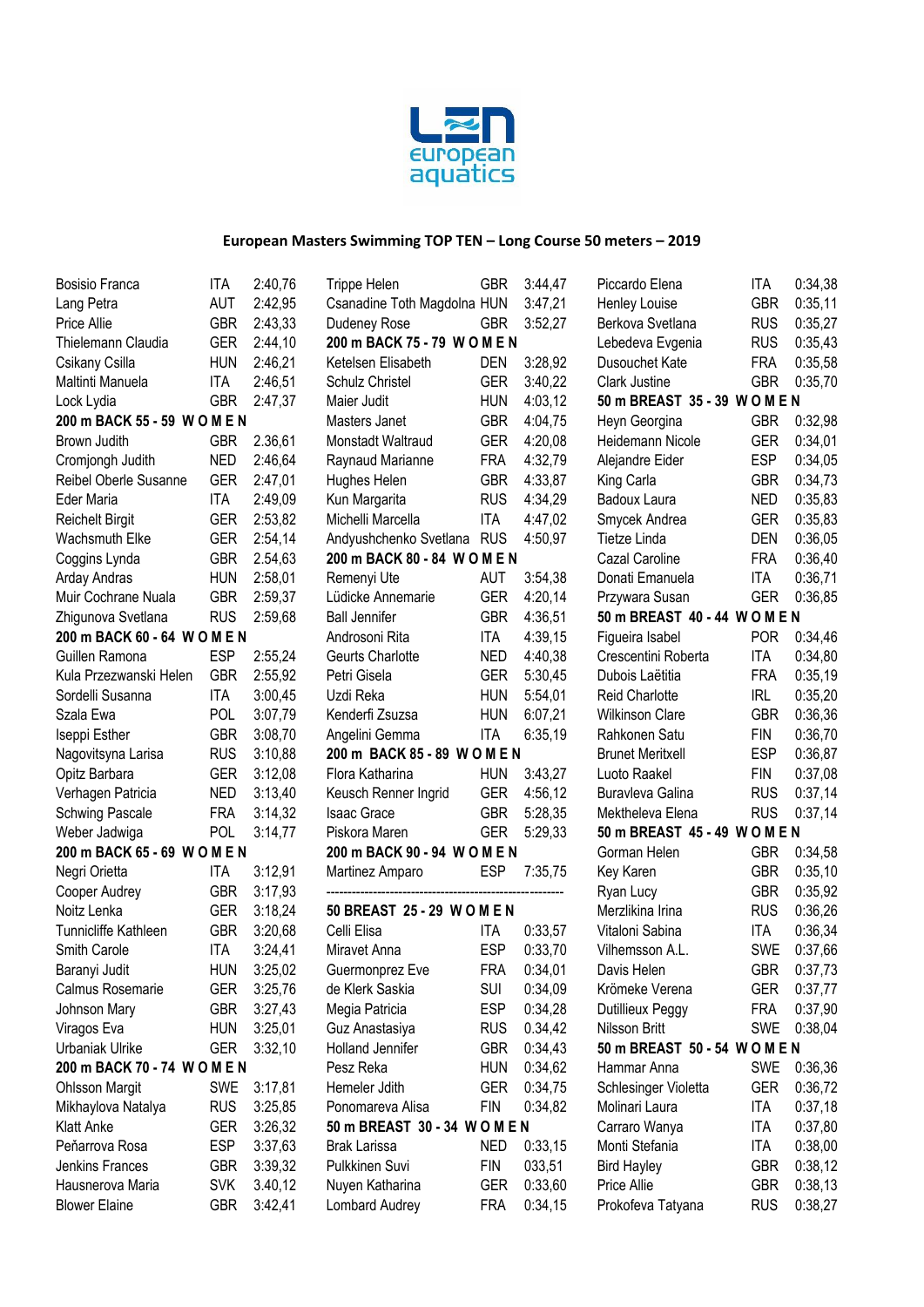

| Ilander Anu                   | <b>FIN</b> | 0:38,74 | Senftleben Monika              | <b>GER</b> | 0:48,66 | Lombard Audrey                 | <b>FRA</b> | 1:16,96 |
|-------------------------------|------------|---------|--------------------------------|------------|---------|--------------------------------|------------|---------|
| Harris Nicola                 | <b>GBR</b> | 0:38,85 | Abbihssira Tomasi Marie        | <b>FRA</b> | 0:50.66 | Berkova Svetlana               | <b>RUS</b> | 1:17,73 |
| 50 m BREAST 55 - 59 W O M E N |            |         | Vortisch Lisa                  | <b>GER</b> | 0:52,32 | Kronlachner Angelika           | AUT        | 1:17,75 |
| Coro Monica                   | <b>ITA</b> | 0:36,60 | Fecica Krystyna                | <b>POL</b> | 0:53,75 | <b>Brouard Lisa</b>            | <b>FRA</b> | 1:18,06 |
| Thulstrup Pia                 | <b>DEN</b> | 0:37,99 | Basto Luisa                    | <b>POR</b> | 0:54,56 | Lisetti Alessia                | <b>ITA</b> | 1:18,16 |
| Hasse Ute                     | <b>ESP</b> | 0:38,14 | Cernich Velleda                | <b>ITA</b> | 0:56,63 | Fe Eleonora                    | <b>ITA</b> | 1:18,51 |
| Petracchi Daniela             | <b>ITA</b> | 0:38,55 | Audouin Vincelette             | <b>FRA</b> | 0:57,08 | 100 m BREAST 35 - 39 W O M E N |            |         |
| Schmitz Elke                  | <b>GER</b> | 0:38,86 | Malonova Dana                  | CZE        | 0:57,15 | Heyn Georgina                  | <b>GBR</b> | 1:13,67 |
| Krylova Svetlana              | <b>RUS</b> | 0:39,26 | Zimmermann Ingeborg            | <b>GER</b> | 0:57,20 | Heidemann Nicole               | <b>GER</b> | 1:15,54 |
| Jackson Cate                  | <b>GBR</b> | 0:40,01 | 50 m BREAST 80 - 84 W O M E N  |            |         | Cazal Caroline                 | <b>FRA</b> | 1:17,93 |
| Coggins Lynda                 | <b>GBR</b> | 0:40,31 | <b>Hitchcock Muriel</b>        | <b>GBR</b> | 0:57,12 | Smycek Andrea                  | <b>GER</b> | 1:18,43 |
| Moreau Edith                  | <b>FRA</b> | 0:40,31 | Knöpfle Luise                  | <b>GER</b> | 0:51,62 | Gliesche Kathrin               | <b>GER</b> | 1:19,98 |
| <b>Grulims Micky</b>          | <b>BEL</b> | 0:40,36 | Lüdicke Annemarie              | <b>GER</b> | 0:57,27 | King Carla                     | <b>GBR</b> | 1:20,71 |
| 50 m BREAST 60 - 64 W O M E N |            |         | Tucci Gabriella                | <b>ITA</b> | 0:58,15 | Coica Nicoleta                 | ITA        | 1:20,72 |
| Frese Dagmar                  | <b>GER</b> | 0:38,86 | Stastna Marcela                | CZE        | 1:00,07 | Tietze Linda                   | <b>DEN</b> | 1:21,09 |
| Esparza Dolores               | <b>ESP</b> | 0:40,39 | Krauss Ingrid                  | <b>GER</b> | 1:01,24 | Badoux Laura                   | <b>NED</b> | 1:21,79 |
| Dobbie Verity                 | <b>GBR</b> | 0:40,48 | König Ingrid                   | <b>GER</b> | 1:03,86 | Martins Maria                  | <b>POR</b> | 1:22,41 |
| Iseppi Esther                 | <b>GBR</b> | 0:41,93 | Menzel Eva                     | <b>GER</b> | 1:10,31 | 100 m BREAST 40 - 44 W O M E N |            |         |
| Shangina Irina                | <b>RUS</b> | 0:42,27 | Ketterer Christiane            | <b>FRA</b> | 1:12,48 | Marinovic Smiljana             | <b>CRO</b> | 1:14,47 |
| Heath Amanda                  | <b>GBR</b> | 0:42,48 | Nair Gomes                     | <b>POR</b> | 1:13,33 | Figueira Isabel                | <b>POR</b> | 1:15,32 |
| Cornelli Alessandra           | <b>ITA</b> | 0:42,97 | 50 m BREAST 85 - 89 W O M E N  |            |         | Dubois Laëtitia                | <b>FRA</b> | 1:18,02 |
| Wilk Karin                    | <b>GER</b> | 0:43,06 | Flora Katharina                | <b>HUN</b> | 0:56,23 | Reid Charlotte                 | <b>IRL</b> | 1:18,22 |
| Kutz Patrica                  | <b>GER</b> | 0:43,34 | Asher Jane                     | <b>GBR</b> | 1:08.49 | <b>Blondeel Nathalie</b>       | <b>BEL</b> | 1:19,03 |
| Viandon Francoise             | <b>FRA</b> | 0:43,48 | Keusch Renner Ingrid           | <b>GER</b> | 1:09,55 | Rahkonen Satu                  | <b>FIN</b> | 1:19,22 |
| 50 m BREAST 65 - 69 W O M E N |            |         | Ferebauerova Dagmar            | CZE        | 1:16,54 | Cliton Nadčge                  | <b>FRA</b> | 1:19,23 |
| Shields Sally                 | <b>GBR</b> | 0:42,05 | Pouret Claudette               | <b>FRA</b> | 1:17,93 | Lui Chiara                     | <b>ITA</b> | 1:20,51 |
| Smith Carole                  | <b>ITA</b> | 0:42,69 | Piskora Maren                  | <b>GER</b> | 1:21,87 | <b>Wilkinson Clare</b>         | <b>GBR</b> | 1:20,69 |
| Urbaniak Ulrike               | <b>GER</b> | 0:43,41 | Cunillera Montserrat           | <b>ESP</b> | 1:44,89 | di Stefano Irene               | <b>ITA</b> | 1:20,95 |
| Neubert Cornelia              | <b>GER</b> | 0:44,26 | <b>Blanco Celia</b>            | <b>ESP</b> | 2:57,76 | 100 m BREAST 45 - 49 W O M E N |            |         |
| Weekers Wilhelmina            | <b>NED</b> | 0:44,59 | 50 m BREAST 90 - 94 W O M E N  |            |         | Gorman Helen                   | <b>GBR</b> | 1:14,98 |
| Soyris Maire Nathalie         | <b>FRA</b> | 0:44,69 | Kaspar Gwendolen               | ITA        | 1:23,59 | Key Karen                      | <b>GBR</b> | 1:17,83 |
| Victor Christina              | <b>GBR</b> | 0:44,89 |                                |            |         | Ryan Lucy                      | <b>GBR</b> | 1:19,10 |
| Ostgathe Susanne              | <b>GER</b> | 0:45,27 | 100 m BREAST 25 - 29 W O M E N |            |         | Merzlikina Irina               | <b>RUS</b> | 1:20,43 |
| BryngelssonA.L.               | <b>SWE</b> | 0:45,75 | Celli Elisa                    | ITA        | 1:13,02 | Vitaloni Sabina                | ITA        | 1:20,56 |
| Krasnoyarskaya Tatyana        | <b>RUS</b> | 0:46,40 | Miravet Anna                   | <b>ESP</b> | 1:13,42 | Davis Helen                    | <b>GBR</b> | 1:24,18 |
| 50 m BREAST 70 - 74 W O M E N |            |         | Megia Patricia                 | <b>ESP</b> | 1:13,90 | Segot Armelle                  | <b>FRA</b> | 1:24,28 |
| <b>Trobisch Annerose</b>      | <b>GER</b> | 0:44,69 | Ostrowska Agnieczka            | <b>POL</b> | 1:14,82 | Ditillieux Peggy               | <b>FRA</b> | 1:24,57 |
| Csanadine Toth Magdolna HUN   |            | 0:45,82 | Guz Anastasiya                 | <b>RUS</b> | 1:14,92 | Praefcke Antje                 | <b>GER</b> | 1:24,69 |
| Verhoeven Cornelia            | NED        | 0:46,44 | Guermonprez Eve                | <b>FRA</b> | 1:14,97 | Stein Karin                    | <b>NED</b> | 1:24,81 |
| <b>Weise Dietlind</b>         | <b>GER</b> | 0:46,49 | Pecz Reka                      | <b>HUN</b> | 1:15,22 | 100 m BREAST 50 - 54 W O M E N |            |         |
| Peňarrova Rosa                | <b>ESP</b> | 0:46,74 | Hemeler Judith                 | <b>GER</b> | 1:15,63 | Molinari Laura                 | ITA        | 1:22,04 |
| Merten Brigitte               | <b>GER</b> | 0:47,82 | Maia Joana                     | <b>POR</b> | 1:16,62 | Hammar Anna                    | <b>SWE</b> | 1:23,04 |
| Girard Fabienne               | <b>FRA</b> | 0:48,43 | Artigas Paloma                 | <b>ESP</b> | 1:16,74 | Schlesinger Viletta            | <b>GER</b> | 1:23,28 |
| Reiser Helga                  | <b>GER</b> | 0:49,34 | 100 m BREAST 30 - 34 W O M E N |            |         | <b>Ilander Anu</b>             | <b>FIN</b> | 1:24,19 |
| Bagaeva Tatyana               | <b>RUS</b> | 0:49,78 | Piccardo Elena                 | <b>ITA</b> | 1:13,76 | <b>Bird Hayley</b>             | <b>GBR</b> | 1:24,37 |
| Groat Diana                   | <b>GBR</b> | 0:51,55 | <b>Brak Larissa</b>            | <b>NED</b> | 1:14,24 | Carraro Wanya                  | ITA        | 1:25,05 |
| 50 m BREAST 75 - 79 W O M E N |            |         | Nuyen Katharina                | <b>GER</b> | 1.15,49 | Czifrik Hajnalka               | <b>HUN</b> | 1:25,71 |
| Ford Diane                    | <b>GBR</b> | 0:46,72 | Spietzack Maren                | <b>GER</b> | 1:16,84 | Kruppa Armgard                 | GER        | 1:25,86 |
|                               |            |         |                                |            |         |                                |            |         |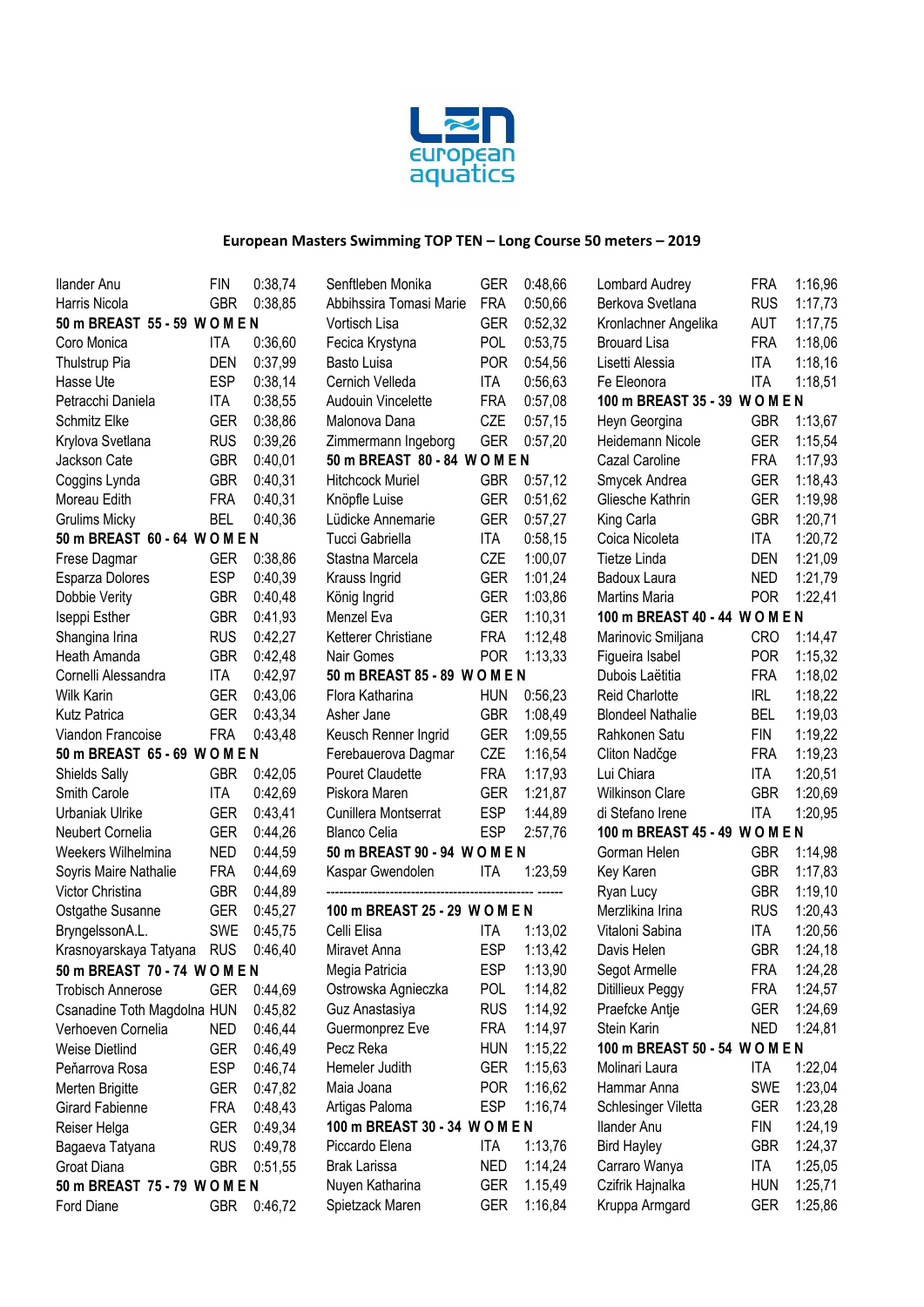

| Checconi Alessia               | <b>ITA</b> | 1:26,54  | Abihssira Tomasi Marie         | <b>FRA</b> | 1:52,19 | Hettich Stephanie              | <b>GER</b> | 2:52,71 |
|--------------------------------|------------|----------|--------------------------------|------------|---------|--------------------------------|------------|---------|
| Thielemann Claudia             | <b>GER</b> | 1:26,77  | Senftleben Monika              | <b>GER</b> | 1:57,28 | 200 m BREAST 35 - 39 W O M E N |            |         |
| 100 m BREAST 55 - 59 W O M E N |            |          | Basto Luisa                    | <b>POR</b> | 1:58,05 | Heyn Georgina                  | <b>GBR</b> | 2:50,46 |
| Kulis Marzena                  | ITA        | 1:18,96  | Fecica Krystyna                | POL        | 1:59,20 | Cazal Caroline                 | <b>FRA</b> | 2:50,86 |
| Hasse Ute                      | <b>ESP</b> | 1:22,86  | Warnusz Monika                 | <b>GER</b> | 2:04,13 | Smycek Andrea                  | <b>GER</b> | 2:53,46 |
| Thulstrup Pia                  | <b>DEN</b> | 1:25,79  | Maier Judit                    | <b>HUN</b> | 2:07,72 | Badoux Laura                   | <b>NED</b> | 2:56,56 |
| Coggins Linda                  | <b>GBR</b> | 1.27, 13 | Hole Ute                       | <b>GER</b> | 2:08,53 | Höfner Katalin                 | <b>GER</b> | 2:58,14 |
| Petracchi Daniela              | ITA        | 1:27,82  | Malonova Dana                  | CZE        | 2:08,71 | Lesbordes Pauline              | <b>FRA</b> | 2:59,37 |
| Krylova Svetlana               | <b>RUS</b> | 1:28,94  | <b>Teschner Irmtraud</b>       | <b>GER</b> | 2:11,84 | Garcia Alisa                   | <b>ESP</b> | 2:59,59 |
| <b>Grulims Micky</b>           | <b>BEL</b> | 1:29,05  | 100 m BREAST 80 - 84 W O M E N |            |         | <b>Baravalle Simona</b>        | ITA        | 2:59,97 |
| Schneider Michčle              | <b>FRA</b> | 1:29,08  | Knöpfle Luise                  | <b>GER</b> | 1:51,32 | <b>Martins Maria</b>           | <b>POR</b> | 3:00,17 |
| Tikhomirova Tatyana            | <b>RUS</b> | 1:29,80  | Paalosalo Heli                 | <b>FIN</b> | 2:07,39 | de Temmerman Joke              | <b>BEL</b> | 3:00,79 |
| Ueckermann Hannah              | <b>GBR</b> | 1:30,41  | Stastna Marcela                | CZE        | 2:08,08 | 200 m BREAST 40 - 44 W O M E N |            |         |
| 100 m BREAST 60 - 64 W O M E N |            |          | Lüdicke Ingrid                 | <b>GER</b> | 2:08,99 | Marinovic Smiljana             | <b>CRO</b> | 2:40,87 |
| Frese Dagmar                   | <b>GER</b> | 1:27,59  | <b>Hitchcock Muriel</b>        | <b>GBR</b> | 2:18,22 | Figueira Isabel                | <b>POR</b> | 2:49,62 |
| Iseppi Esther                  | <b>GBR</b> | 1:29,01  | Kaszonyi Ilona                 | <b>HUN</b> | 2:29,01 | Rahkonen Satu                  | <b>FIN</b> | 2:51,38 |
| Esparza Dolores                | <b>ESP</b> | 1:30,82  | Siegert Ingrid                 | <b>GER</b> | 2:31,70 | Dubois Laëtitia                | <b>FRA</b> | 2:51,48 |
| Heath Amanda                   | <b>GBR</b> | 1:31,69  | Ketterer Christiane            | <b>FRA</b> | 2:40,50 | Luim Chiara                    | <b>ITA</b> | 2:55,11 |
| Dobbie Verity                  | <b>GBR</b> | 1:33,35  | Menzel Eva                     | <b>GER</b> | 2:41,73 | <b>Reid Charlotte</b>          | <b>IRL</b> | 2:58,90 |
| Shangina Irina                 | <b>RUS</b> | 1:33,96  | Nair Gomes                     | <b>POR</b> | 2:51,86 | Amari Julie                    | <b>GER</b> | 3:01,91 |
| Kutz Patricia                  | <b>GER</b> | 1:34,39  | 100 m BREAST 85 - 89 W O M E N |            |         | Leitzmann Sina                 | <b>GER</b> | 3:03,84 |
| Wilk Karin                     | <b>GER</b> | 1:35,72  | Asher Jane                     | <b>GBR</b> | 2:21,27 | Martinez Isabel                | <b>ESP</b> | 3:05,44 |
| Drely Grazyna                  | POL        | 1:35,80  | <b>Pourret Claudette</b>       | <b>FRA</b> | 2:47,15 | Vasseur Stephanie              | <b>FRA</b> | 3:05,67 |
| Tripi Mionica                  | <b>ITA</b> | 1:36,63  | Keusch Renner Ingrid           | <b>GER</b> | 2.48,08 | 200 m BREAST 45 - 49 W O M E N |            |         |
| 100 m BREAST 65 - 69 W O M E N |            |          | Piskora Maren                  | <b>GER</b> | 2:51,61 | Gorman Helen                   |            | 2:46,32 |
| <b>Shields Sally</b>           | <b>GBR</b> | 1:33,14  | Kaspar Gwandolen               | ITA        | 3:26,10 | Key Karen                      | <b>GBR</b> | 2:52,48 |
| Weekers Wilhelmina             | <b>NED</b> | 1:36,50  |                                |            |         | Merzlikina Irina               | <b>RUS</b> | 2:53,74 |
| <b>Blower Elaine</b>           | <b>GBR</b> | 1:36,83  | 200 m BREAST 25 - 29 W O M E N |            |         | Ryan Lucy                      | <b>GBR</b> | 2:54,51 |
| Urbaniak Ulrike                | <b>GER</b> | 1:37,11  | Wever Desiree                  | <b>GER</b> | 2:38,21 | Casella Barbara                | <b>ITA</b> | 2:59,95 |
| Ostgathe Susanne               | <b>GER</b> | 1:38,24  | Miravet Anna                   | <b>ESP</b> | 2:40,71 | Beinke Bettina                 | <b>GER</b> | 3:00,64 |
| Soyris Macaire Nathalie        | <b>FRA</b> | 1:39,63  | Hermeler Judith                | <b>GER</b> | 2.42,34 | Segot Armelle                  | <b>FRA</b> | 3:00,77 |
| Victor Christina               | <b>GBR</b> | 1:41,25  | Ostrowska Agnieszka            | <b>POL</b> | 2:43,26 | <b>Thorn Claire</b>            | <b>GBR</b> | 3:02,12 |
| Krasnoyarskaya Tatyana         | <b>RUS</b> | 1:43,71  | Maia Joana                     | <b>POR</b> | 2:43,67 | <b>Ketting Trudy</b>           | <b>NED</b> | 3:03,29 |
| Neubert Cornelia               | <b>GER</b> | 1:44,23  | Guz Anastaziya                 | <b>RUS</b> | 2:44,53 | Venczel Kincsö                 | <b>HUN</b> | 3:03,51 |
| <b>Bonniol Elisabeth</b>       | <b>FRA</b> | 1:44,45  | Guermonprez Eve                | <b>FRA</b> | 2:46,99 | 200 m BREAST 50 - 54 W O M E N |            |         |
| 100 m BREAST 70 - 74 W O M E N |            |          | Wiese Lena                     | <b>GER</b> | 2:47,86 | Molinari Laura                 | ITA        | 2:57,47 |
| Csanadine Toth Magdolna HUN    |            | 1:41,65  | Oberle Ilka                    | <b>GER</b> | 2:49,36 | Thielemann Claudia             | <b>GER</b> | 3:07,55 |
| <b>Trobisch Annerose</b>       | GER        | 1:45,75  | Homeyer Deike                  | <b>GER</b> | 2:49,62 | Schlesinger Violetta           | GER        | 3:08,35 |
| Ainer Margaret                 | <b>SWE</b> | 1:47,29  | 200 m BREAST 30 - 34 W O M E N |            |         | llander Anu                    | FIN        | 3:08,41 |
| Girard Fabienne                | <b>FRA</b> | 1:50,22  | Piccardo Elena                 | ITA        | 2:40,45 | O'Grady Philippa               | <b>GBR</b> | 3:08,71 |
| Reiser Helga                   | <b>GER</b> | 1:50,59  | <b>Brak Larissa</b>            | <b>NED</b> | 2:45,17 | Carraro Wanya                  | ITA        | 3:09,38 |
| Verhoeven Cornelia             | <b>NED</b> | 1:50,90  | Virgilio Alessia               | ITA        | 2:46,66 | Wijnja Visser Annette          | NED        | 3:09,40 |
| Bagaeva Tatyana                | <b>RUS</b> | 1:51,26  | <b>Brouard Lisa</b>            | <b>FRA</b> | 2:47,86 | Coussieu Beatrice              | <b>FRA</b> | 3:09,18 |
| Peňarrova Rosa                 | <b>ESP</b> | 1:53,04  | Tardagiula Itziar              | <b>ESP</b> | 2:49,10 | Kara Johanna                   | FIN        | 3:10,92 |
| Jenkins Frances                | <b>GBR</b> | 1:54,18  | Lisetti Alessia                | ITA        | 2:49,42 | Segura Silvia                  | <b>ESP</b> | 3:11,08 |
| Groat Diana                    | <b>GBR</b> | 1:57,88  | Fe Eleonore                    | ITA        | 2:51,50 | 200 m BREAST 55 - 59 W O M E N |            |         |
| 100 m BREAST 75 - 79 W O M E N |            |          | Ganci Greta                    | ITA        | 2:52,29 | Kulis Marzena                  | ITA        | 2:56,70 |
| Ford Diane                     | <b>GBR</b> | 1:42,27  | Nobis Nadia                    | <b>GER</b> | 2:52,56 | Coro Monica                    | <b>ITA</b> | 3:04,29 |
|                                |            |          |                                |            |         |                                |            |         |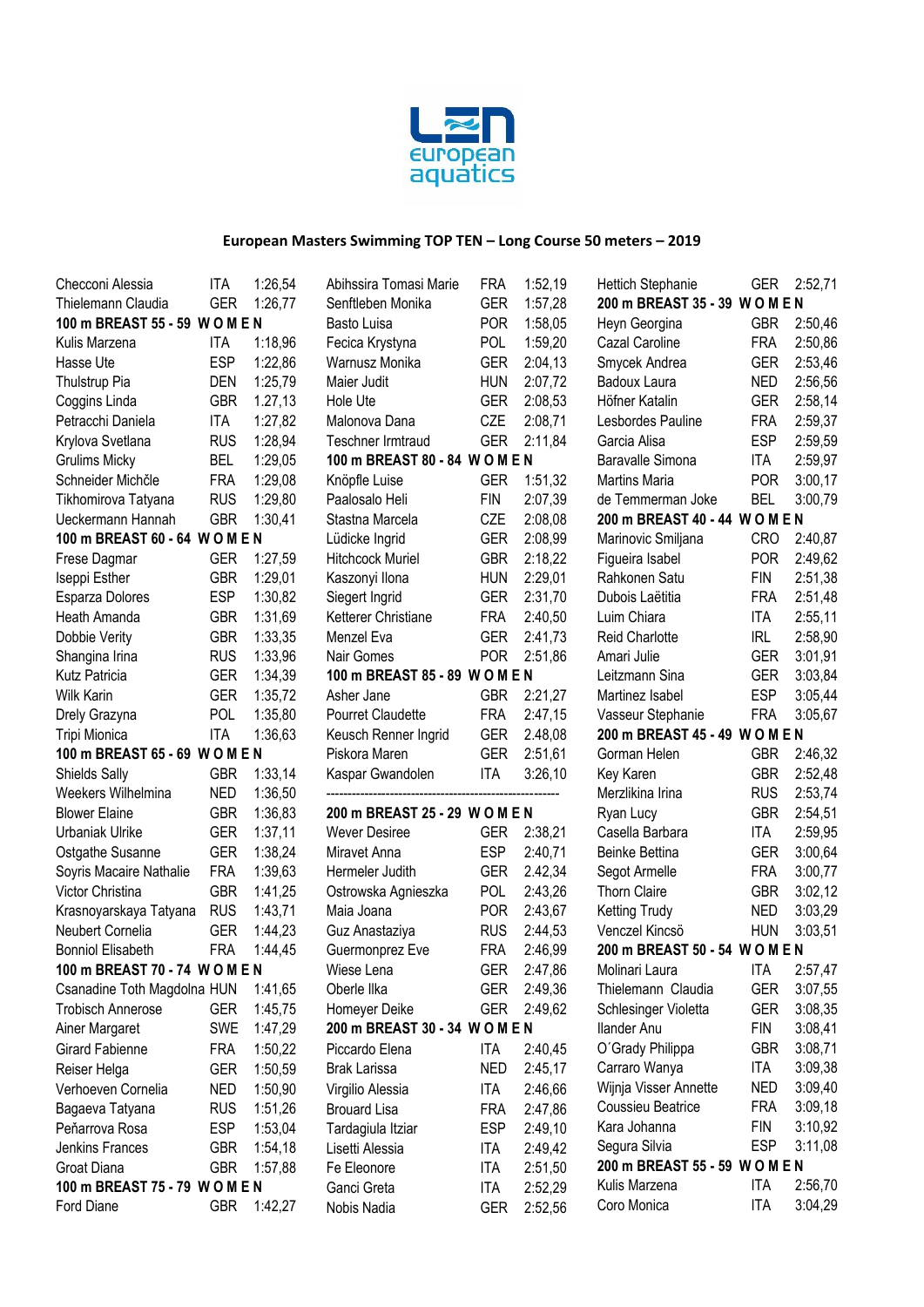

Fecica Krystyna POL 4:28,90

| Hasse Ute                      | ESP        | 3:09,29 |
|--------------------------------|------------|---------|
| Thulstrup Pia                  | DEN        | 3:10,14 |
| Hundsdörfer Bärbel             | GER        | 3:10,23 |
| Coggoins Lynda                 | GBR        | 3:11,14 |
| Petracchi Daniela              | <b>ITA</b> | 3:11,81 |
| Ueckermann Hannah              | GBR        | 3:11,65 |
| Vaccari Monica                 | ITA        | 3:12,97 |
| Tikhomirova Tatyana            | RUS        | 3:14,18 |
| 200 m BREAST 60 - 64           | WOMEN      |         |
| Iseppi Esther                  | <b>GBR</b> | 3:13,61 |
| Heath Amanda                   | GBR        | 3:15,63 |
| Frese Dagmar                   | GER        | 3:19,59 |
| Kutz Patricia                  | GER        | 3:23,82 |
| Shangina Irina                 | RUS        | 3:25,03 |
| Esparza Dolores                | ESP        | 3:27,65 |
| Dobbie Verity                  | GBR        | 3:28,67 |
| Tripi Monica                   | <b>ITA</b> | 3:30,82 |
| Schulz Iris                    | <b>GER</b> | 3:32,97 |
| Drela Grazyna                  | POL        | 3:33,77 |
| 200 m BREAST 65 - 69           | WOMEN      |         |
| Weekers Wilhelmina             | NED        | 3:28,62 |
| Urbaniak Ulrike                | GER        | 3:28,67 |
| Ostgathe Susanne               | GER        | 3:32,67 |
| Smith Carole                   | <b>ITA</b> |         |
|                                |            | 3:36,81 |
| Soyris Macaire Nathalie        | FRA        | 3:38,37 |
| Csapo Katalin                  | hun        | 3:43,02 |
| <b>Guidat Pascale</b>          | FRA        | 3:46,56 |
| <b>Bonniol Elisabeth</b>       | FRA        | 3:48,80 |
| <b>Ayers Christine</b>         | GBR        | 3:49,55 |
| Morche Bloch Sabine            | GER        | 3:57,96 |
| 200 m BREAST 70 - 74 W O M E N |            |         |
| Csanadine Toth Magdolna HUN    |            | 3.43,31 |
| Peňarrova Rosa                 | ESP        | 3:50,88 |
| <b>Trobisch Annerose</b>       | GER        | 3:52,17 |
| Rainer Margareta               | <b>SWE</b> | 3:52,98 |
| Girard Fabienne                | FRA        | 3:59,11 |
| Bagaeva Tatyana                | rus        | 4:00,04 |
| Jenkins Frances                | GBR        | 4:05,84 |
| Jackson Patricia               | GBR        | 4:13,80 |
| Danto Brigitte                 | FRA        | 4:14,93 |
| Minor Andrea                   | GBR        | 4:20,29 |
| 200 m BREAST 75 - 79 W O M E N |            |         |
| <b>Ford Diane</b>              | GBR        | 3:43,88 |
| Abihssira Tomasi Marie         | FRA        | 4:06,11 |
| <b>Flick Elsbeth</b>           | GER        | 4:10,76 |
| Senftleben Monika              | GER        | 4:17,17 |
| Warnusz Monika                 | GER        | 4:24,15 |
| Cernich Velleda                | ITA        | 4:26,99 |

| Maier Judit                        | hun               | 4:34,12            |  |  |
|------------------------------------|-------------------|--------------------|--|--|
| <b>Adouin Vincelette</b>           | <b>FRA</b>        | 4:44,94            |  |  |
| Dost Renate                        | <b>GER</b>        | 4:44,95            |  |  |
| 200 m BREAST 80 - 84 W O M E N     |                   |                    |  |  |
| Knöpfle Luise                      | <b>GER</b>        | 4:00,42            |  |  |
| Lüdicke Annemarie                  | GER               | 4:36,40            |  |  |
| <b>Hitchcock Muriel</b>            | GBR               | 5:05,62            |  |  |
| Kaszonyi Andrasne                  | HUN               | 5:19,10<br>5:22,01 |  |  |
| Siegert Ingrid                     | GER               |                    |  |  |
| Noetzel Stefania                   | POL               | 5:56,11            |  |  |
| Kenderfi Zsuzsa                    | hun               | 6:31,91            |  |  |
| 200 m BREAST 85 - 89 W O M E N     |                   |                    |  |  |
| Keusch Renner Ingrid               | GER               | 5:40,65            |  |  |
| <b>Pourret Claudette</b>           | FRA               | 5:44,61            |  |  |
| Piskora Maren                      | <b>GER</b>        | 6:03,70            |  |  |
| 50 m FLY 25 - 29 WOMEN             |                   |                    |  |  |
| Melih Amel                         | <b>FRA</b>        | 0:27,78            |  |  |
| Stoop Danique                      | <b>NED</b>        | 0:28,09            |  |  |
| Thater Jennifer                    | GER               | 0:28,40            |  |  |
| <b>Heller Marina</b>               | DEN               | 0:28,70            |  |  |
| Vankova Angelina                   | <b>RUS</b>        | 0:28,79            |  |  |
| Cavadini Caroline                  | BEL               | 0:29,36            |  |  |
| Tompa Orsolya                      | HUN               | 0:29,41            |  |  |
| Jehne Susan                        | ITA               | 0:29,71            |  |  |
| Dumur Caroline                     | FRA               | 0:29,91            |  |  |
| Rodriguez Noemi                    | ESP               | 0:29,96            |  |  |
| Shamaeva Elena                     | RUS               | 0:30,02            |  |  |
| 50 m FLY 30 - 34 WOMEN             |                   |                    |  |  |
| Pulkkinen Suvi                     | FIN               | 0.27,75            |  |  |
| de Jong Elinore                    | NED               | 0:28,31            |  |  |
| <b>Stresing Nadine</b>             | <b>GER</b>        | 0:29,21            |  |  |
| Vilhunen Elisa                     | <b>FIN</b>        | 0:29,69            |  |  |
| <b>Barby Julia</b>                 | GER               | 0:29,99            |  |  |
| Braun Janina                       | <b>GER</b>        | 0:30,03            |  |  |
| Haba landira                       | ESP               | 0:30,21            |  |  |
| MacKay Nicola                      | GBR<br><b>ITA</b> | 0:30,28<br>0:30,30 |  |  |
| Negrini Luana<br>Radkevich Ludmila |                   |                    |  |  |
| 50 m FLY 35 - 39 WOMEN             | <b>UKR</b>        | 0:30,38            |  |  |
|                                    | <b>RUS</b>        |                    |  |  |
| Shlemova Irina                     | GER               | 0:28,42<br>0:29,07 |  |  |
| Otto Katja<br><b>Fuentes Eider</b> | ESP               | 0.29,08            |  |  |
| Kostkova Gabriela                  | CZE               | 0:29,09            |  |  |
| Heyn Georgina                      | GBR               | 0:29,47            |  |  |
| <b>Tietze Linda</b>                | DEN               | 0:29,48            |  |  |
| Ramm Aimee                         | <b>GBR</b>        | 0:29,74            |  |  |
|                                    |                   |                    |  |  |

| Majander Riikka                           | FIN                      | 0:29,78            |
|-------------------------------------------|--------------------------|--------------------|
| Heidemann Nicole                          | GER                      | 0:29,81            |
| Gouwens Pauline                           | ned                      | 0:29,96            |
| 50 m FLY 40 - 44 WOMEN                    |                          |                    |
| Yudina Ekaterina                          | <b>RUS</b>               | 0.29,46            |
| Auhl Antje                                | <b>GER</b>               | 0:29,99            |
| <b>Bellinger Elizabeth</b>                | <b>GBR</b>               | 0:30,22            |
| <b>Gomes Susanas</b>                      | PO                       | 0:30,28            |
| <b>Teale Susan</b>                        | <b>GBR</b>               | 0:30,68            |
| Paton Audrey                              | <b>FRA</b>               | 0:30,78            |
| Knödl Antje<br><b>Hobson Gina</b>         | <b>GER</b>               | 0:30,81            |
| Rahkonen Satu                             | <b>GBR</b><br><b>FIN</b> | 0:30,89<br>0:31,02 |
| Damiani Valeria                           | ITA                      | 0:31,23            |
| 50 m FLY 45 - 49 WOMEN                    |                          |                    |
| <b>Ware Michelle</b>                      | <b>GBR</b>               | 0:29,76            |
| Merzlikina Irina                          | RUS                      | 0:30,46            |
| Soro Monica                               | <b>ITA</b>               | 0:31,07            |
| Gonzalez Montserrat                       | ESP                      | 0:31,24            |
| Beinhauer Kristina                        | <b>GER</b>               | 0:31,29            |
| Cerva Dora                                | <b>HUN</b>               | 0:31,30            |
| Petit Jeanne                              | <b>NED</b>               | 0:31,33            |
| van Klaarberge Evellen                    | <b>NED</b>               | 0:31,33            |
| van der Meer Gudule                       | <b>NED</b>               | 0:31,63            |
| Lessard Albane                            | <b>FRA</b>               | 0:31,81            |
| 50 m FLY 50 - 54 WOMEN                    |                          |                    |
| <b>Bosisio Franca</b>                     | <b>ITA</b>               | 0:30,05            |
| <b>Woolner Elizabeth</b>                  | <b>GBR</b>               | 0:30,70            |
| de Ponti Daniela                          | <b>ITA</b>               | 0:31,11            |
| <b>Cordial Lesley</b>                     | <b>NED</b>               | 0:31,19            |
| Hammar Anna                               | <b>SWE</b>               | 0:31,51            |
| Philipsson Anette                         | <b>SWE</b>               | 0:31,53            |
| Plotnitskaya Svetlana                     | <b>RUS</b>               | 0:31,65            |
| Parocchi Silvia                           | <b>ITA</b>               | 0:31,73            |
| Haselhoff Verena                          | <b>GER</b>               | 0:31,84            |
| Price Allie<br>50 m FLY 55 - 59 W O M E N | <b>GBR</b>               | 0:32,15            |
| <b>Bettinson Hayley</b>                   | <b>GBR</b>               | 0:31,66            |
| Reibel Oberle Susanne                     | <b>GER</b>               | 0:31,83            |
| Castelli Carole                           | ITA                      | 0.32,21            |
| <b>Matless Debbie</b>                     | <b>GBR</b>               | 0:32,43            |
| Norberg Maria                             | <b>SWE</b>               | 0:32,47            |
| Vaccari Monica                            | ITA                      | 0:32,52            |
| Cabello Carmen                            | <b>ESP</b>               | 0:33,21            |
| Rochat Chantal                            | <b>SUI</b>               | 0:33,14            |
| Pedacchiola Daniela                       | <b>ITA</b>               | 0:33,23            |
| Coro Monica                               | ITA                      | 0:33,51            |
| 50 m FLY 60 - 64 WOMEN                    |                          |                    |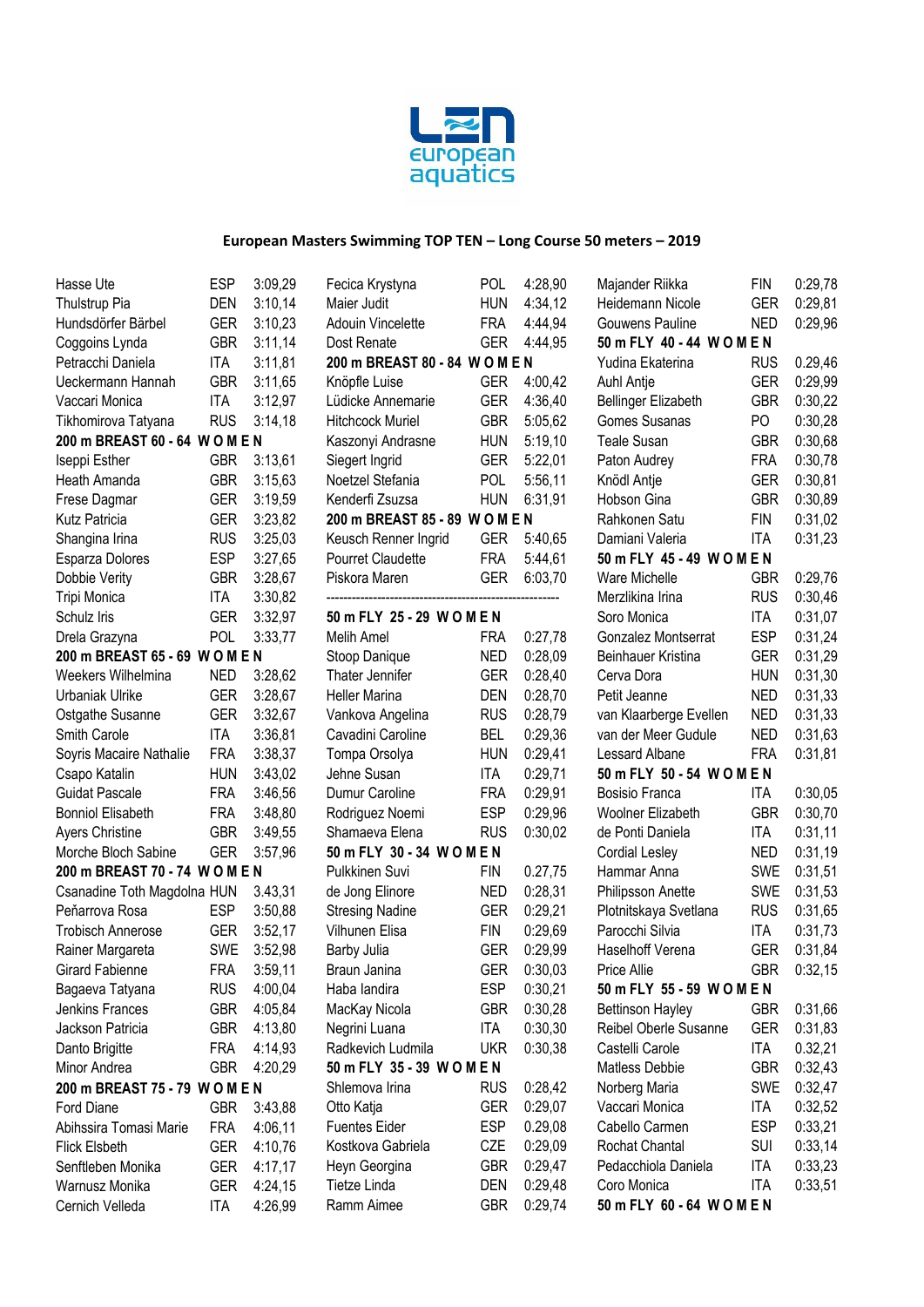

| Esparza Dolores          | <b>ESP</b> | 0:32,91 | Smits Marie                                      | <b>NED</b> | 1:07,79       | <b>Brunet Meritxell</b> | <b>ESP</b> | 1:11,97 |
|--------------------------|------------|---------|--------------------------------------------------|------------|---------------|-------------------------|------------|---------|
| <b>Balbuena Dolores</b>  | <b>ESP</b> | 0.34,36 | <b>ESP</b><br>1:19,43<br><b>Fuentes Mercedes</b> |            | Molina Gloria | <b>ESP</b>              | 1:12,61    |         |
| Gowland Lindsey          | <b>GBR</b> | 0:34,64 | 50 m FLY 85 - 89 WOMEN                           |            |               | 100 m FLY 45 - 49 WOMEN |            |         |
| Nagovitsyna Larysa       | <b>RUS</b> | 0:35,41 | Flora Katharina                                  | <b>HUN</b> | 0:48,90       | Venczel Kinscö          | <b>HUN</b> | 1:08,41 |
| Kula Przezwanski Helen   | <b>GBR</b> | 0:35,48 | Asher Jane                                       | <b>GBR</b> | 0:57,08       | Gonzalez Montserrat     | <b>ESP</b> | 1:09,62 |
| Smith Margaret           | <b>GBR</b> | 0:35,72 |                                                  |            |               | Ware Michelle           | <b>GBR</b> | 1:09,90 |
| <b>Mills Sally</b>       | <b>GBR</b> | 0:35,77 | 100 m FLY 25 - 29 WOMEN                          |            |               | Latty Nicola            | <b>GBR</b> | 1:11,30 |
| Frese Dagmar             | <b>GER</b> | 0:35,93 | Canavesi Giada                                   | <b>ITA</b> | 1:00,11       | Ruwoldt Carola          | <b>GER</b> | 1:11,55 |
| Cornelli Alessandra      | <b>ITA</b> | 0:36,00 | <b>Heller Marina</b>                             | <b>DEN</b> | 1.03,07       | Petit Jeanne            | <b>NED</b> | 1:11,95 |
| Bezruchenko Lyubov       | <b>RUS</b> | 0:36,15 | Thater Jennifer                                  | <b>GER</b> | 1:03,39       | Maass Kati              | <b>GER</b> | 1:12,50 |
| 50 m FLY 65 - 69 WOMEN   |            |         | Ahmann Johanna                                   | <b>GER</b> | 1:06,00       | Beinhauer Kristina      | <b>GER</b> | 1:12,88 |
| Victor Christina         | <b>GBR</b> | 0:37,93 | Shemaevova Elena                                 | <b>RUS</b> | 1:07,29       | Costa Maria             | <b>POR</b> | 1:13,71 |
| Steiger Regula           | SUI        | 0:38,20 | Tompa Orsolya                                    | <b>HUN</b> | 1:07,30       | <b>Wiegand Chris</b>    | <b>GER</b> | 1:14,13 |
| Nieuwenhuis Christine    | <b>NED</b> | 0:38,32 | Bruzzano Rosa                                    | <b>ITA</b> | 1:07,57       | 100 m FLY 50 - 54 WOMEN |            |         |
| Smith Carole             | <b>ITA</b> | 0:38,47 | Ponomareva Alisa                                 | FIN        | 1:07,94       | Bosisio Franca          | <b>ITA</b> | 1:08,00 |
| Calmus Rosemarie         | <b>GER</b> | 0:39,90 | Megia Patricia                                   | <b>ESP</b> | 1:07,97       | Woolner Elizabeth       | <b>GBR</b> | 1:10,70 |
| Buijs Boer Jacoba        | <b>NED</b> | 0:40,13 | Tapken Christina                                 | <b>GER</b> | 1:08,00       | de Ponti Daniela        | <b>ITA</b> | 1:11,56 |
| Couquet Anne             | <b>FRA</b> | 0:40,65 | 100 m FLY 30 - 34 WOMEN                          |            |               | Thielemann Claudia      | <b>GER</b> | 1:11,92 |
| <b>Bonniol Elisabeth</b> | <b>FRA</b> | 0:40,93 | de Jong Elinore                                  | <b>NED</b> | 1:04,23       | Voronova Veronika       | <b>RUS</b> | 1:12,27 |
| Jantzen, ju Tanja        | <b>GER</b> | 0:41,50 | Clark Justine                                    | <b>GBR</b> | 1:06,05       | Colomo Maite            | <b>ESP</b> | 1:12,83 |
| Haigh Susan              | <b>GBR</b> | 0:42,22 | <b>Stresing Nadine</b>                           | <b>GER</b> | 1:06,41       | O'Grady Philippa        | <b>GBR</b> | 1:12,91 |
| 50 m FLY 70 - 74 WOMEN   |            |         | Spietzack Anna                                   | <b>GER</b> | 1.06,55       | Nera Giulia             | <b>ITA</b> | 1:12,94 |
| Makarova Kira            | <b>RUS</b> | 0:39,56 | Spietzack Maren                                  | <b>GER</b> | 1:06,77       | Friedrich Anja          | <b>GER</b> | 1:12,99 |
| Merten Brigitte          | <b>GER</b> | 0:39,57 | Barby Julia                                      | <b>GER</b> | 1:07,27       | <b>Cordial Lesley</b>   | <b>NED</b> | 1:14,06 |
| Wilmart Daničle          | <b>FRA</b> | 0:41,90 | Plumridge Noemie                                 | <b>GBR</b> | 1:08,13       | 100 m FLY 55 - 59 WOMEN |            |         |
| Gwynn Alison             | <b>GBR</b> | 0:43,26 | Gualandi Chiara                                  | <b>ITA</b> | 1:08,34       | Reibel Oberle Susanne   | <b>GER</b> | 1:13,16 |
| <b>Trobisch Annerose</b> | <b>GER</b> | 0:43,93 | Radkevich Ludmila                                | <b>UKR</b> | 1:08,84       | Pedacchiola Daniela     | <b>ITA</b> | 1:13,90 |
| Jackson Patricia         | <b>GBR</b> | 0:46,92 | Silva Carolina                                   | <b>POR</b> | 1:08,98       | Vaccari Monica          | <b>ITA</b> | 1:14,32 |
| Verhoeven Cornelia       | <b>NED</b> | 0:47,11 | 100 m FLY 35 - 39 WOMEN                          |            |               | Cabello Carmen          | <b>ESP</b> | 1:15,26 |
| Lamers Claudia           | <b>GER</b> | 0:49,18 | Heidemann Nicole                                 | <b>GER</b> | 1:07,07       | Matless Debbie          | <b>GBR</b> | 1:19,87 |
| <b>Weise Dietlind</b>    | <b>GER</b> | 0:49,96 | Bizzotto R. Emmanuella                           | <b>FRA</b> | 1:07,34       | Maurischat Martina      | <b>GER</b> | 1:20,29 |
| Jenkins Frances          | <b>GBR</b> | 0:51,15 | Beckmann Carla                                   | <b>GER</b> | 1:07,75       | Givanni Tullia          | <b>ITA</b> | 1:21,00 |
| 50 m FLY 75 - 79 WOMEN   |            |         | Pulvirenti Chiara                                | <b>ITA</b> | 1:08,85       | Hugo Gabriele           | <b>GER</b> | 1:21,15 |
| Wilson Judith            | <b>GBR</b> | 0:38,93 | <b>Badoux Delia</b>                              | <b>NED</b> | 1:09,24       | Faust Martina           | <b>GER</b> | 1:21,56 |
| Schulz Christel          | <b>GER</b> | 0:42,73 | Ramm Aimee                                       | <b>GBR</b> | 1:09,84       | <b>Rolland Valerie</b>  | <b>BEL</b> | 1:21,58 |
| Fehling Fricke Karina    | GER        | 0:50,84 | Wanter Ann                                       | <b>BEL</b> | 1:10,66       | 100 m FLY 60 - 64 WOMEN |            |         |
| Fecica Krysryna          | <b>POL</b> | 0:53,57 | Cuenda Cira                                      | <b>ESP</b> | 1:10,74       | Nagovitsina Larisa      | <b>RUS</b> | 1.17,85 |
| Masters Janet            | <b>GBR</b> | 0:56,20 | Baravalle Simona                                 | ITA        | 1:10,85       | <b>Mills Sally</b>      | <b>GBR</b> | 1:25,37 |
| Geller Joszefne          | <b>HUN</b> | 0:57,02 | Grösch Maike                                     | <b>GER</b> | 1:11,04       | Iseppi Esther           | <b>GBR</b> | 1:25,41 |
| Zykova Lindmila          | <b>RUS</b> | 0.58,07 | 100 m FLY 40 - 44 WOMEN                          |            |               | Anthony Claire          | <b>BEL</b> | 1:29,39 |
| Ramagli Paola            | <b>ITA</b> | 1:10,50 | Kostkova Gabriela                                | CZE        | 1:05,91       | Lentz Elisabeh          | <b>GER</b> | 1:31,74 |
| Schnabel Christianne     | <b>FRA</b> | 1:10,75 | <b>Bellinger Elizabeth</b>                       | <b>GBR</b> | 1:06,57       | Hoffmann Karin          | GER        | 1:34,85 |
| Graffjody Eszther        | <b>HUN</b> | 1:11,12 | Gomes Susana                                     | <b>POR</b> | 1:07,81       | Kloppenburg Angela      | <b>GER</b> | 1:34,87 |
| 50 m FLY 80 - 84 WOMEN   |            |         | Damiani Valeria                                  | ITA        | 1:07,96       | Tripi Monica            | ITA        | 1:36,24 |
| Knöpfle Luise            | <b>GER</b> | 0:51,59 | omes Susana                                      | <b>POR</b> | 1:08,18       | Verhagen Patricia       | <b>NED</b> | 1:36,45 |
| Stastna Marcela          | CZE        | 0:56,17 | Auhl Antje                                       | <b>GER</b> | 1:08,45       | <b>Bisson Claire</b>    | <b>FRA</b> | 1:39,23 |
| Kraus Ingrid             | <b>GER</b> | 1:02,16 | Cliton Nadčge                                    | <b>FRA</b> | 1:09,40       | 100 m FLY 65 - 69 WOMEN |            |         |
| Lüdicke Annemarie        | <b>GER</b> | 1:03,87 | Ravenhall Joy                                    | <b>GBR</b> | 1:11,93       | Victor Christine        | <b>GBR</b> | 1.32,92 |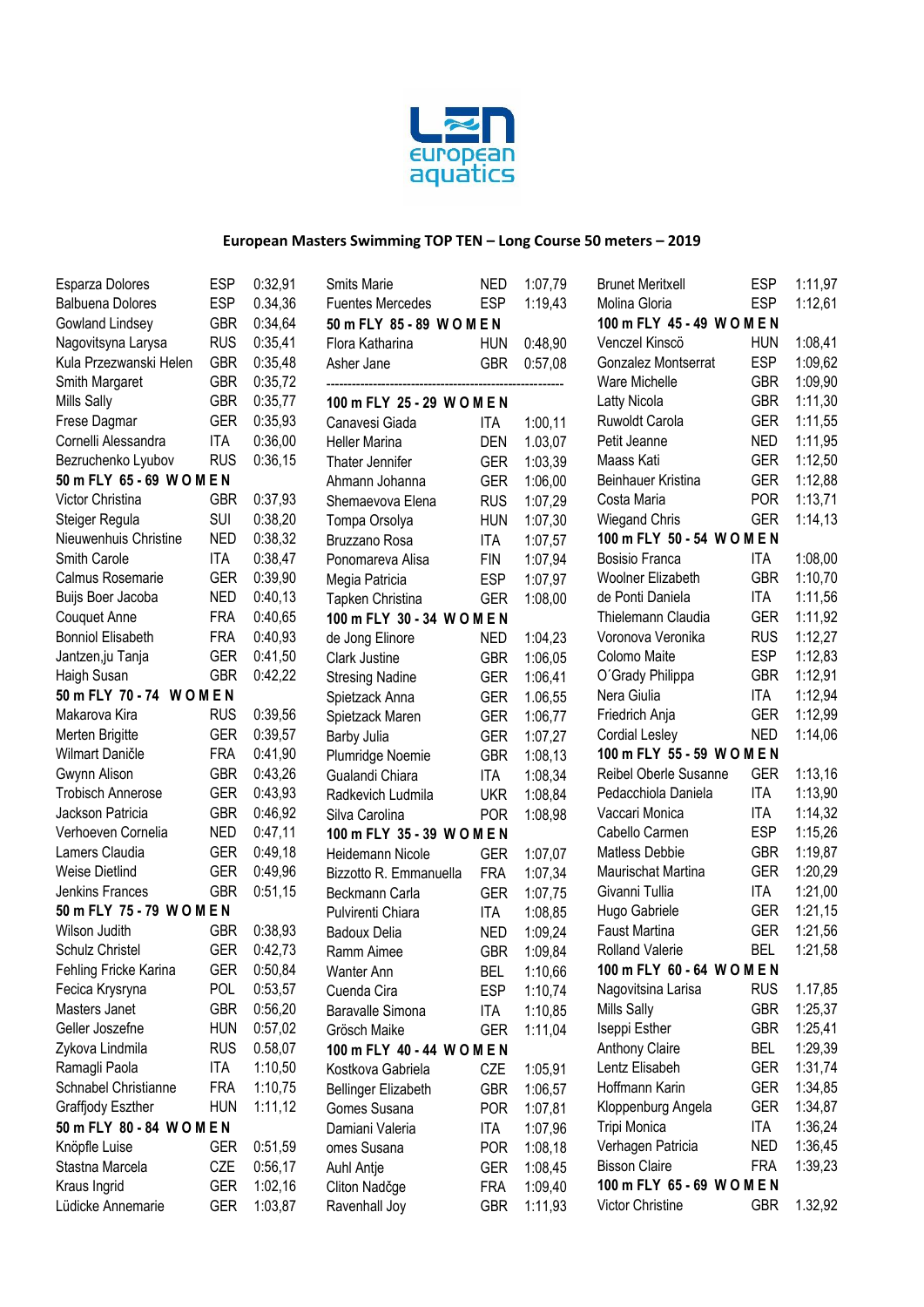

| Stephenson Jayne         | <b>GBR</b> | 1:36,96 | Spietzack Anna                             | <b>GER</b> | 2:25,82        | Schröck Ursula                            | <b>GER</b> | 2:48,54 |
|--------------------------|------------|---------|--------------------------------------------|------------|----------------|-------------------------------------------|------------|---------|
| Guglielmi Mira           | <b>ITA</b> | 1:37,14 | Felföldi Viktoria<br><b>HUN</b>            |            | 2:28,09        | Ferdin Silvia                             | <b>GBR</b> | 2:50,23 |
| <b>Couquet Anne</b>      | <b>FRA</b> | 1:41,37 | <b>ESP</b><br>2:28,59<br>Lillieström Fanny |            | O'Grady Silvia | <b>GBR</b>                                | 2:53,42    |         |
| <b>Bonniol Elisabeth</b> | <b>FRA</b> | 1:41,50 | <b>POR</b><br>2:31,52<br>Silva Carolina    |            |                | Corio Lucilla                             | ITA        | 2:54,95 |
| Hensen Carla             | <b>NED</b> | 1:44,74 | Calcabrini Carla                           | <b>ITA</b> | 2:36,30        | Lasnel Julie                              | <b>FRA</b> | 2:59,87 |
| Morche Bloch Sabine      | <b>GER</b> | 1:45,91 | di Giovanni Marzia                         | <b>ITA</b> | 2:40,07        | 200 m FLY 55 - 59 WOMEN                   |            |         |
| Geuter Kristina          | <b>GER</b> | 1:47,82 | <b>Blouin Beatrice</b>                     | <b>FRA</b> | 2:42,21        | Pedacchiola Daniela                       | ITA        | 2:43,87 |
| Mota Ferreiro Ana        | <b>ESP</b> | 1:51,49 | Fouraison Geraldine                        | <b>FRA</b> | 2:42,75        | Reibel Oberle Susanne                     | <b>GER</b> | 2:44,09 |
| Caprioli Cristina        | <b>ITA</b> | 1:54,59 | Stein Ann                                  | <b>GER</b> | 2:47,13        | <b>Rolland Valerie</b>                    | <b>BEL</b> | 3:05,39 |
| 100 m FLY 70 - 74 WOMEN  |            |         | 200 m FLY 35 - 39 WOMEN                    |            |                | Libanova Svetlana                         | <b>RUS</b> | 3:08,68 |
| Merten Brigitte          | <b>GER</b> | 1:37,16 | Beckmann Carla                             | <b>GER</b> | 2.26,34        | <b>Beving Christine</b>                   | <b>FRA</b> | 3:08,77 |
| Jackson Patricia         | <b>GBR</b> | 1:57,17 | Davis Hayley                               | <b>GBR</b> | 2:30,34        | Brkowski Gabriele                         | <b>GER</b> | 3:12,23 |
| Melis Maria              | <b>ITA</b> | 1:58,95 | Bizzotto R. Emmanuella                     | <b>FRA</b> | 2:30,82        | Friedrichs Vila                           | <b>GER</b> | 3:20,03 |
| Peňarrova Rosa           | <b>ESP</b> | 1:59,52 | Pulverenti Chiara                          | <b>ITA</b> | 2:32,12        | Pablo Ana                                 | <b>ESP</b> | 3:24,31 |
| <b>Fieguth Marklies</b>  | <b>GER</b> | 2:05,11 | Rodriguez Gemma                            | <b>ESP</b> | 2:32,46        | Macierzewska Agnieszka                    | <b>POL</b> | 3:25,92 |
| Makarova Kira            | <b>RUS</b> | 2:07,45 | Kinsella Fiona                             | <b>IRL</b> | 2:33,20        | Seager Alaine                             | <b>GBR</b> | 3:27,61 |
| Perez Amanda             | <b>ESP</b> | 2:18,54 | Leon Sabina                                | <b>ESP</b> | 2:38,92        | 200 m FLY 60 - 64 WOMEN                   |            |         |
| Delhaye Marie            | <b>FRA</b> | 2:19,12 | Grösch Make                                | <b>GER</b> | 2:39,58        | Nagovitsyna Larisa                        | <b>RUS</b> | 3:00,66 |
| Bocskay Zsofia           | <b>HUN</b> | 2:29,52 | Mevas Neva                                 | <b>ITA</b> | 2:43,13        | Iseppi Esther                             | <b>GBR</b> | 3:15,22 |
| Treggiarii GBriella      | <b>ITA</b> | 3:05,60 | Kiesel Linda                               | <b>GER</b> | 2:43,51        | <b>Mills Sally</b>                        | <b>GBR</b> | 3:19,74 |
| 100 m FLY 75 - 79 WOMEN  |            |         | 200 m FLY 40 - 44 WOMEN                    |            |                | Heath Amanda                              | <b>GBR</b> | 3:32,47 |
| Wilson Judith            | <b>GBR</b> | 1:33,66 | Damiani Valeria                            | <b>ITA</b> | 2:34,21        | Verhagen Patricia                         | <b>NED</b> | 3:35,70 |
| Fecica Krystyna          | POL        | 1:57,97 | Borio Patrizia                             | <b>ITA</b> | 2:38,18        | <b>Anthony Claire</b>                     | <b>BEL</b> | 3:36,85 |
| Zykova Lyudmila          | <b>RUS</b> | 2.11,51 | <b>Reid Charlotte</b>                      | <b>IRL</b> | 2:39,67        | Hoffmann Karin                            | <b>GER</b> | 3:37,15 |
| Audouin Vincelette       | <b>FRA</b> | 2:21,51 | von Rekowski Annett                        | <b>GER</b> | 2:40,00        | Kürten Schwabe Iris                       | <b>GER</b> | 3:41,44 |
| Altabas Beryl            | <b>ESP</b> | 2:24,13 | Humburg Ina                                | <b>GER</b> | 2:43,38        | Guillen Ramona                            | <b>ESP</b> | 3:48,75 |
| Graffjody Eszter         | <b>HUN</b> | 2:42,82 | Wooddisse Jessica                          | <b>GBR</b> | 2:45,54        | <b>Bisson Claire</b>                      | <b>FRA</b> | 3:49,87 |
| Weare Margaret           | <b>GBR</b> | 2:48,17 | Lang Sina                                  | <b>GER</b> | 2:46,41        | 200 FLY 65 - 69 WOMEN                     |            |         |
| 100 m FLY 80 -84 WOMEN   |            |         | Leitzmann Sina                             | <b>GER</b> | 2:47,10        | <b>GER</b><br>Calmus Rosemarie<br>3:47,19 |            |         |
| Stastna Marcela          | CZE        | 2:10,70 | Joling Liselotte                           | <b>NED</b> | 2:49,62        | Victor Christina                          | <b>GBR</b> | 3:57,07 |
| Smits Marie              | <b>NED</b> | 2:31,45 | Ciceri Lara                                | <b>ITA</b> | 2:51,83        | Morche Bloch Sabine                       | <b>GER</b> | 4:00,93 |
| Lüdicke Annemarie        | <b>GER</b> | 2:38,72 | 200 m FLY 45 - 49 WOMEN                    |            |                | <b>Blondeel Fernande</b>                  | <b>BEL</b> | 4:13,92 |
| 100 m FLY 85-89 WOMEN    |            |         | Venczel Kincsö                             | <b>HUN</b> | 2:27,71        | Caprioli Cristina                         | <b>ITA</b> | 4:19,42 |
| Flora Katharina          | <b>HUN</b> | 2.01,32 | Latty Nicola                               | <b>GBR</b> | 2:34,06        | Zemplenine Zsuzsana                       | <b>HUN</b> | 4:37,01 |
|                          |            |         | J.- Sponseller Camilla                     | <b>SWE</b> | 2:37,53        | Colzi Nicoletta                           | <b>ITA</b> | 4:38,61 |
| 200 m FLY 25 - 29 WOMEN  |            |         | Gonzalez Montserrat                        | <b>ESP</b> | 2:39,12        | Miquel Roser                              | ESP        | 4:45,36 |
| Vanet Pauline            | <b>FRA</b> | 2:22,09 | Ruwoldt Carola                             | <b>GER</b> | 2:41,39        | <b>Hubinont Dominique</b>                 | <b>FRA</b> | 4:50,87 |
| Thater Jennifer          | <b>GER</b> | 2:28,55 | Genevois Bertsch Aurelle                   | <b>FRA</b> | 2:48,57        | Weinzierl Brigitte                        | <b>GER</b> | 4:50,97 |
| Bruzzano Rosa            | <b>ITA</b> | 2:28,88 | van Klaarberge Evellen                     | <b>NED</b> | 2:49,99        | 200 FLY 70 - 74 WOMEN                     |            |         |
| Lewandowska Oriana       | <b>POL</b> | 2:30,53 | Hoffmann Eva                               | <b>GER</b> | 2:51,95        | Makarova Kira                             | <b>RUS</b> | 3:47,74 |
| Harbisher Natalie        | <b>GBR</b> | 2:33,85 | Nahon Valerie                              | FRa        | 2:53,14        | Csanadine Toth Magdolna HUN               |            | 4:10,51 |
| Tapken Christina         | <b>GER</b> | 2:36,71 | von Bon Lidia                              | <b>NED</b> | 2:55,21        | Melis Maria                               | ITA        | 4:27,86 |
| Lajunen Laura            | <b>FIN</b> | 2:36,77 | 200 m FLY 50 - 54 WOMEN                    |            |                | Perdez Amanda                             | <b>ESP</b> | 5:20,57 |
| Savador Vanessa          | <b>POR</b> | 2:39,46 | Bosisio Franca                             | ITA        | 2:32,39        | Treggiari Gabriella                       | ITA        | 6:36,81 |
| Gruhn Lisa               | <b>GER</b> | 2:40,17 | Thielemann Claudia                         | <b>GER</b> | 2:33,75        | 200 FLY 75 - 79 WOMEN                     |            |         |
| Corbalan Maria           | <b>ESP</b> | 2:40,86 | Friedrich Anja                             | <b>GER</b> | 2:42,22        | <b>Bastek Renata</b>                      | <b>POL</b> | 4:06,05 |
| 200 m FLY 30 - 34 WOMEN  |            |         | Philipsson Anette                          | <b>SWE</b> | 2:47,11        | Jackson Patricia                          | <b>GBR</b> | 4:08,15 |
| Spietzack Maren          | GER        | 2:25,20 | Ferrando Eleonora                          | <b>ITA</b> | 2:47,70        | Hughes Helen                              | <b>GBR</b> | 5:55,60 |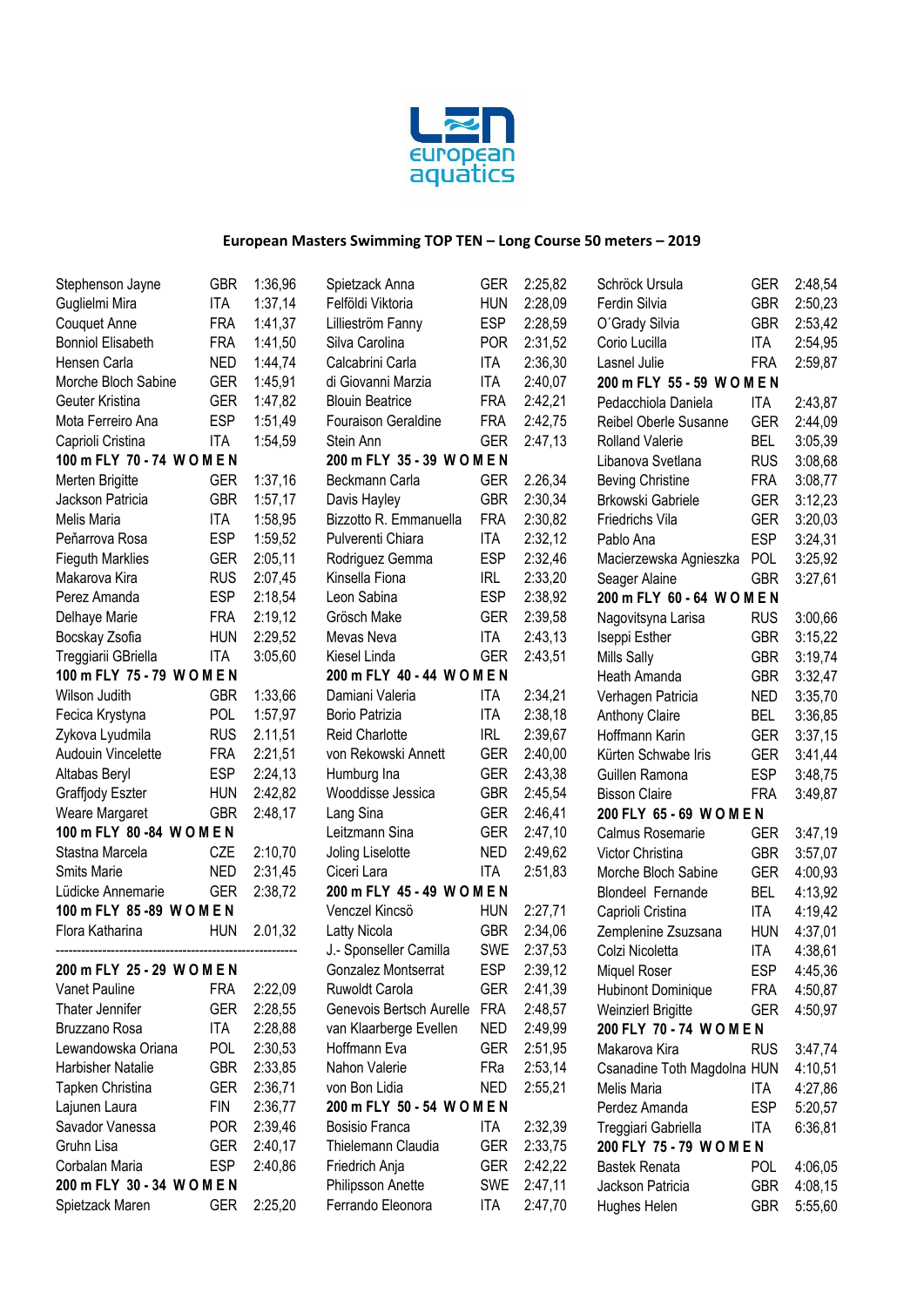

|                                     |            |         | Ware Michelle                                          | <b>GBR</b>               | 2:37,50            | <b>Bonniol Elisabeth</b>        | <b>FRA</b> | 3:29,89 |
|-------------------------------------|------------|---------|--------------------------------------------------------|--------------------------|--------------------|---------------------------------|------------|---------|
| 200 m l. M. 25 - 29 W O M E N       |            |         | Venczel Kincsö                                         | <b>HUN</b>               | 2:38,41            | Gavoglio Grazia                 | <b>ITA</b> | 3:33,52 |
| <b>Heller Marina</b>                | <b>DEN</b> | 2.24,07 | Key Karen                                              | <b>GBR</b>               | 2:39,48            | Destailleur V. Nicole           | <b>FRA</b> | 3:33,99 |
| Megia Patricia                      | <b>ESP</b> | 2:27,51 | Papandrea Tiziana<br>ITA<br>2:39,71<br>Geuter Kristina |                          |                    |                                 | <b>GER</b> | 3:38,14 |
| Riebensahm Alisa                    | <b>GER</b> | 2:28,30 | van Klaarberge Evellen                                 | <b>NED</b>               | 2:40,90            | 200 m l. M. 70 - 74 WOMEN       |            |         |
| Ostrowska Agmieczka                 | <b>POL</b> | 2:28,98 | Gonzalez Montserrat                                    | <b>ESP</b>               | 2:43.05            | Makarova Natalya                | <b>RUS</b> | 3:14,36 |
| Wever Desiree                       | <b>GER</b> | 2:29,18 | <b>Wiegand Chris</b>                                   | <b>GER</b>               | 2:43,73            | Merten Brigitte                 | <b>GER</b> | 3:24,21 |
| Vanet Pauline                       | <b>FRA</b> | 2:30,46 | Ruwoldt Carola                                         | <b>GER</b>               | 2:43,98            | Csanadine Toth Magdolna HUN     |            | 3:32,31 |
| Guermomprez Eve                     | <b>FRA</b> | 2:30,98 | 200 m l. M. 50 - 54 WOMEN                              |                          |                    | Peňarrova Rosa                  | <b>ESP</b> | 3:35,01 |
| Sulic Mabel                         | <b>FRA</b> | 2:31,08 | Thielemann Claudia                                     | <b>GER</b>               | 2:37,79            | Verhoeven Cornelia              | <b>NED</b> | 3:42,55 |
| Panunzi Valentina                   | <b>ITA</b> | 2:31,66 | de Ponti Daniela                                       | <b>ITA</b>               | 2:40,60            | <b>Trobisch Annerose</b>        | <b>GER</b> | 3:43,70 |
| Viscadi Viviana                     | <b>IRA</b> | 2:32,23 | Bosisio Franca                                         | <b>ITA</b>               | 2:40,99            | Jackson Patricia                | <b>GBR</b> | 3:53,61 |
| 200 m l. M. 30 - 34 WOMEN           |            |         | Price Allie                                            | <b>GBR</b>               | 2:42,45            | Dudeney Rose                    | <b>GBR</b> | 3:58,98 |
| Spietzack Maren                     | <b>GER</b> | 2.25,20 | Csikany Csilla                                         | <b>HUN</b>               | 2:44,02            | Weise Dietlind                  | <b>GER</b> | 4:00,01 |
| Spietzack Anna                      | <b>GER</b> | 2:27,32 | Ferrando Eleonore                                      | ITA                      | 2:44,35            | Stübert Ruth                    | <b>GER</b> | 4:00,15 |
| Clark Justine                       | <b>GBR</b> | 2:29,94 | O'Grady Philippa                                       | <b>GBR</b>               | 2:47,59            | 200 m l. M. 75 - 79 WOMEN       |            |         |
| loppi Roberta                       | <b>ITA</b> | 2:32,52 | Schlesinger Violetta                                   | <b>GER</b>               | 2:48,51            | Schulz Christel                 | <b>GER</b> | 3:49,61 |
| Baker Kathleen                      | <b>GBR</b> | 2:33,12 | van Stein Heidi                                        | <b>NED</b>               | 2:49,07            | Warnusz Monika                  | <b>GER</b> | 4:20,83 |
| Felföldi Viktoria                   | <b>HUN</b> | 2:34,92 | Stuhr Sandra                                           | <b>GER</b>               | 2:49,34            | Masters Janet                   | <b>GBR</b> | 4:21,59 |
| Kochelaevskaya Ekaterina RUS        |            | 2:34,93 | 200 m l. M. 55 - 59 WOMEN                              |                          |                    | Maier Judit                     | <b>HUN</b> | 4:22,30 |
| <b>Stresing Nadine</b>              | <b>GER</b> | 2:35,09 | Reibel Oberle Susanne                                  | <b>GER</b>               | 2.39,07            | Geller Jozsefne                 | <b>HUN</b> | 4:32,51 |
| Maire Lucie                         | <b>FRA</b> | 2:35,17 | Brown Judith                                           | <b>GBR</b>               | 2:48,11            | Audouin Vincelette              | <b>FRA</b> | 4:54,03 |
| Molaneaux Laura                     | <b>GBR</b> | 2:35,25 | Remmits Marjan                                         | <b>NED</b>               | 2:51,78            | Graffjody Eszter                | <b>HUN</b> | 4:54,21 |
| 200 m l. M. 35 - 39 WOMEN           |            |         | Cabello Carmen                                         | <b>ESP</b>               | 2:52,87            | Schnabel Christiane             | <b>FRA</b> | 4:57,85 |
| Otto Katja                          | <b>GER</b> | 2:32,92 | Vaccari Monica                                         | ITA                      | 2:53,74            |                                 | <b>GBR</b> | 5:25,58 |
| Majander Riikka                     | <b>FIN</b> | 2:33,05 | Schneider Michčle                                      | <b>FRA</b>               | 2:53,83            | Weare Margaret<br>Csepeli Palma | <b>HUN</b> | 7:02,81 |
| Davis Hayley                        | <b>GBR</b> | 2:33,64 | Homeyer Martina                                        | <b>GER</b>               | 2:56,51            |                                 |            |         |
| Pulvirenti Chiara                   | <b>ITA</b> | 2:35,99 | <b>Beving Christine</b>                                | <b>FRA</b>               | 2:57,85            | 200 m l. M. 80 - 84 WOMEN       |            |         |
| Grösch Maike                        | <b>GER</b> | 2:36,42 | Cavallero Simonetta                                    | <b>ITA</b>               | 2:59,51            | Lüdicke Annemarie               | <b>GER</b> | 4:39,83 |
| Kinsella Fiona                      | <b>IRL</b> | 2:36,77 | Mraschner Susanne                                      | <b>GER</b>               | 3:01,14            | Hor Barbara                     | ITA        | 4:59,66 |
| Przywara Susan                      | <b>GER</b> | 2:36,87 | 200 m l. M. 60 - 64 WOMEN                              |                          |                    | Kaszonyi Andrasne               | <b>HUN</b> | 5:33,11 |
| <b>Bragard Marion</b>               | <b>FRA</b> | 2:37,96 | Guillen Ramona                                         | <b>ESP</b>               | 2:56,39            | <b>Fuentes Mercedes</b>         | <b>ESP</b> | 5:58,60 |
| Cazal Caroline                      | <b>FRA</b> | 2:38,86 | Kula Przezwanski Helen<br>Sordelli Susanna             | <b>GBR</b><br><b>ITA</b> | 2.58,45<br>2:59,32 | 200 m l. M. 85 - 89 WOMEN       |            |         |
| Beckmann Carla                      | <b>GER</b> | 2:39,35 |                                                        | <b>RUS</b>               | 3:00,88            | Flora Katharina                 | <b>HUN</b> | 3.54,86 |
| 200 m l. M. 40 - 44 WOMEN           | <b>CRO</b> | 2.26,84 | Nagovitsyna Larisa<br>Salvia Valentina                 | ITA                      | 3:03,32            | Asher Jane                      | <b>GBR</b> | 4:28,34 |
| Marinovic Smiljana<br>Rahkonen Satu | FIN        | 2:33,37 | Heath Amanda                                           | <b>GBR</b>               | 3:04,43            |                                 |            |         |
| Palmer Dawn                         | <b>GBR</b> | 2:34,24 | Iseppi Esther                                          | <b>GBR</b>               | 3:07,06            | 400 m l. M. 25 - 29 WOMEN       |            |         |
| Cliton Nadčge                       | <b>FRA</b> | 2:35,07 | Swiczynski Kordes Renate GER                           |                          | 3:08,10            | <b>Heller Marina</b>            | <b>DEN</b> | 5.08,37 |
| Fleck Franziska                     | <b>GER</b> | 2:37,28 | Verhagen Patricia                                      | <b>NED</b>               | 3:08,66            | Vanet Pauline                   | <b>FRA</b> | 5:16,24 |
| Borio Patrizia                      | <b>ITA</b> | 2:38,15 | Szala Ewa                                              | <b>POL</b>               | 3:08,73            | Vooren Maaike                   | <b>NED</b> | 5:29,90 |
| Bussotti Lucia                      | ITA        | 2:38,55 | 200 m l. M. 65 - 69 WOMEN                              |                          |                    | Megia Patricia                  | <b>ESP</b> | 5:29,94 |
| <b>Bellinger Elizabeth</b>          | <b>GBR</b> | 2:39,17 | Cooper Audrey                                          | <b>GBR</b>               | 3:07,49            | Moles Pilar                     | <b>ESP</b> | 5:38,55 |
| von Rekowski Annett                 | <b>GER</b> | 2:40,65 | Smith Carol                                            | ITA                      | 3:15,50            | Neumann Linda                   | <b>GER</b> | 5:39,82 |
| Judo Maya                           | <b>ESP</b> | 2:40,89 | Stephenson Jayne                                       | <b>GBR</b>               | 3.16,46            | Homeyer Deike                   | <b>GER</b> | 5:39,93 |
| 200m I. M. 45 - 49 WOMEN            |            |         | Calmus Rosemarie                                       | <b>GER</b>               | 3:19,38            | <b>Wissocq Aubery</b>           | <b>FRA</b> | 5:43,93 |
| Gorman Helen                        | <b>GBR</b> | 2:33,43 | Guglielmi Mira                                         | <b>ITA</b>               | 3:24,54            | Oberle Ilka                     | <b>GER</b> | 5:45,16 |
| Merzlikina Irina                    | <b>RUS</b> | 2:36,37 | Noitz Lenka                                            | <b>GER</b>               | 3:25,98            | Bonizzoni Greta                 | <b>ITA</b> | 5:47,41 |
|                                     |            |         |                                                        |                          |                    | 400 m l. M. 30 - 34 WOMEN       |            |         |